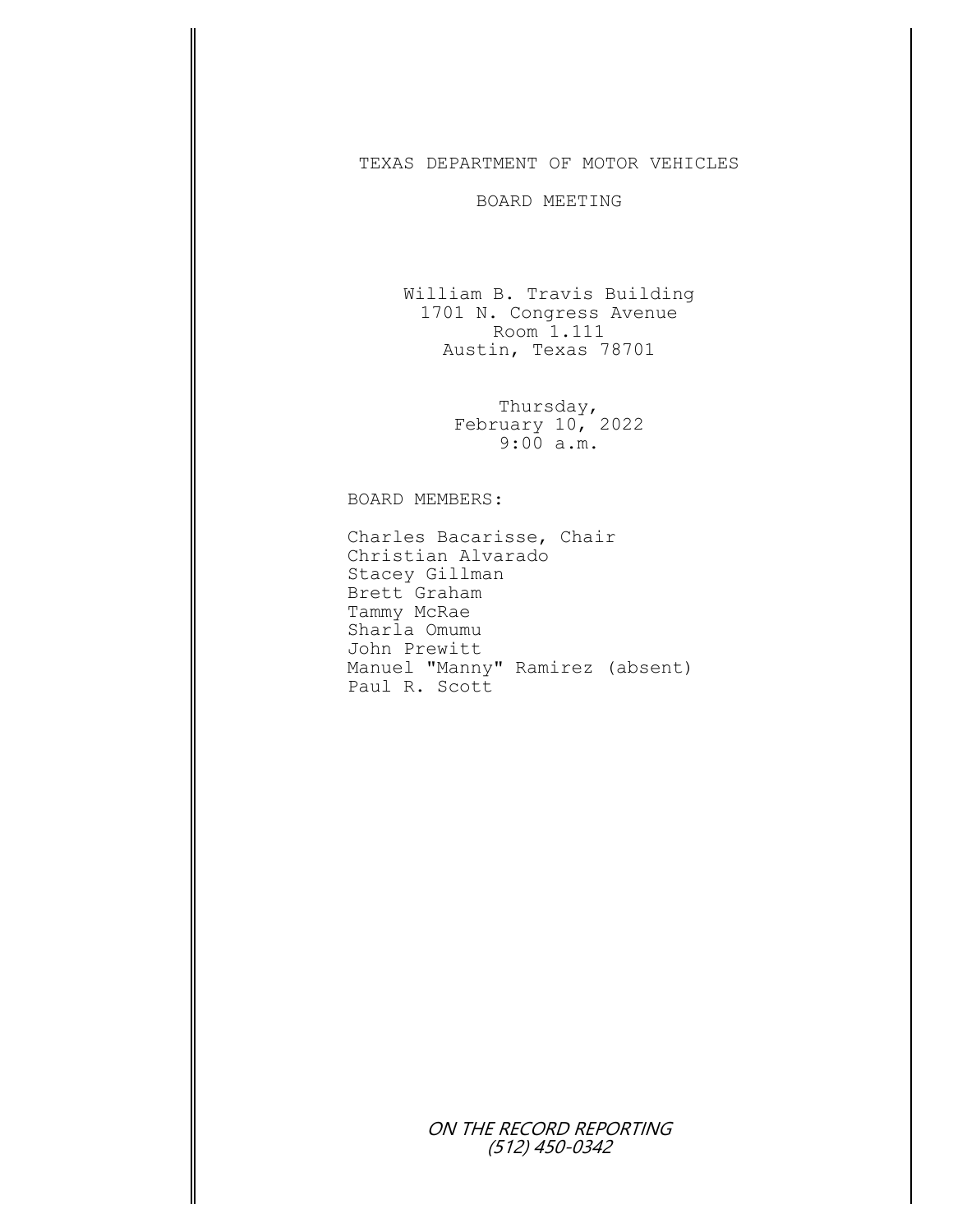## I N D E X

|       | ע החוד א                                                                                                                                                                                                                                                                                                                                                                                                            |      |
|-------|---------------------------------------------------------------------------------------------------------------------------------------------------------------------------------------------------------------------------------------------------------------------------------------------------------------------------------------------------------------------------------------------------------------------|------|
|       | AGENDA ITEM                                                                                                                                                                                                                                                                                                                                                                                                         | PAGE |
| 1.    | Roll Call and Establishment of Quorum                                                                                                                                                                                                                                                                                                                                                                               | 7    |
| $2$ . | Pledges of Allegiance - U.S. and Texas                                                                                                                                                                                                                                                                                                                                                                              | 8    |
| 3.    | Chair's Reports (deferred)<br>Update on TxDMV's Implementation of Denial<br>of Access to the Temporary Tag Database Rules                                                                                                                                                                                                                                                                                           | 9    |
| 4.    | Executive Director's Reports (deferred)<br>Survey of Employee Engagement<br>Α.<br>Update on TxDMV Law Enforcement<br><b>B</b> .<br>Communication Efforts<br>Awards, Recognition of Years of Service,<br>$\mathbb{C}$ .<br>and Announcements                                                                                                                                                                         | 21   |
| 5.    | <b>ACTION ITEMS</b><br>Pre-licensing Policy and Rulemaking Discussion<br>regarding Applicants for Licensure<br>(ACTION ITEM)                                                                                                                                                                                                                                                                                        | 20   |
| 6.    | RULE ADOPTIONS<br>Chapter 217. Vehicle Titles and Registration<br>(ACTION ITEM)<br>Amendments, \$\$217.2, 217.4, 217.23, 217.28,<br>217.36, 217.45, 217.46, and 217.89<br>(Relating to titling and registering motor<br>vehicles, including SB 876, allowing a<br>person to apply for title and registration<br>of a motor vehicle with any willing county)<br>(Published November 12, 2021 - 46 Tex. Req.<br>7762) | 36   |
| $7$ . | Chapter 217. Vehicle Titles and Registration<br>(ACTION ITEM)<br>Amendments, \$217.56<br>(Relating to obtaining registration under the<br>Unified Carrier Registration System Plan and<br>Agreement prior to registering under the<br>International Registration Plan; cleanup)<br>(Published November 12, 2021 - 46 Tex. Req.<br>7769)                                                                             | 49   |
| 8.    | RULE PROPOSALS<br>Chapter 217. Vehicle Titles and Registration<br>(ACTION ITEM)<br>Amendments, \$217.5<br>(Relating to Evidence of Motor Vehicle Ownership)                                                                                                                                                                                                                                                         | 55   |
|       | ON THE RECORD REPORTING<br>(512) 450-0342                                                                                                                                                                                                                                                                                                                                                                           |      |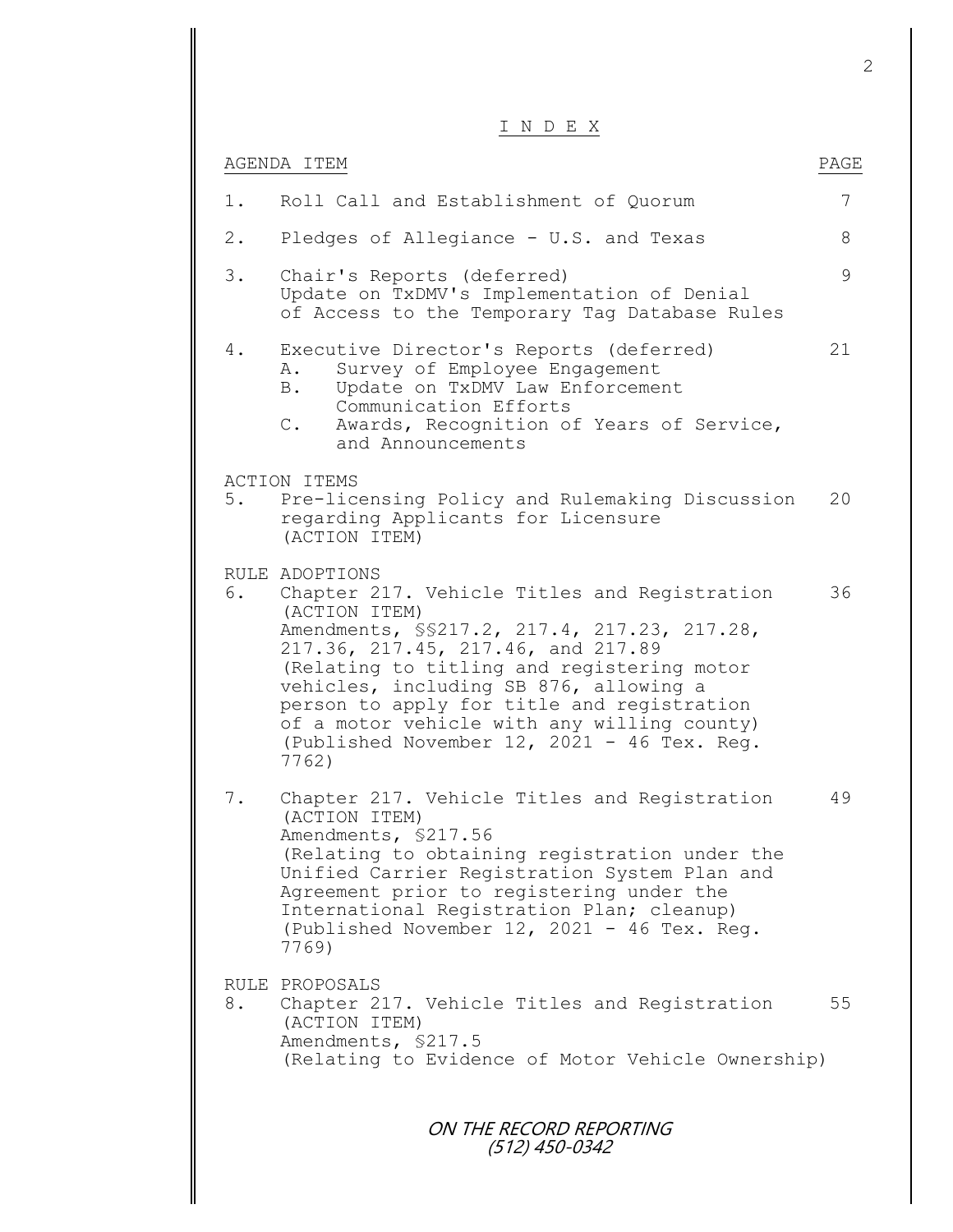ON THE RECORD REPORTING 9. Chapter 217. Vehicle Titles and Registration. 59 (ACTION ITEM) Amendments, §217.9 (Relating to Bonded Titles) BRIEFING AND ACTION ITEMS 10. Specialty Plate Designs (ACTION ITEMS) 64 A. Classic Black-Silver - New Design proposed under Transportation Code §504.801 B. Classic Blue-Silver - New Design proposed under Transportation Code §504.801 C. Classic Pink-Silver - New Design proposed under Transportation Code §504.801 11. Legislative and Public Affairs Committee 67 Update (BRIEFINGS ONLY) A. Briefings on Legislative Implementations B. Briefing on 88th Regular Legislative Session Recommendations Development Schedule C. Briefing on Motor Vehicle Industry Regulations Advisory Committee (MVIRAC) Meeting and Recommendations D. Briefing on TxDMV Review of Potential Enhancements to Temporary Tags 1. AAMVA's October 2020 Temporary Tag Best Practices Guide 12. Finance and Audit 89 Modify Contract Approval Procedures Adopted on May 2, 2019 (ACTION ITEM) 13. Delegation of Authority to the Executive 93 Director to Approve the Contract to Modify the Texas International Registration Plan System (TxIRP) to Implement Senate Bill 1064 (ACTION ITEM) 14. Renewal of the Contract for Software  $95$ Maintenance and Support for the TxIRP (ACTION ITEM) 15. Delegation of Authority to the Executive 99 Director for the Approval and Execution of the End-User Information Technology Outsourcing Contract(s) (ACTION ITEM) CLOSED SESSION 16. The Board may enter into closed session under 9 one or more of the following provisions of the 104 Texas Open Meetings Act, Government Code Chapter 551: Section 551.071

(512) 450-0342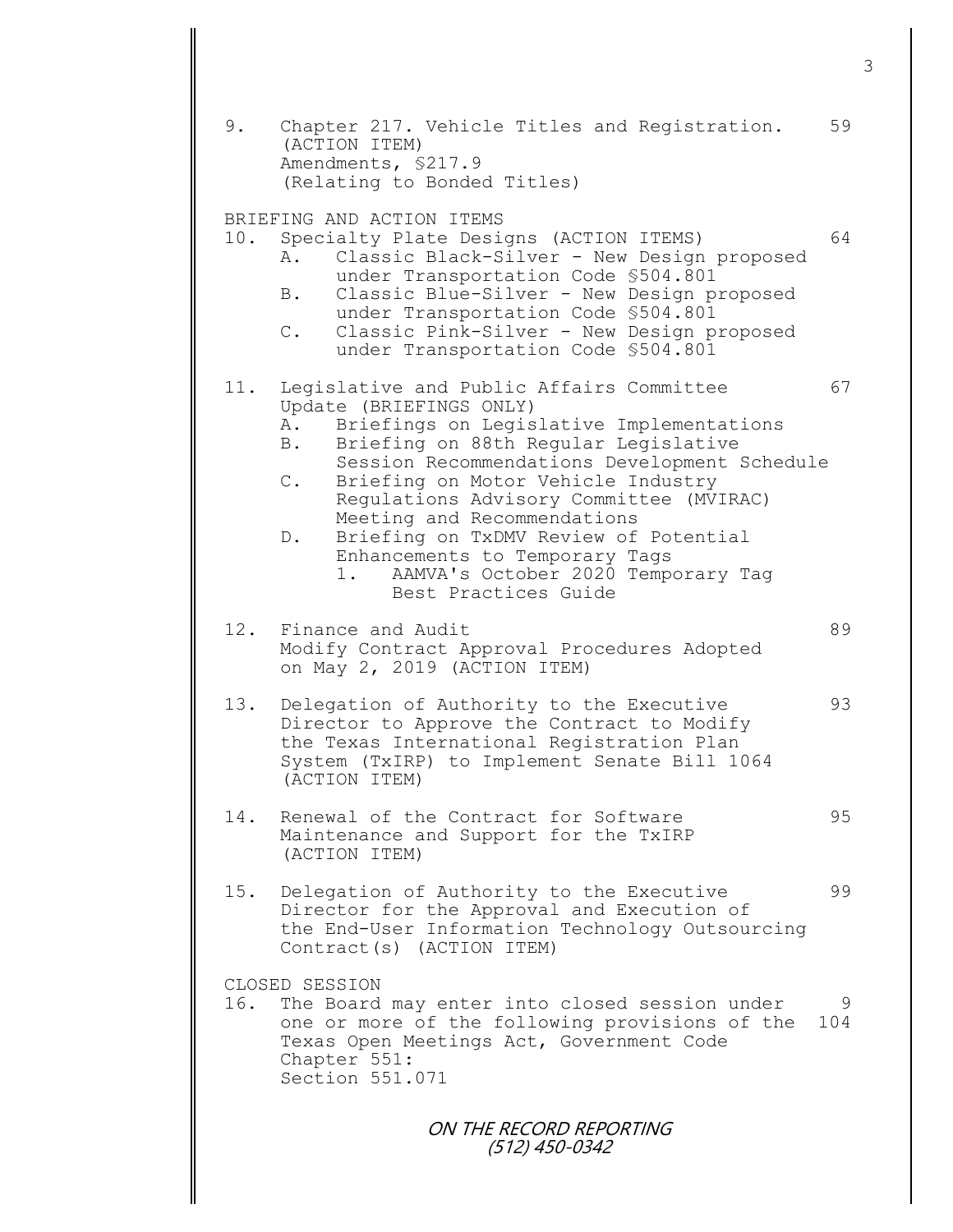Section 551.074 Section 551.076 Section 551.089

17. Action Items from Closed Session

- Appointment of Internal Audit Director under 105 Texas Government Code Section 2102.006(a)
	- Appointment, employment, evaluation, salary, 107 reassignment, duties, discipline, or dismissal of, as well as any complaints or charges concerning, TxDMV staff including, but not limited to, the Executive Director, Deputy Executive Directors, General Counsel, Associate General Counsels, and any other TxDMV staff who are employed to work as an attorney at TxDMV.

18. Public Comment and the state of the state of the state of the state of the state of the state of the state of the state of the state of the state of the state of the state of the state of the state of the state of the

19. Adjournment 108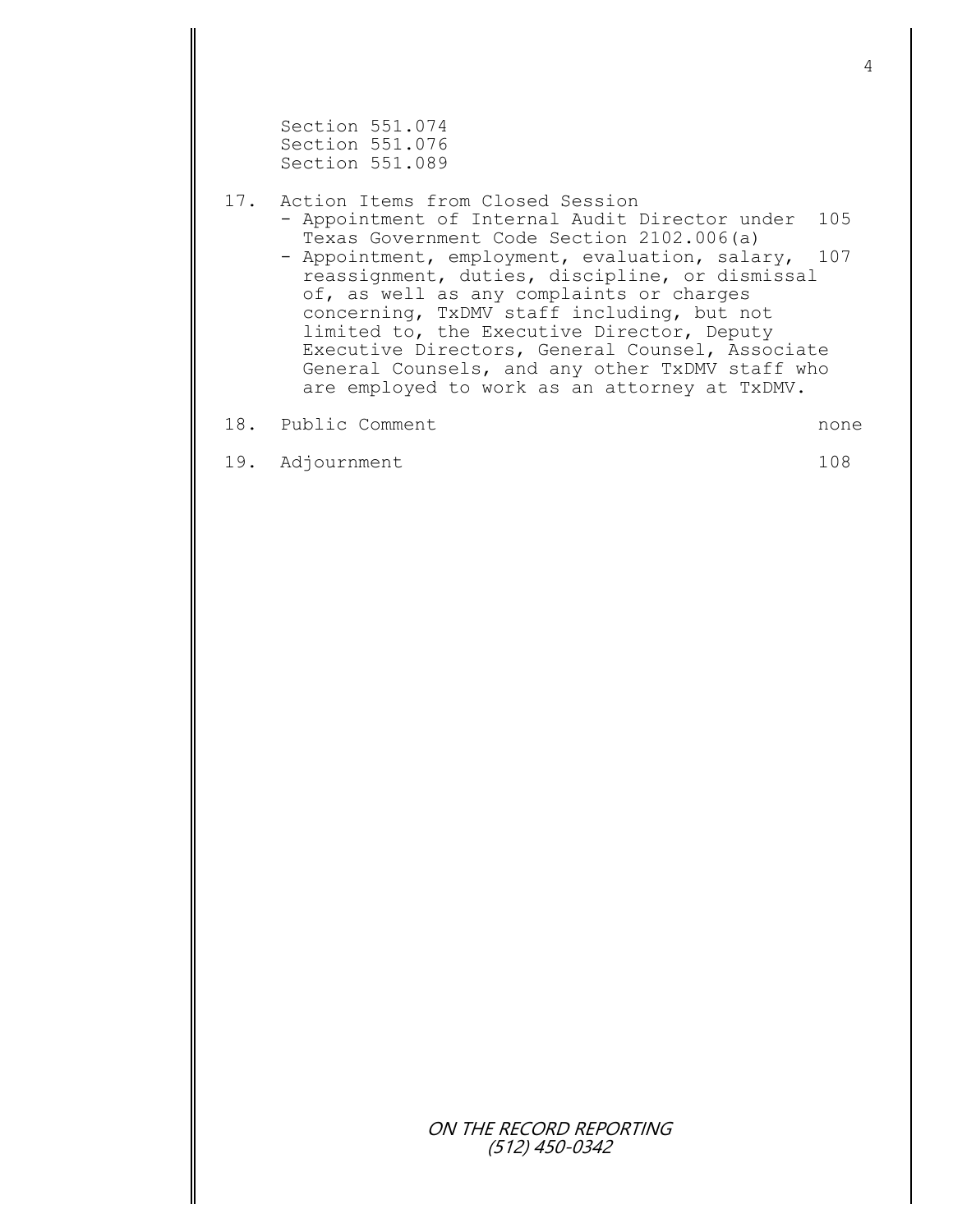| $\mathbf 1$    | PROCEEDINGS                                                |
|----------------|------------------------------------------------------------|
| $\mathbf{2}$   | MR. BACARISSE: Good morning. My name is                    |
| 3              | Charles Bacarisse, and I'm pleased to open the Board       |
| 4              | meeting of the Texas Department of Motor Vehicles.         |
| 5              | It is 9:00 a.m., and I am now calling the Board            |
| 6              | meeting for February 10, 2022, to order. I want to note    |
| $7\phantom{.}$ | for the record that the public notice of this meeting,     |
| 8              | containing all items on the agenda, was filed with the     |
| $\mathcal{G}$  | Office of Secretary of State on February 2, 2022.          |
| 10             | Before we begin today's meeting, please place              |
| 11             | all cell phones and other communication devices in the     |
| 12             | silent mode. And please, as a courtesy to others, do not   |
| 13             | carry on side conversations or other activities in the     |
| 14             | meeting room.                                              |
| 15             | I want to welcome those who are with us for                |
| 16             | today's Board meeting. Face coverings and social           |
| 17             | distancing are not required at this meeting, but each      |
| 18             | individual attending the meeting has the right and         |
| 19             | responsibility to decide for themselves based on their     |
| 20             | personal circumstances. It is your choice, and you are     |
| 21             | welcome here at this meeting of the DMV.                   |
| 22             | If you wish to address the Board or speak on an            |
| 23             | agenda item during today's meeting, please complete a      |
| 24             | speaker's sheet at the registration table or send an email |
| 25             | to GCO General@TxDMV.gov. That's GCO General@TxDMV.gov.    |
|                | ON THE RECORD REPORTING<br>(512) 450-0342                  |

Ш II

II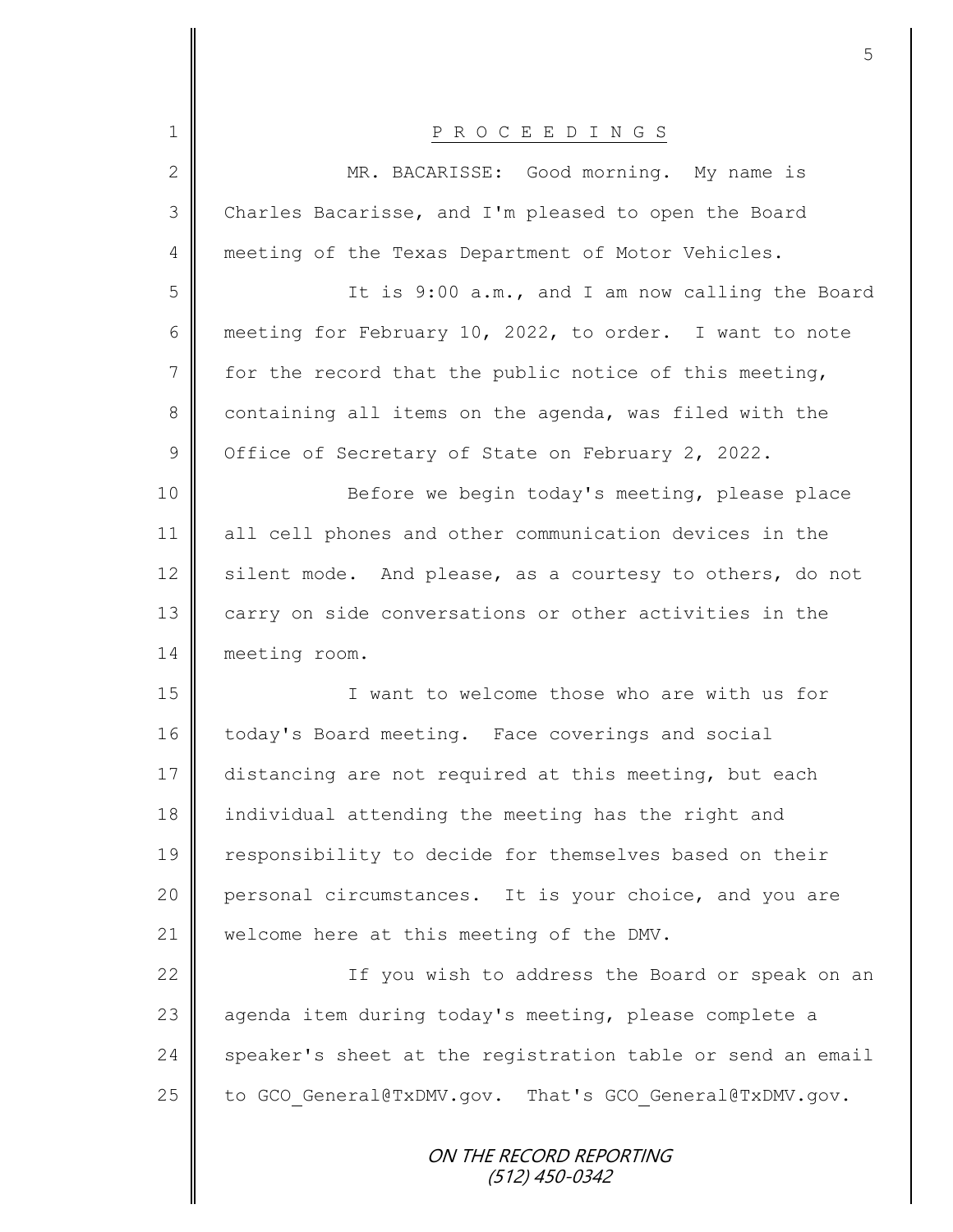1 | Please identify in your email the specific item you're 2 interested in commenting on, your name and address, and 3 whether you are representing anyone or speaking for 4 || yourself. If your comment does not pertain to a specific 5 | agenda item, we'll take your comment during the general  $6 \parallel$  public comment portion of the meeting.

7 In accordance with department administrative 8 Tule, comments to the Board will be limited to three 9 minutes. To assist each speaker, a timer has been 10 provided. The timer light will be green for the first two 11 minutes, yellow for one minute, and then red when your 12 time is over.

13 Individuals cannot accumulate time from other 14 speakers. Comments should be pertinent to the issues 15 stated on the comment sheet, and when addressing the 16 Board, please state your name and affiliation for our 17 record.

18 There are a few things that will assist in making the meeting more smoothly and also assist our court 20 || reporter in getting an accurate record: please identify yourselves before speaking, speak clearly, do not speak  $\parallel$  over others, and please ask the chairman to proceed and be  $\parallel$  sure to get recognized before speaking.

24 | Christophe I would like to also thank our court reporter  $25$  who is transcribing this meeting. To make sure we have an

> ON THE RECORD REPORTING (512) 450-0342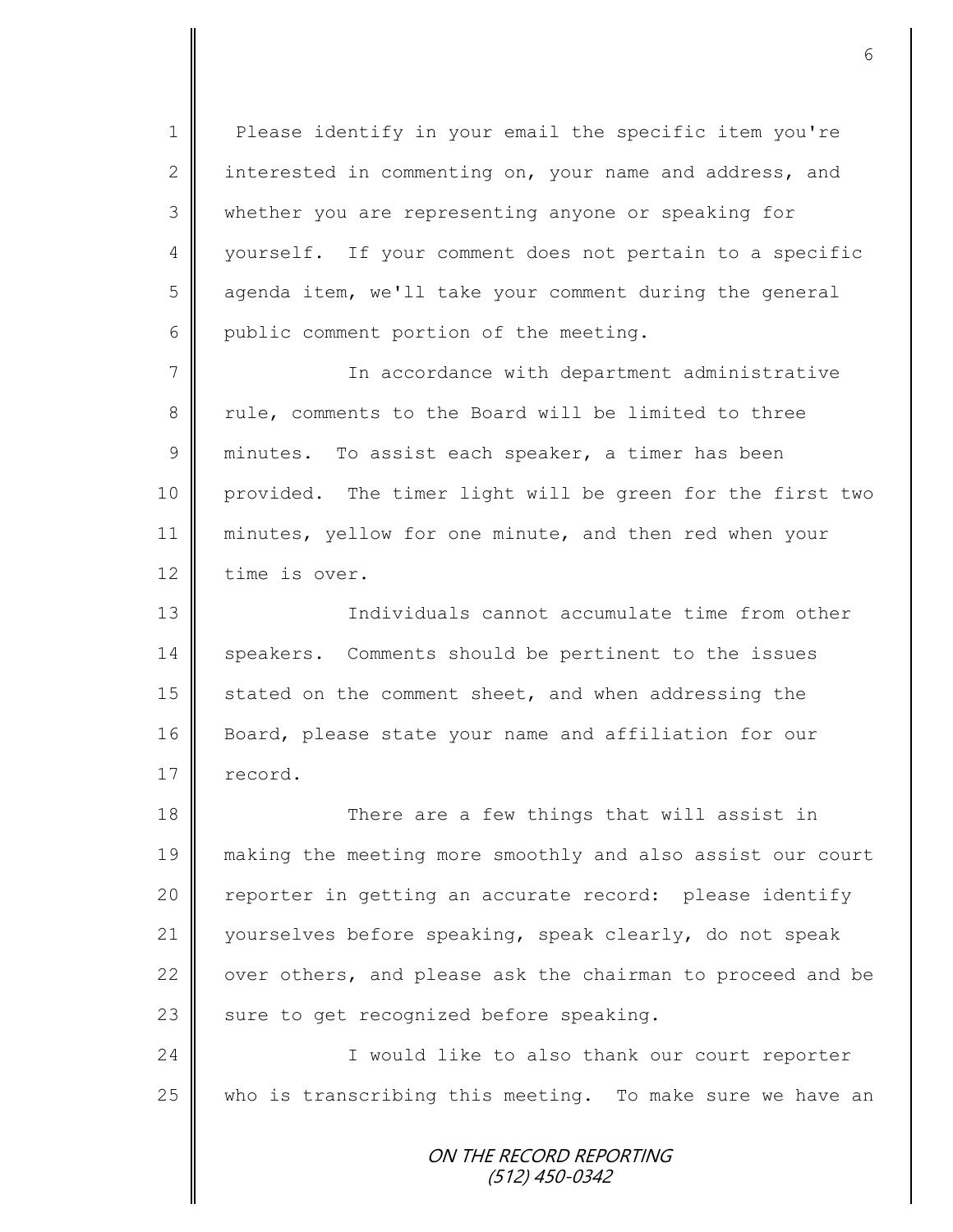1 accurate recording of this meeting, it's very important 2 that Board members and anyone presenting today identify 3 themselves before speaking and speak clearly and slowly.

4 Before we begin today, I'd like to remind all 5 presenters and those in attendance of the rules of conduct 6 at our Board meetings. In the department's rule Section 7 | 206.22, the Board chair is given authority to supervise 8 the conduct of our meetings. This includes the authority  $9 \parallel$  to determine when a speaker is being disruptive of the 10 meeting or is otherwise violating the timing or 11 | presentation rules just discussed.

12 **And now I'd like to have a roll call of the** 13 Board members. Please respond verbally when I call your  $14 \parallel$  name. 15 || Member Alvarado, are you here?

16 **I** MR. ALVARADO: Here. 17 || MR. BACARISSE: Member Gillman? 18 **I** MS. GILLMAN: Here. 19 MR. BACARISSE: Member Graham? 20 || MR. GRAHAM: Here. 21 || MR. BACARISSE: Member McRae? 22 MS. McRAE: Here. 23 MR. BACARISSE: Member Omumu? 24 MS. OMUMU: Present. 25 || MR. BACARISSE: Member Prewitt?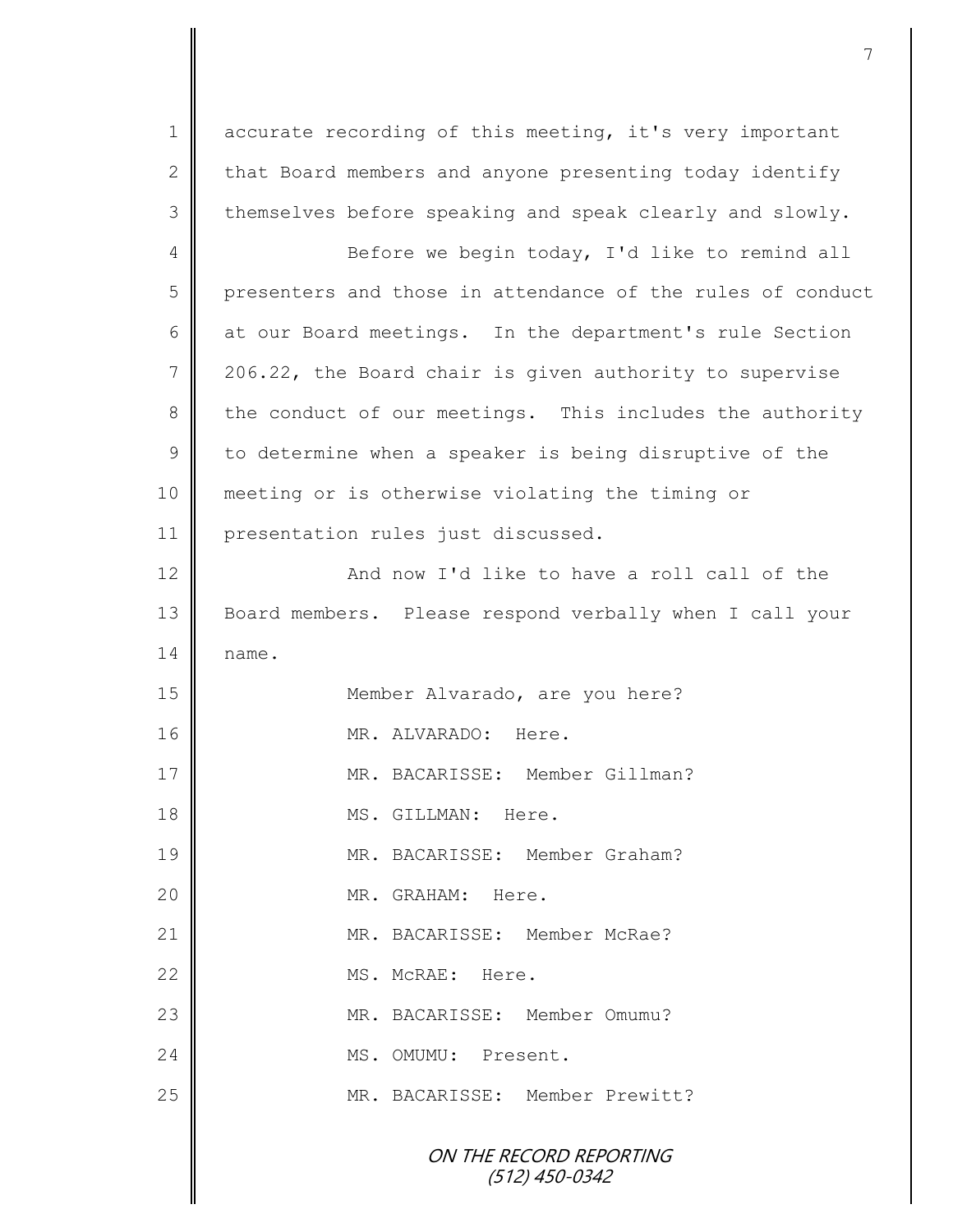|               | 8                                                         |
|---------------|-----------------------------------------------------------|
| 1             | MR. PREWITT: Here.                                        |
| $\mathbf{2}$  | MR. BACARISSE: Member Scott?                              |
| 3             | MR. SCOTT: Here.                                          |
| 4             | MR. BACARISSE: And Member Ramirez is absent               |
| 5             | today; we'll note that for the record.                    |
| 6             | And let the record reflect that I, Charles                |
| 7             | Bacarisse, am here too, so we have a quorum.              |
| 8             | And I think we're ready now to move to item 2,            |
| $\mathcal{G}$ | which is pledges of allegiance to the U.S. and Texas      |
| 10            | flags. So I'll turn it over to Member Gillman to lead us  |
| 11            | in the U.S. Pledge. Please rise.                          |
| 12            | (The U.S. Pledge of Allegiance was recited.)              |
| 13            | MR. BACARISSE: Now Member Graham will lead us             |
| 14            | in the pledge to the Texas flag.                          |
| 15            | (The Texas Pledge of Allegiance was recited.)             |
| 16            | MR. BACARISSE: Thank you, members. Please be              |
| 17            | seated.                                                   |
| 18            | This morning, since we have a couple of                   |
| 19            | important closed sessions to do, one in which we are      |
| 20            | interviewing candidates for the posted position of        |
| 21            | internal auditor, I would like to move the next agenda    |
| 22            | item out of order and go to item 16, which is closed      |
| 23            | session, so that we may interview the two candidates that |
| 24            | are here with us today.                                   |
| 25            | I'd prefer not to ask them to wait through the            |
|               | ON THE RECORD REPORTING<br>(512) 450-0342                 |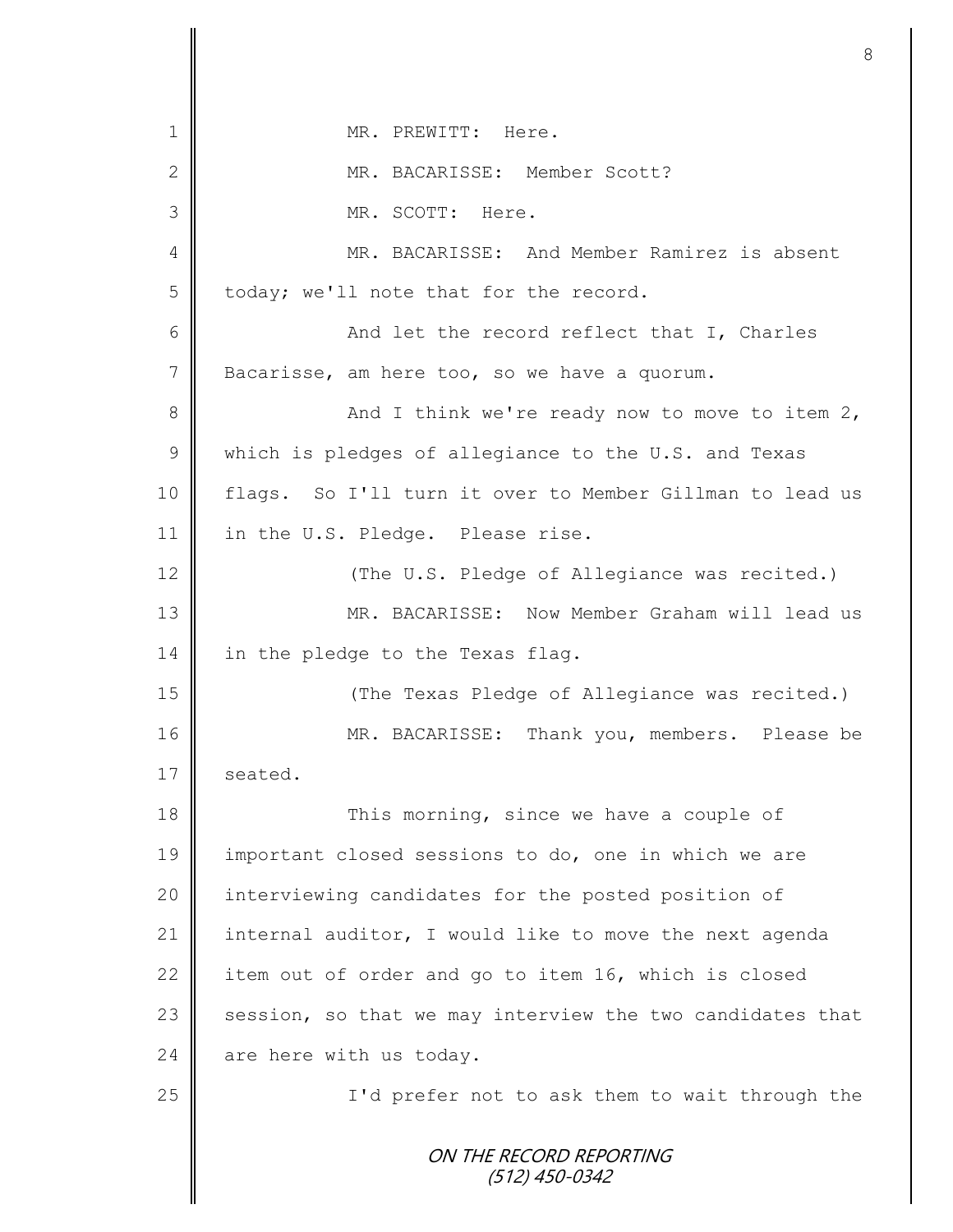1 entire meeting before they can interview with us. So with 2 vour permission, we will now recess into closed session so 3 we make take agenda item number 16 out of order. 4 It is now 9:04 a.m. on February 10, 2022, and 5 we'll go into closed session under Government Code 6 | Sections 551.071, 551.074, 551.076, and 552.089. 7 | For those of you in the audience, I anticipate 8 being in this session for maybe as long as two hours. 9 We'll reconvene in open session after that. 10 || And with that, we are recessed from the public 11 meeting and we'll go into closed session. 12 Whereupon, at 9:04 a.m., the meeting was 13 | recessed, to reconvene this same day, Thursday, February 14 10, 2022, following conclusion of the executive session.) 15 MR. BACARISSE: It's now 12:49 p.m., and thank 16 you all for hanging with us. We are ready to return to 17 open meeting. It's 12:49, and the Board of the Texas DMV 18 | is back in open session. 19 So no action items were taken in that session, 20  $\parallel$  and we can now move on to agenda item number 4, which was 21 my report, and I really have none. But I do understand 22  $\parallel$  that there is someone here to speak and signed up under my 23 section, so if you want to speak to me about my report 24 which I didn't give, you're welcome to. We'll hear you 25 now.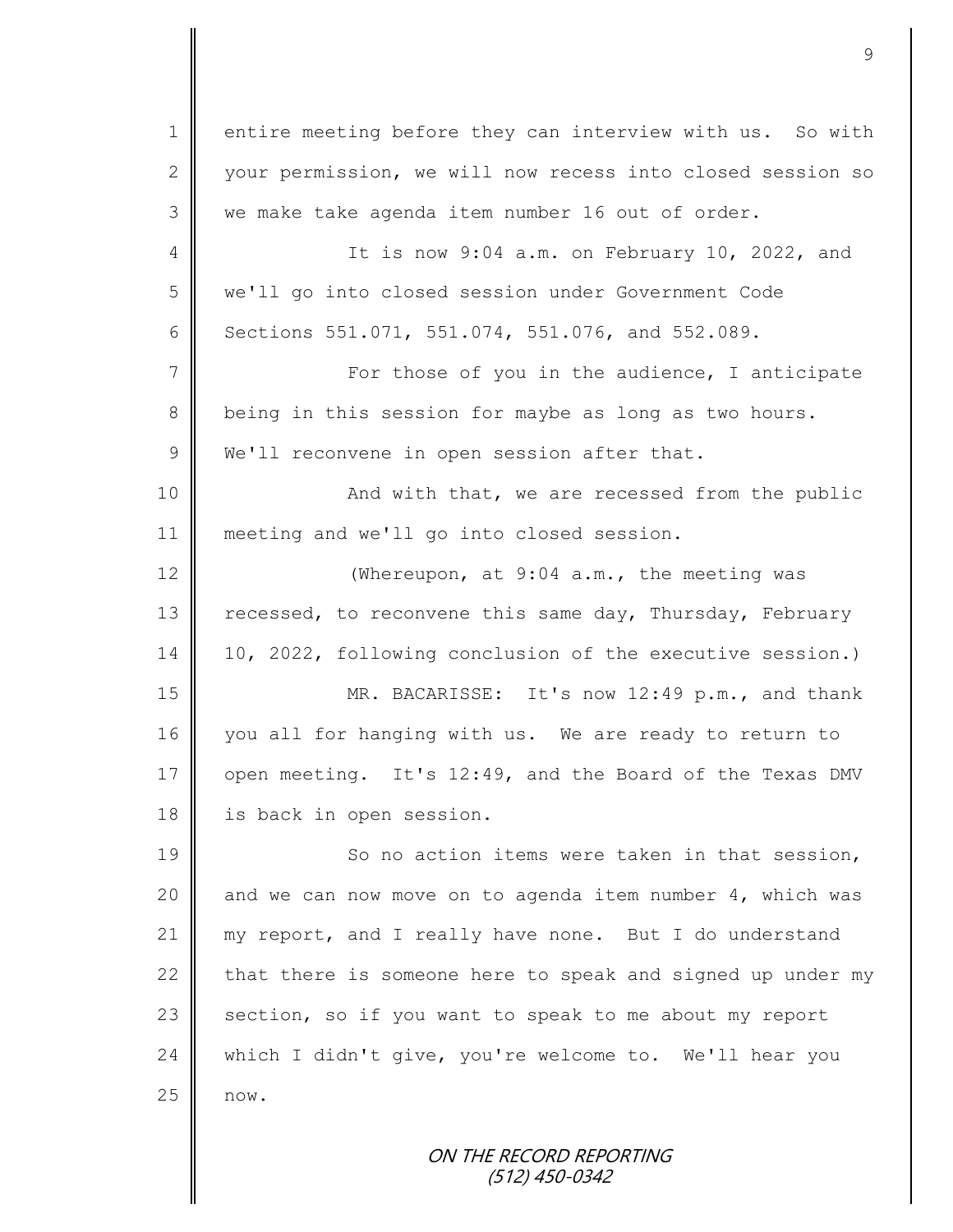ON THE RECORD REPORTING (512) 450-0342 1 MS. AUCOIN: For the record, Aline Aucoin, 2 associate general counsel for TxDMV. 3 || So for agenda item number 3 --4 MR. BACARISSE: Number 3. Sorry. 5 MS. AUCOIN: -- and there are three 6 commenters. And I'll just name them in order and after 7 the first one goes, then I'll name the second one. 8 || MR. BACARISSE: Thanks, Aline. 9 || MS. AUCOIN: The first one in order is Mr. 10 | Kohler. 11 MR. BACARISSE: Okay, yes. Welcome, Mr. 12 | Kohler. Come right on up here. 13 MR. KOHLER: I was really looking forward to 14 | your report. 15 MR. BACARISSE: I'm saving it for April. 16 MR. KOHLER: Just to remind the Board 17 members -- Mr. Chairman, Madam Vice Chair and Board 18 members, thank you so much for allowing me to be here 19 today -- David Kohler, K-O-H-L-E-R, law enforcement here 20 | in Central Texas. 21  $\parallel$  I was going to  $-$  I wanted to hear your speech 22  $\parallel$  and compliment and appreciate everything that the Board 23  $\parallel$  has done over the last several months and moving in a 24 positive direction over this. 25 | The one thing I did want to address, Miss Vice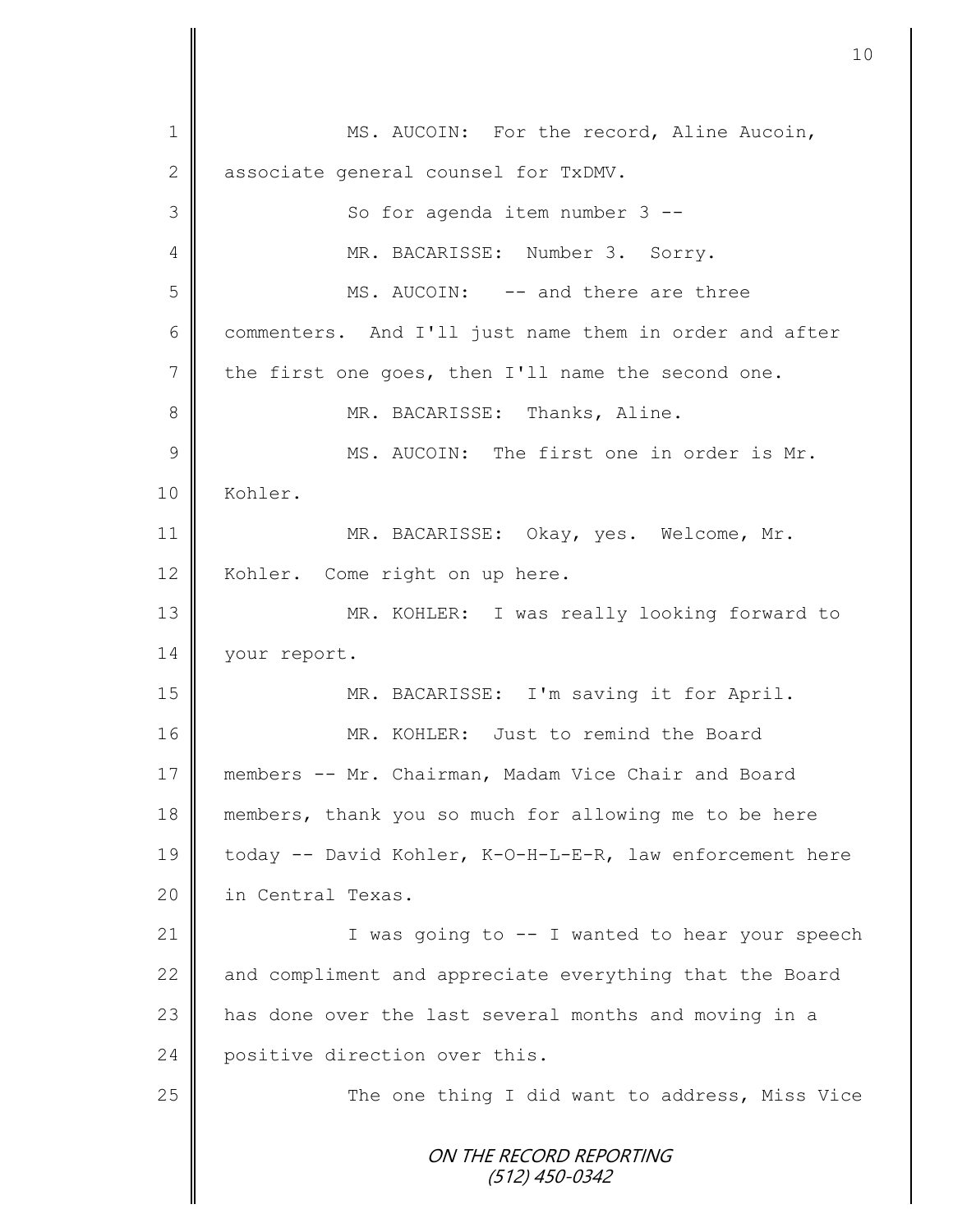ON THE RECORD REPORTING (512) 450-0342 1 | Chair, in the January 27 meeting you questioned 17-2 character VINs and you were advised it was corrected.  $3 \parallel$  That was the partial truth. The characters, the periods, 4 the colons and exclamation points, that's been addressed. 5 The addressment of the VIN verification is still an 6 issue. 7 || February 5, this past Saturday, these two 8 buyers' tags were printed from a legitimate franchised 9 dealership. One buyer's tag has 18 characters and one 10 buyer's tag has 15 characters. When that car is involved 11 in a criminal offense, we cannot run that VIN to verify 12  $\parallel$  the true registration of that car, whether it's Texas or 13 || it's an out-of-state vehicle. 14 | And that's what I wanted to bring up and 15 demonstrate. And if you have any questions, I'd be more 16 than happy to try to answer them. 17 || MR. BACARISSE: Thank you, Mr. Kohler. 18 **Members, any questions of Mr. Kohler on this** 19 point? 20 || MS. GILLMAN: I have a question. 21 MR. BACARISSE: Yes, Member Gillman. 22 || MS. GILLMAN: Because I'm sort of unfamiliar 23 with the software. Does the software allow you to have 18 24 characters --25 MR. KOHLER: Our Texas software doesn't.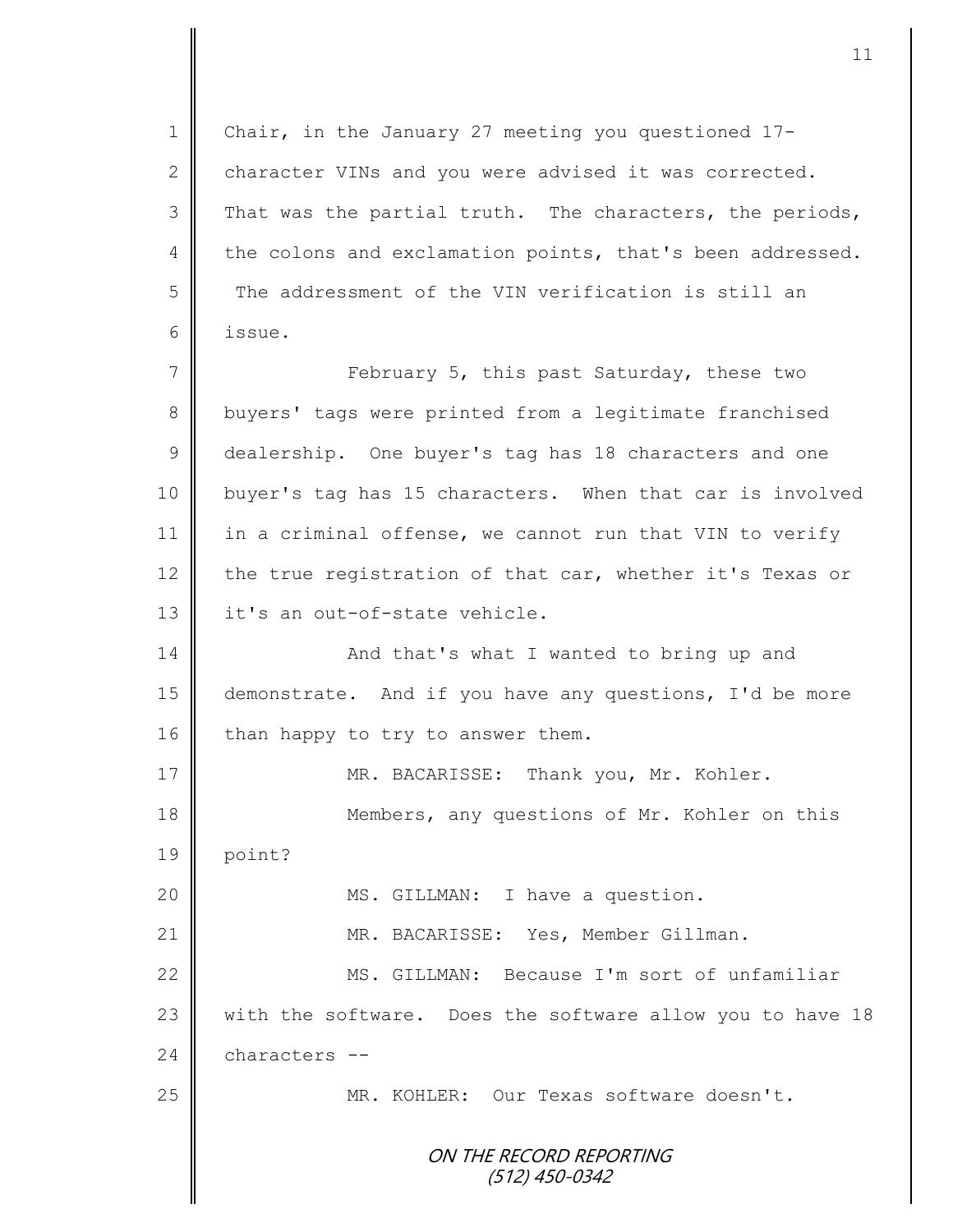| $\mathbf 1$     | MS. GILLMAN: -- or 15 characters?                          |
|-----------------|------------------------------------------------------------|
| $\mathbf{2}$    | MR. KOHLER: I'm sorry. I thought you were                  |
| $\mathfrak{Z}$  | asking me, I thought you were finished. I didn't mean to   |
| 4               | interrupt.                                                 |
| 5               | MS. GILLMAN: I don't know who exactly I'm                  |
| $6\,$           | addressing, who can answer. When you print a buyer's       |
| $7\phantom{.0}$ | tag -- because I'm a franchised dealer -- from my office,  |
| 8               | does the software allow 15 characters in a VIN versus 18   |
| $\overline{9}$  | characters in a VIN? Isn't that what you were saying?      |
| 10              | MR. KOHLER: Correct. The answer is yes.                    |
| 11              | MS. GILLMAN: I didn't know that.                           |
| 12              | MS. MELLOTT: We do not have VIN decoding                   |
| 13              | software on the system. I mean, it's definitely something  |
| 14              | we're looking at and we think it's a great idea.           |
| 15              | One of the things we've run into in the past               |
| 16              | with looking at the VIN decoding software has been we have |
| 17              | trailers that have less than 17 VINs. We have homemade     |
| 18              | trailers that have small VINs. We have some states that    |
| 19              | use up to 22 VINs.                                         |
| 20              | MS. GILLMAN: It's not a mandatory 18 or 17.                |
| 21              | MS. MELLOTT: Right. And also, when brand new               |
| 22              | vehicles come in, a lot of times they're not even loaded   |
| 23              | into the VIN software before they're being sold, so they   |
| 24              | reject those. There's just things we have to look at and   |
| 25              | look into further.                                         |
|                 | ON THE RECORD REPORTING                                    |

(512) 450-0342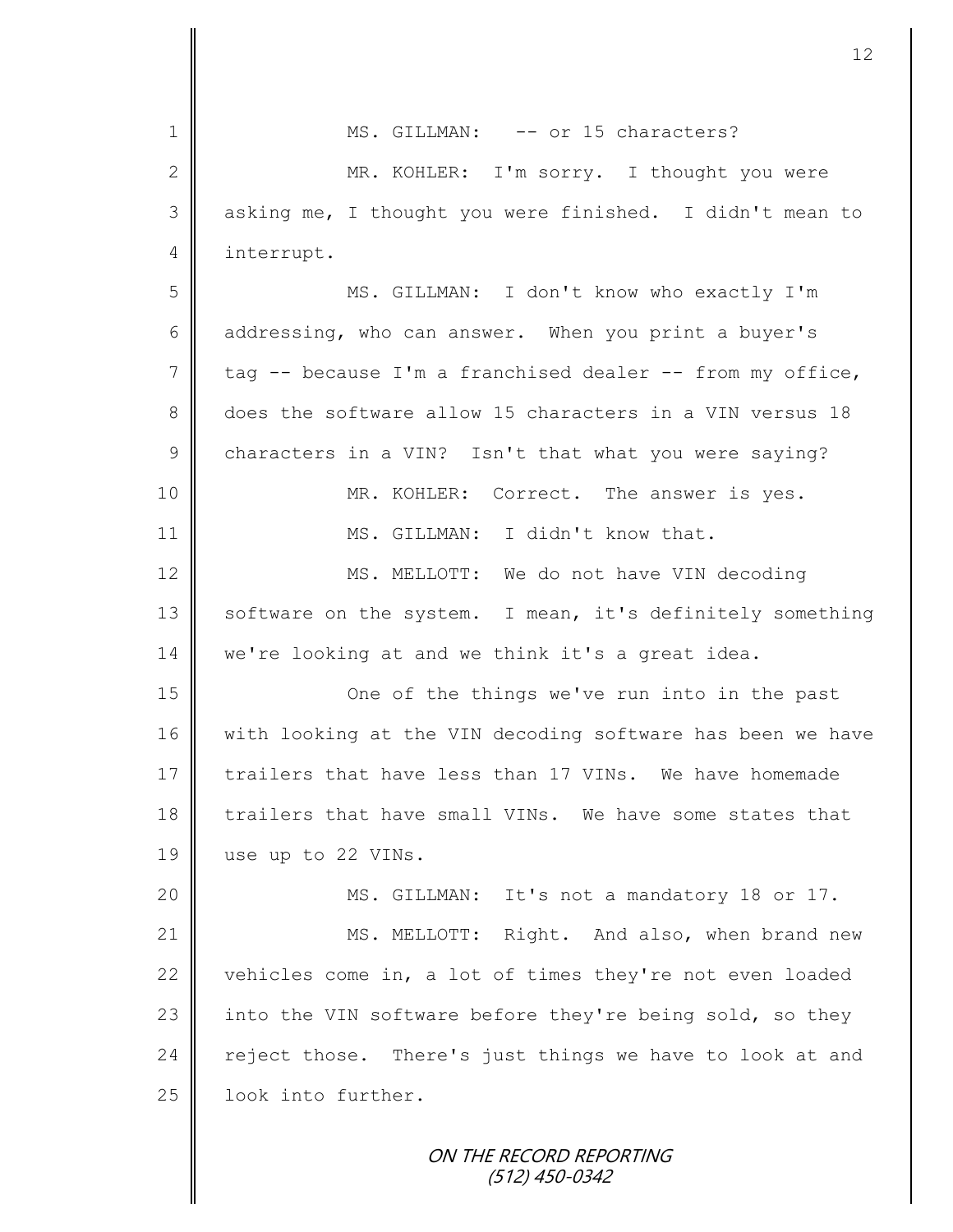|                | 13                                                       |
|----------------|----------------------------------------------------------|
| 1              | MS. GILLMAN: Thank you.                                  |
| $\overline{2}$ | MR. BACARISSE: Members, any other questions of           |
| 3              | Mr. Kohler?                                              |
| 4              |                                                          |
|                | (No response.)                                           |
| 5              | MR. BACARISSE: Thank you, sir. We appreciate             |
| 6              | your time and coming down and staying with us here.      |
| 7              | MR. KOHLER: Thank you.                                   |
| 8              | MR. BACARISSE: Yes, sir.                                 |
| $\mathcal{G}$  | Okay. That's on item number 3. Item number               |
| 10             | $4$ -- oh, I'm sorry.                                    |
| 11             | MS. AUCOIN: Aline Aucoin, for the record.                |
| 12             | We have the second commenter and that is Cpl.            |
| 13             | Mike Bradburn.                                           |
| 14             | MR. BACARISSE: Yes, sir. Sorry about that,               |
| 15             | Corporal.                                                |
| 16             | CPL. BRADBURN: I was also going to support you           |
| 17             | after you spoke, sir.                                    |
| 18             | (General laughter.)                                      |
| 19             | MR. BACARISSE: Maybe I should say something.             |
| 20             | No, I'm kidding. Please, I'm glad you're here. Go ahead, |
| 21             | sir.                                                     |
| 22             | CPL. BRADBURN: Good morning, Mr. Chair and               |
| 23             | members of the Board. My name is Mike Bradburn. I'm a    |
| 24             | corporal for Constable Stacy Suits. I'm on the Clean Air |
| 25             | Task Force.                                              |
|                | ON THE RECORD REPORTING<br>$(512)$ 450-0342              |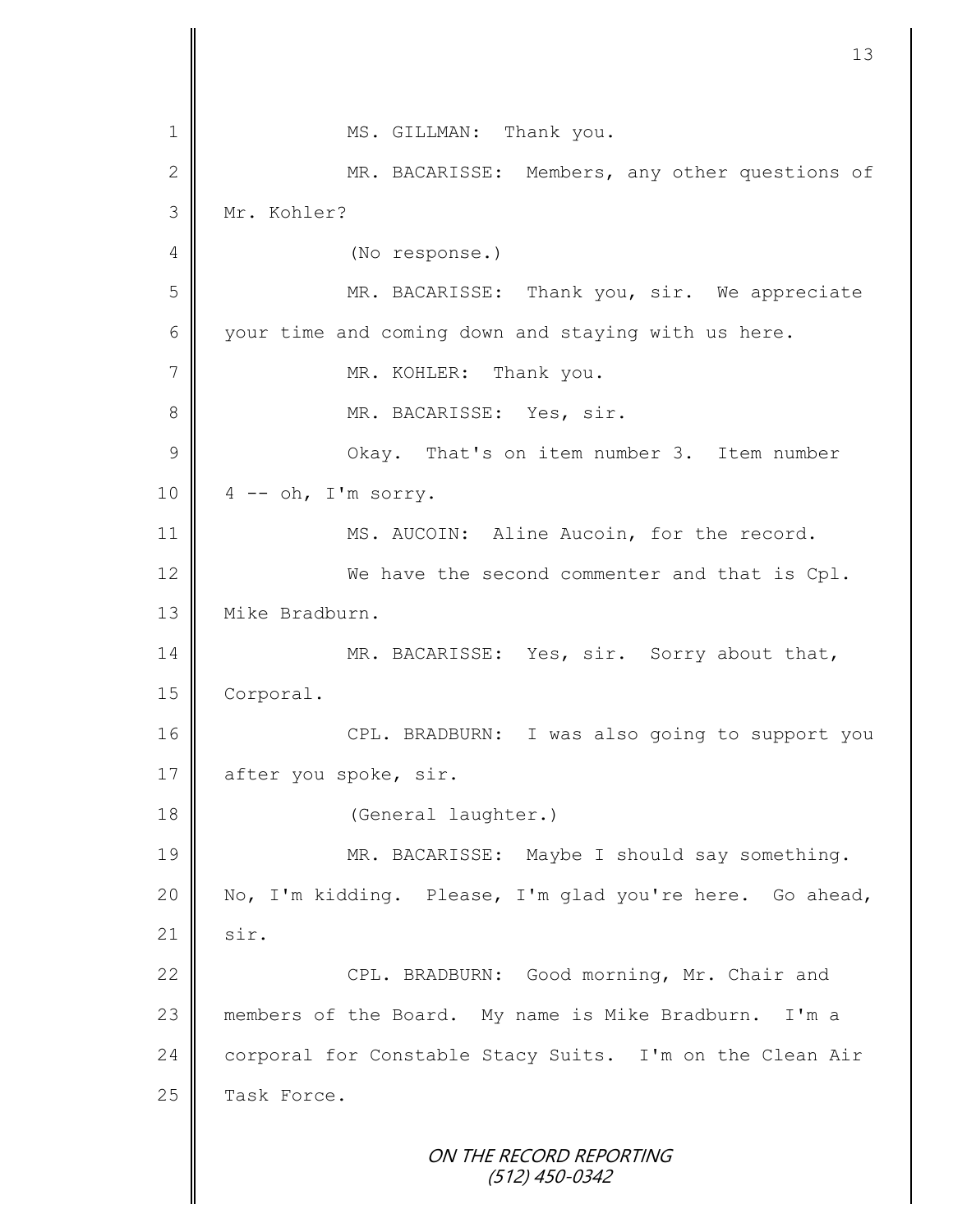1 || Although I serve on the MVIRAC committee, I am 2 here not speaking in that capacity, not cleared to be able  $3 \parallel$  to speak. I'm here as a law enforcement detective. I 4 wanted to give you a historical perspective. 5 You're going to see where we were a year ago 6 and where we are today with what's going on, it's working. 7 | In 2021, there were 17 independent licensed dealers I 8 identified as part of our investigation. This does not 9 consider dealers who were operating prior to 2021. These 10 dealers are part of an organized criminal group that 11 started selling buyer tags as early as 2018. As soon as a 12 dealer is revoked, they move on to the next license. 13 | The 2021 it is estimated these 17 dealers 14 created approximately 1.2 million buyer tags that were 15 distributed at the international level. This was 16 approximately 36 percent of all independent tags last 17 year. There are other dealers selling tags that were not 18 part of our investigation, but that number gives you a 19 point. 20 With the recent implementation of House Bill 21 3927, there was an immediate impact. I wanted to bring 22 that to the Board. Now that you are using that authority, 23  $\parallel$  we used to see 25,000 tags each week from these criminal 24 dealers, 25,000 tags. We're now seeing numbers in the low 25 | hundreds.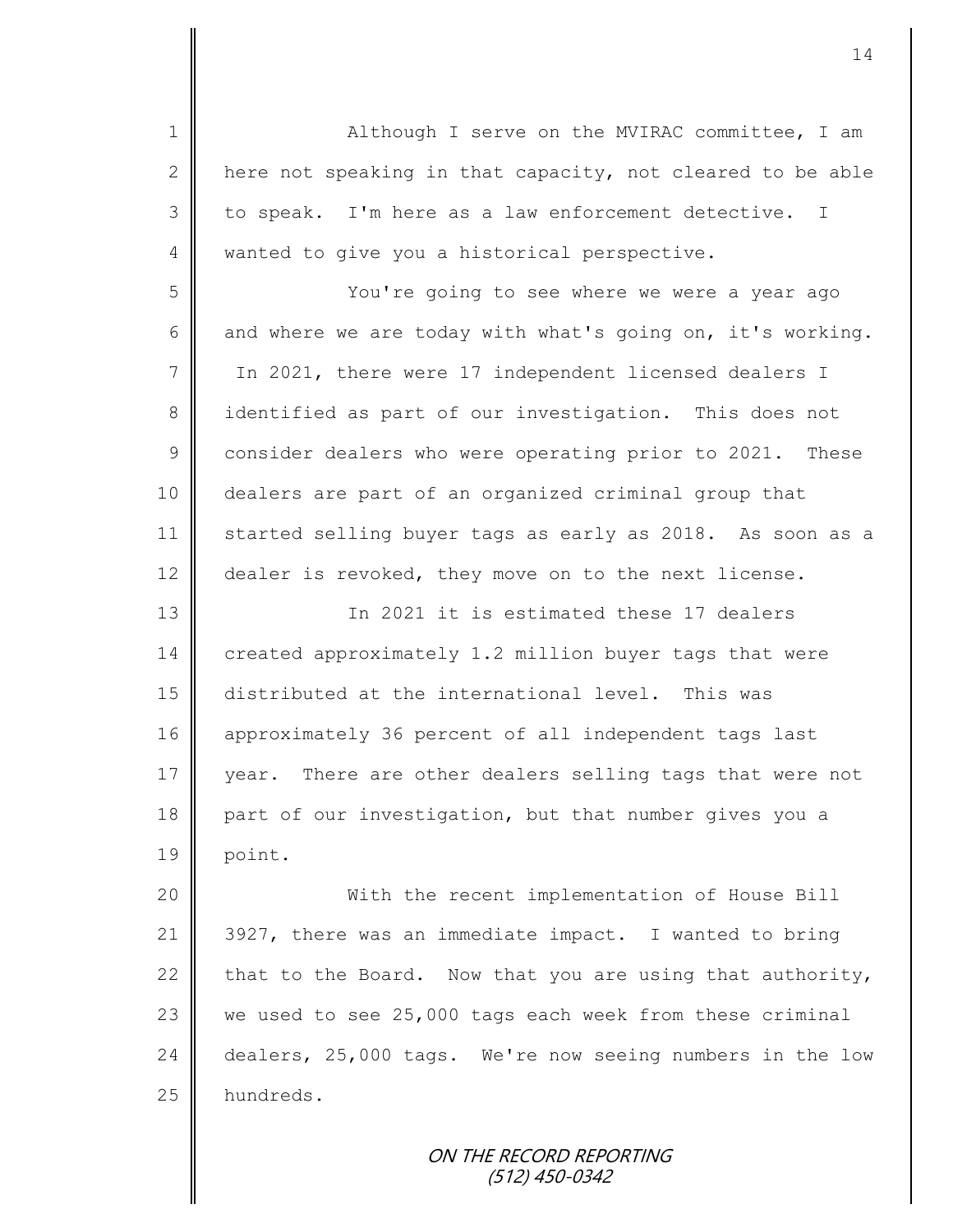ON THE RECORD REPORTING 1 || The criminals are moving on to two things: low 2 | level dealers, which I know Brian is already working on, 3 we're working together -- and fake tags. They're taking 4 | legitimate tags, they're making tampered documents that  $5 \parallel$  the Board doesn't regulate, so that's a win right there. 6 I personally believe we're going to see 7 ddditional low level dealers pop up because IP addresses 8 show they have a lot of licenses right now. As such, I 9 believe they should be fingerprinted pre-licensing and 10 afterwards if you haven't done it, and have premise 11 inspections. 12 **| Comen in Solution** One issue we do face daily is the lack of 13 access to the eTAG system. I don't want to beat a dead 14 horse, but it would be a lot easier to have that than do 15 | it on request for a 10-day wait. 16 || I'll leave it at that. I wanted you to know 17 the success. I am going to speak one more time later, so 18 | I'm just letting you know. I'm available for questions. 19 MR. BACARISSE: Members, any questions? 20 Yes, Member Graham. 21 MR. GRAHAM: Thank you for taking the time to 22  $\parallel$  come down and speak. We are really interested to hear 23  $\parallel$  what each of y'all have to say because we want to get this  $24$  right. We want to get it right for you, we want to get it 25  $\parallel$  right for the citizens of the state and for this agency.

(512) 450-0342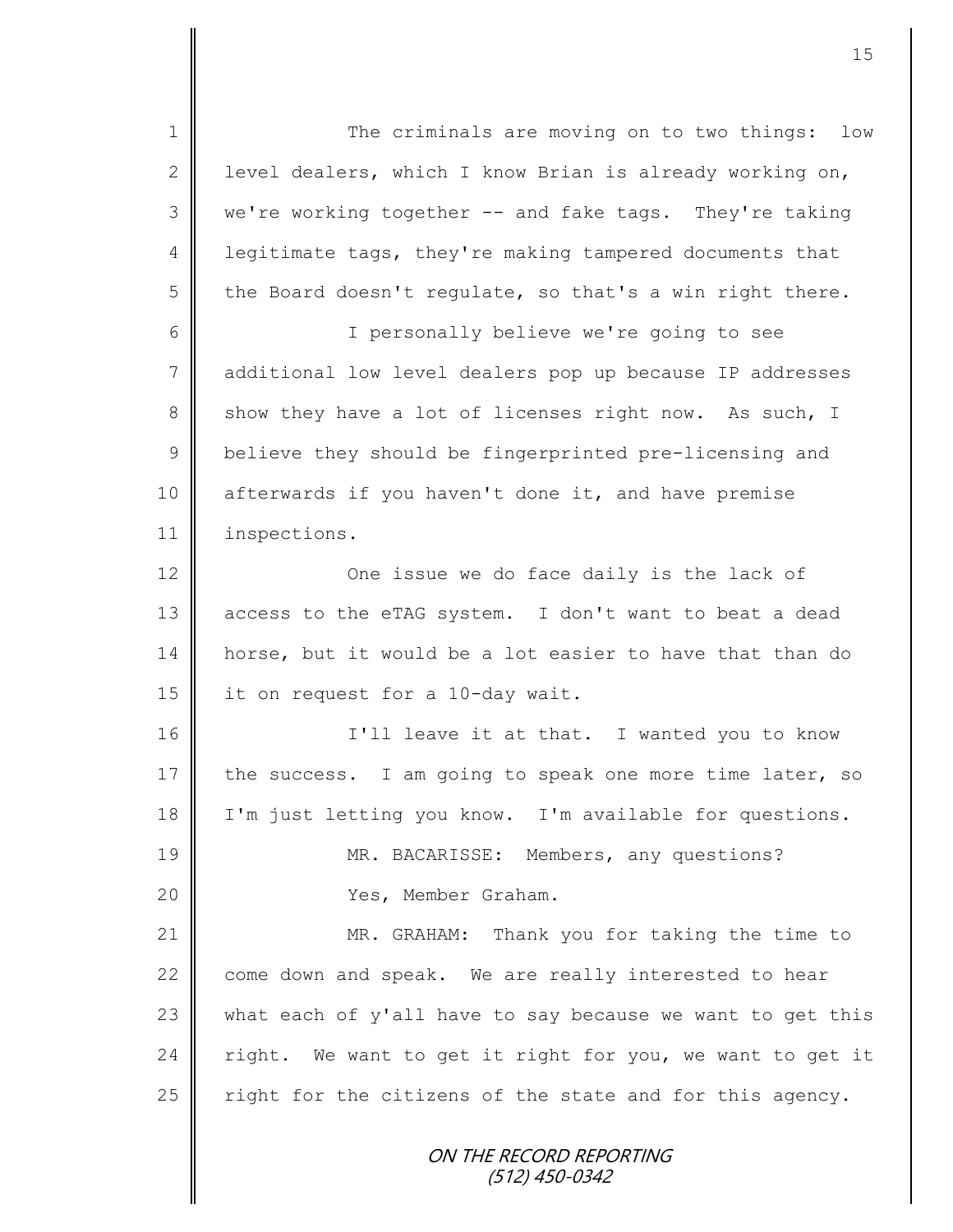1 || One question that I would have is -- and I 2 would agree with you, the sense that I'm getting from the 3 || information I'm getting is that some of the actions we've 4 taken are really beginning to make serious improvements.  $5 \parallel$  Now they're going to shift it, just instead of making tags 6  $\parallel$  out of our system, they're just going to start printing 7 fake tags because they're paper tags. Right? Until we  $8 \parallel$  can address that situation, we're just going to have to  $9 \parallel$  deal with the next problem in the whack-a-mole scheme, 10 basically. 11 But I did have the thought to myself -- and 12 this is the first time I've done something other than just 13 think it  $-$  is I wonder if we have the capacity, or how 14 quickly we could change the design or the color of our 15 | temporary tags to try to throw a wrench into the creation 16 of these fraudulent fake tags. Although, as soon as we 17 print those, I quess they can just copy those, so there's 18 probably no way around it. But like you, I think that's 19 what our next battle is going to be until we can figure  $20$  | out a solution to it. 21 | CPL. BRADBURN: I would agree it is confusing 22 to law enforcement right now. Of course, every day across 23  $\parallel$  the entire nation we support investigations and they'll 24 take a tag from a Toyota dealer, manipulate it, say it's a 25  $\parallel$  Lamore tag, one that we shut down. And right now it's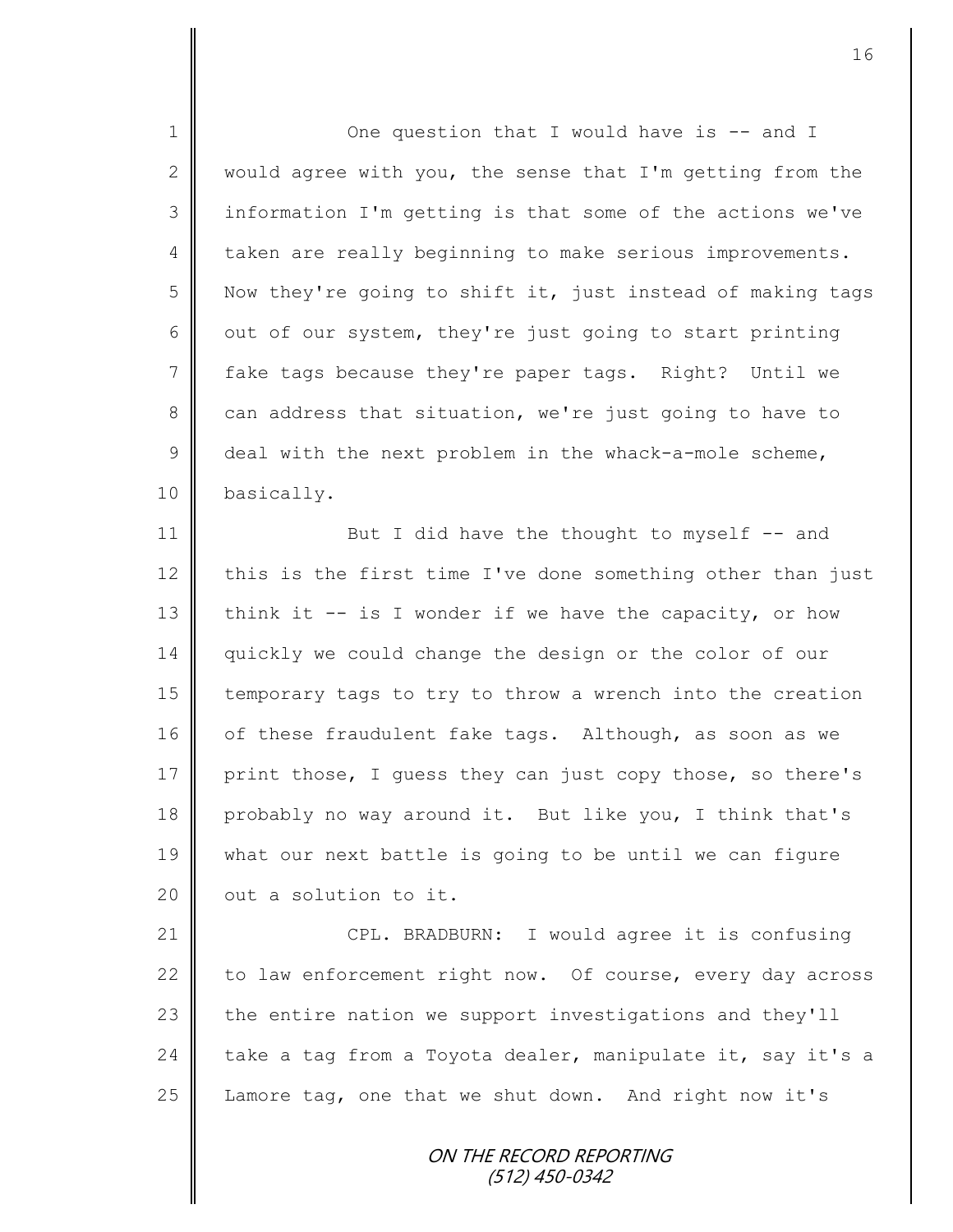ON THE RECORD REPORTING (512) 450-0342 1 confusing as heck on nationwide law enforcement. 2 || We're putting bulletins out and educate them  $3 \parallel$  because before they just had the Texas tag, and now 4 they're going to get more likely a tampered tag, which I 5 would think in the future going forward they're going to 6 calize it's a fake tag. You run it in the system, it  $7 \parallel$  comes back as a Toyota and you've got a Chevy, it's a fake  $8$  tag.  $9 \parallel$  So I mean, it's a step in the right direction, 10 and I don't know about changing colors. That's up to 11 | y'all. It may be a good idea, it may not be. 12 MR. GRAHAM: Yeah, gotcha. And certainly, just 13 speaking for myself, I think it needs to be a priority of 14 the agency to figure out how to get y'all that data in 15 some way, and that's something we'll be talking about, I'm  $16$  sure. 17 Thank you. 18 **CPL. BRADBURN:** Thank you. 19 MR. BACARISSE: Yes, sir. Thank you. 20 | Members, anyone else? 21 | (No response.) 22 MR. BACARISSE: Okay. Thank you. 23 Aline. 24 MS. AUCOIN: For the record, Aline Aucoin. 25 || We have one more speaker on item number 3 and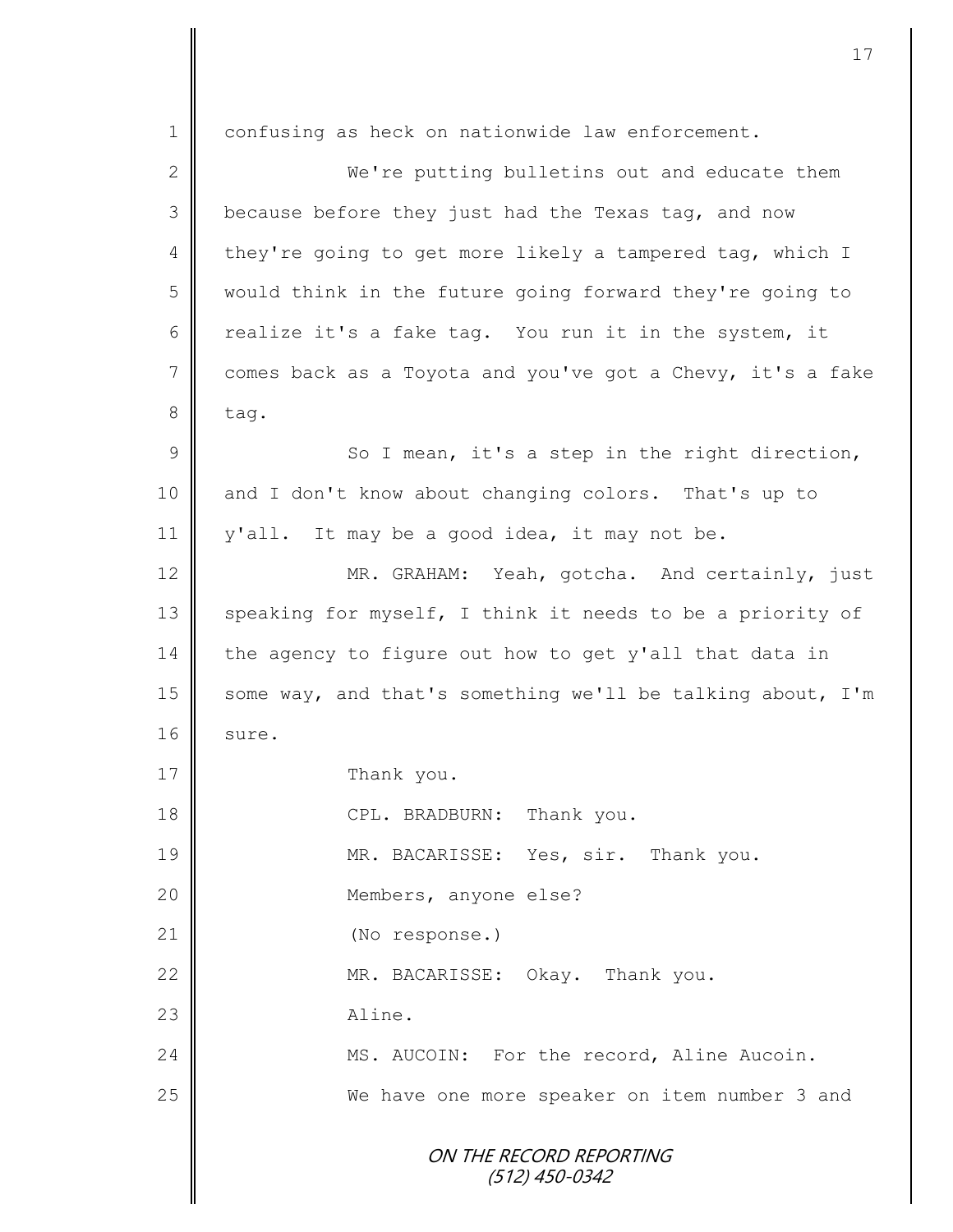ON THE RECORD REPORTING (512) 450-0342 1 | that's Mr. Escribano. 2 MR. BACARISSE: Sergeant, how are we doing  $3$  today? 4 || SGT. ESCRIBANO: Mr. Chairman, I'm doing fine. 5 MR. BACARISSE: Good. 6 || SGT. ESCRIBANO: I'm doing fine. 7 MR. BACARISSE: Sorry for the delay. 8 || SGT. ESCRIBANO: I'm Sqt. Joe Escribano with 9 the Travis County Constable's Office, Precinct No. 3, and 10 | that's who I'm speaking for. 11 Mr. Chairman, thank you and the Board for your 12 | hard work over the past several months bringing this 13  $\parallel$  situation to an end -- or trying to bring it to an end. 14 MR. BACARISSE: The beginning of the end. 15 | SGT. ESCRIBANO: Everything that you have been 16 doing so far has been good. It really has. We are 17 addressing the problem. 18 Vesterday during the Legislative and Public 19 | Affairs Committee meeting, I listened to Mr. Luna and Mr. 20 | Ge present a very viable administrative solution to this 21 | problem, including the much needed additional 22 investigative personnel. That was very good, very good. 23 I I commend them for that. 24 With that said, I think that that addresses 25 probably about 50 percent of the solution because it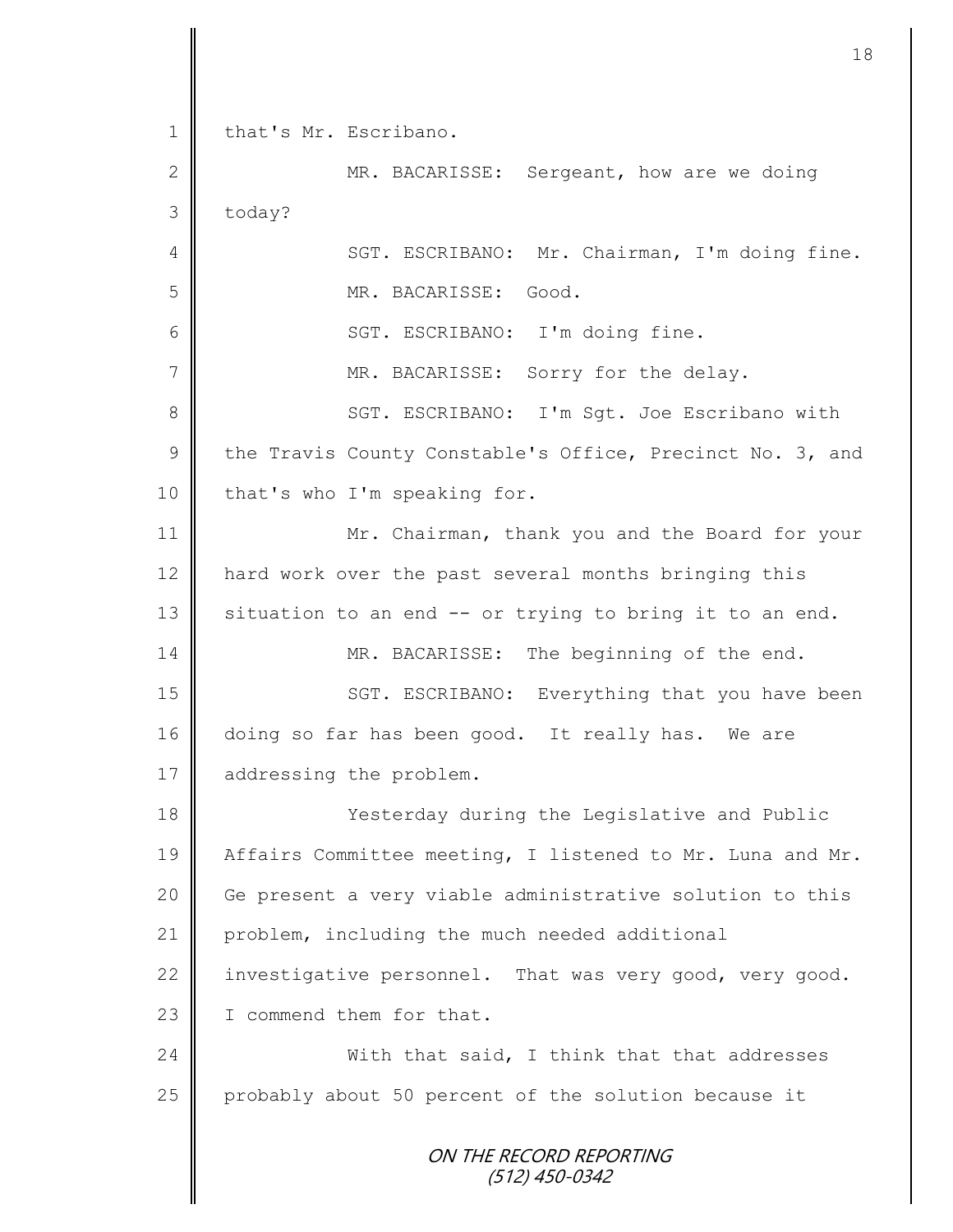1 addresses the administrative portion of it, which is 2 extremely important because that's where it all starts. 3 The other 50 percent is the addition of the Travis County 4 Constable's Office Precinct No. 3 resources, and by way of 5 | our network of over 370 law enforcement agencies FTEs --6 and that would be your FTEs right there as far as help. 7  $\parallel$  Not taking away that they really do need those FTEs, but 8 vou would have an additional 370, including state and 9 | federal agencies that would be at your disposal to help 10 you. 11 We are in daily contact with these agencies and 12 we are recognized as a subject matter expert in the field 13 | of Texas tag investigations. They come from everywhere. 14 Director Mellott, our offer to assist your 15 agency still stands and it will continue to stand. We are 16 | here to help you. Let's work together and end the cycle 17 | of having to go through the hoops to go ahead and get 18 information. 19 Granting us the same access that your 20 | investigators of the Texas DMV of webDEALER and the eTAG 21 system for the much needed and real-time reporting, we do 22  $\parallel$  need that. I've been asking for that for a long time and 23 | I think it's time that we go ahead and obtain that. We 24  $\parallel$  came to you in 2017 with an extended hand and that hand is  $25$  still open today and we are willing to work with you and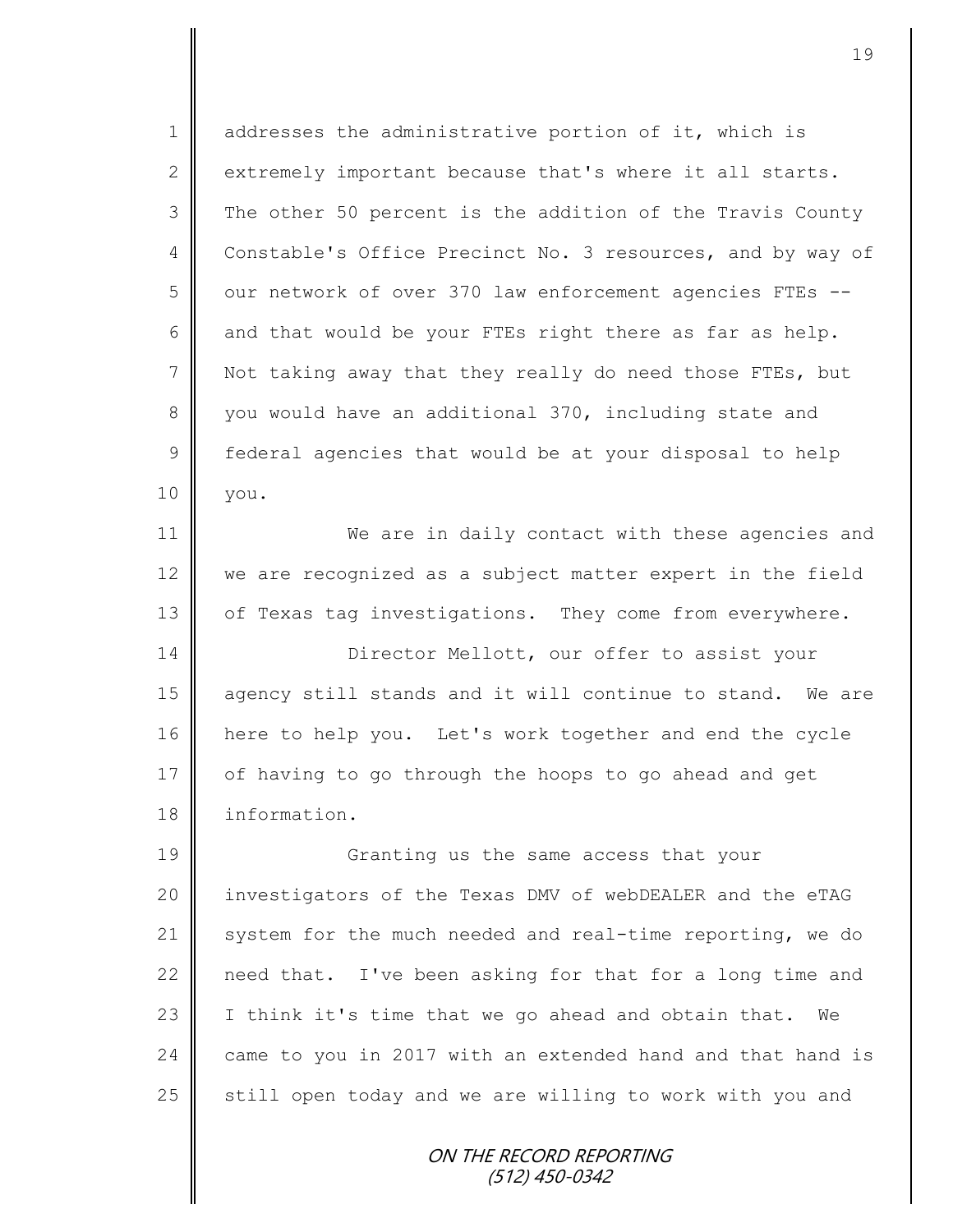ON THE RECORD REPORTING (512) 450-0342 1 | do whatever we've got to do. 2 || That's my only comment. I put myself down for  $3 \parallel 3$ , 4 and 5 but this is the only comment I've got. 4 || MR. BACARISSE: Thank you, sir, appreciate it. 5 Members, any questions? 6 (No response.) 7 SGT. ESCRIBANO: Thank you very much. 8 || MS. McRAE: Thank you. We appreciate it. 9 || MR. BACARISSE: We're staying on it, we're not 10 done. Thank you. 11 || That's all the commenters on item 3. I'd like 12 to now move to item 4, and Ms. Mellott has said that she 13 would like to pass on her comments because there will be a 14 | lot more of them at our next meeting to report out on. 15 However, we may have some people who wish to make a public 16 comment on item 4. 17 | MS. AUCOIN: For the record, Aline Aucoin. 18 **For item number 4, we have two commenters.** One 19 is Sgt. Escribano, and I believe he just said that he made 20 all of his comments 21 MR. BACARISSE: He just passed. 22 || MS. AUCOIN: The second is Mr. Kohler. 23 | MR. BACARISSE: Mr. Kohler, you can come back. 24 MR. KOHLER: (Speaking from audience.) I'll  $25$  pass.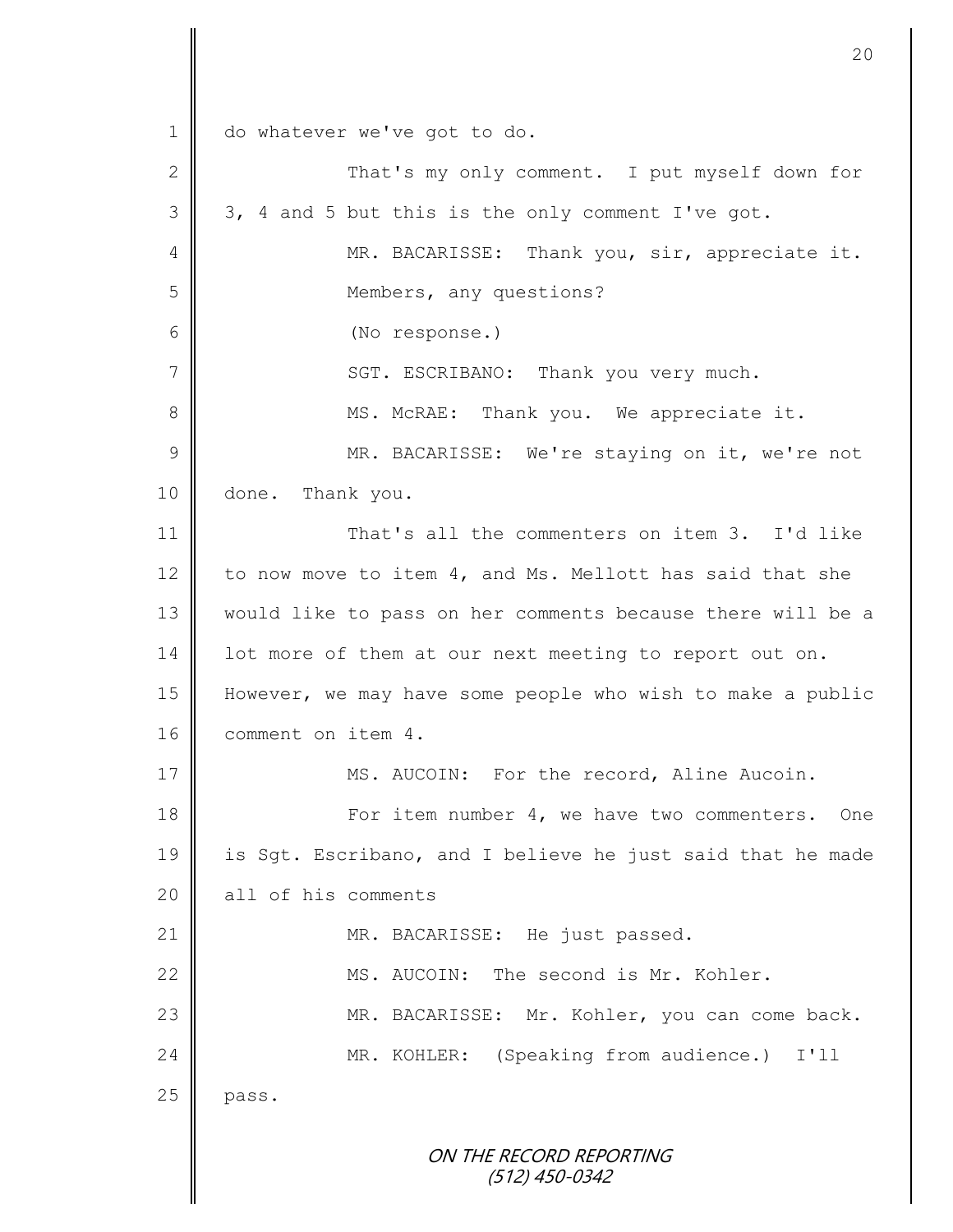| $\mathbf 1$     | MR. BACARISSE: All right. Mr. Kohler passes,              |
|-----------------|-----------------------------------------------------------|
| $\mathbf{2}$    | for the record. Thank you, gentlemen.                     |
| $\mathfrak{Z}$  | So now I'd like to move to item 5 which has to            |
| 4               | do with the pre-licensing policy and rulemaking on        |
| 5               | applicants for licensure. So I would turn this over to    |
| 6               | Shelly for her to lay out the issue.                      |
| $7\phantom{.0}$ | MS. MELLOTT: Thank you, Mr. Chairman.                     |
| 8               | Good morning, members -- good afternoon now.              |
| $\mathcal{G}$   | As you know, there's been a request from law              |
| 10              | enforcement and stakeholders, including recommendations   |
| 11              | from our advisory committee, namely the MVIRAC committee, |
| 12              | to have additional controls in place to keep the bad      |
| 13              | actors from obtaining GDN licenses from the department.   |
| 14              | The Board has already asked the department to initiate    |
| 15              | rulemaking for fingerprinting applicants to address       |
| 16              | criminals circumventing our name-based background check   |
| 17              | requirements by using stolen identities, and you asked us |
| 18              | to do this in the last Board meeting.                     |
| 19              | The purpose of item number 5 being on the                 |
| 20              | agenda today is to streamline the application process for |
| 21              | licensing while ensuring the department gets the          |
| 22              | information needed to fully vet potential GDN license     |
| 23              | holders. We're asking the Board to direct the department  |
| 24              | to initiate rulemaking while the agency further explores  |
| 25              | the legal and operational impacts of additional pre-      |
|                 | ON THE RECORD REPORTING<br>(512) 450-0342                 |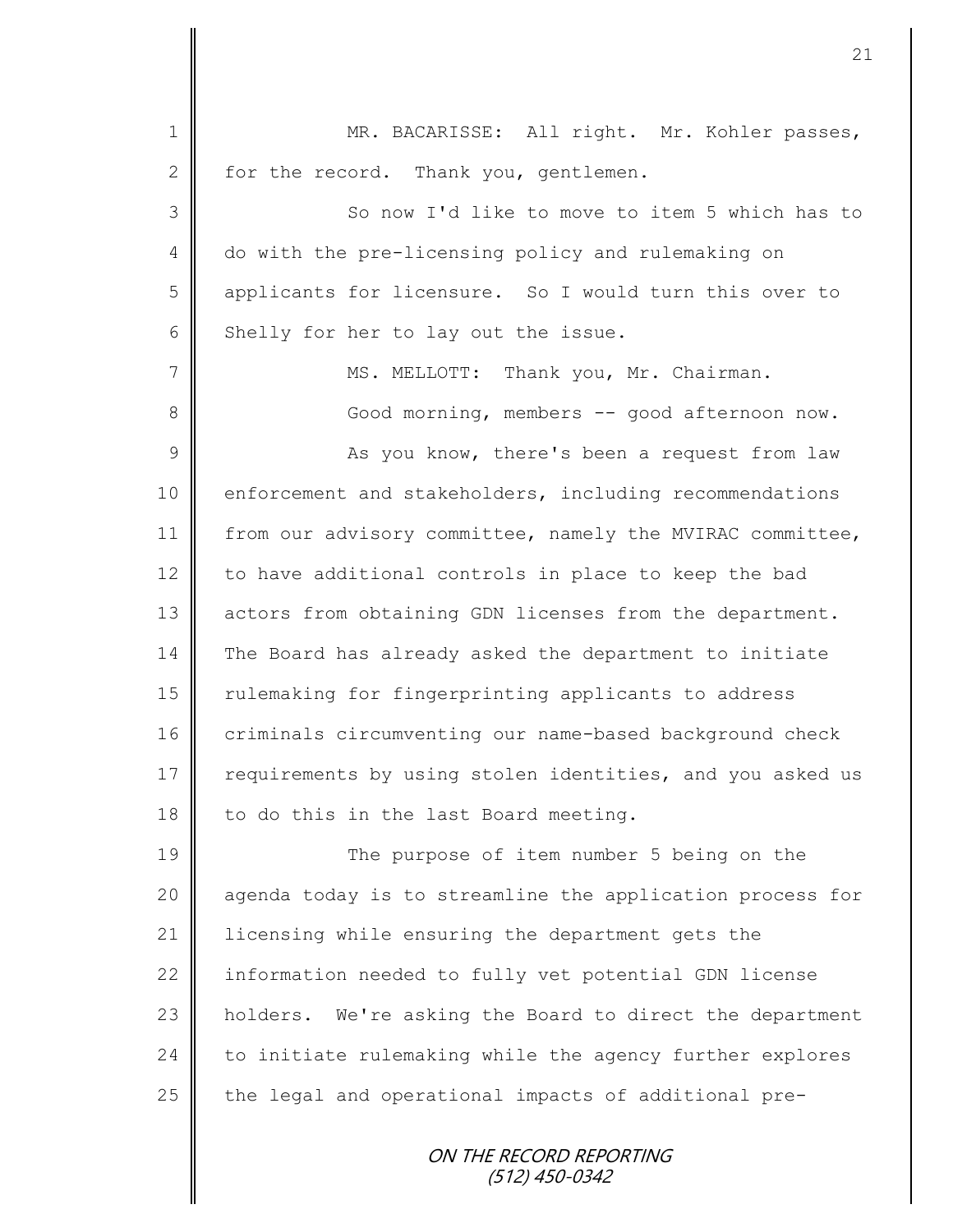1 | licensing checks the department may conduct on applicants 2  $\parallel$  for GDN licenses. The goal is not to put any barriers in 3 place for licensees, but rather to make sure we're 4 Tequesting the needed information during the pre-licensing 5 vetting process.

6 Our director of the Motor Vehicle Division  $7 \parallel$  discussed a few ideas for the department to explore, 8 including additional site visits, requesting additional 9 | information on an application for license and additional 10 documentation that can be required to ensure the applicant 11 can meet our premise requirements. If the Board approves 12  $\parallel$  the department initiating rulemaking, this will allow us 13 | to begin drafting the potential policy considerations 14 while we're also exploring the impacts of those policies, 15 so the Board has a fuller picture of what that means prior 16 to the Board's consideration of the rules for adoption.

17 | I acknowledge this will have an impact on both 18 the department as well as the industry, and it is 19 important that we be transparent in how we provide and 20 | seek feedback. I ask the industry and all impacted 21 parties to provide honest and constructive feedback to the 22 department as we go through this expedited process so the 23 Board can determine the most appropriate policy direction  $24$  on this important matter.

25 What is being recommended is for the TxDMV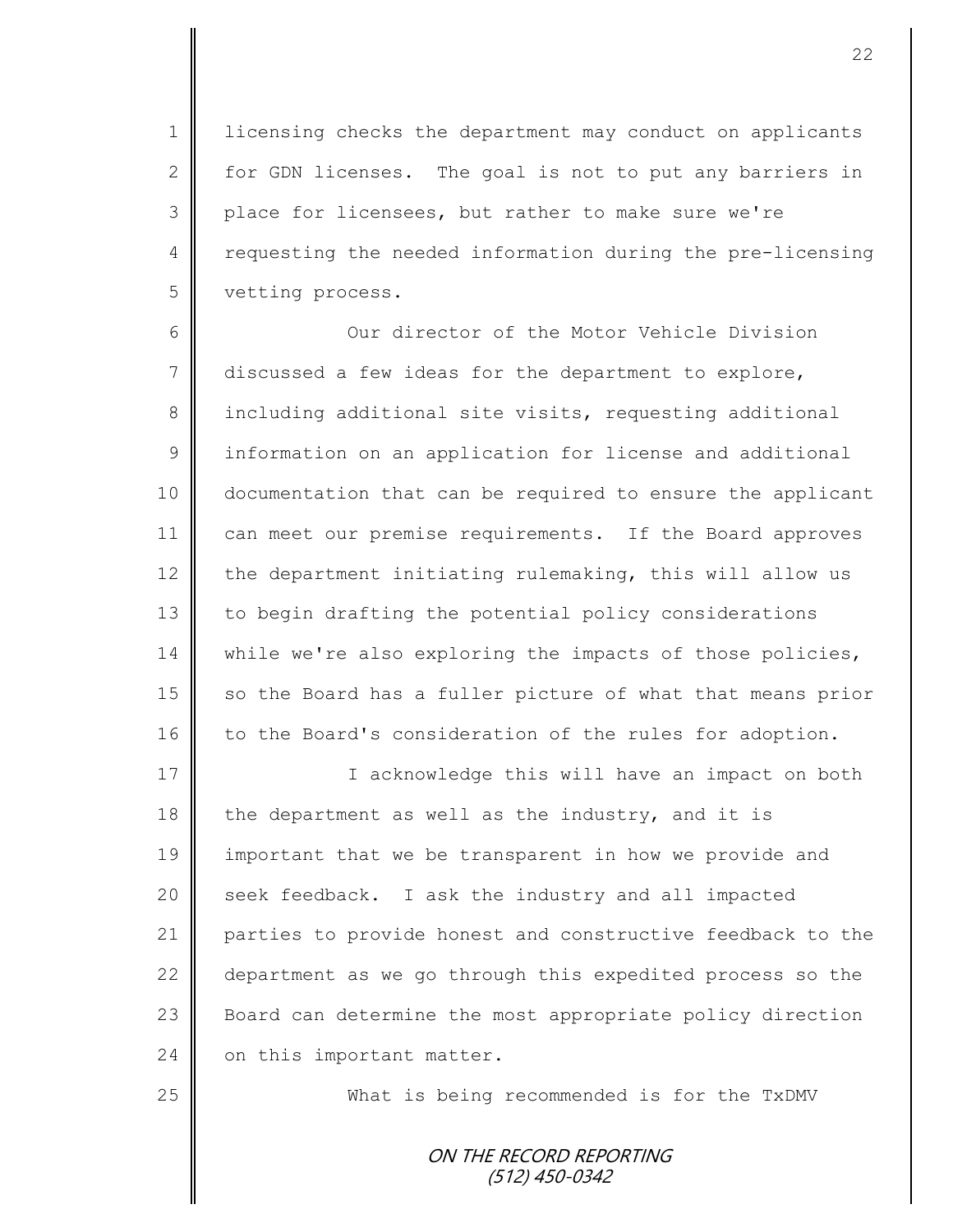ON THE RECORD REPORTING (512) 450-0342 1 | Board to instruct the department to initiate proposed  $2 \parallel$  rules related to pre-licensing requirements for GDN 3 || applicants, for the department to publish the proposed 4 Tules in the *Texas Register* for public comment, and for  $5 \parallel$  the department to bring the rules and any public comments  $6$  | back to the Board in a future Board meeting to consider 7 for final adoption. 8 || Our goal here is to be responsive to our 9 Stakeholders and law enforcement partners while also 10 | looking at ways to pursue policy changes that do not 11 disrupt the over 20,000 legitimate dealers that contribute 12 to the citizens and economy of the state. 13 || So with that, Mr. Chairman, that ends our 14 | request. 15 MR. BACARISSE: Thank you for laying that out 16 for us. Thank you. 17 || Members, are there any questions of Shelly in 18 this regard? 19 I see one down there. Mr. Graham. 20 || MR. GRAHAM: Shelly, would you kind of outline, 21 just for my benefit, what the timeline looks like? We 22 initiate rulemaking, we have a period of time where you 23 work with stakeholders, stakeholders are involved. 24 | MS. MELLOTT: Right. We would put rules out 25  $\parallel$  for public comment, and this would be pre-licensing rules,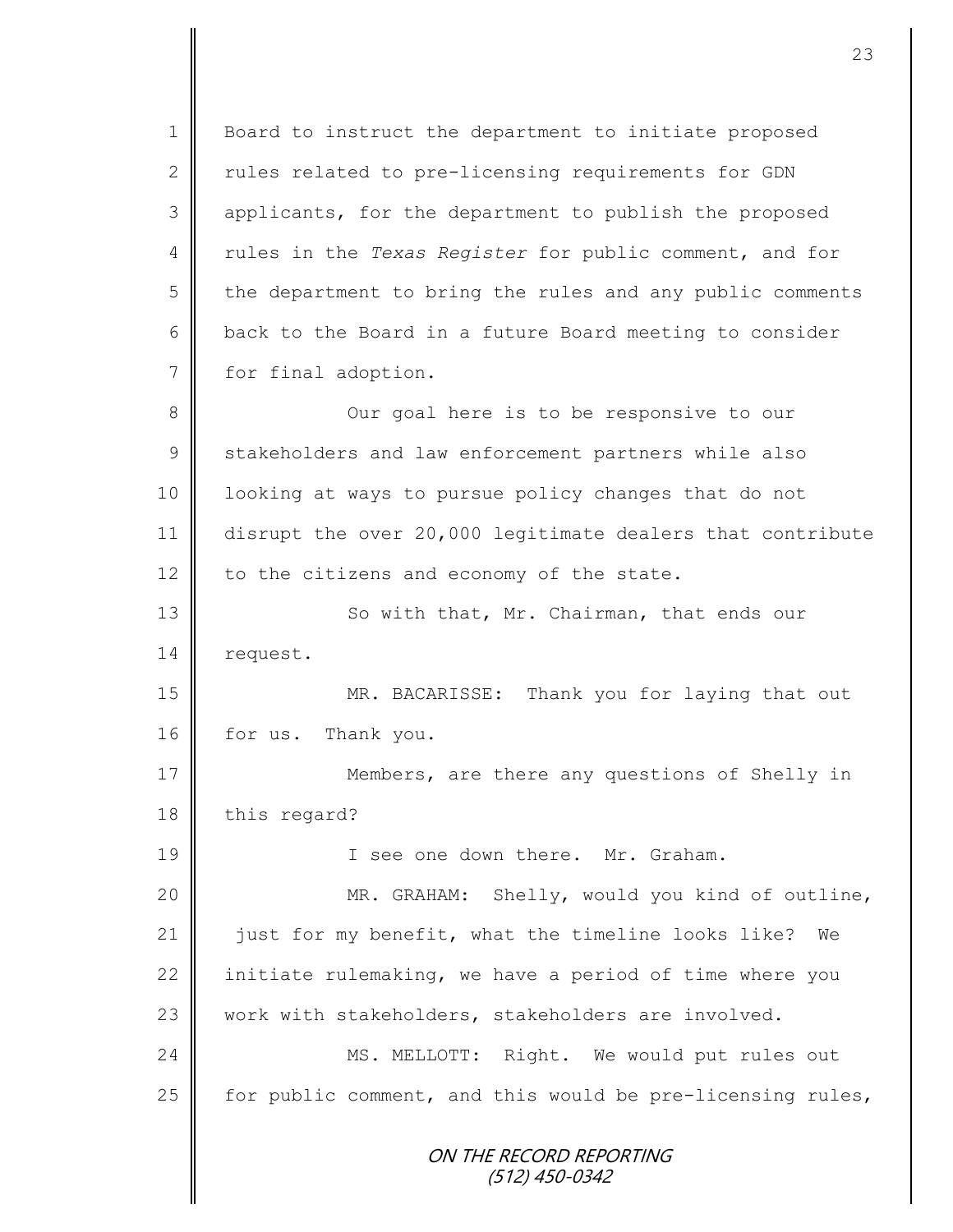1 around the application process. And we would put those 2  $\parallel$  out for public comment -- I'm actually working with 3 | general counsel on this.

4 || MS. JOHNSTON: Monique Johnston, for the 5 record, director of the MVD, Motor Vehicle Division.

6 I imagine we'd put it out for public comment 7 and also probably maybe reconvene our members of the 8 || MVIRAC committee so they can provide feedback on some of 9 the suggestions they have, and whether they feel these 10 would be effective in helping us vet the applicants that 11 are coming through to apply for a GDN license. And then 12 we'd reconvene them again to go over the public comments 13 || and then bring all of that information back to the Board 14 for consideration.

15 MR. BACARISSE: Before our April meeting? 16 MS. GILLMAN: That was my question. What's the 17 time frame?

18 MS. JOHNSTON: I quess that would be a question 19 for maybe Legal, if we could have that advisory committee 20 | reconvened by then and then have the public comments if 21 | rules were posted. I don't if that would be possible. I 22  $\parallel$  know that they have to be posted for 60 days. Right? 23 | MS. MELLOTT: Thirty. 24 | MS. JOHNSTON: Thirty. 25 | MS. AUCOIN: For the record, Aline Aucoin.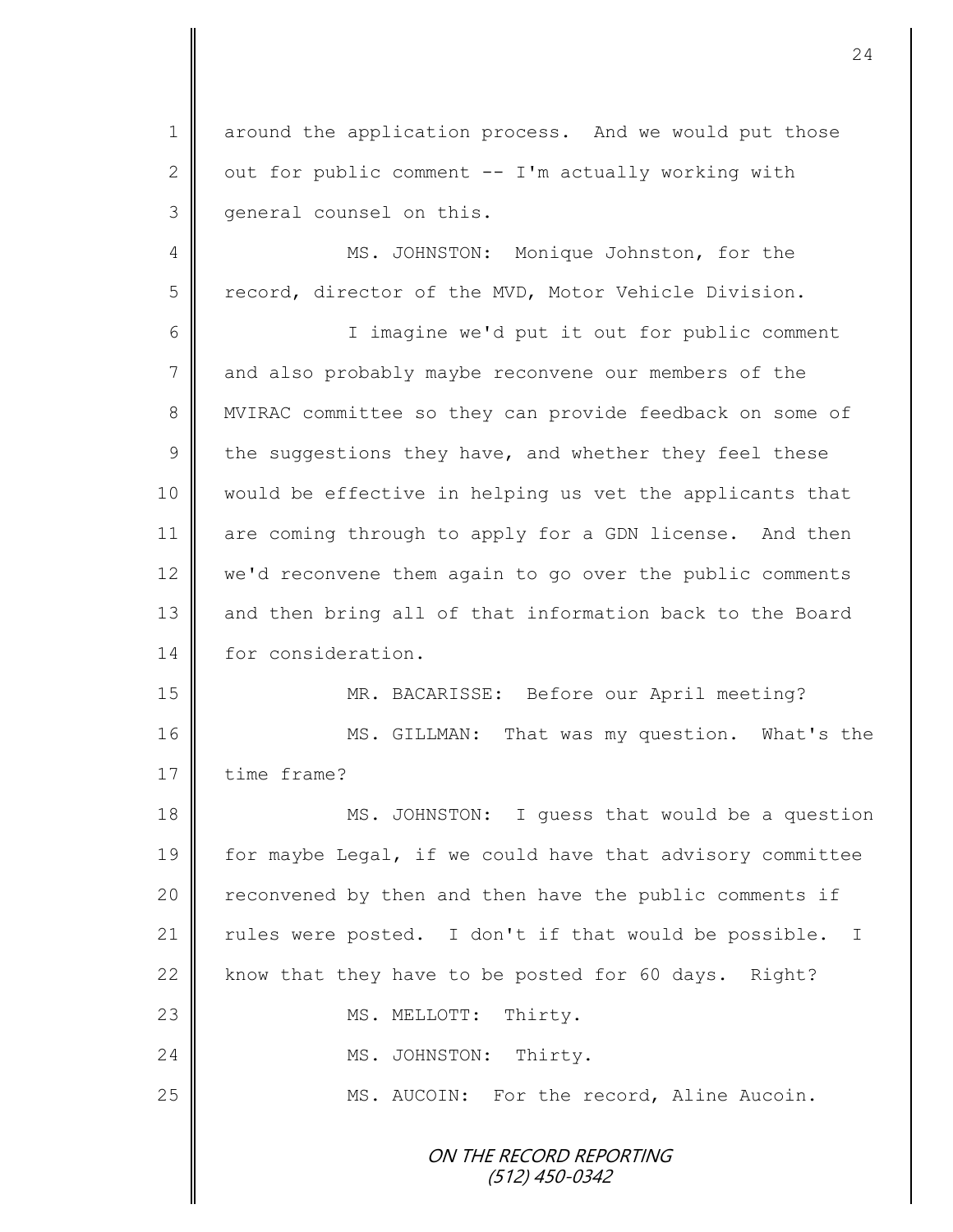1 So we have to publish for comment 30 days but I 2 think that April is super, super aggressive. 3 MR. BACARISSE: That's what we want to be, but 4 can we make it is the question. 5 MS. AUCOIN: I mean, almost to the point of 6 impossibility. 7 || MR. GRAHAM: You know, it's absolutely critical 8 that we engage our stakeholders, and when I say 9 Stakeholders, in my mind we don't limit to committee 10 members. This is a big deal and will impact a lot of 11 people, and so we have important partners out there who 12  $\parallel$  are not on the committee necessarily, so I don't want to 13 exclude them either in the early process. 14 So that's something, I think, for us to talk 15 about is how do we engage all those parties in what is a 16 very important subject. And I agree, you know, in order 17 to meet the deadline for April, I mean, you would have to 18 have this group of stakeholders and committee members 19 together scheduled and come out with something in three 20 weeks, probably, which is going to be extraordinarily 21 difficult or impossible. 22 | The any case, I was just kind of wanting to walk 23 through that in my mind, so in all likelihood, probably 90 24 days before we have something in front of us on the first 25 | round of consideration.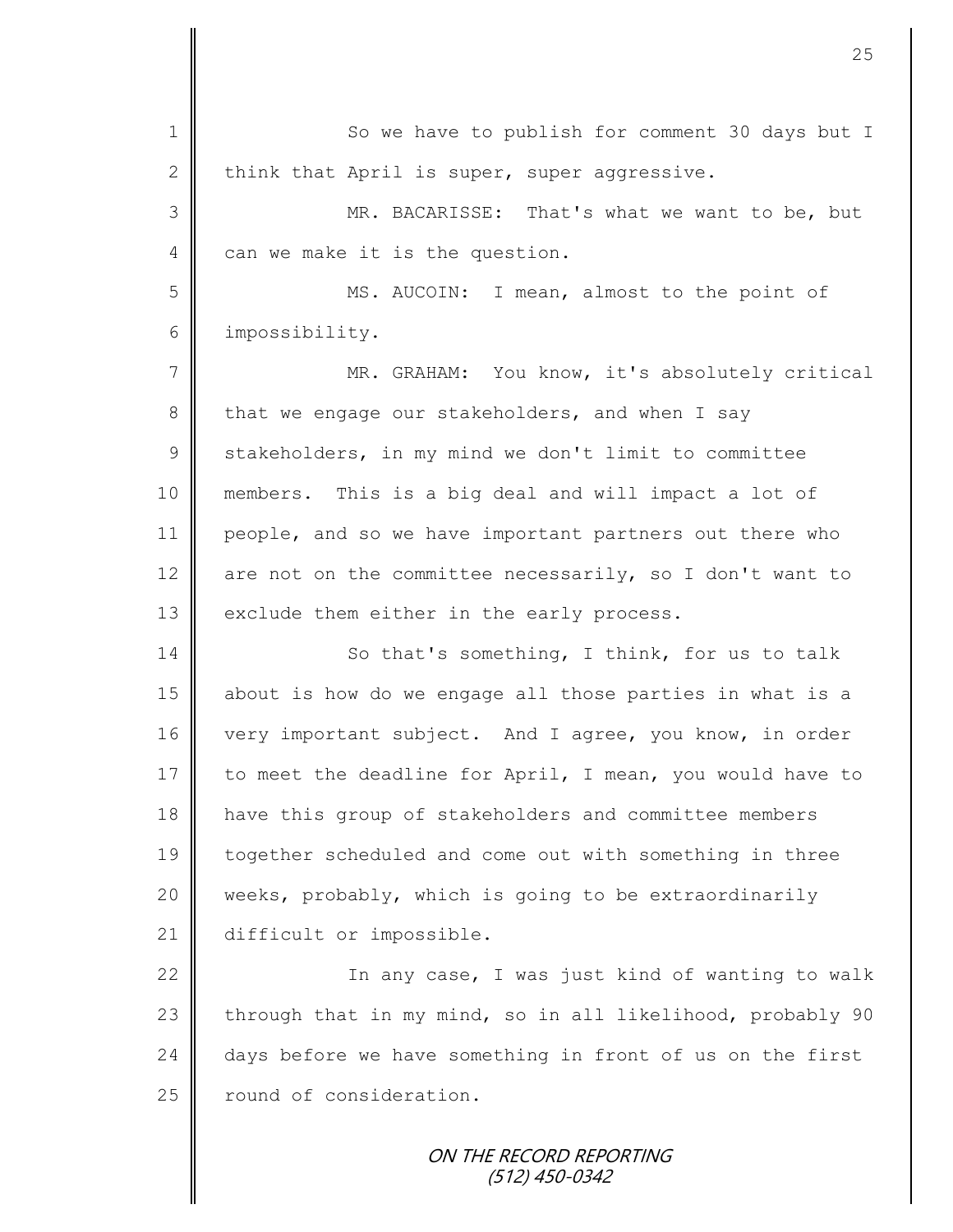ON THE RECORD REPORTING (512) 450-0342 1 || MS. MELLOTT: Probably the June meeting would 2 be my quess. 3 MR. GRAHAM: June for that and then it would be  $4 \parallel$  the subsequent meeting for passage if it worked through.  $5 \parallel$  So thank you. I just wanted to understand that timeline. 6 MS. MELLOTT: Member Graham, I think the 7 request is for us to bring them back to the Board for 8 adoption, so we would have the proposal, we'd meet with  $9 \parallel$  the stakeholders and the committee, we'd have the 10 proposal, we'd get the public comment, and then we would 11 bring rules back to the Board for adoption in June. 12 MR. GRAHAM: Oh, great. 13 MR. SCOTT: Mr. Chairman? 14 MR. BACARISSE: Yes, Member Scott. 15 MR. SCOTT: What about moving the April meeting 16 to May? You know, there's a sense of we want to keep 17 moving as quickly as we can, as expeditiously, so maybe we 18  $\parallel$  just move the April meeting to May where we can get to it. 19 MR. BACARISSE: Does that help with the 20 calendar? 21 | MS. AUCOIN: Aline Aucoin, for the record. 22 | And we will need to get a determination letter 23 | from the Regulatory Compliance Division as well. 24 MR. BACARISSE: Sure. 25 | MS. AUCOIN: And they also have a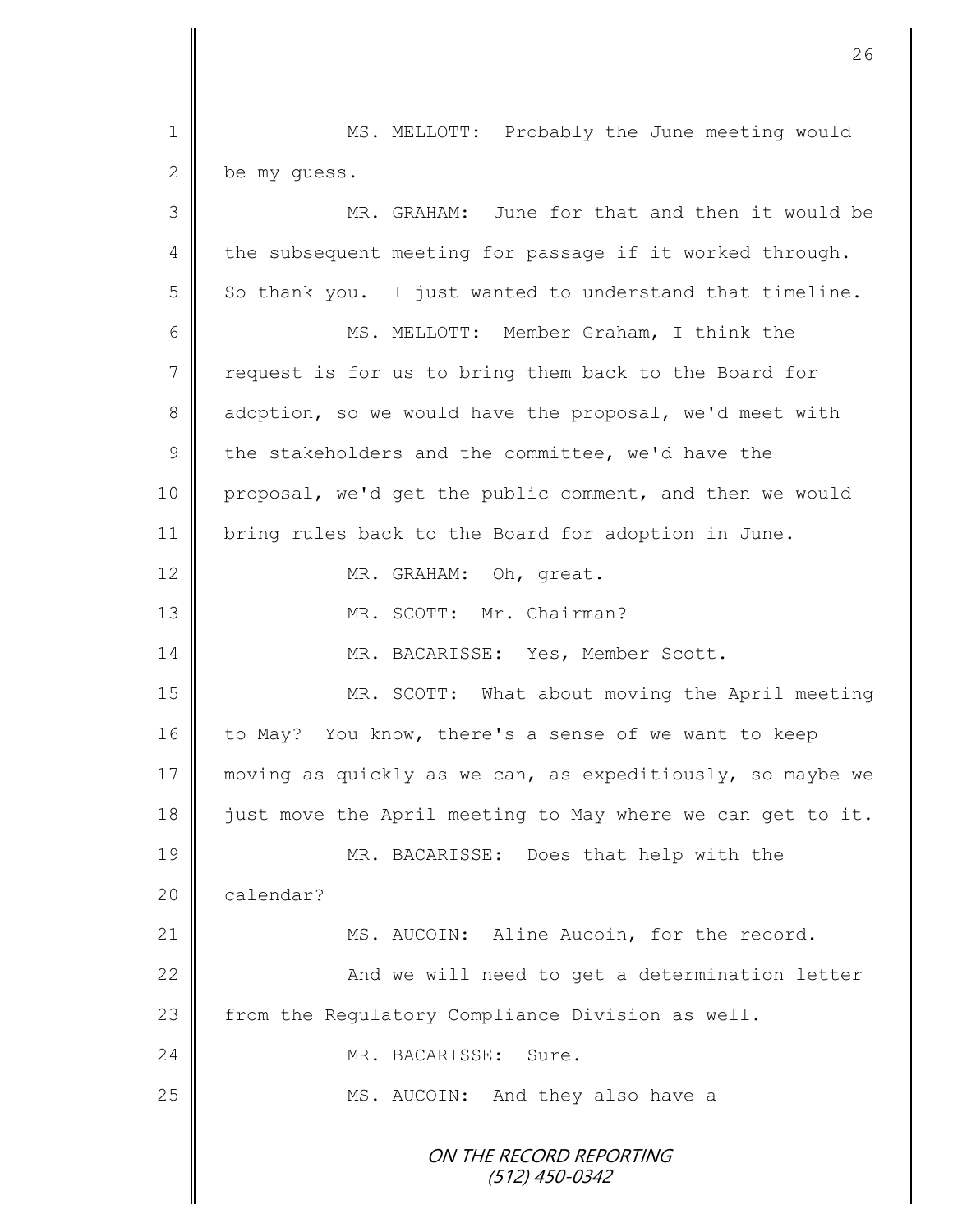ON THE RECORD REPORTING (512) 450-0342 1 | responsibility to post the rules for comment for a 30-day 2 period. 3 MR. BACARISSE: They can do it concurrently, 4 but yet that is a challenge. Right? 5 MS. AUCOIN: Not concurrently with DMV. 6 MR. BACARISSE: Okay. 7 || MS. AUCOIN: Once we publish, then we provide 8 it to the Regulatory Compliance Division and they have 9 their process. 10 MR. BACARISSE: Yeah, okay. So it's sequential 11 | in that regard. Right? 12 MS. AUCOIN: You know, I'm not certain. 13 || MR. BACARISSE: You know, we're in new 14 territory here and I'm trying to move us as rapidly as we 15 can without losing our minds or making a mistake. 16 MR. GRAHAM: Absolutely. 17 MR. BACARISSE: So I'm pushing you, and I know 18 that, but I don't want to  $-$ 19 || MS. MELLOTT: Chairman, know that we will push  $20$  them as quickly as we can, I just can't give you a date. 21 MR. GRAHAM: And we can revisit that. We don't 22 have to hammer that out now. I was really just trying to 23 get my head around it and have a discussion about it, and 24 if we need to make adjustments  $-$ 25 MR. BACARISSE: -- to the calendar, we could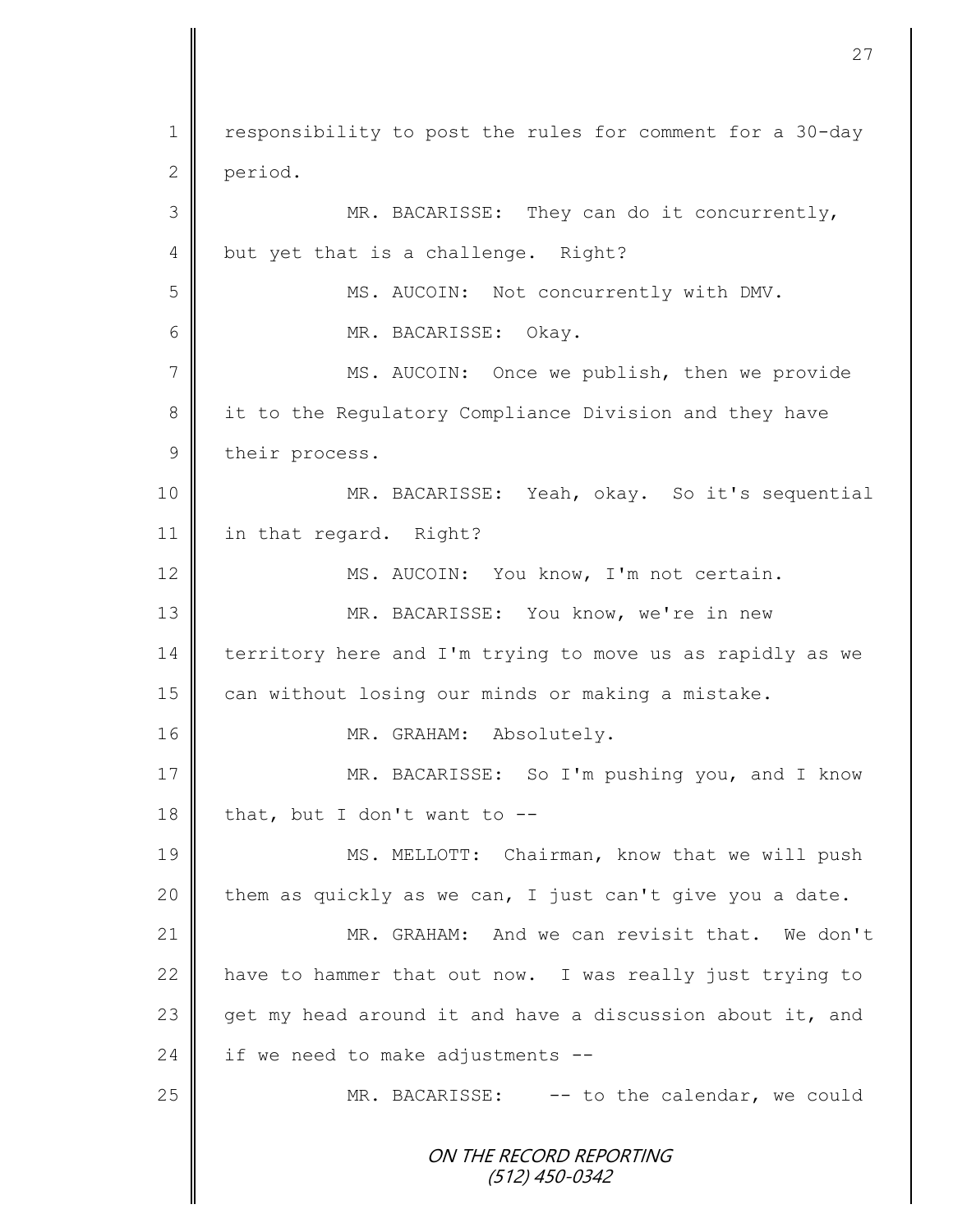ON THE RECORD REPORTING 1 do that. Okay. So we don't have to answer my questions  $2$  today. 3 But to your point, Member Scott, a sense of 4 urgency is on us and required. 5 MR. SCOTT: Yes, but don't we already have 6 **f** recommendations from MVIRAC? 7 MS. JOHNSTON: The recommendations that came 8 out of the last meeting were for fingerprinting and then 9 | for required site visits which were discussed during the 10 committee yesterday. They did not discuss the additional 11 changes to the rules regarding the pre-licensing 12 requirements. So those suggestions that have come out of 13 us researching what we can do to tighten up the pre-14 icensing process, they have not seen those yet. 15 MR. SCOTT: So, I'm sorry. If we push the pre-16 licensing off to the next, would we be able to move on the 17 fingerprinting and the inspection at the April meeting? 18 MS. JOHNSTON: That I would have to defer. On 19 the fingerprinting, I know the rules  $-$ - we decided at the 20 | last meeting to start publishing rules. I don't know what 21 the timeline is; I'll have to defer to Office of General 22 **Counsel for that.** 23 | MS. AUCOIN: Aline Aucoin, for the record. 24 **Our office could work as expeditiously as** 25 | possible with the resources that we have. I mean, at this

28

(512) 450-0342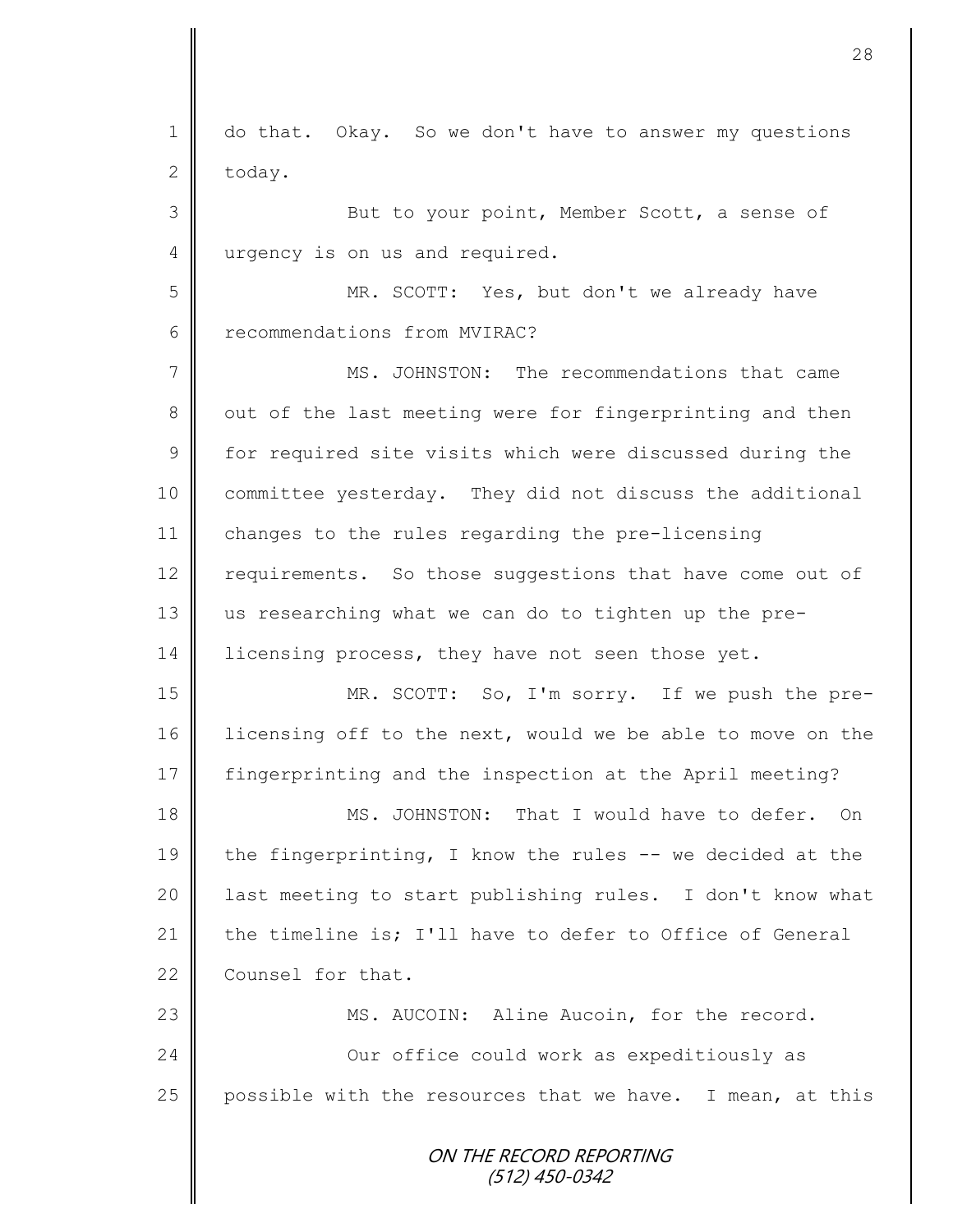ON THE RECORD REPORTING (512) 450-0342 1 | point I don't feel like I could quarantee any sort of 2 deadline other than we would earnestly work as fast as 3 possible to get draft rules published. 4 MR. BACARISSE: Okay. But that's for the 5 | fingerprinting point. 6 || MS. AUCOIN: Fingerprinting. 7 || MS. JOHNSTON: Monique Johnston, for the 8 record. 9 For the required site visits, I believe during 10 the committee yesterday we discussed the fiscal impact of 11 | implementing those, so that would require additional funds 12 for that to be implemented. 13 || MR. BACARISSE: Certainly. 14 MR. SCOTT: Mr. Chairman? 15 MR. BACARISSE: Yes, Member Scott. 16 MR. SCOTT: I'm just saying if we have three 17 items, we have pre-licensing, we have fingerprinting and 18 we have site visits, I'd like to see if it's possible for 19 us to move on the fingerprinting and the pre-licensing and 20  $\parallel$  the site visits, give the staff and give everyone, give 21 MVIRAC time, but we already have a report from MVIRAC on 22 fingerprinting. 23 **MS. JOHNSTON:** That is correct. 24 MR. SCOTT: So all we need to do from a staff  $25$  standpoint moving on fingerprinting is to develop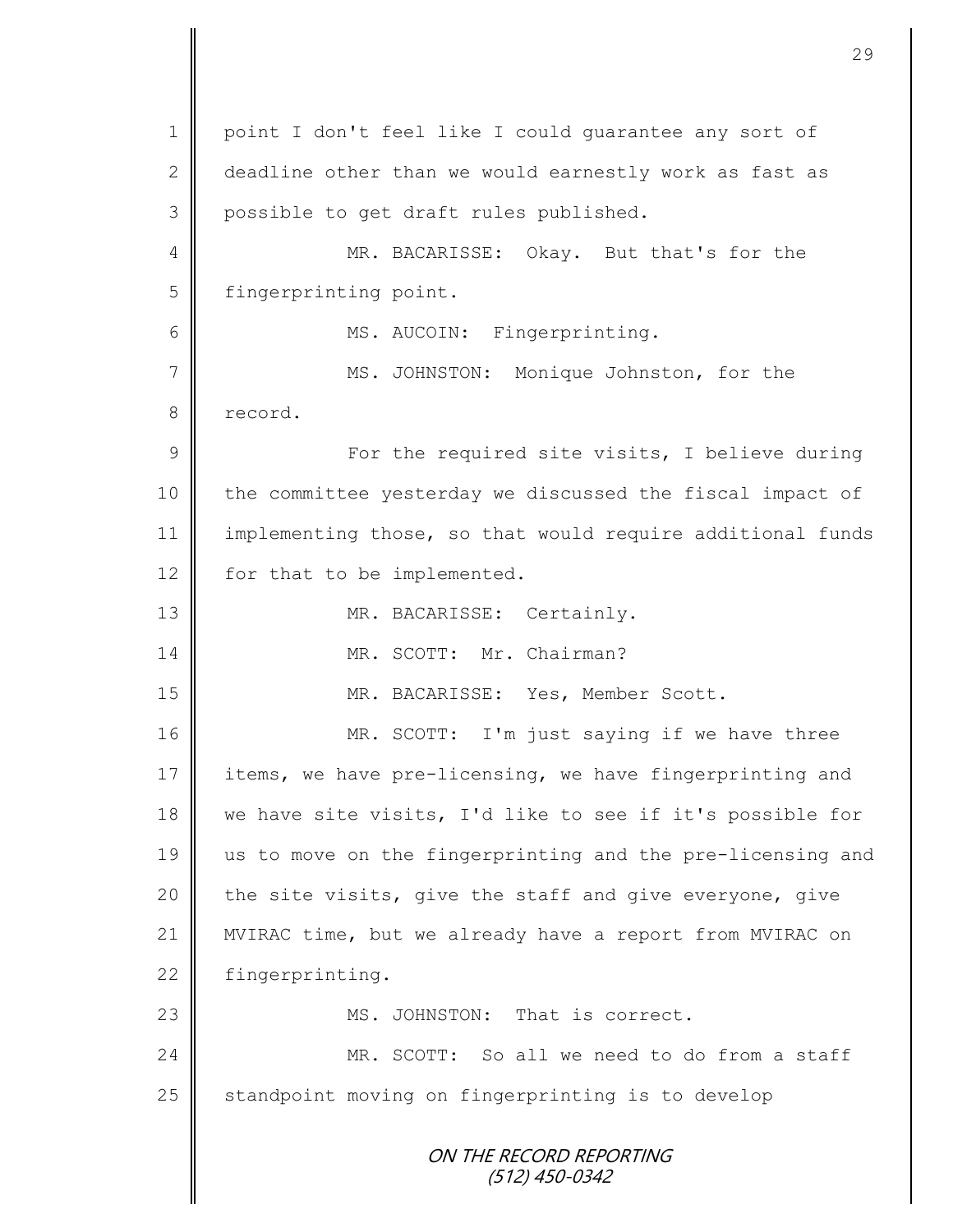ON THE RECORD REPORTING (512) 450-0342 1 something to come back to the Board to be implemented, 2 then if it's decided, then published. Right? 3 MS. JOHNSTON: That is correct. Monique 4 Johnston, for the record. 5 || At the last Board meeting they gave the 6 authority to staff to publish those, so they can already 7 be published, and then when they would come back to you 8 | would be for adoption. 9 || MR. BACARISSE: And so you're thinking, Member  $10$  Scott, that we ought to take as they come, in a sense, 11 | rather than waiting. 12 MR. SCOTT: That's what I'd like to see happen. 13 MR. BACARISSE: Okay. Member Graham, I see a 14 | look on your face. 15 MR. GRAHAM: Yeah. I'm just thinking about the 16 fingerprinting. So it's out being worked on currently by 17 the committee, and when we see it next, it will be for 18 adoption. Is that correct? 19 MS. MELLOTT: Correct. 20 || MR. BACARISSE: Right. And we anticipate that 21 to be April, at the April meeting, if that calendar holds, 22  $\parallel$  just fingerprinting? Is that what I'm hearing? No? 23 | MS. AUCOIN: Aline Aucoin, for the record. 24 We can certainly try. 25 || MR. BACARISSE: I understand.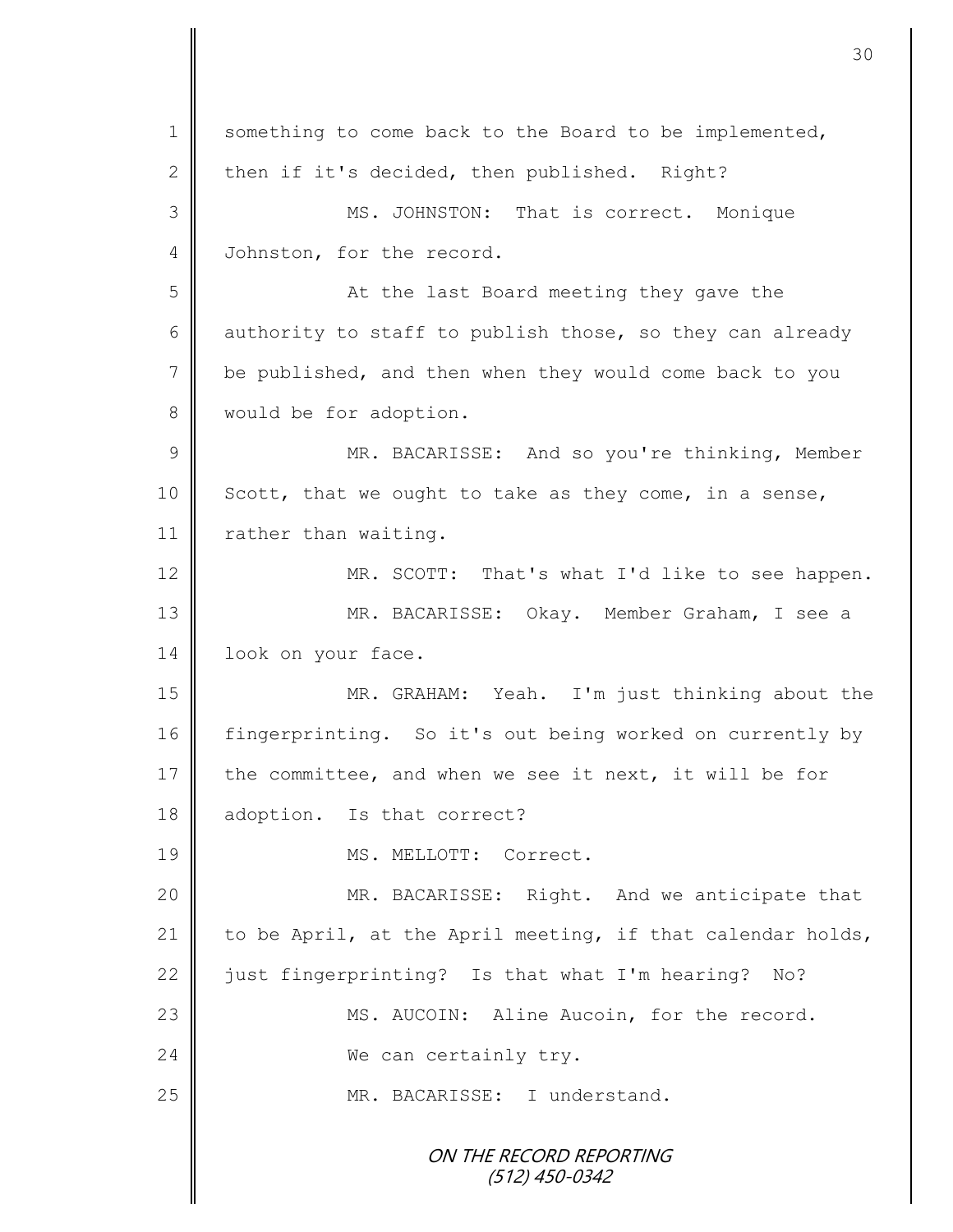ON THE RECORD REPORTING (512) 450-0342 1 || MS. AUCOIN: I think that -- I'm not at a point 2 where I can quarantee that our office has the resources  $3 \mid$  to  $-$ 4 **||** MR. BACARISSE: Finish that. 5 MR. PREWITT: Pardon me. Mr. Chair, John 6 Prewitt, for the record. 7 | MR. BACARISSE: John, yes. 8 || MR. PREWITT: What resources do you quys 9 | require that you don't have right now? Are you lacking 10 | resources to get this done by an April deadline, or do you 11 need more resources? And if so, what would those be? 12 MS. MELLOTT: We are currently -- I think we 13 have four or five open positions in our Office of General 14 Counsel. 15 MR. PREWITT: Okay. So would it be a 16 possibility -- again asking just a question -- do we 17 engage outside counsel to assist in the formulation of 18 this rulemaking to help us expedite the process? Would 19 that be something the agency would consider or should 20 **consider?** 21 | MS. AUCOIN: Aline Aucoin, for the record. 22  $\parallel$  For a state agency to engage outside counsel, 23  $\parallel$  there is a whole process for that. We have to get 24 | approval from the Attorney General's Office and that could  $25$  be a lengthy process. And even if we do engage outside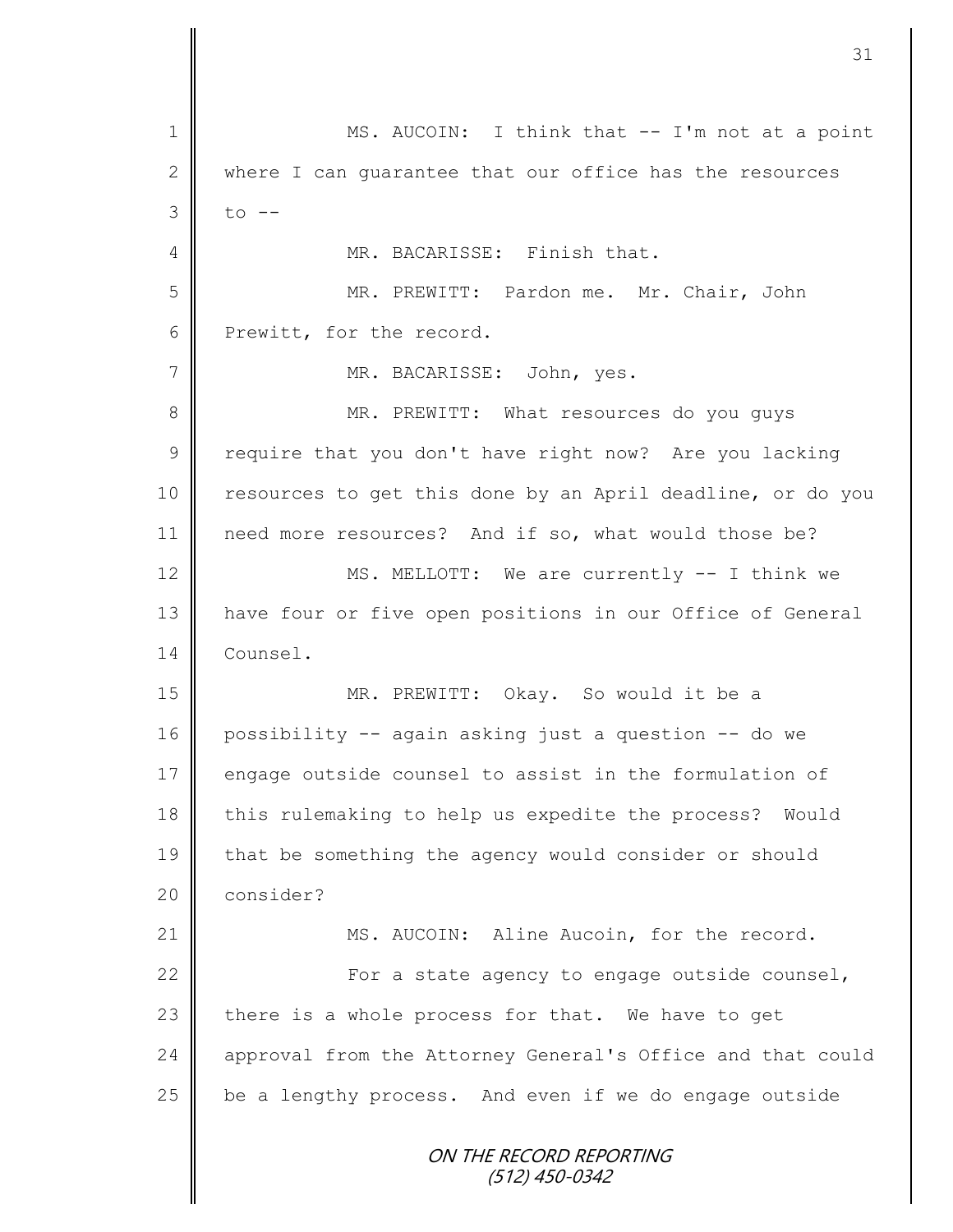ON THE RECORD REPORTING (512) 450-0342 1 counsel, they likely won't have background experience and 2 | knowledge about the fingerprinting and the pre-licensing  $3 \parallel$  and all of the issues that are the subject matter of these  $4 \parallel$  rules. 5 || MR. PREWITT: Okay. 6 MR. BACARISSE: Just a question I have. Chair 7 Bacarisse, for the record. 8 || Is there not -- and I'm asking this out of  $9 \parallel$  ignorance -- is there not expertise within the Office of 10 | Attorney General that could assist with this? 11 Understanding what you just said about fingerprinting in 12 particular, but do they have any expertise that could  $13$  | help? 14 MS. AUCOIN: Aline Aucoin, for the record. 15 We are by statute required to use the Attorney 16 | General for any outside counsel outside of our office. 17 MR. BACARISSE: Any outside counsel. 18 MS. AUCOIN: And if they're not available, then 19 | we hire outside counsel, private law firms. 20 MR. BACARISSE: Got it. 21 | MS. AUCOIN: I don't know whether the Attorney 22 General's Office has people with expertise on these 23 | issues. I would just be quessing if I were to give you an  $24$  answer. I would be speculating. 25 MR. SCOTT: Mr. Chairman?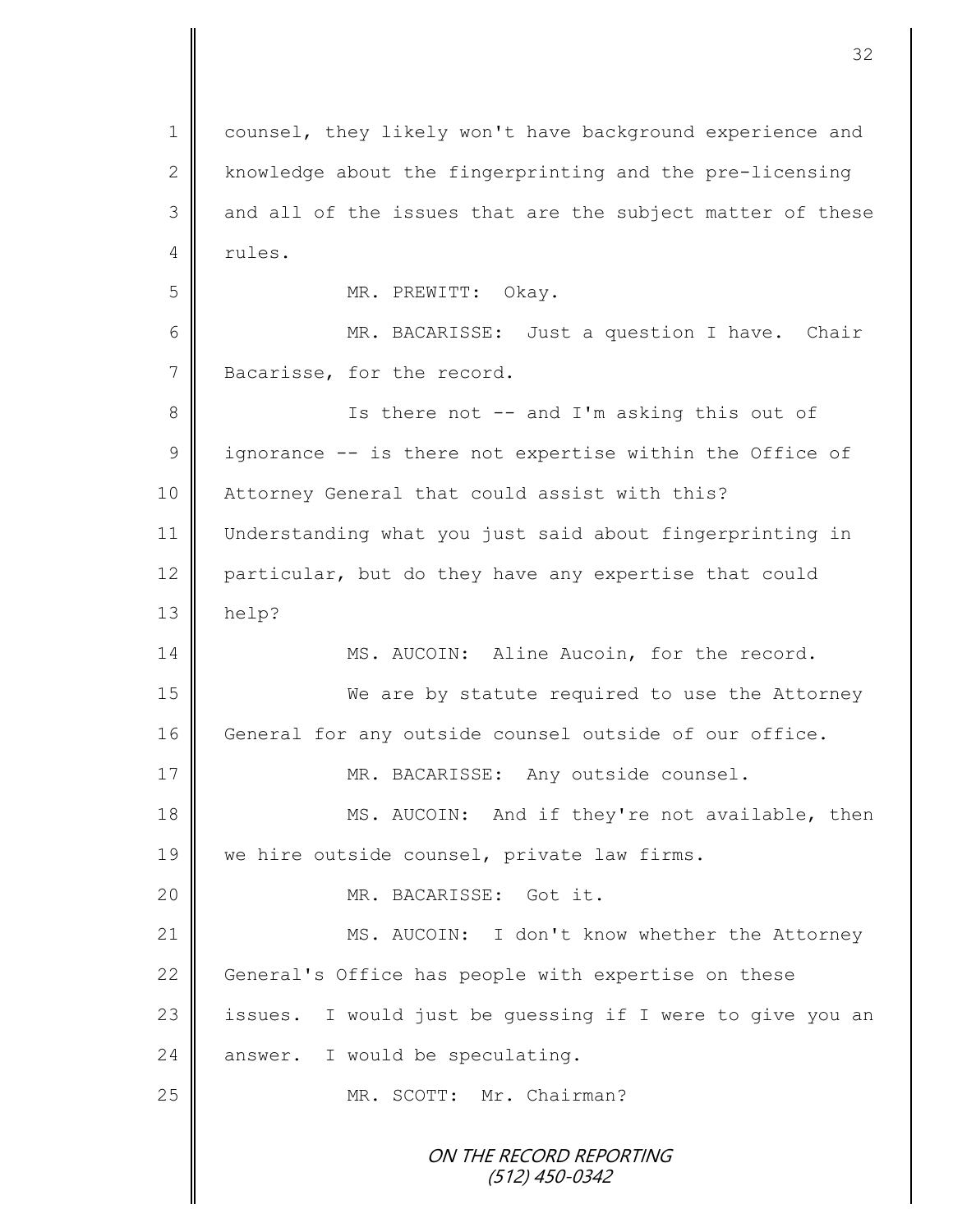|               | 33                                                         |
|---------------|------------------------------------------------------------|
| $\mathbf 1$   | MR. BACARISSE: Yes, Member Scott.                          |
| $\mathbf{2}$  | MR. SCOTT: For the record, Paul Scott.                     |
| 3             | So since the last meeting, the Board directed              |
| 4             | the staff to begin to work on the fingerprinting issue.    |
| 5             |                                                            |
|               | MS. JOHNSTON: At the January 27, yes, that is              |
| 6             | correct.                                                   |
| 7             | MR. SCOTT: So we are already working on that.              |
| 8             | MS. JOHNSTON: Yes, I believe they're already               |
| $\mathcal{G}$ | being worked on. Yes, that is correct.                     |
| 10            | MR. BACARISSE: Just need more time is the                  |
| 11            | issue. Right? Okay.                                        |
| 12            | Well, we may, you know, I think, depending on              |
| 13            | what comes out of the conclusion of this meeting today, we |
| 14            | may want to look at trying to adjust our summer meeting    |
| 15            | schedule. And if it appears that things could be ready,    |
| 16            | we could call a special meeting. We're open to that.       |
| 17            | But when you get a chance to kind of get your              |
| 18            | head around it a little bit more, you can help us          |
| 19            | understand the timing of it, and then we're just anxious   |
| 20            | to move forward. But again, we don't want to make a        |
| 21            | mistake and we want to have good rules, so respect the     |
| 22            | process.                                                   |
| 23            | MS. AUCOIN: Aline Aucoin, for the record.                  |
| 24            | And we can certainly provide a briefing to the             |
| 25            | Board at the April Board meeting to let you know the       |
|               | ON THE RECORD REPORTING<br>(512) 450-0342                  |

 $\mathbf l$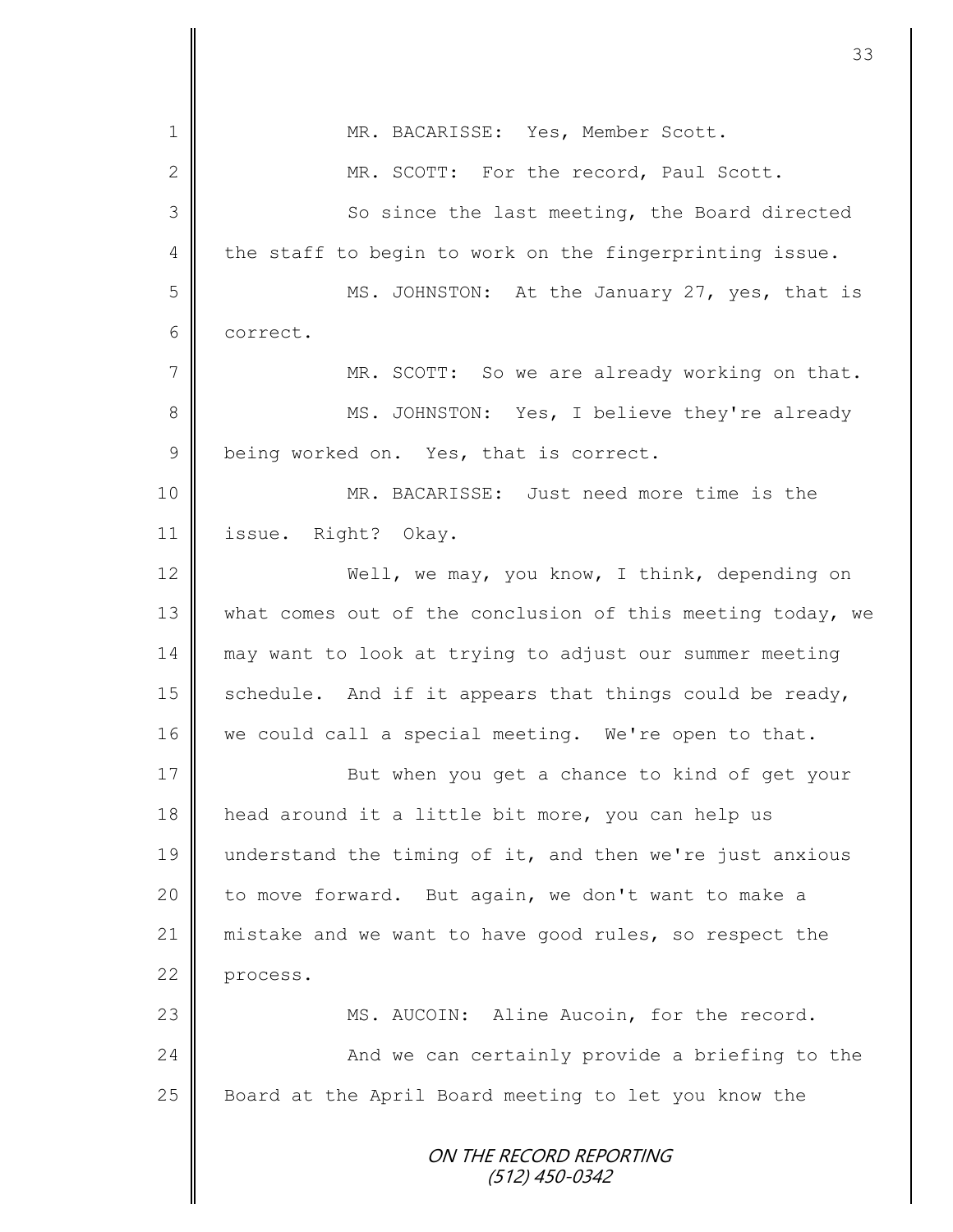ON THE RECORD REPORTING (512) 450-0342 1 status and where we are, but as far as for having --2 MR. BACARISSE: It's not going to be ready 3 then. 4 || MS. AUCOIN: Yeah. 5 MR. BACARISSE: All right. 6 || MR. SCOTT: Do we have a sense, though, that we 7 can break these items up and not have to wait for all of 8 them? 9 || MR. BACARISSE: I mean, I'm certainly open to  $10 \parallel$  that. 11 | MS. MELLOTT: The fingerprint rules will be  $12 \parallel$  separate from the pre-licensing. 13 MR. BACARISSE: Okay. 14 MR. SCOTT: And site visits and so forth. 15 || MS. MELLOTT: Yes. 16 MR. SCOTT: Okay, okay. 17 MR. BACARISSE: Okay, members. Good. Thank 18 you. 19 **Monique, thank you, appreciate it.** 20 MR. ALVARADO: Mr. Chairman, I'd like to make a 21 | motion on item number 5, if I may. 22 | MR. BACARISSE: Member Alvarado, please. I'd  $23$   $\blacksquare$  entertain a motion. 24 | MR. ALVARADO: Mr. Chairman, Christian 25 | Alvarado.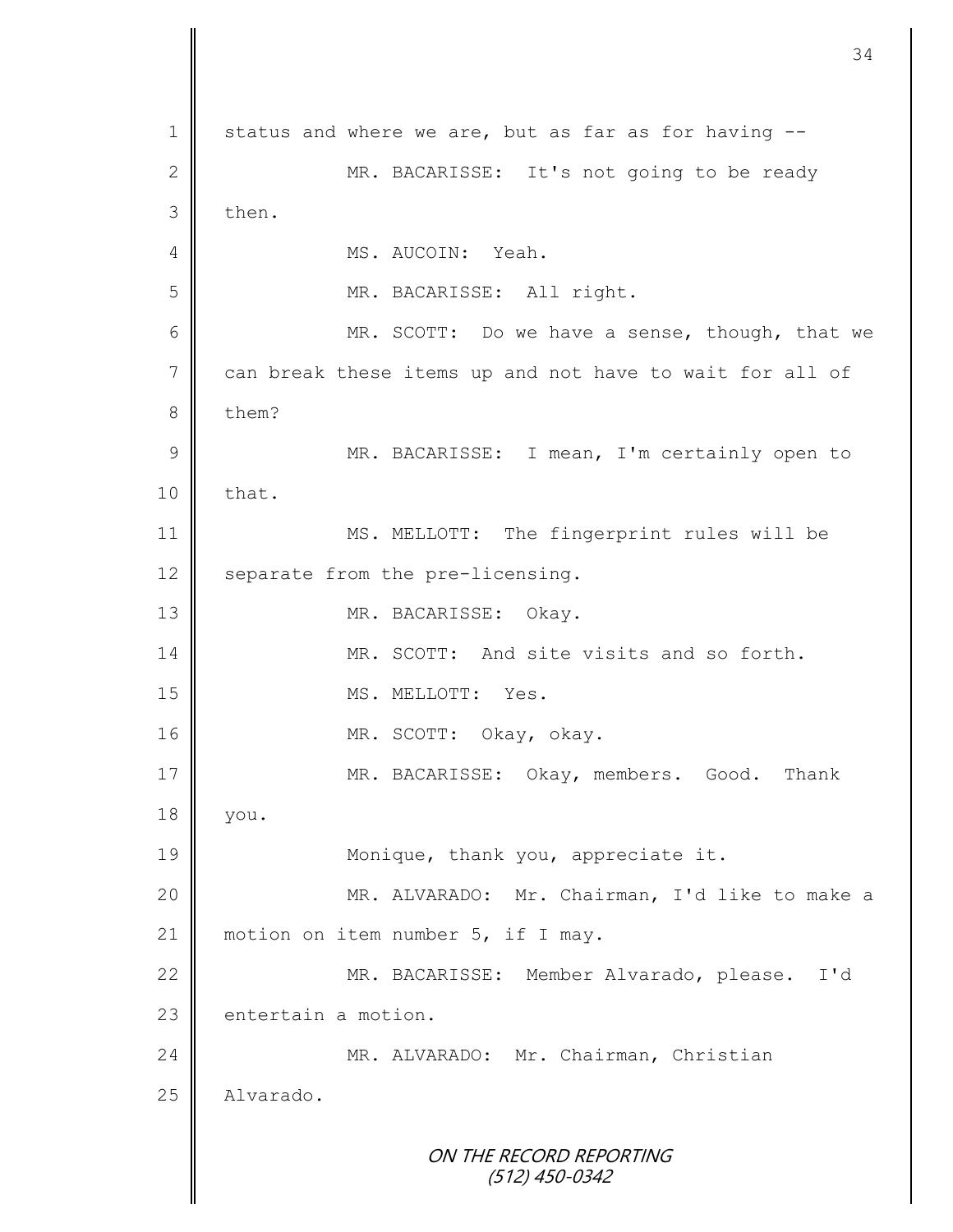ON THE RECORD REPORTING (512) 450-0342 1 || I move that the department initiate rulemaking 2 | for pre-licensing and review of applicants for and holders 3 | of a franchised and independent general distinguishing 4 | number. I move the department review their statutory 5 | authority and business processes for conducting pre-6 | licensing review of applicants for and at renewal of a  $7 \parallel$  GDN. 8 || I move the department publish the proposed 9 Tules in the *Texas Register* for public comment, and for 10 the department to bring the proposed rules and any public 11 comments back to the Board in a future Board meeting as 12 | quickly as possible to consider for adoption. 13 **MR. BACARISSE:** Is there a second to that 14 motion? 15 || MS. OMUMU: I'd like to second, Mr. Chairman. 16 MR. BACARISSE: It's seconded by Member Omumu. 17 | Is there any further discussion on this agenda item as 18 | laid out by Member Alvarado? 19 (No response.) 20 || MR. BACARISSE: If not, I will call for a vote. 21 || Member Alvarado? 22 MR. ALVARADO: Aye. 23 || MR. BACARISSE: Member Gillman? 24 MS. GILLMAN: Ave. 25 || MR. BACARISSE: Member Graham?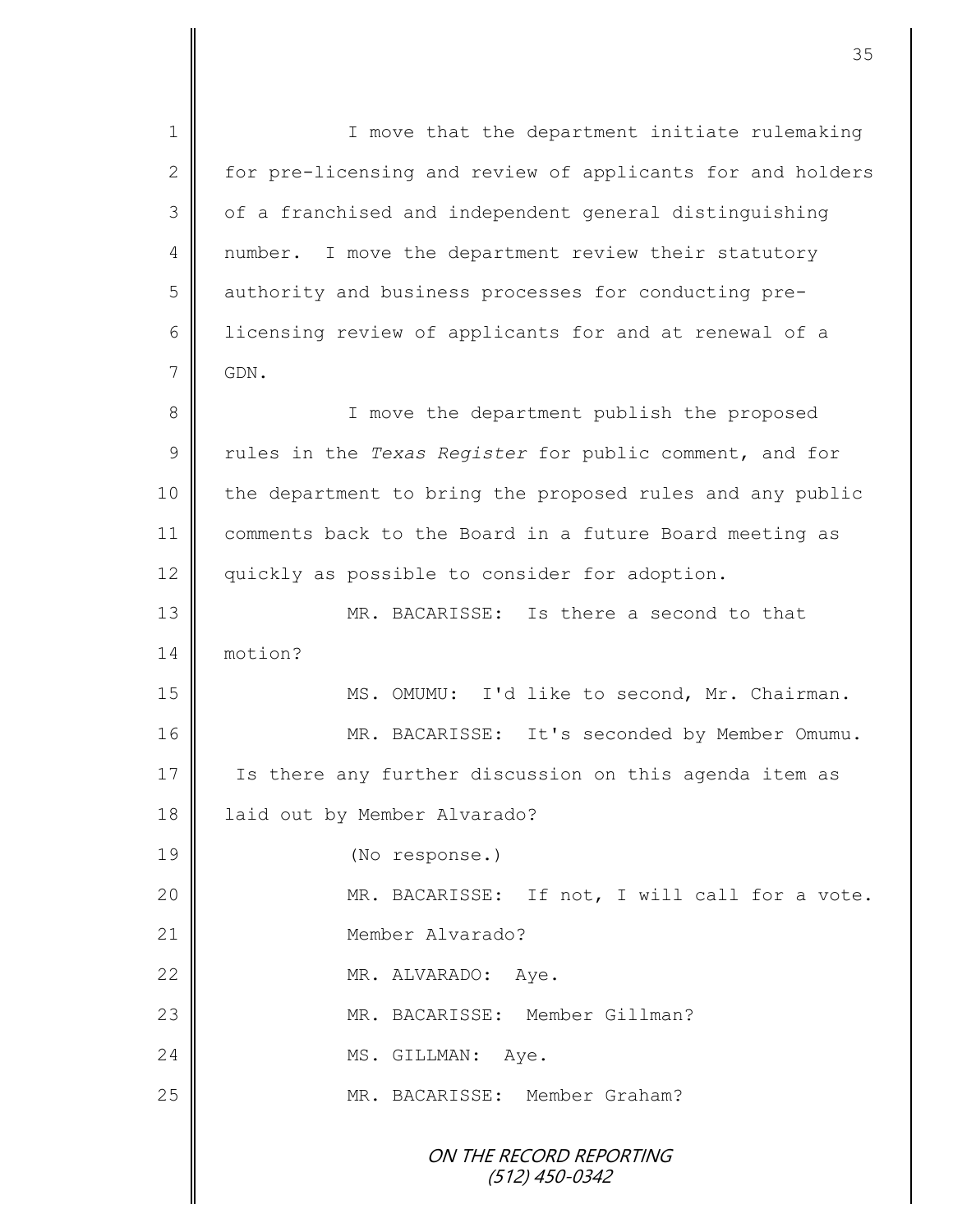| 1              | MR. GRAHAM: Aye.                                          |
|----------------|-----------------------------------------------------------|
| $\mathbf{2}$   | MR. BACARISSE: Member McRae?                              |
| $\mathfrak{Z}$ | MS. McRAE: Aye.                                           |
| 4              | MR. BACARISSE: Member Omumu?                              |
| 5              | MS. OMUMU: Aye.                                           |
| 6              | MR. BACARISSE: Member Prewitt?                            |
| $\overline{7}$ | MR. PREWITT: Aye.                                         |
| 8              | MR. BACARISSE: Member Scott?                              |
| $\mathcal{G}$  | MR. SCOTT: Aye.                                           |
| 10             | MR. BACARISSE: And I, Charles Bacarisse, vote             |
| 11             | aye as well. This is unanimous. Thank you.                |
| 12             | So we'll now move to agenda item number 6,                |
| 13             | Vehicle Titles and Registration, and Roland is going to   |
| 14             | come forward and lay that out for us.                     |
| 15             | Thank you, Roland.                                        |
| 16             | MR. LUNA: Hello, Chairman Bacarisse, Board                |
| 17             | members. Roland Luna, Sr., Vehicle Titles and             |
| 18             | Registration Division director.                           |
| 19             | The action item before you can be found on page           |
| 20             | 14 of your Board book. This action item is a request from |
| 21             | the Vehicle Titles and Registration Division for approval |
| 22             | and adoption for publication in the Texas Register of     |
| 23             | amendments to the following sections: 217.2, 217.4,       |
| 24             | 217.23, 217.28, 217.36, 217.45, 217.46, and lastly,       |
| 25             | 217.89.                                                   |
|                | ON THE RECORD REPORTING                                   |

(512) 450-0342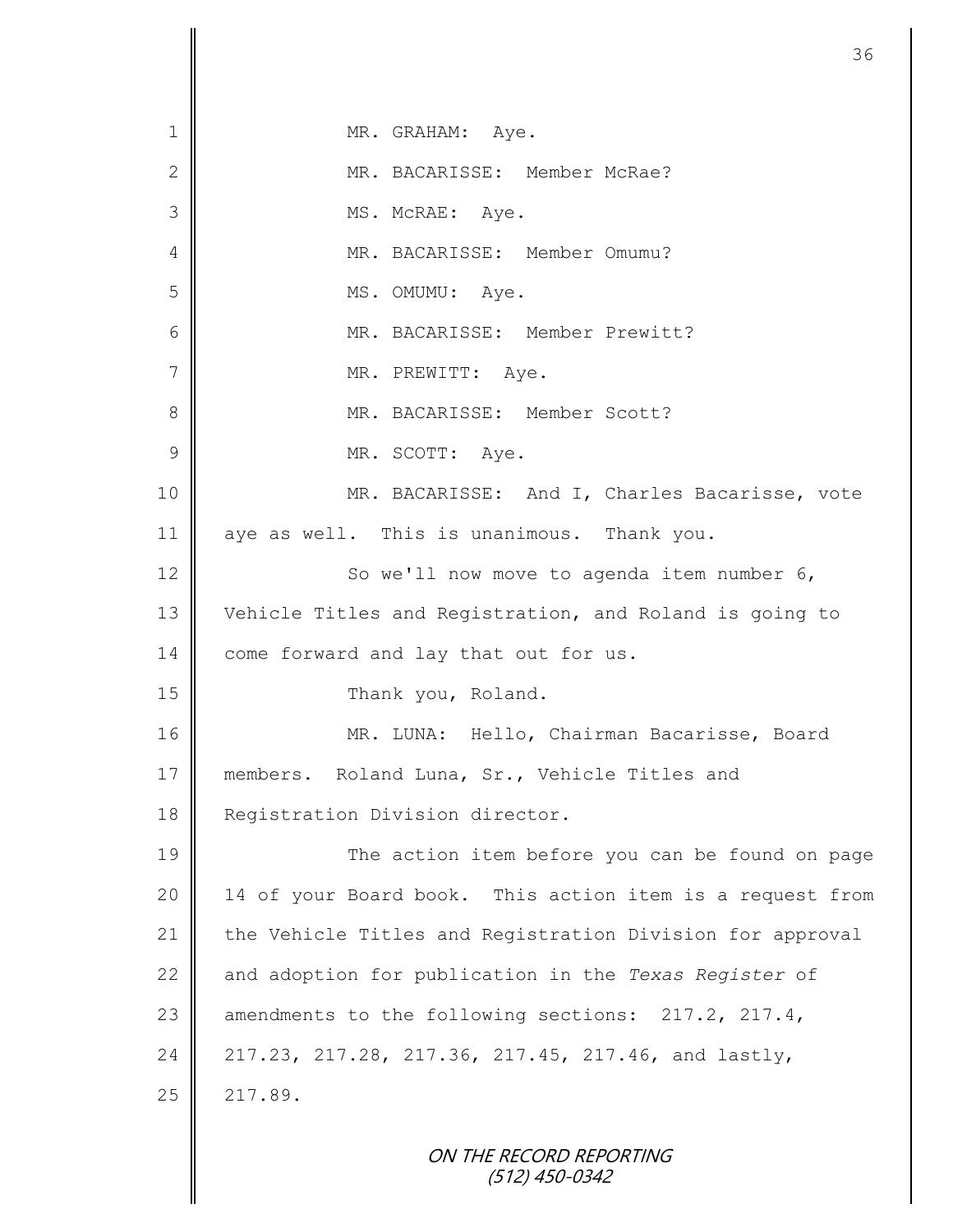1 || The purpose of the amendments to the 2  $\parallel$  aforementioned sections is to implement Senate Bill 8776, 3 which allows any willing county tax assessor-collector to 4 process title transactions in addition to counties  $5 \parallel$  designated by statute which includes the buyer, seller, 6 | lien holder county registration transaction, in addition  $7$  | to the owner's county of residence.

8 Senate Bill 876 is effective March 1, 2022. 9 Senate Bill 876 removes the provision that required the 10 purchaser's county of residence to be closed in order for 11  $\parallel$  a title transaction to be processed by any willing county, 12 as well as the requirement for the owner's county of 13 | residence to be closed in order for a registration renewal 14 to be processed by any willing county. Effective March 1, 15 customers have the option to submit title and registration 16 transactions to any willing county, any county willing to 17 accept them, in addition to the counties statutorily 18 | required to process registration transactions.

19 The proposed sections were published for public 20  $\parallel$  comment on November 12, 2021 and closed on December 31, 21 2021 in the *Texas Register*. The department received 22 written comments from the Lubbock County Tax Assessor-23 Collector, the Tax Assessor-Collector Association of 24 Texas, the Texas Automobile Dealers Association, the Texas 25 | Independent Automobile Dealers Association. Comments that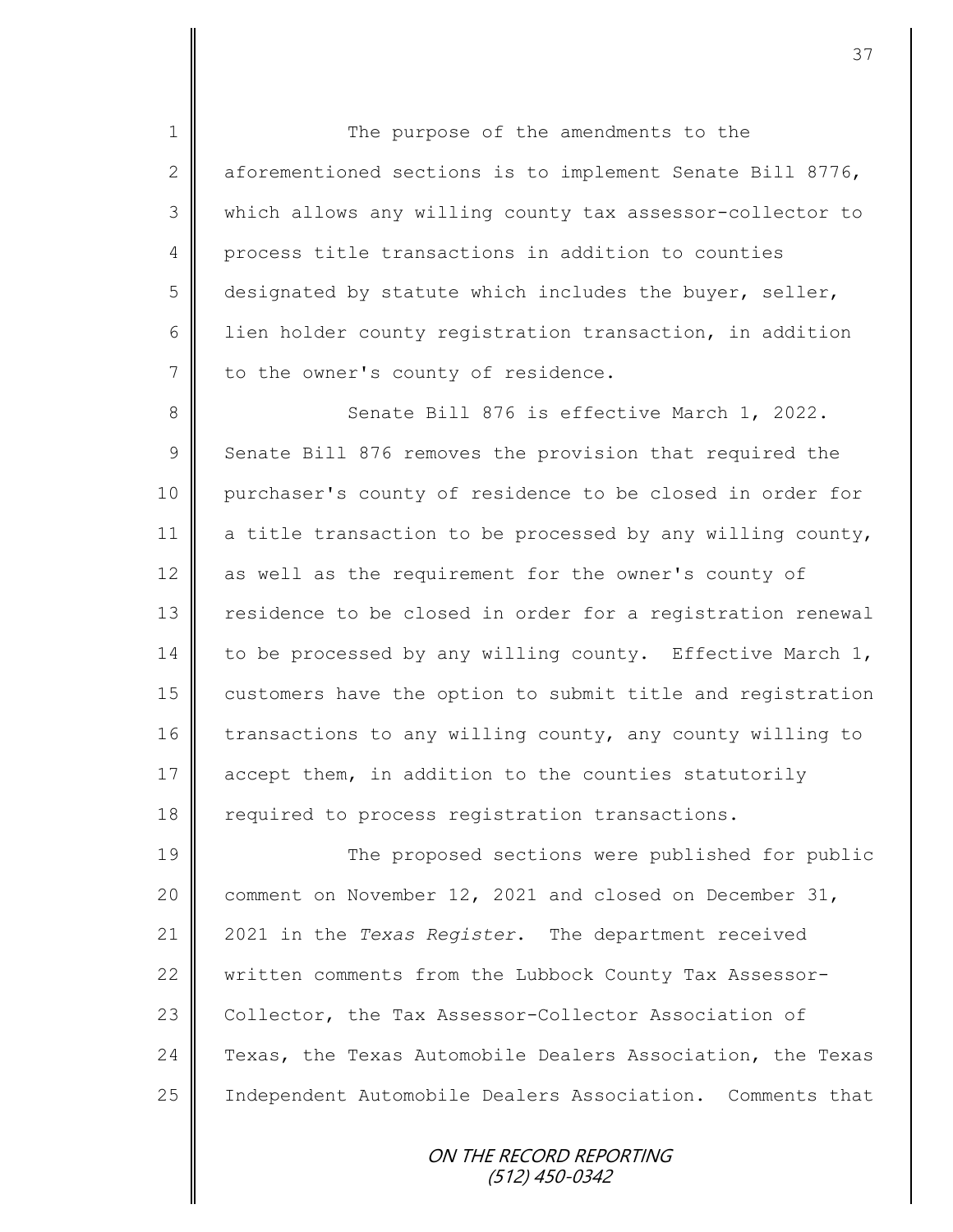1 were received did not necessitate edits or changes to the 2 proposed rules, however, several of the comments were  $3 \parallel$  specific to transactions handled by county tax offices.

4 While it is not necessary to make changes to  $5 \parallel$  the proposed rules, we recognize the need to address the  $6 \parallel$  comments. Information was included in the Registration 7 and Title Bulletin that is planned for distribution to the 8 counties in advance of March 1, as well as webinars that  $9 \parallel$  are scheduled the week of February 22, and registration 10 || and title release notes will also be provided.

11 **The agency requests approval to adopt the** 12 amended rules and approve publication in the *Texas*  13 *Register*.

14 This concludes my prepared remarks and I'll 15  $\parallel$  take any questions that you have.

16 MR. BACARISSE: Thank you, Mr. Luna. 17 Members, any questions for Mr. Luna? 18 || MS. McRAE: I have a comment, Chair. 19 MR. BACARISSE: Member McRae, Vice Chair McRae. 20 MS. McRAE: And this is just more for 21 clarification purposes, and I know we discussed this 22 yesterday in our Legislative and Public Affairs Committee, 23 but we are still awaiting clarification from the 24 Comptroller's Office as to their interpretation of where 25  $\parallel$  the sales tax money will actually -- whether it will stay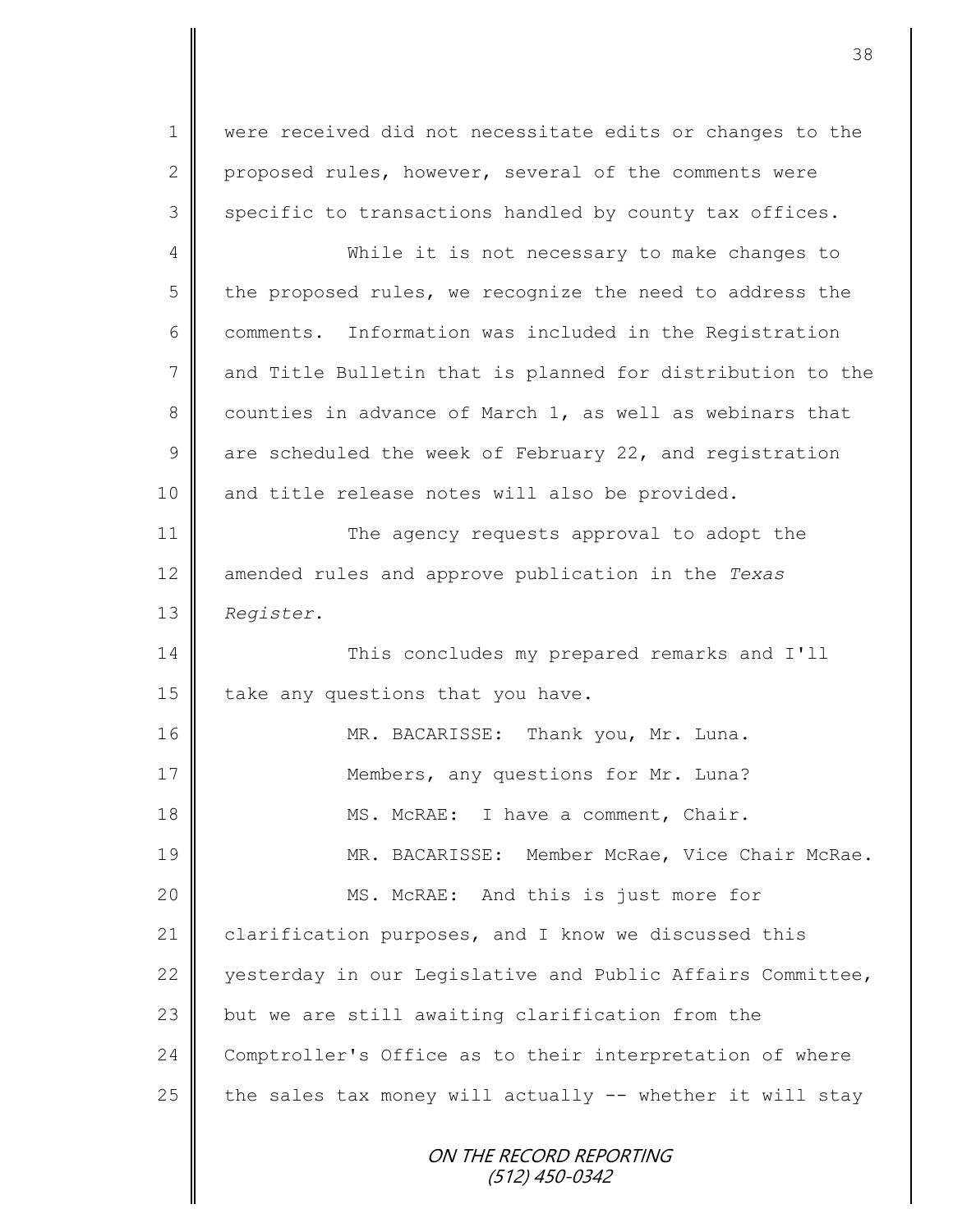1 with the processing county or if it will be sent to the 2 resident's county.

| 3               | And I'd just like to go on record and say that             |
|-----------------|------------------------------------------------------------|
| 4               | the Tax Assessor-Collectors Association has worked very    |
| 5               | closely with Roland and his team since I think it was      |
| 6               | March, that we've been working almost a year on this       |
| $7\phantom{.0}$ | trying to -- or actually I think it may have been July,    |
| $\,8\,$         | but working trying to get this clarified. And still at     |
| $\mathcal{G}$   | this time we do not have clarification from the            |
| 10              | Comptroller's Office. And I think you have been in         |
| 11              | contact -- someone has been in contact and we expect       |
| 12              | clarification prior to the implementation.                 |
| 13              | MR. LUNA: Yes, ma'am.                                      |
| 14              | Chairman Bacarisse?                                        |
| 15              | MR. BACARISSE: Please, Mr. Luna.                           |
| 16              | MR. LUNA: Roland Luna, Sr., Vehicle Titles and             |
| 17              | Registration Division director.                            |
| 18              | Dating back to the introduced version of the               |
| 19              | bill in March of 2021, myself and several other staff      |
| 20              | members from the department attended the committee hearing |
| 21              | and the hearing that discussed the committee's substitute. |
| 22              | Since that time in March of 2021, we have engaged the      |
| 23              | Comptroller's Office for clarification to the 5 percent    |
| 24              | tax issue as to whether or not the processing county would |
| 25              | keep the 5 percent tax or if it would go to the resident   |
|                 | ON THE RECORD REPORTING<br>(512) 450-0342                  |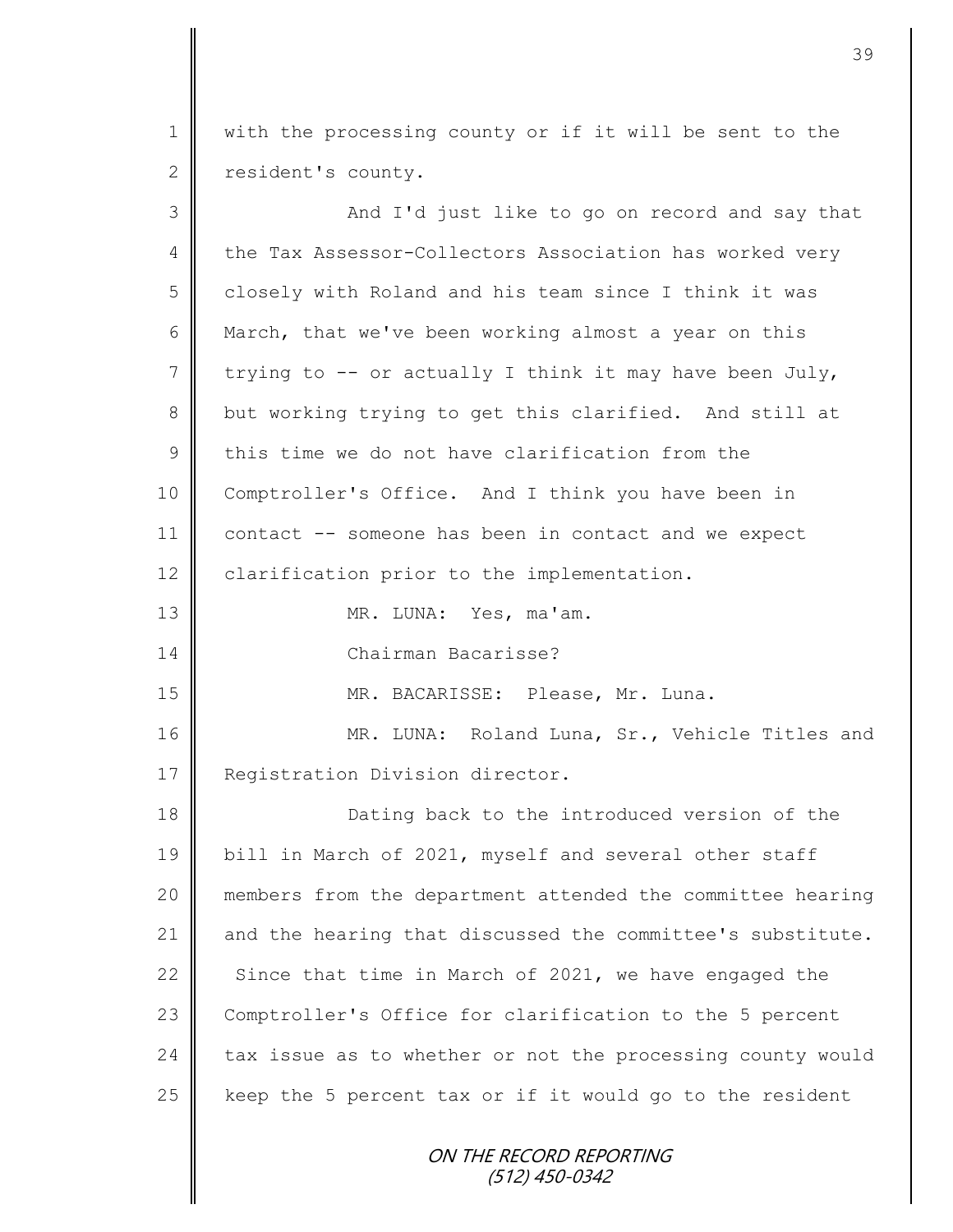|  | county |
|--|--------|
|--|--------|

| $\mathbf{2}$    | And from our understanding, with our legal                 |
|-----------------|------------------------------------------------------------|
| 3               | interpretation with our Office of General Counsel, the     |
| 4               | understanding was that the 5 percent would go to the       |
| 5               | resident county. We have been trying to work very closely  |
| 6               | with the Comptroller's Office so that we can resolve this  |
| $7\phantom{.0}$ | prior to the effective date of March 1 for implementation  |
| 8               | of SB 876.                                                 |
| $\mathcal{G}$   | In addition to that, we have been meeting with             |
| 10              | the Tax Assessor-Collectors Association. We have a         |
| 11              | monthly meeting with them. This has been at the            |
| 12              | forefront, ensuring that there are no surprises with the   |
| 13              | implementation of the bill, as well as discussion during   |
| 14              | one of the Customer Service Advisory Committee meetings in |
| 15              | late fall, early winter of 2021.                           |
| 16              | And if there is additional information needed              |
| 17              | on this matter by the Board, we're happy to provide it as  |
| 18              | soon as we have an answer from the Comptroller's Office.   |
| 19              | MS. McRAE: And I do believe that the                       |
| 20              | programming is in place either way. Correct?               |
| 21              | MR. LUNA: Yes, ma'am. So whether the resident              |
| 22              | county keeps the 5 percent or it goes to the processing    |
| 23              | county, that programming has been completed and will be    |
| 24              | effective March 1.                                         |
| 25              | MS. McRAE: Thank you, Roland.                              |
|                 | ON THE RECORD REPORTING<br>(512) 450-0342                  |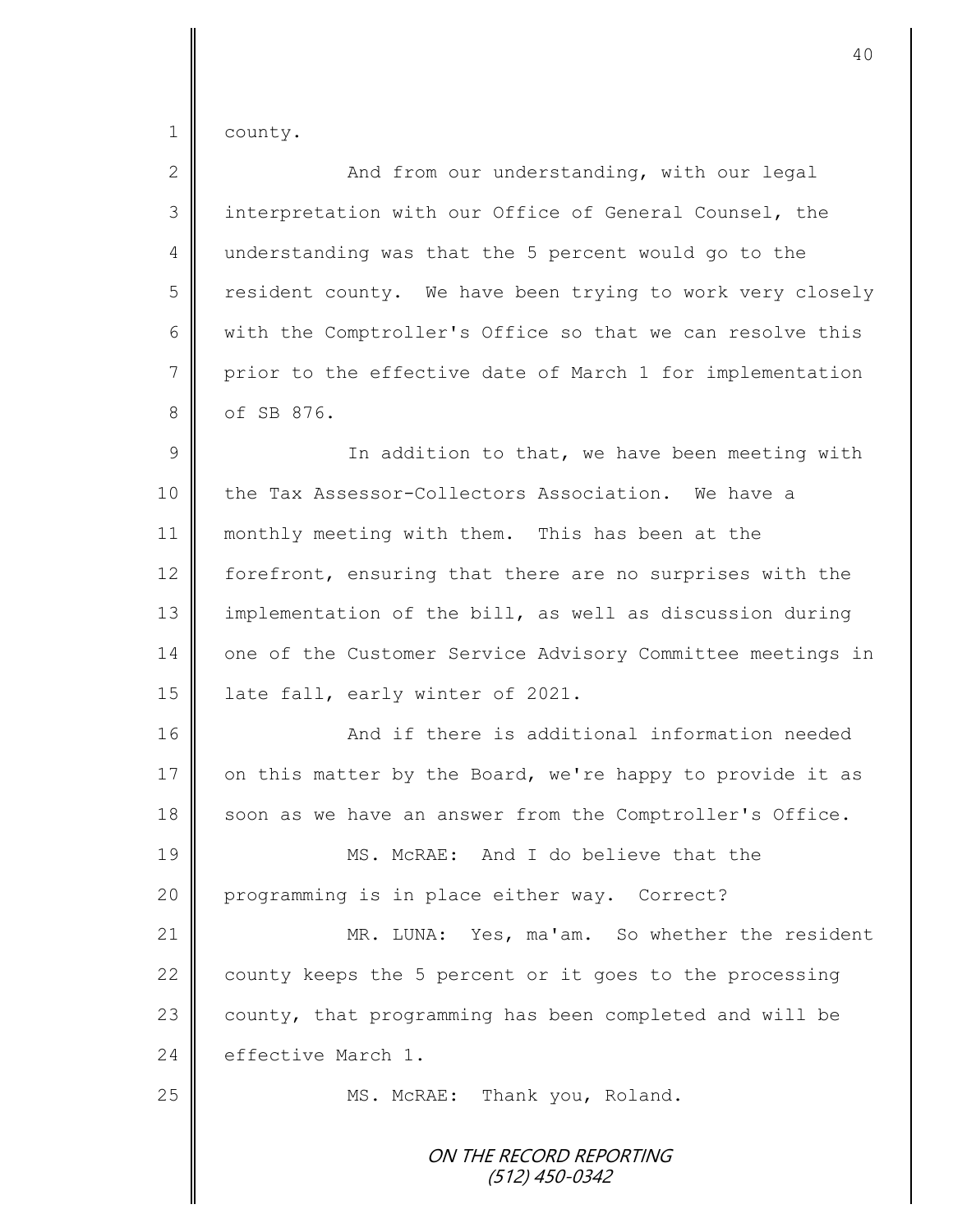|               | 41                                                         |
|---------------|------------------------------------------------------------|
|               |                                                            |
| 1             | MR. BACARISSE: Great. I appreciate y'all                   |
| 2             | being ready to be nimble on that whenever the decision is  |
| 3             | made.                                                      |
| 4             | MR. LUNA: Yes, sir.                                        |
| 5             | MR. BACARISSE: Thank you.                                  |
| 6             | Members, any other questions for Mr. Luna?                 |
| 7             | (No response.)                                             |
| 8             | MR. BACARISSE: Are there any public comments               |
| $\mathcal{G}$ | on this, Aline?                                            |
| 10            | MS. AUCOIN: Aline Aucoin, for the record.                  |
| 11            | We have one commenter, Karen Phillips.                     |
| 12            | MR. BACARISSE: Great. Ms. Phillips.                        |
| 13            | Thank you, Roland.                                         |
| 14            | MS. PHILLIPS: Good afternoon. Karen Phillips,              |
| 15            | GC with TADA.                                              |
| 16            | As much as I appreciate how challenging the                |
| 17            | language that was adopted by the legislature is, my        |
| 18            | members would still like to have some quidance with        |
| 19            | respect to what does it mean for a county to be willing to |
| 20            | accept applications. In other words, are we going to have  |
| 21            | to call on a registration or application by application    |
| 22            | basis if we can't go to the county of residence, the       |
| 23            | county where it's financed or the county that it's sold    |
| 24            | in?                                                        |
| 25            | Are we going to have to contact another                    |
|               | ON THE RECORD REPORTING<br>(512) 450-0342                  |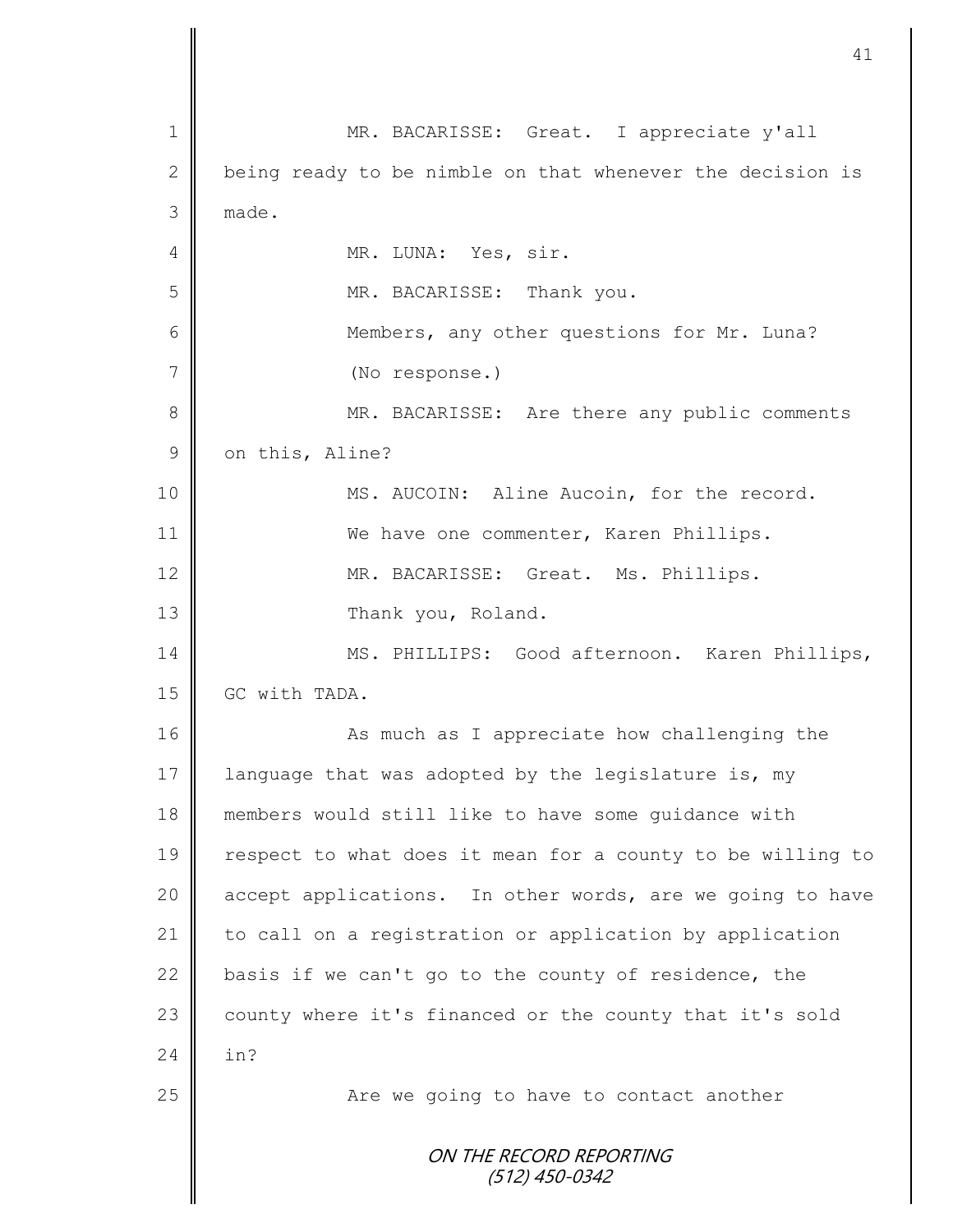1 county -- say I need to go to Montgomery County, am I 2 going to have to call that county, Montgomery County, and 3 ask, will you be willing to accept an application or 4 applications? And what will you need from me as a dealer 5 | in order to make that determination?

6 And so we would still like to have some 7 guidance, because I know I'm going to get that question 8 come March 1. What counties can I go to other than the  $9 \parallel$  three statutory counties as provided by law? How am I 10 going to know if a county is willing to accept my 11 paperwork? Am I going to send it and then they're going 12 to deny it? And will I need to get a bond for that county 13 || in order to get perhaps hard plates or in order to do the 14 full service deputy thing?

15 These are questions that we still don't have an 16 answer to. And I'm going to be getting those questions 17 because my members are going to ask those questions 18 because we still have some challenges in various counties 19 | with respect to them being open, with them processing the 20 paperwork and such on a very timely basis. And so if I 21 need to go to TACA and ask those questions because the 22  $\parallel$  agency can't provide that guidance, I'm happy to do that, 23 but the rules don't really address these questions.

24 | Charl Thaddition to that, I don't know when a county 25 | is going to be considered closed. Are they closed if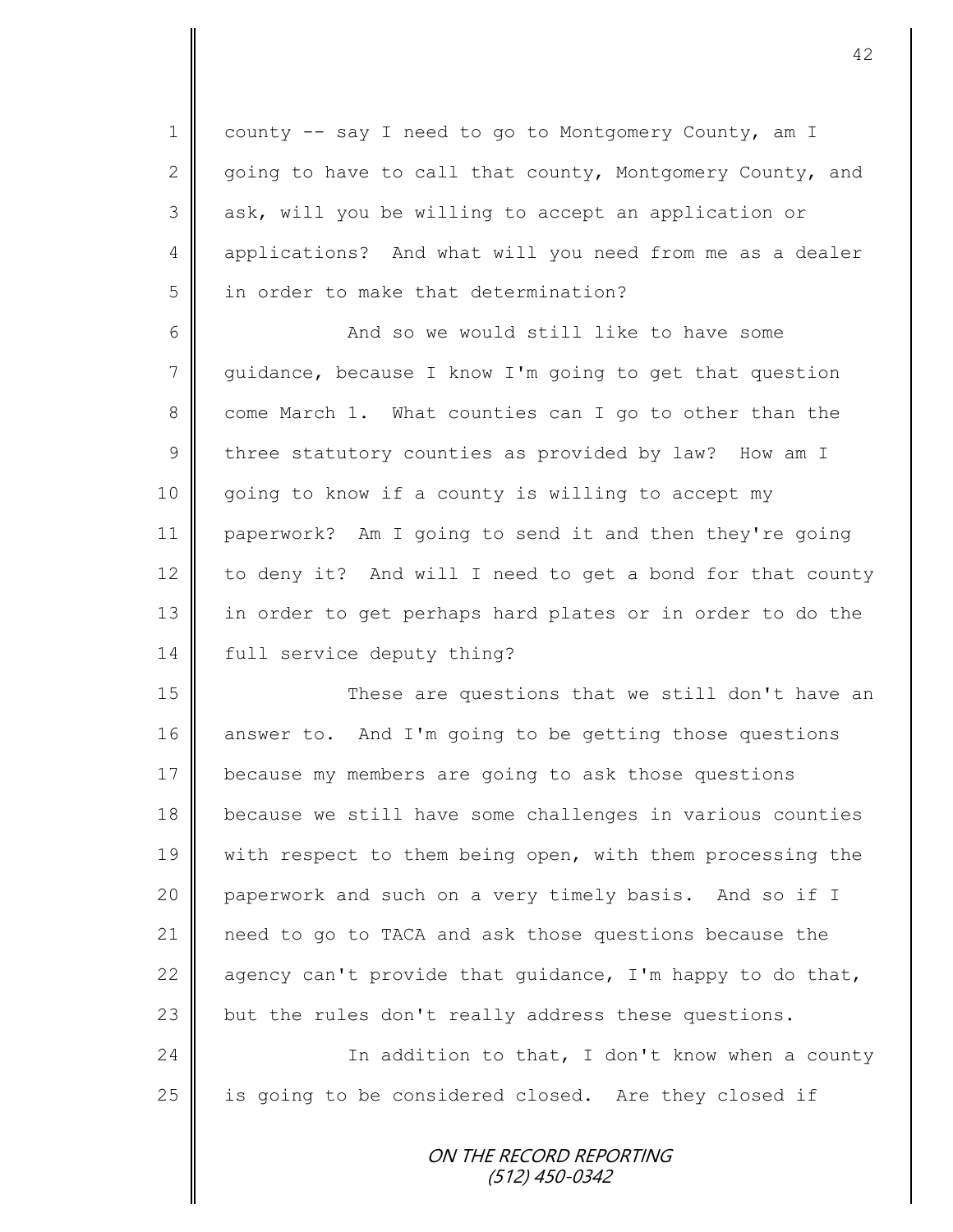1 | they're open less than eight hours a day, five days a 2 week? Are they closed if they're open only five hours a 3 day? Are they closed if they're only open two days a 4 week?

5 So where is the line for demarcation with 6 cespect to the dealers who need to process this paperwork? 7 Because we still get complaints and consumers come to us 8 with the complaints, where are my hard plates? And when 9 we contact a county, we need to be able to know what to  $10 \parallel$  say.

11 **And we're still not getting these answers and** 12 the customers are complaining to us. So any quidance or 13 Suggestions you have for TADA and my members, and I'm 14 certain for TIADA, would be very appreciated. Thank you. 15 MR. BACARISSE: Thank you, Ms. Phillips. 16 Any questions, members, for Ms. Phillips on 17  $\parallel$  these issues that are definitely challenging?

18 Mr. Graham.

19 || MR. GRAHAM: Well, it's really kind of a Board 20 discussion, but stay up here because somebody else may 21 | have a question for you, Ms. Phillips.

22 What do we do with counties that won't reopen? We have an obligation as the Texas Department of Motor  $\parallel$  Vehicles to process titles, and if we don't have willing partners, I guess we need to start thinking real seriously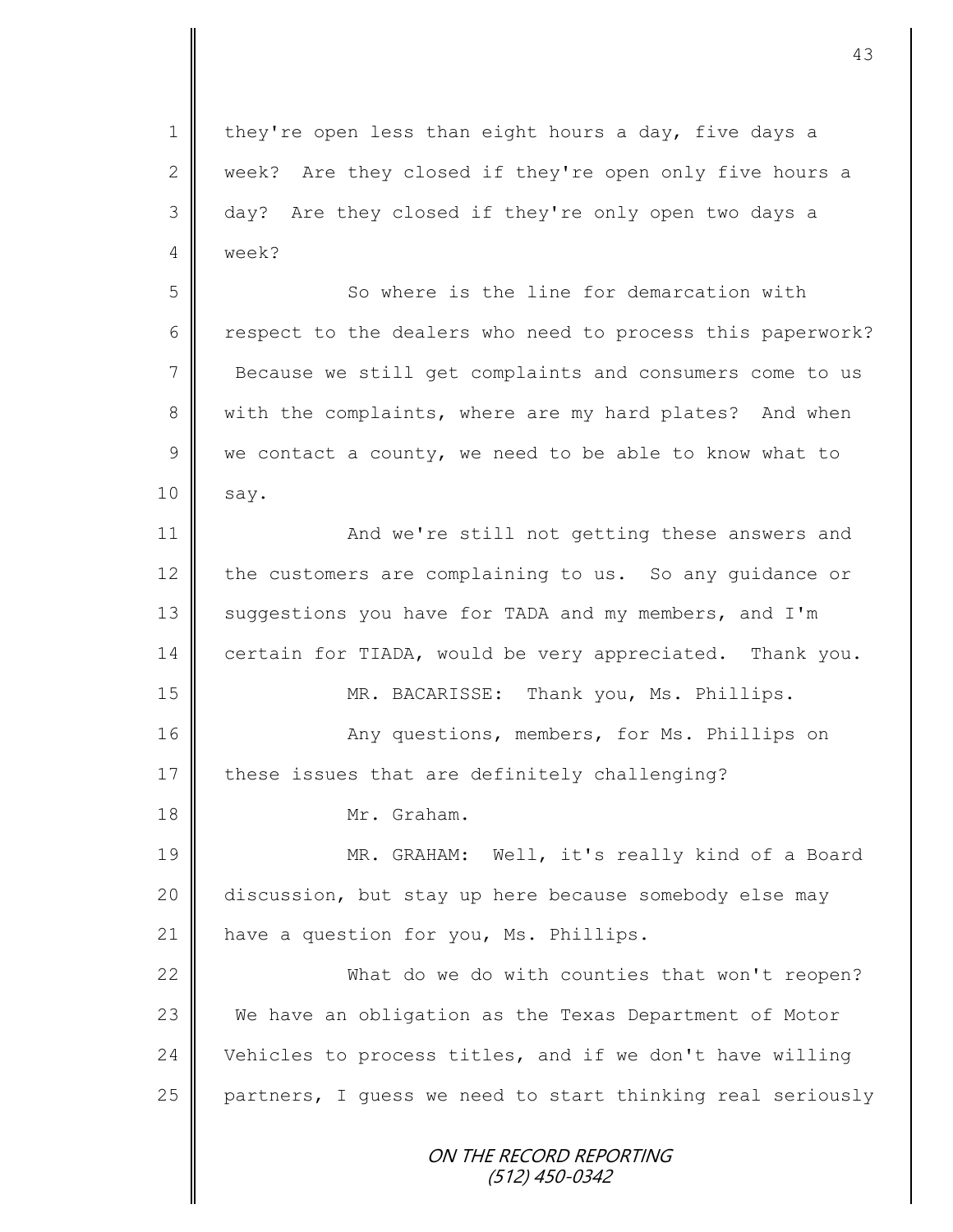1 about some other alternatives.

II

| $\mathbf{2}$  | MR. BACARISSE: Well, you know, I'll speak as a             |
|---------------|------------------------------------------------------------|
| 3             | formerly elected constitutional officer in the state. I    |
| 4             | had a lot of latitude as a constitutionally elected        |
| 5             | district clerk back in the days. I could open or close my  |
| 6             | office.                                                    |
| 7             | Now, I'd have to answer to my commissioners and            |
| 8             | they could handle my budget for me if I wasn't doing my    |
| $\mathcal{G}$ | job. But that is part of the challenge and the beauty of   |
| 10            | Texas Government is you have independently,                |
| 11            | constitutionally elected individuals, and Member McRae can |
| 12            | decide how to operate her office and it's very different   |
| 13            | from what we may see in a contiguous county or             |
| 14            | what-have-you.                                             |
| 15            | So maybe some of that answer could really be               |
| 16            | best answered by Vice Chair McRae. Let me recognize you,   |
| 17            | please.                                                    |
| 18            | MS. McRAE: Thank you.                                      |
| 19            | Karen, I understand your challenge and I think             |
| 20            | that's going to continue to be a challenge as far as       |
| 21            | knowing who is going to be classified as a willing county  |
| 22            | or not. Because as I understand the way the bill is        |
| 23            | written, I can be a willing county today and I can decide  |
| 24            | tomorrow that I'm no longer a willing county.              |
| 25            | So there are some challenges, and I think                  |
|               | ON THE RECORD REPORTING<br>(512) 450-0342                  |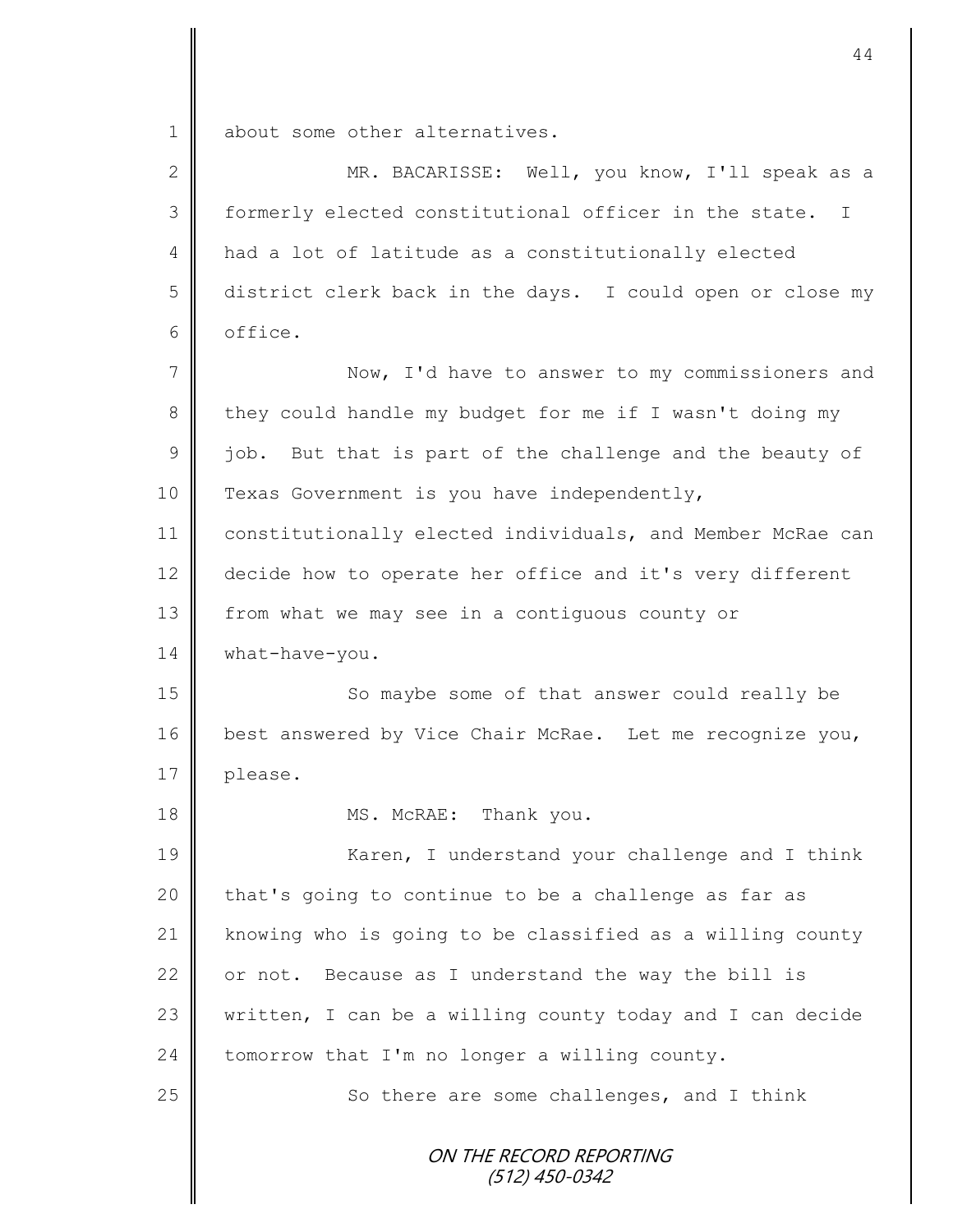$1 \parallel$  because of that reason -- and I'm speaking out of turn 2 here because I cannot speak for the agency itself in that  $3 \parallel$  capacity -- but I think because of those reasons that's 4 why DMV, the agency itself, will not be able to put on 5 their website these are the willing counties so it's easy  $6 \parallel$  to identify because we could change our minds along the 7 way.

8 Now, with that being said, we have the 9 president of the Tax Assessor-Collectors Association, 10 | Randy Riggs, in the audience, and we also have one of our 11 | board members, Shay Luedecke, in the audience. We could 12 certainly try to put something, I think, on our TACA 13 website. Would the information be 100 percent accurate? 14 No, it probably will never be because of that very 15 **flexible latitude that we have.** 

16 | T don't have the solution to your question, and 17 it's not specified in statute in Senate Bill 876. I 18 apologize, that's not much of an answer, but I do 19 understand your challenge. I think as an association -- I 20  $\parallel$  think I can speak on behalf of the association and say 21  $\parallel$  that we would do as an association as much as we can to 22 help try to communicate that information out to the 23 dealers. 24 WS. GILLMAN: I have a comment. 25 MR. BACARISSE: Yes, Member Gillman.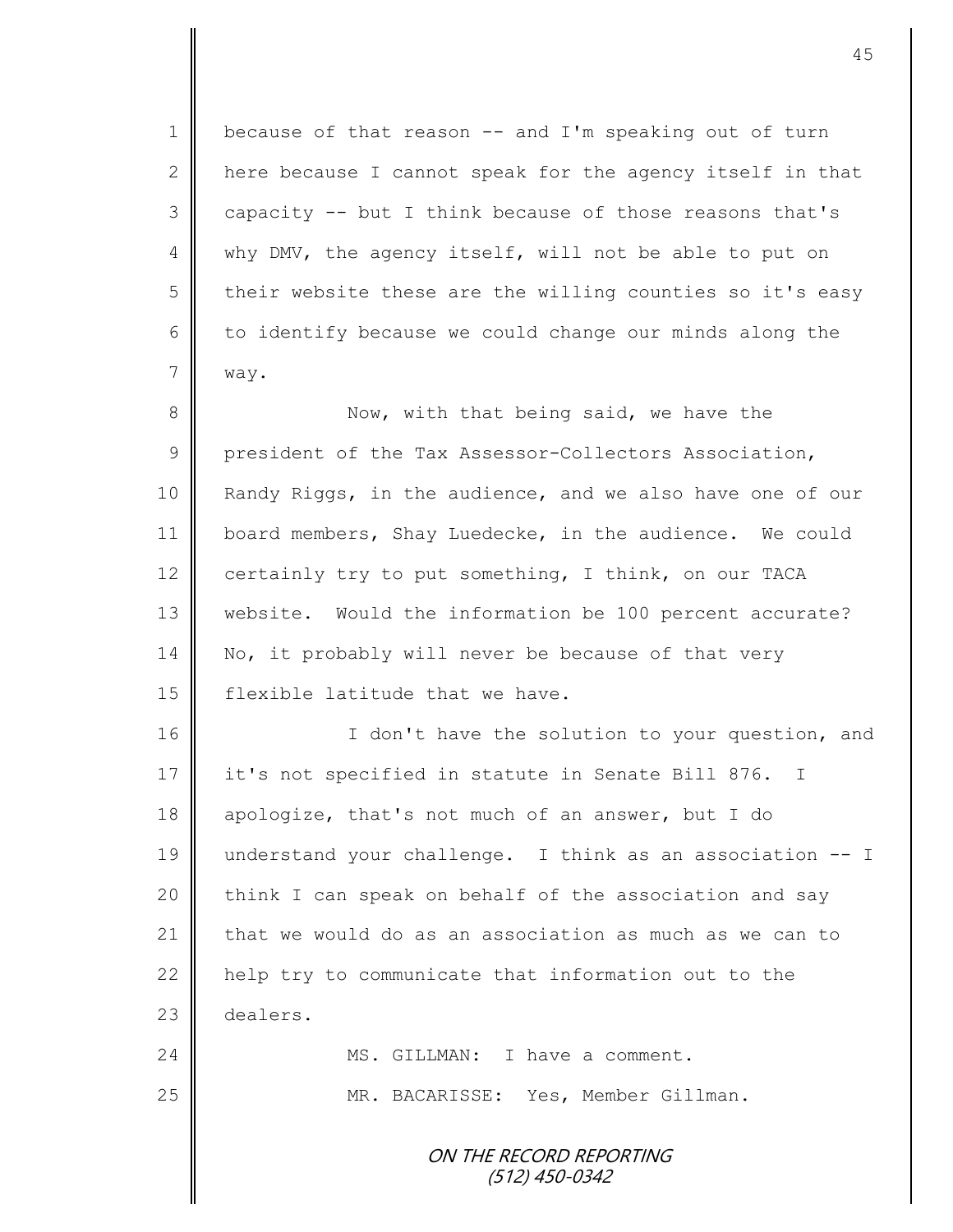1 || MS. GILLMAN: I think it just should be 2 mentioned that for a dealer the impact of not being able  $3 \parallel$  to title a car timely is not only poor customer 4 satisfaction for the great citizens of Texas, but also 5 fines and fees on the dealers when very often it's 6 completely out of our control. So I appreciate the 7 efforts for clarity. I appreciate the efforts and kind of 8 the push to be open and get the job done because it's 9 costing the dealers and often the citizens of Texas. 10 || MS. PHILLIPS: That's right, and we're having 11 people run around on paper plates instead of a hard tag. 12 MR. BACARISSE: It's just exacerbating the 13 | problem that way. But Vice Chair McRae has additional 14 comments. 15 MS. McRAE: And this is kind of in response to 16 Member Gillman's comment. As long as those transactions 17 are received in any county tax office within that 30 days, 18 there are no additional penalties or fines that are passed 19 on to the dealer because we have the transactions and they 20 | were submitted timely. 21 || And I will add that the majority of the Texas 22 counties of the 254 are open. And I think once we get 23 clarification from the Comptroller's Office on where that 24  $\parallel$  sales tax, that 5 percent sales tax commission will go, I  $25$  think that will help more of the Texas counties make that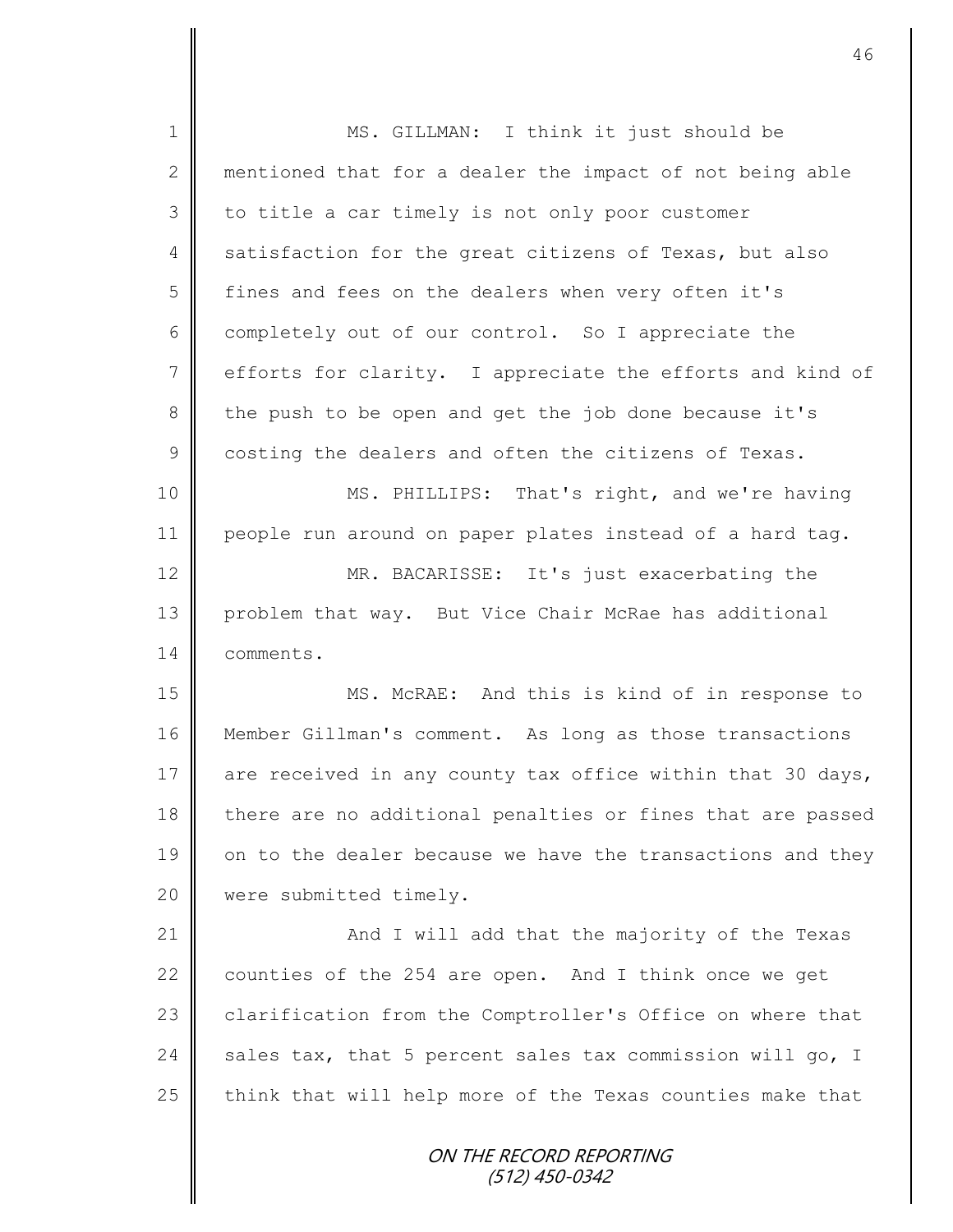ON THE RECORD REPORTING (512) 450-0342 1 decision on whether they want to be a willing county or  $2 \parallel$  not. 3 MR. BACARISSE: The challenge is that you have 4 independently constitutionally elected officers and a lot  $5 \parallel$  of us, most of us take that oath very seriously. 6 Unfortunately there are a few counties that have yet to 7 see the wisdom in opening and they're just in the wrong 8 place is really the issue brought by volume, I understand. 9 | Thank you, Ms. Phillips. 10 || MS. McRAE: Thank you, Karen. 11 || MR. BACARISSE: We're not going to leave this 12 alone. 13 MS. PHILLIPS: I know. 14 MR. BACARISSE: We're going to keep working on 15 it, absolutely. 16 | The State of the results are there any other commenters on this agenda 17 item, Aline? 18 MS. AUCOIN: For the record, no other 19 commenters. 20 || And I guess I just want to make one response to 21 | Karen Phillips's comment about whether a county is closed 22  $\parallel$  or not. The whole concept of the closed county, that a  $23$  county has to be closed in order to go to another county 24 has been eliminated by the statute and that's why we have 25 | any willing county. That basically replaced the closed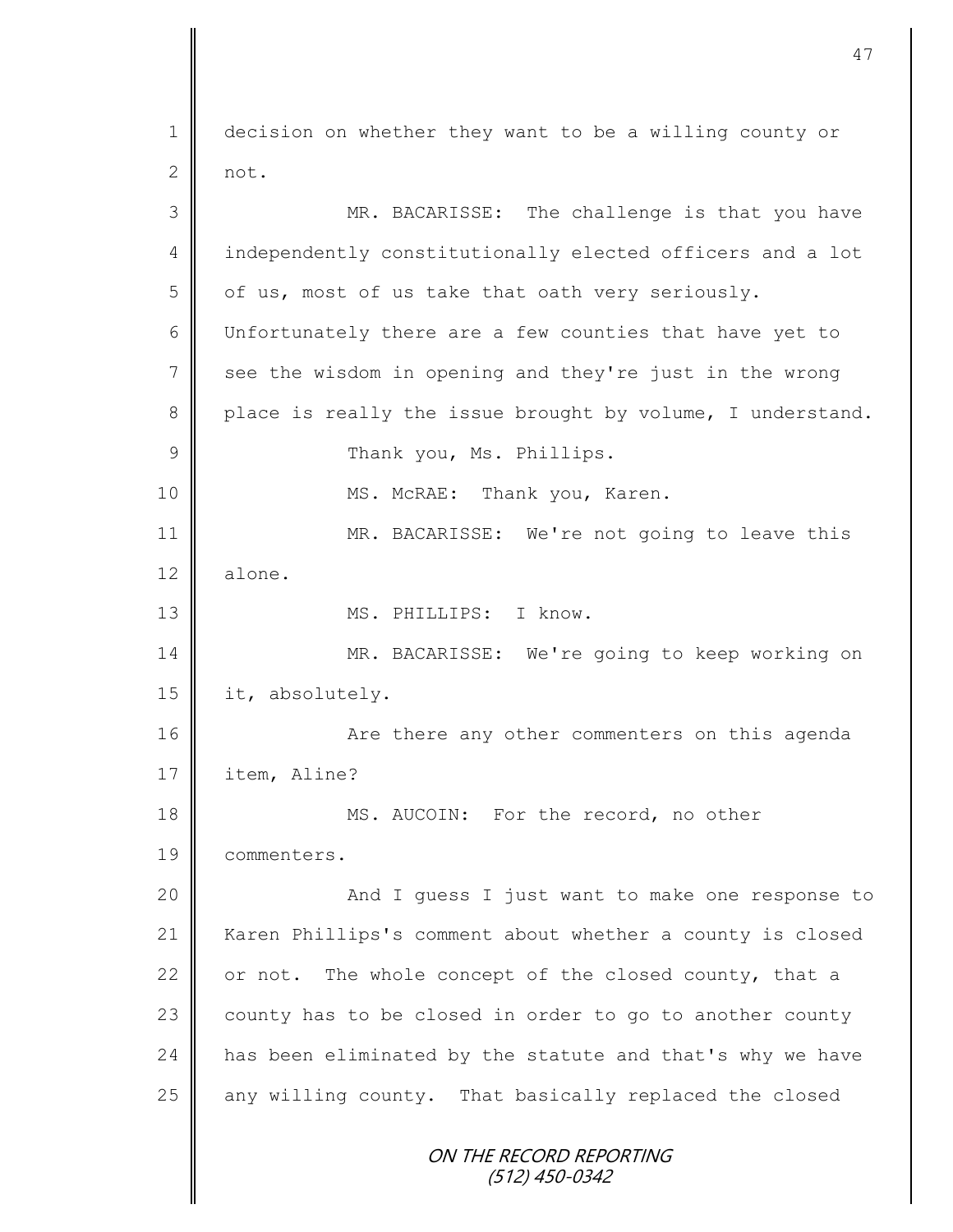1 county concept.

| 2           | MR. BACARISSE: Right. And I'll say this for                |
|-------------|------------------------------------------------------------|
| 3           | the record -- I think I've said it but I'll say it         |
| 4           | again -- I appreciate our collaborative and very close     |
| 5           | working partnership with the tax assessor-collectors of    |
| 6           | the state. Thank y'all.                                    |
| 7           | I was at your meeting last summer, and if you              |
| $8\,$       | want me back this summer for more fun and conversation,    |
| $\mathsf 9$ | I'm happy to come, so you let me know.                     |
| 10          | MR. SCOTT: Mr. Chairman?                                   |
| 11          | MR. BACARISSE: Yes, Member Scott.                          |
| 12          | MR. SCOTT: I'd like to make a motion.                      |
| 13          | MR. BACARISSE: Please.                                     |
| 14          | MR. SCOTT: I move that the Board approve the               |
| 15          | adoption of amendments to Chapter 217 concerning titling   |
| 16          | and registering of motor vehicles, including Senate Bill   |
| 17          | 876 allowing a person to apply for title and registration  |
| 18          | of a motor vehicle with any willing county, as recommended |
| 19          | by staff. I also move that the Board grant the department  |
| 20          | the ability to make changes to the adopted sections based  |
| 21          | on non-substantive corrections made by the Texas Register. |
| 22          | MR. BACARISSE: Thank you, Member Scott.                    |
| 23          | Do we have a second for that motion?                       |
| 24          | MS. McRAE: I'll second.                                    |
| 25          | MR. BACARISSE: There's a second by Vice Chair              |
|             | ON THE RECORD REPORTING<br>$(512)$ 450-0342                |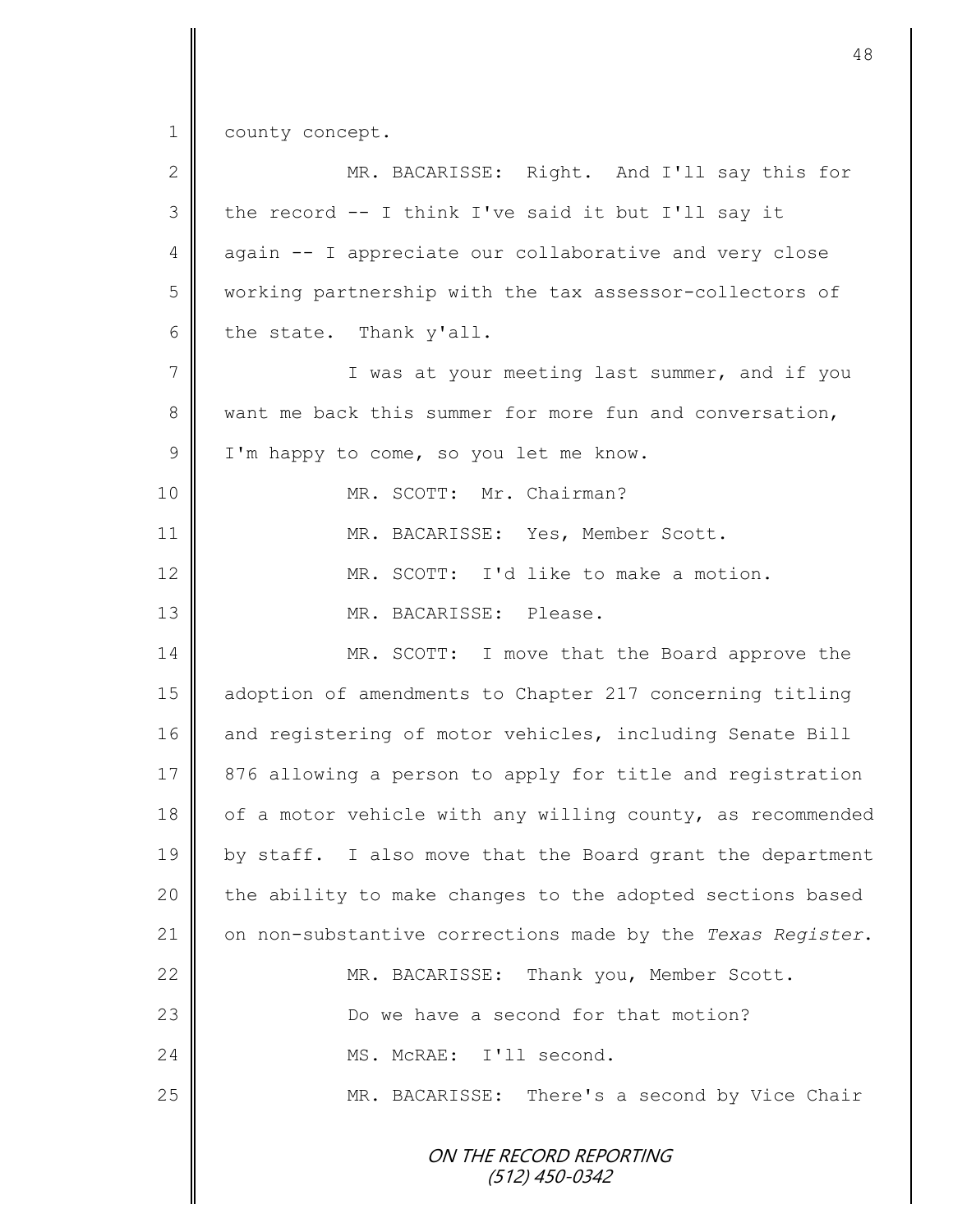```
ON THE RECORD REPORTING
                       (512) 450-0342
1 | McRae. Is there any further discussion on this agenda
2 item, this motion?
3 (No response.)
4 || MR. BACARISSE: Hearing none, I'll call the
5 vote for this issue.
6 Member Alvarado?
7 | MR. ALVARADO: Aye.
8 || MR. BACARISSE: Member Gillman?
9 | MS. GILLMAN: Aye.
10 || MR. BACARISSE: Member Graham?
11 || MR. GRAHAM: Aye.
12 MR. BACARISSE: Member McRae?
13 || MS. McRAE: Aye.
14 MR. BACARISSE: Member Omumu?
15 MS. OMUMU: Aye.
16 || MR. BACARISSE: Member Prewitt?
17 || MR. PREWITT: Aye.
18 MR. BACARISSE: Member Scott?
19 MR. SCOTT: Aye.
20 | MR. BACARISSE: And I, Charles Bacarisse, vote
21 \parallel aye as well. This is unanimous. Thank you.
22 Mr. Archer, please come and lay out agenda item
23 | number 7 for us, please.
24 MR. ARCHER: Good afternoon, Chair Bacarisse
25 \parallel and members of the Board, Executive Director Mellott,
```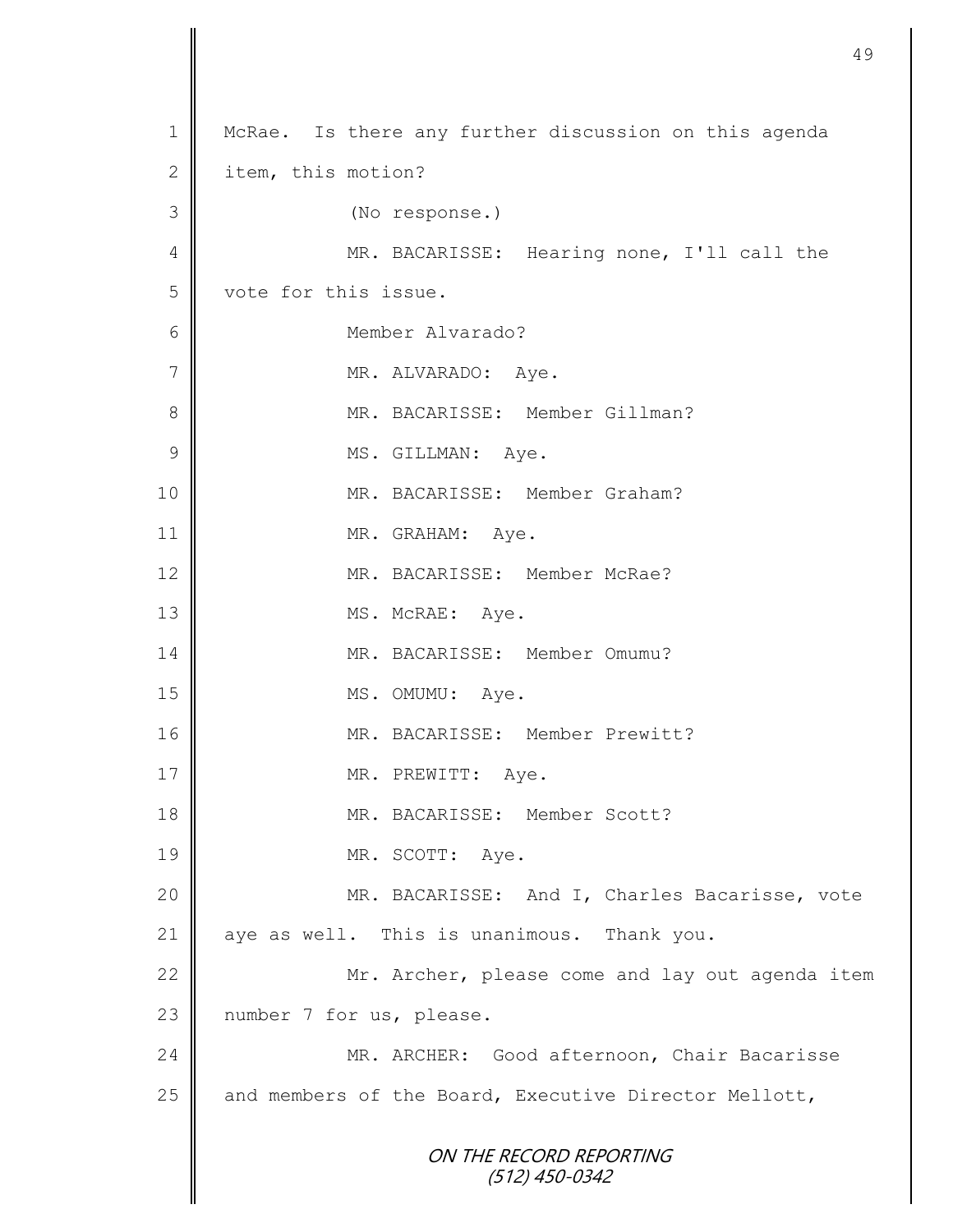1 General Counsel Aucoin.

2 ||<br>
2 || This item number 7 on your agenda may be found 3 at page 72 of your Board book. For the Board's 4 consideration I'm presenting these rule amendments to 43 5 Texas Administrative Code, Chapter 217 for adoption and 6 publication in the *Texas Register*.

7 || The proposed amendments were published for 8 comment in the November 12, 2021, issue of the *Texas*  9 *Register*. Comment period was closed on December 13, and 10 | the department did not receive any comments.

11 These rule amendments are necessary to conform 12  $\parallel$  our rules to the Transportation Code, by requiring an 13 applicant for a vehicle registration in the International 14 Registration Plan to register under the Unified Carrier 15 **Registration System plan and agreement, or UCR, under** 16 | federal law before applying for International Registration 17 Plan registration if the applicant is required to register 18 under UCR. By deleting certain definitions because of 19 | relevant terms defined in the IRP which is incorporated by 20 | reference in Section 217.56, and by incorporating by 21  $\parallel$  reference the current edition of the IRP dated January 1,  $22 \parallel 2021$ .

23 By way of background, Texas participates in the 24 Unified Carrier Registration, which is a federal 25  $\parallel$  registration program that is administered in 41 states in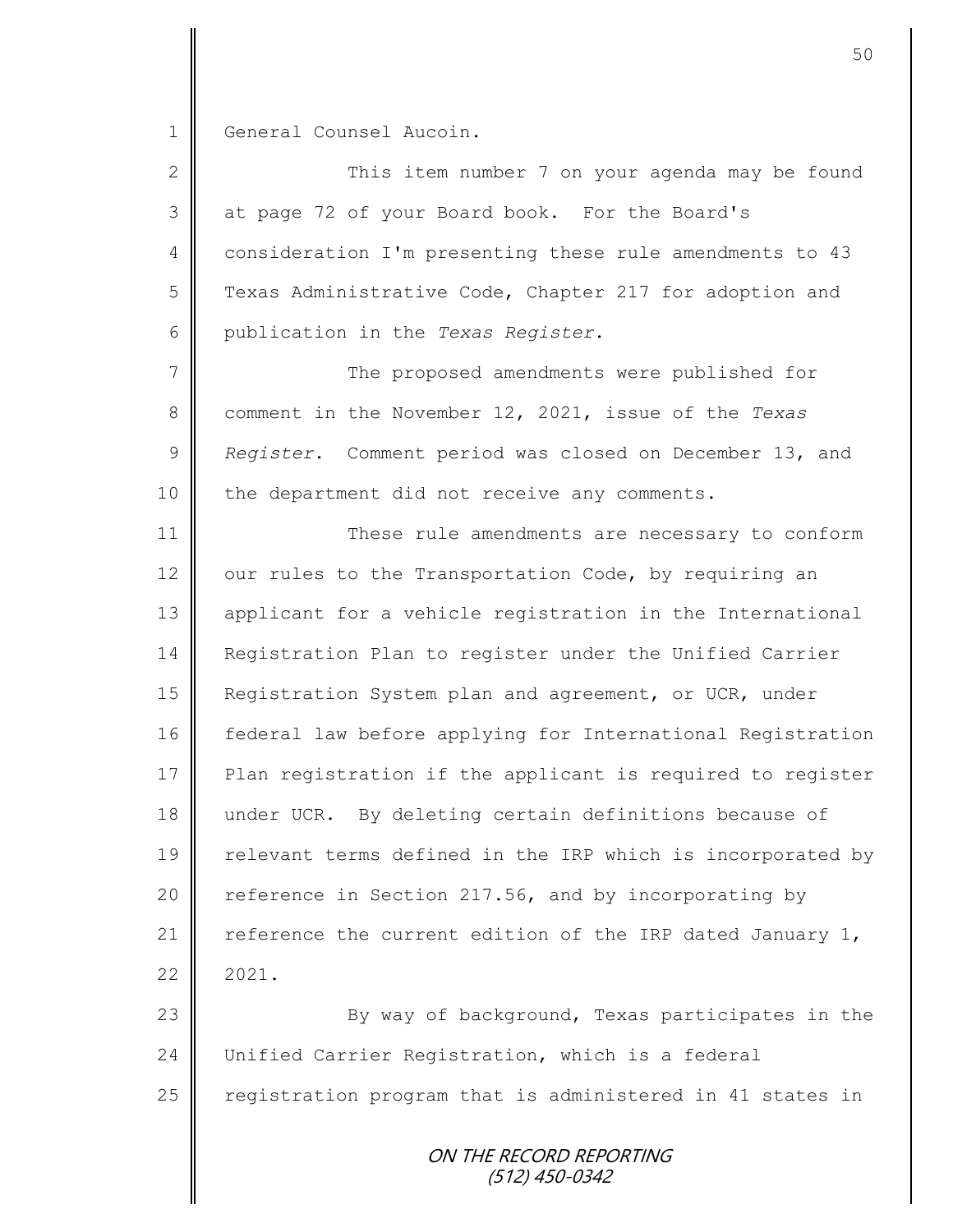1 the United States. Motor carriers and certain 2 transportation service providers that provide interstate 3 transportation services must register under UCR and must 4 pay the fees that are required under federal law. The 5 department believes that implementing 502.091(b) will help 6 Texas comply with the 85 percent UCR compliance rate as  $7 \parallel$  required by the UCR state performance standards.

8 || And just as an aside, I'll let you know that  $9 \parallel$  our current compliance rate is 85.2 percent and we've 10 never fallen below 85 percent since I've been in the 11 department. The department also believes that 12 | implementing this will help Texas increase its UCR 13 | compliance rate because many owners of commercial vehicles 14 that travel through more than one IRP jurisdiction want to 15 | get IRP registration.

16 **Texas is a member of the International** 17 Reqistration Plan, which is a vehicle registration 18 | reciprocity agreement between the 48 contiguous states, 19 the District of Columbia, and the Canadian provinces, and  $20$  | there's a total of 59 member jurisdictions in IRP. Many 21 | owners of commercial vehicles that travel through more 22  $\parallel$  than one of the member jurisdictions want to get IRP 23 | registration because it's an efficient and cost-effective  $24$  way to obtain vehicle registration in all member 25 iurisdictions.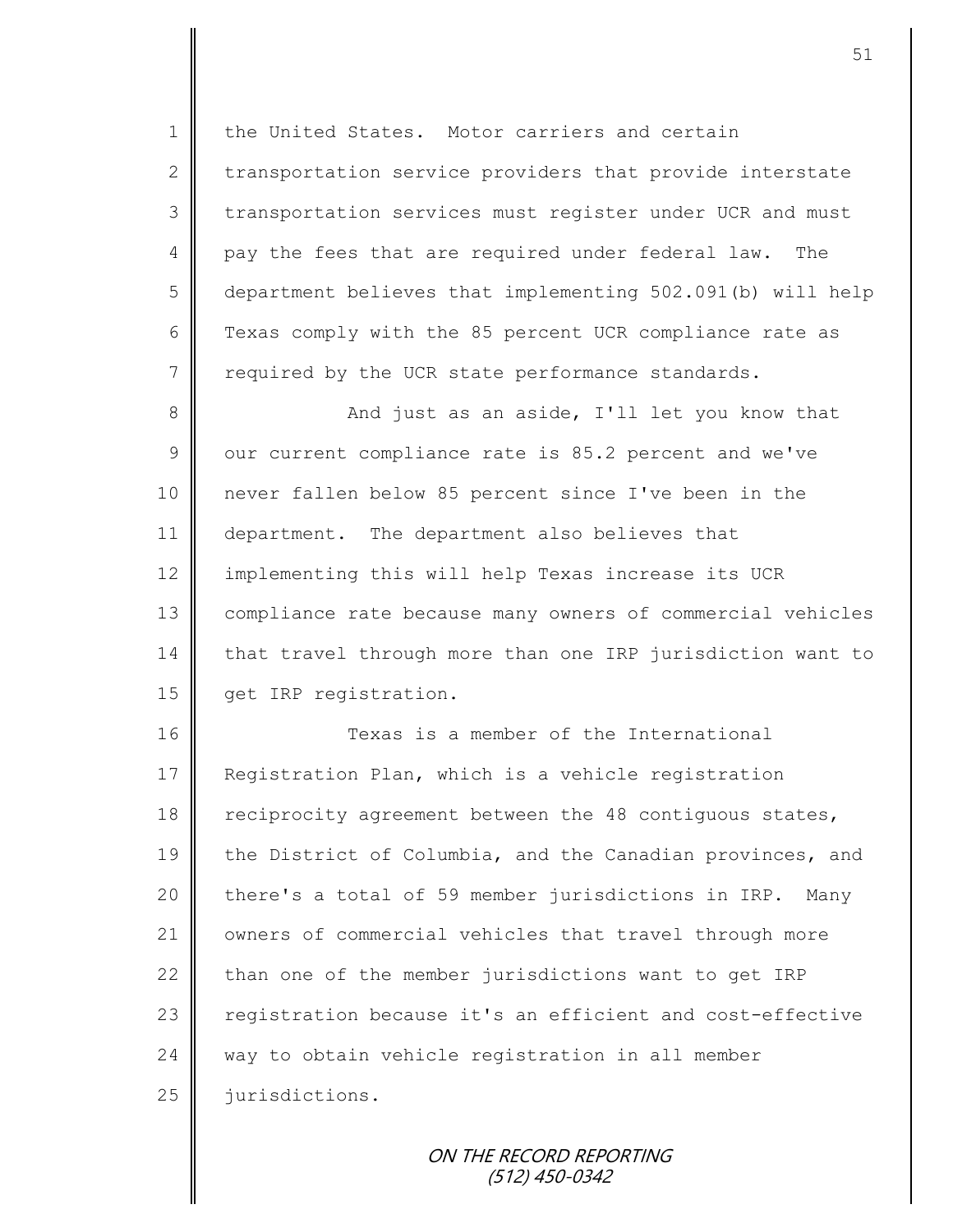ON THE RECORD REPORTING 1 When the owner registers its vehicles with one 2 member jurisdiction under the IRP, the vehicles are only 3 || required to display one license plate and that indicates  $4 \parallel$  the vehicles are registered for all member jurisdictions. 5 Also under IRP the owner is only required to pay a 6 portion of the registration in any member jurisdiction or 7 | apportioned registration. If the owner of a commercial 8 vehicle does not have IRP registration, the owner must 9 generally obtain vehicle registration in each jurisdiction 10 | through which they travel, which can be very expensive. 11 There will be no financial impact to state or 12 | local governments as a result of enforcing or 13 administering these proposed amendments, and at this time 14 the department intends to implement the amendments without 15 programming changes to automated systems. What we'll do 16 is we'll add a check box on the IRP application so they 17  $\parallel$  can indicate that they have these through our 18 registration. 19 || In closing, again, as I said, these amendments 20 were published in the *Register* and we had no comments, and 21 | I ask the Board to adopt these rules as I laid them out. 22  $\parallel$  And I'd be happy to answer any questions you may have. 23 MR. BACARISSE: Great. Thank you. 24 Members, are there any questions for Mr. 25 Archer?

(512) 450-0342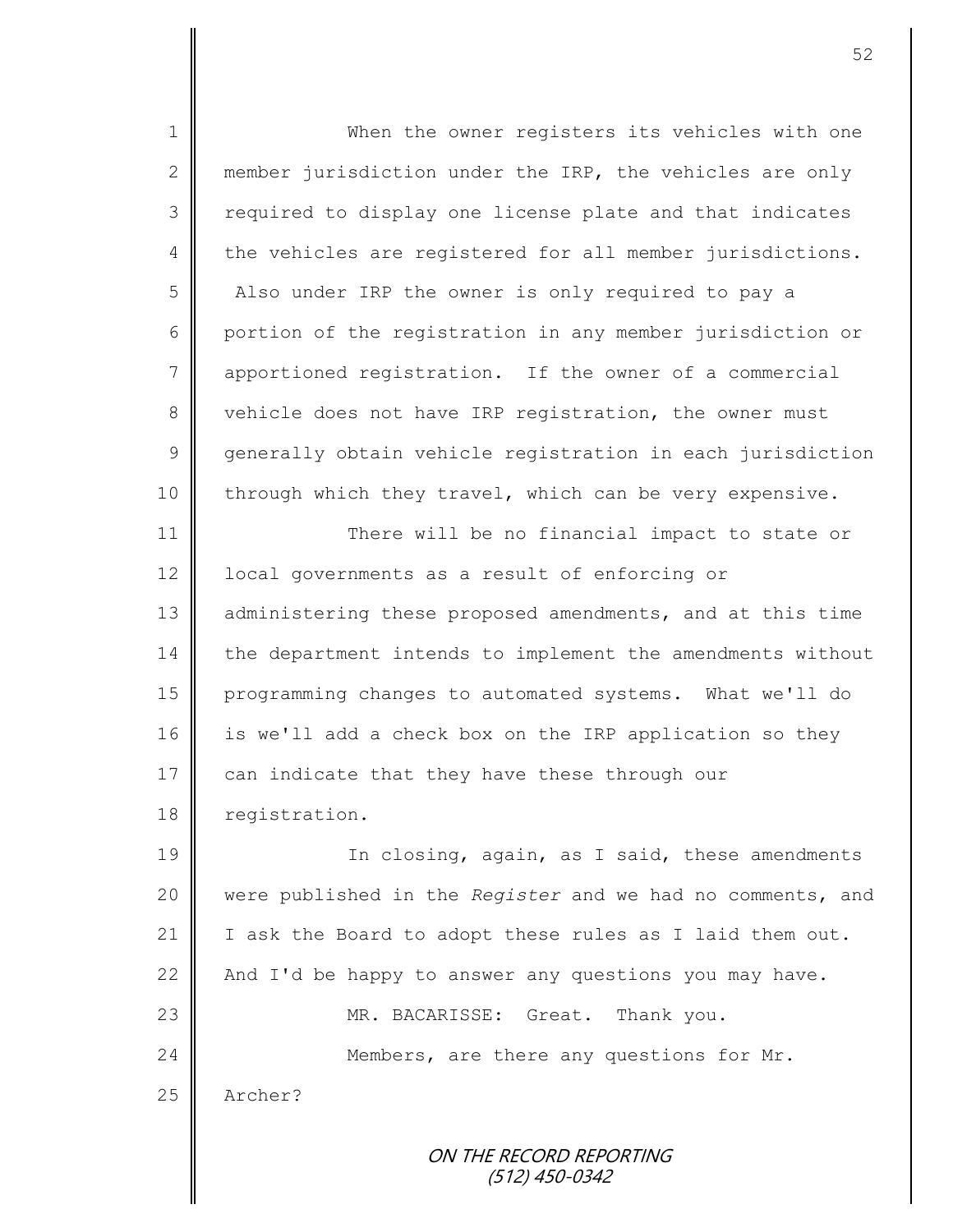| $\mathbf 1$   | (No response.)                                             |
|---------------|------------------------------------------------------------|
| $\mathbf{2}$  | MR. BACARISSE: Hearing none, are there any                 |
| 3             | public commenters on this item, Aline?                     |
| 4             | MS. AUCOIN: Aline Aucoin.                                  |
| 5             | No comments.                                               |
| 6             | MR. BACARISSE: No comments. Thank you.                     |
| 7             | Any other questions?                                       |
| $\,8\,$       | (No response.)                                             |
| $\mathcal{G}$ | MR. BACARISSE: If not, the chair will                      |
| 10            | entertain a motion on agenda item 7.                       |
| 11            | MR. GRAHAM: Mr. Chairman, I'll make a motion.              |
| 12            | MR. BACARISSE: Yes, Member Graham.                         |
| 13            | MR. GRAHAM: I move that the Board approve the              |
| 14            | adoption of amendments to Chapter 217 concerning           |
| 15            | registration under the Unified Carrier Registration System |
| 16            | Plan and Agreement before registering under the            |
| 17            | International Registration Plan, as recommended by staff.  |
| 18            | I also move that the Board grant the department the        |
| 19            | ability to make changes to the adopted sections based on   |
| 20            | non-substantive corrections made by the Texas Register.    |
| 21            | MR. BACARISSE: Thank you.                                  |
| 22            | Is there a second for that motion?                         |
| 23            | MR. SCOTT: I'll second.                                    |
| 24            | MR. BACARISSE: Member Scott, thank you.                    |
| 25            | Any further discussion on this agenda item,                |
|               | ON THE RECORD REPORTING<br>$(512)$ 450-0342                |

 $\overline{\mathsf{I}}$ II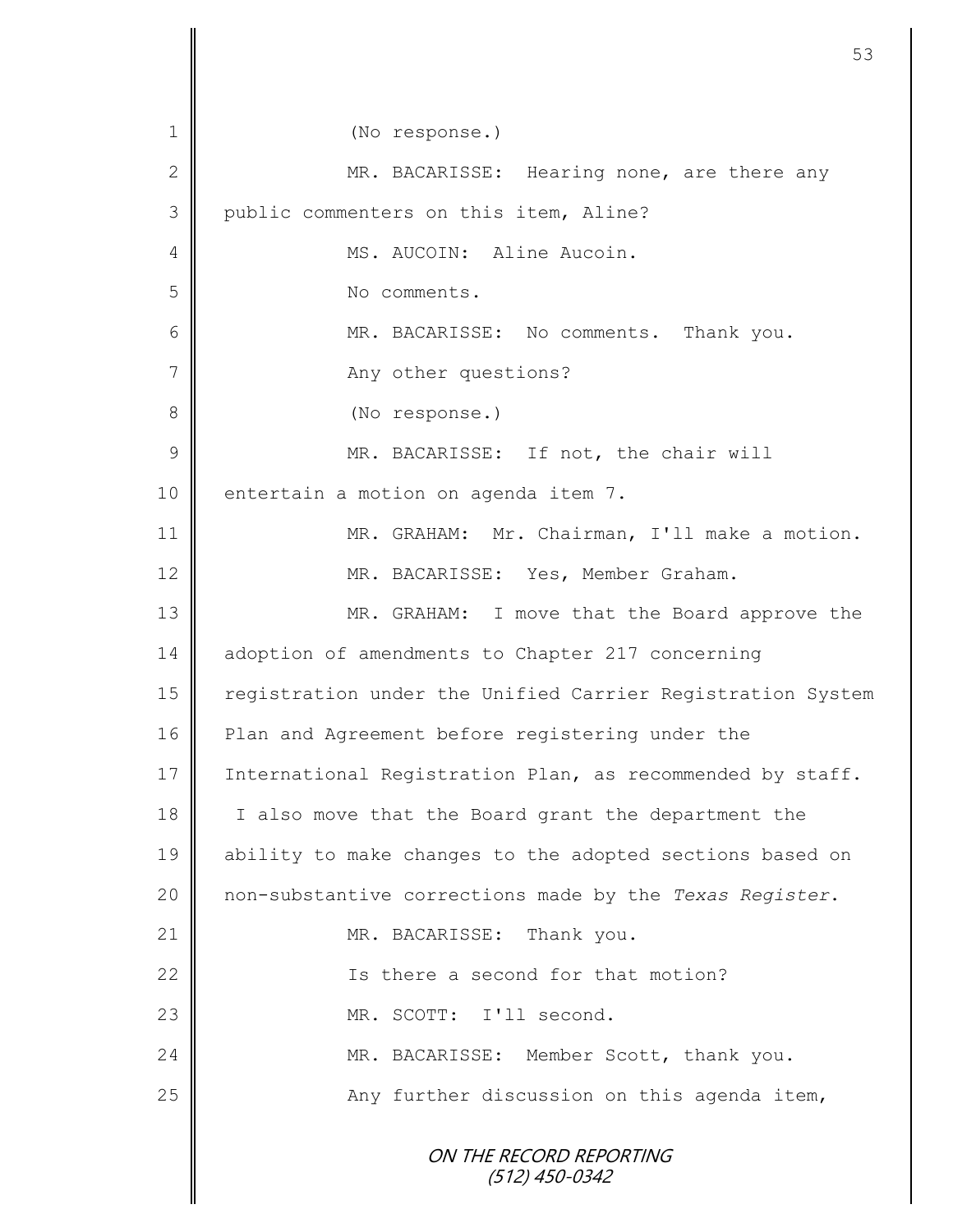```
ON THE RECORD REPORTING
                      (512) 450-0342
1 members?
2 (No response.)
3 || MR. BACARISSE: Hearing none, I'll entertain a
4 vote, please.
5 Member Alvarado?
6 MR. ALVARADO: Aye.
7 || MR. BACARISSE: Member Gillman?
8 || MS. GILLMAN: Aye.
9 MR. BACARISSE: Member Graham?
10 MR. GRAHAM: Aye.
11 MR. BACARISSE: Member McRae?
12 MS. McRAE: Aye.
13 MR. BACARISSE: Member Omumu?
14 MS. OMUMU: Aye.
15 | MR. BACARISSE: Member Prewitt?
16 MR. PREWITT: Aye.
17 \parallel MR. BACARISSE: Member Scott?
18 MR. SCOTT: Aye.
19 MR. BACARISSE: And I, Charles Bacarisse, vote
20 aye as well. This is unanimous. Thank you.
21 || MR. ARCHER: Thank you.
22 | MR. BACARISSE: Thank you, Jimmy, appreciate
23 \parallel it.
24 Now moving to agenda item number 8, Vehicle
25 Titles and Registration. I think Mr. Luna is going to
```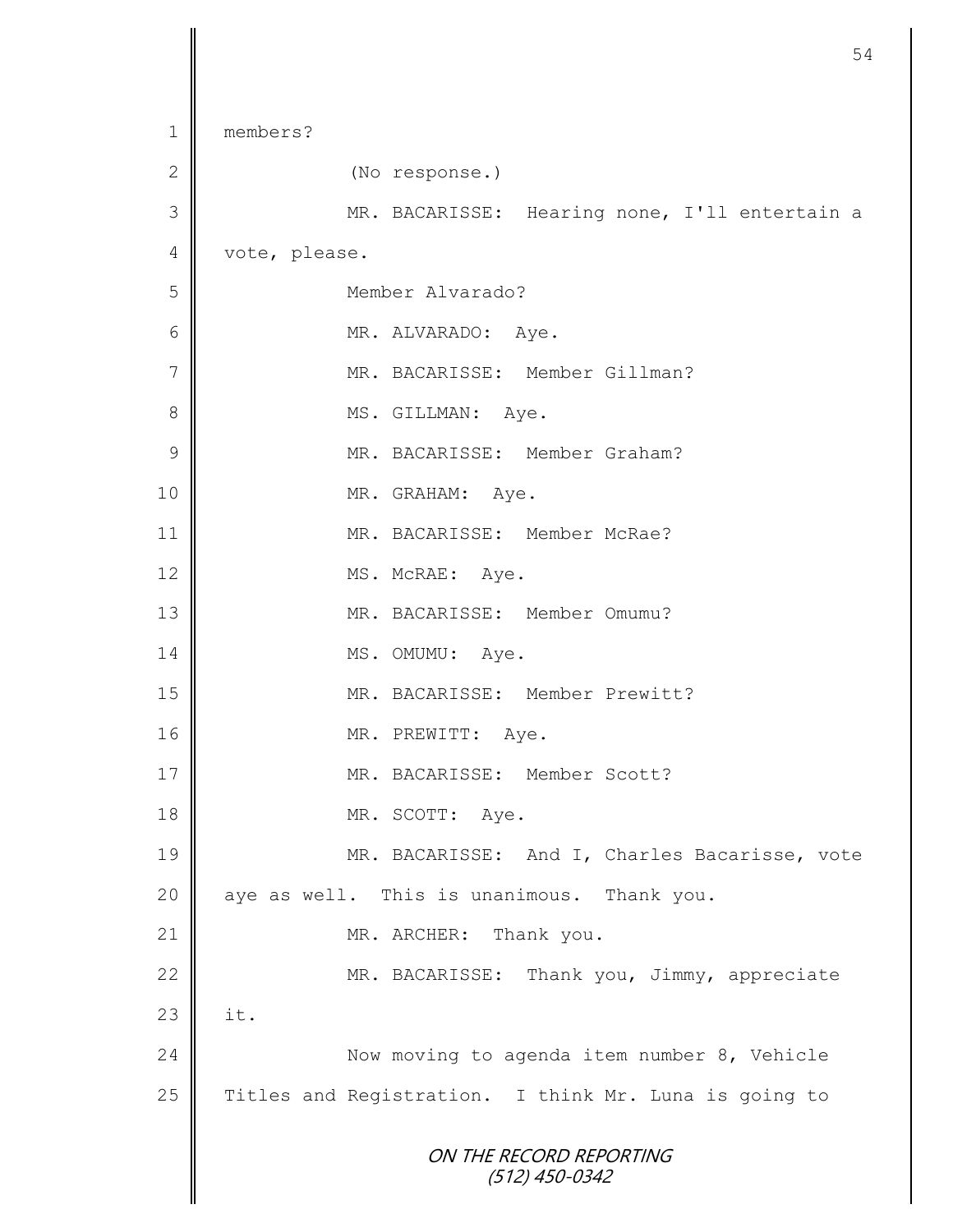1 come back up and lay this out for us, please. 2 || MR. LUNA: Hello again, Chairman Bacarisse, 3 Board members. Roland Luna, Sr., Vehicle Titles and 4 Registration Division director. 5 || The next two agenda items are rule proposals. 6 This one specifically is related to 217.5. The action 7 | before you is a request from the Vehicle Titles and 8 Registration Division for Board approval to publish the 9 proposed amendments to Texas Administrative Code 217.5 10 || related to evidence of motor vehicle ownership in the 11 *Texas Register* in accordance with the Board's statutory 12 | authority. The amendments submitted for your 13 | consideration can be referenced on page 89 of your Board  $14 \parallel$  book.

15 The proposed amendments to 217.5 expand the 16 definition of evidence of ownership to provide an 17 || alternative to filing lawsuits to satisfy evidence of 18 | ownership requirements under Texas Transportation Code 19 | 501.033(b) related to assignment and reassignment of 20 | identification numbers by the department. The proposed 21 | amendments will allow applicants to apply for a bonded 22  $\parallel$  title through a surety bond to serve as ownership evidence 23 when applying for an assigned or reassigned number from  $24$  the department.

25 | When someone purchases a vehicle and the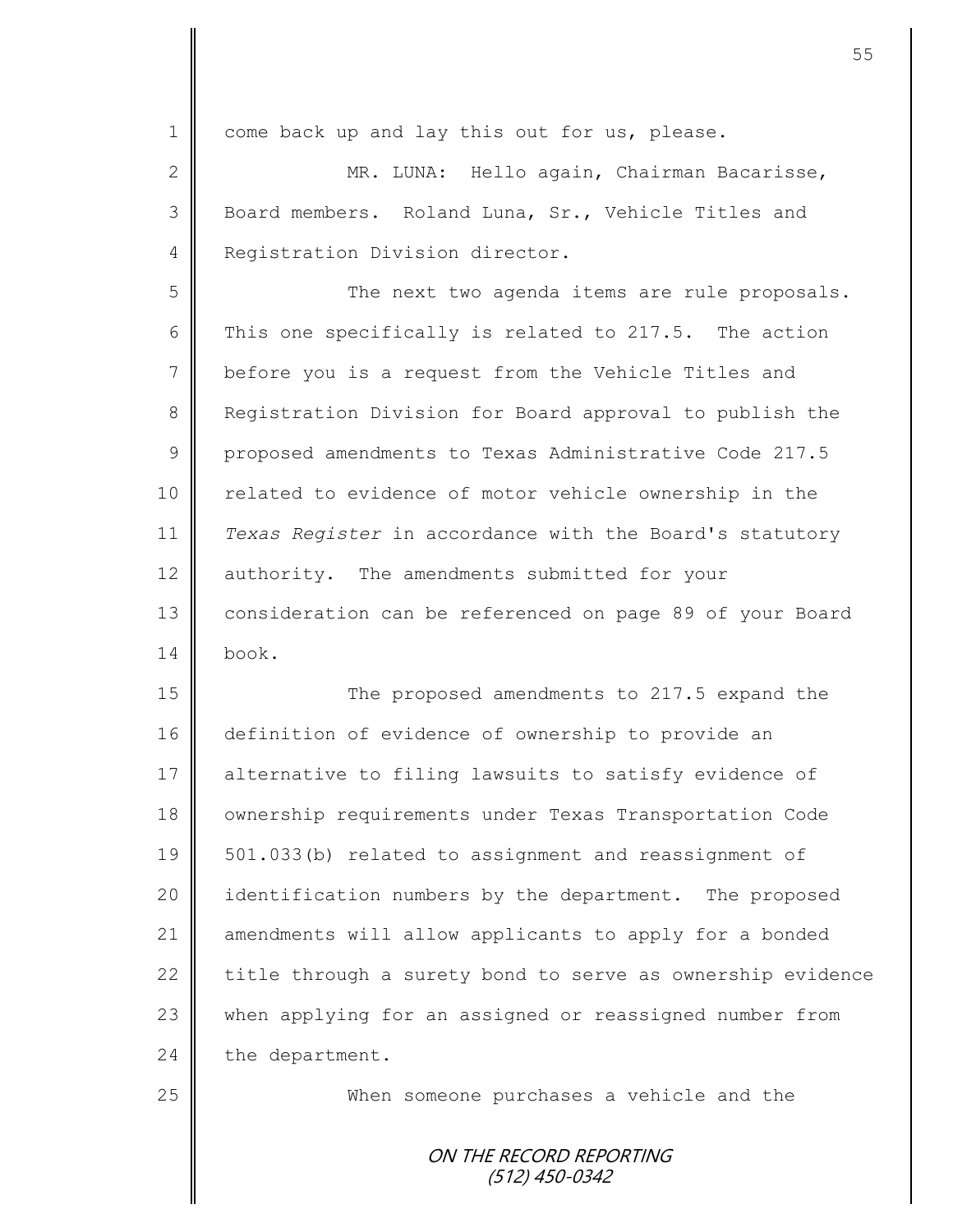1 | vehicle identification number is missing or it cannot be 2 determined, the department has the authority under Texas 3 Transportation Code 501.033 to issue an assigned or 4 reassigned number. The department assigns a number when 5 the original manufacturer's identification number cannot 6  $\parallel$  be determined or reassigns a number when the original 7 identification number can be determined but is missing 8 from the vehicle. In order for the department to issue an 9 assigned or reassigned number, the applicant must provide 10 valid ownership evidence.

11 | Oftentimes, valid ownership evidence is 12 unavailable or cannot be connected to the vehicle without 13 the identification number. In these instances it is 14 necessary for the applicant to pursue a court order 15 awarding the applicant ownership of the vehicle. This 16 causes an undue burden to the applicant in court costs and 17 | potential delays in processing.

18 | A bonded title under Transportation Code 19 501.053 is existing means to establish ownership evidence 20 | for a vehicle when evidence cannot be provided by the 21 | applicant and the vehicle identification number is not 22 missing or undetermined. The bonded title process 23  $\parallel$  requires the applicant to apply for a bond to the 24 department through a regional service center.

25 | The department establishes the amount of the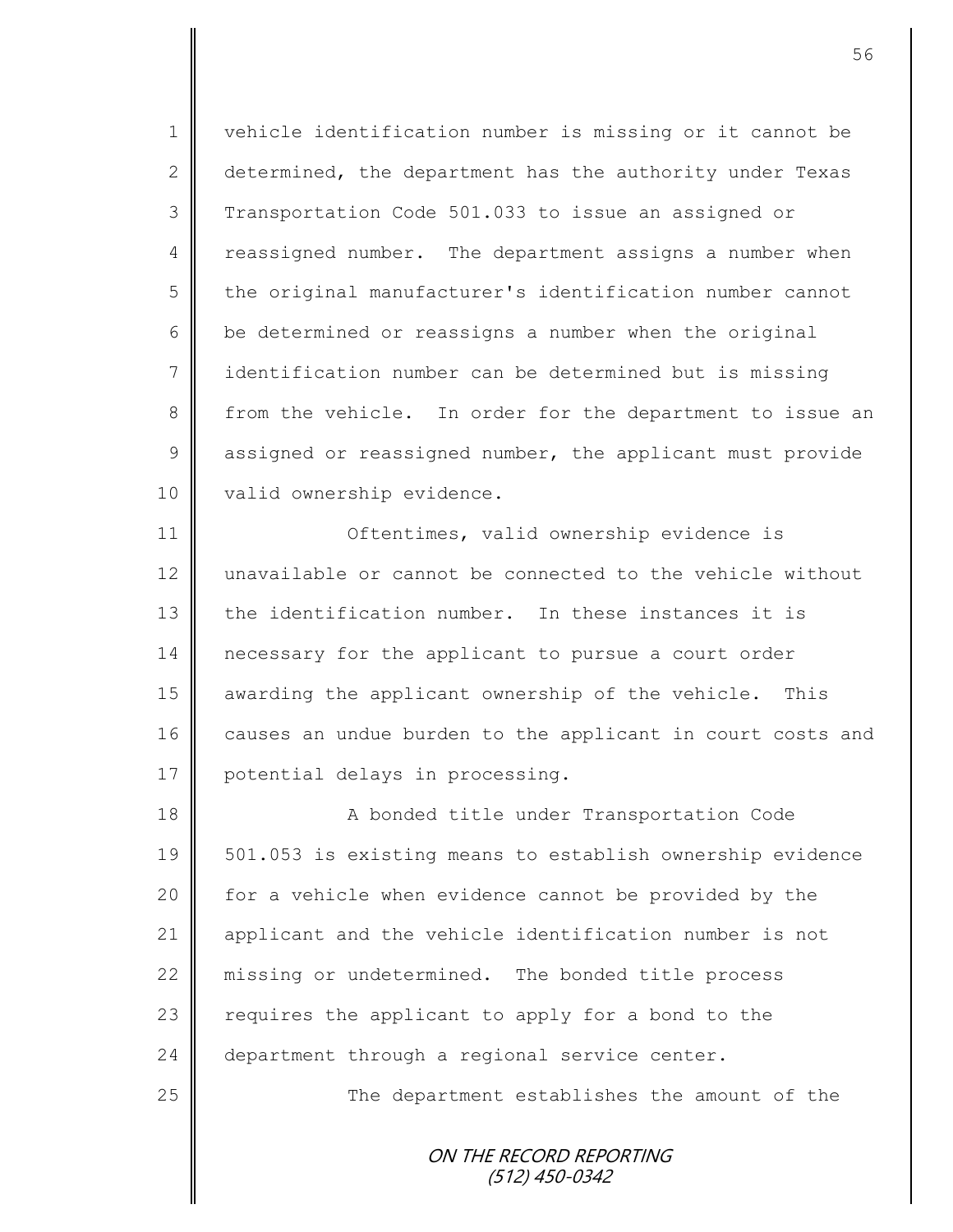1 bond which is one and a half times the value of the 2  $\parallel$  vehicle and the applicant uses the information to obtain a 3 surety bond from an entity authorized to conduct surety 4 bond business in the State of Texas. The surety bond is  $5 \parallel$  then used by the applicant to obtain the title in their  $6 \parallel$  name at the county tax assessor-collector's office. 7 || This amendment would align this process for 8 manufactured vehicles with the current processes for 9 assembled vehicles. Owners of assembled vehicles that

11 | reassigned number may pursue a surety bond as ownership 12 evidence.

10 | lack ownership evidence and require an assigned or

13 The agency requires your consideration for the 14 proposed amendments to Texas Administrative Code 217.5 15 | related to ownership of evidence.

16 This concludes my prepared remarks and I'll 17 take any questions that you have.

18 **MR. BACARISSE:** Thank you.

19 Members, any questions for Mr. Luna on this  $20$  | item? 21 (No response.) 22 | MR. BACARISSE: Seeing none, is there any

23 public comment?

24 MS. AUCOIN: Aline Aucoin, for the record. 25 No comments.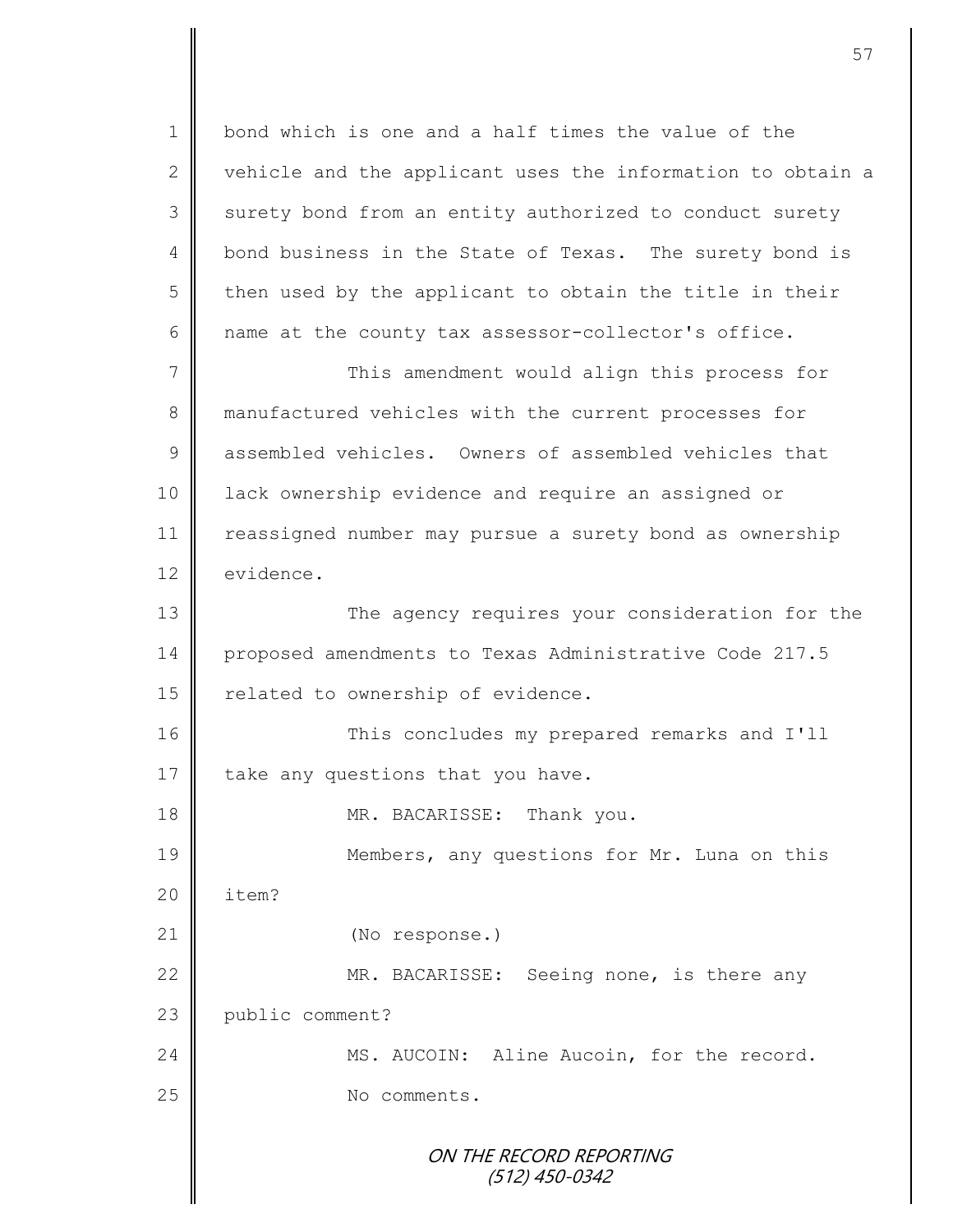|    | 58                                                         |
|----|------------------------------------------------------------|
|    |                                                            |
| 1  | MR. BACARISSE: Okay. With those two issues                 |
| 2  | taken care of, the chair would entertain a motion for      |
| 3  | agenda item 8.                                             |
| 4  | MS. McRAE: Mr. Chairman, I'd like to make a                |
| 5  | motion.                                                    |
| 6  | MR. BACARISSE: Vice Chair McRae.                           |
| 7  | MS. McRAE: I move that the Board approve the               |
| 8  | proposal of amendments to Chapter 217 concerning motor     |
| 9  | vehicle titles and the evidence of ownership requirements, |
| 10 | as recommended by staff. I also move that the Board grant  |
| 11 | the department the ability to make changes to the proposed |
| 12 | sections based on non-substantive corrections made by the  |
| 13 | Texas Register.                                            |
| 14 | MR. BACARISSE: Thank you, Vice Chair McRae.                |
| 15 | Is there a second to that motion?                          |
| 16 | MS. GILLMAN: I'll second, Mr. Chairman.                    |
| 17 | MR. BACARISSE: Member Gillman, thank you.                  |
| 18 | Any further discussion, members, on this item?             |
| 19 | (No response.)                                             |
| 20 | MR. BACARISSE: Hearing none, I will call the               |
| 21 | vote, please.                                              |
| 22 | Member Alvarado?                                           |
| 23 | MR. ALVARADO:<br>Aye.                                      |
| 24 | MR. BACARISSE: Member Gillman?                             |
| 25 | MS. GILLMAN:<br>Aye.                                       |
|    | ON THE RECORD REPORTING                                    |
|    | $(512)$ 450-0342                                           |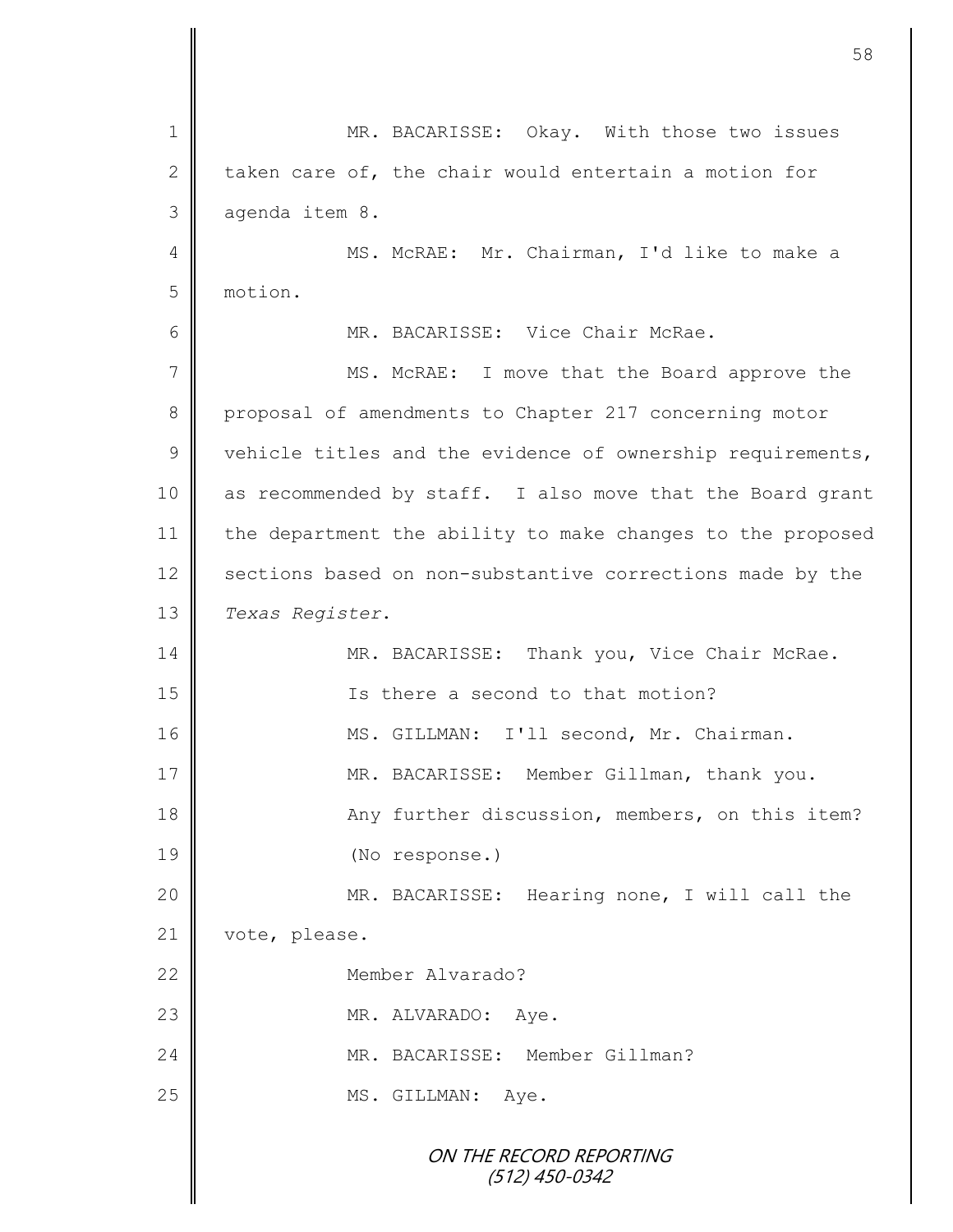|               | 59                                                         |
|---------------|------------------------------------------------------------|
|               |                                                            |
| 1             | MR. BACARISSE: Member Graham?                              |
| $\mathbf{2}$  | MR. GRAHAM: Aye.                                           |
| 3             | MR. BACARISSE: Member McRae?                               |
| 4             | MS. McRAE: Aye.                                            |
| 5             | MR. BACARISSE: Member Omumu?                               |
| 6             | MS. OMUMU: Aye.                                            |
| 7             | MR. BACARISSE: Member Prewitt?                             |
| 8             | MR. PREWITT: Aye.                                          |
| $\mathcal{G}$ | MR. BACARISSE: Member Scott?                               |
| 10            | MR. SCOTT: Aye.                                            |
| 11            | MR. BACARISSE: And I, Chairman Bacarisse, vote             |
| 12            | aye as well. Let the record reflect that was unanimous.    |
| 13            | Thank you.                                                 |
| 14            | We now move to agenda item 9 and I'll turn it              |
| 15            | back over to Mr. Luna.                                     |
| 16            | MR. LUNA: Roland Luna, Sr., Vehicle Titles and             |
| 17            | Registration Division director.                            |
| 18            | This is another rule proposal for 217.9.<br>The            |
| 19            | action before you is a request from VTR for Board approval |
| 20            | to publish the proposed amendments to Texas Administrative |
| 21            | Code 217.9 related to bonded titles in the Texas Register  |
| 22            | under the Board's statutory authority. The amendments      |
| 23            | submitted for your consideration can be referenced on page |
| 24            | 104.                                                       |
| 25            | The proposed amendments to 217.9 clarify                   |
|               | ON THE RECORD REPORTING<br>(512) 450-0342                  |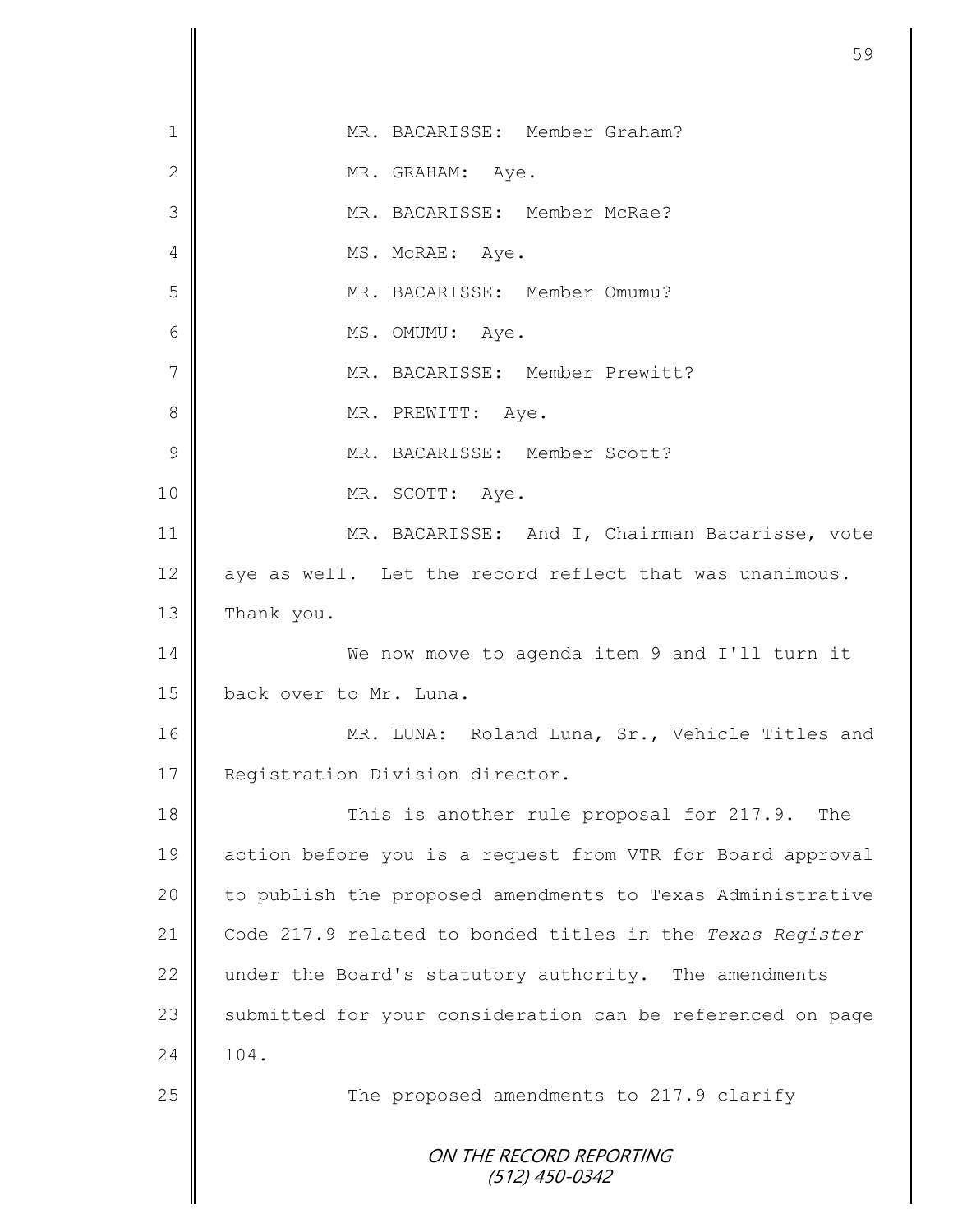1 | portions of the rule which removed duplicative information  $2 \parallel$  and provide alternatives for establishing the vehicle 3 || value for owners of vehicles 25 years or older and owners 4 | of trailers and semi-trailers. The proposed amendments 5 | allow owners of vehicles that are 25 years or older 6 applying for a bonded title the option to obtain an 7 appraisal in lieu of using a national reference guide. 8 || In addition, the amendments will allow the 9 | owners for trailers and semi-trailers to use the 10 department's established value of the trailer or semi-

11 | trailer in lieu of obtaining an appraisal.

12 | As mentioned with the proposed amendments in 13 | 217.5 previously, part of the surety bond application 14 process is for the department to establish the amount of 15  $\parallel$  the bond, which is one and a half times the value of the 16 vehicle. The value of the vehicle is determined by using 17 the standard presumptive value, SPV, which is based on 18 similar sales in the Texas region.

19 || If SPV is unavailable, then the value is 20 determined by using a national guide such as NADA. If the 21 value is not available through either of those options, an 22 appraisal must be obtained through a Texas licensed motor  $23$  vehicle dealer or an insurance adjustor.

24 SPV is not available for some vehicles that are 25 | older than 25 years. This leaves a national reference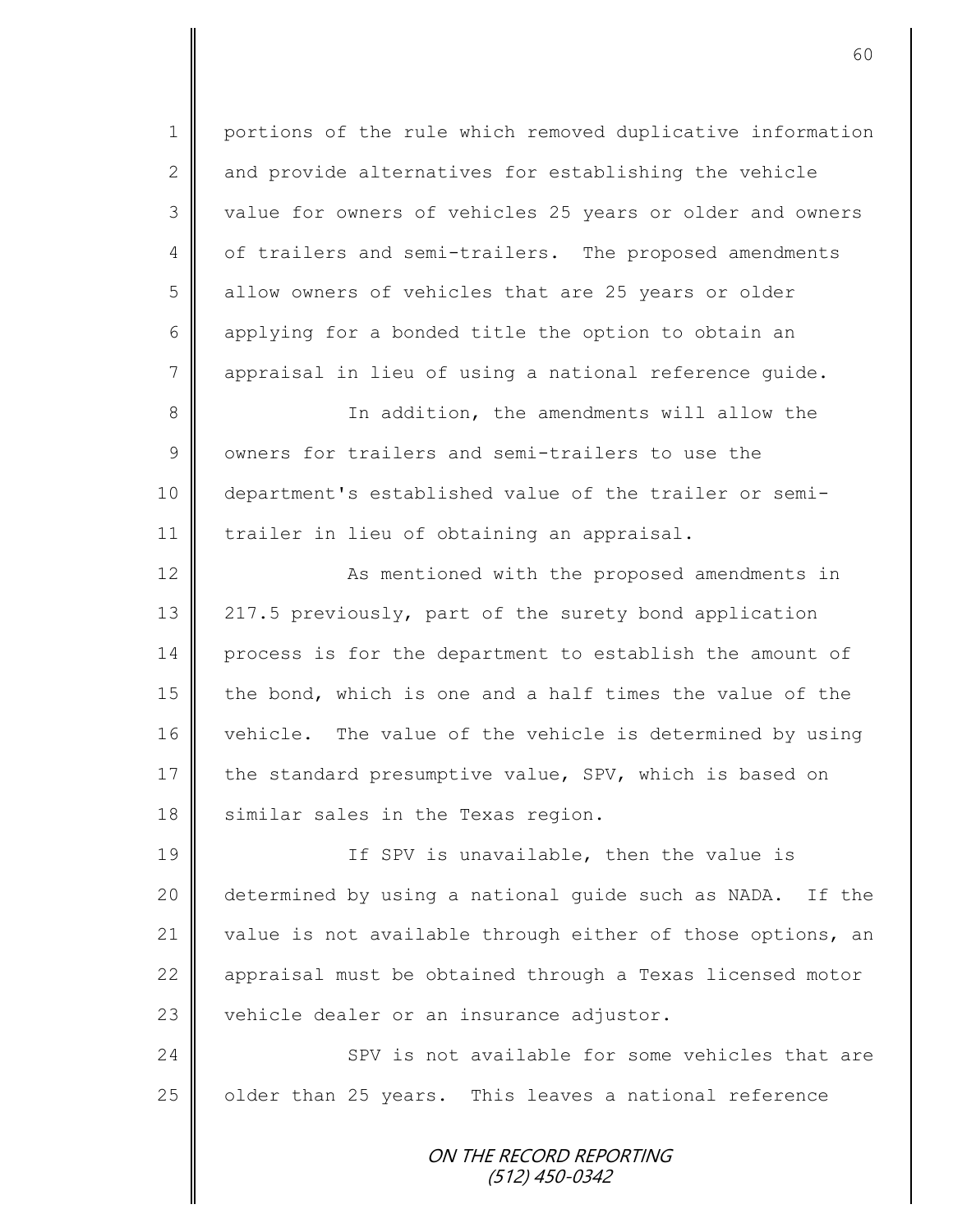1 guide as the only basis to establish the vehicle's value. 2 In some instances the national reference quide may be 3 || well over the value of the vehicle that is 25 years or 4 older.

5 For example, if you have a 1965 Ford pickup 6 that may have been left in a field for many years that 7 needs to be completely restored, oftentimes, the worth 8 that is noted in the established national quide is well  $9 \parallel$  over the value. The proposed amendments will allow the 10 | owner the option to obtain an appraisal in lieu of having 11 | to utilize the national reference quide.

12 | Additionally, for trailers and semi-trailers, 13 especially those that are homemade, a national reference 14 guide value is often not available. To prevent an owner 15 | of a trailer or semi-trailer from having to pay or obtain 16 an appraisal, this proposed amendment would allow an owner 17 the option to use values established by the department 18 based on the length of the trailer. The established 19 values of the proposed amendment were determined based on 20 | observations of what typical appraised values are for  $21$   $\parallel$  trailers and semi-trailers.

22  $\parallel$  In addition, the minimum value set at \$4,000 is 23 to ensure the bond amount would not be less than  $$6,000$ , 24 which is one and a half times the  $$4,000$  a surety bond 25 company would set. This is consistent with the minimum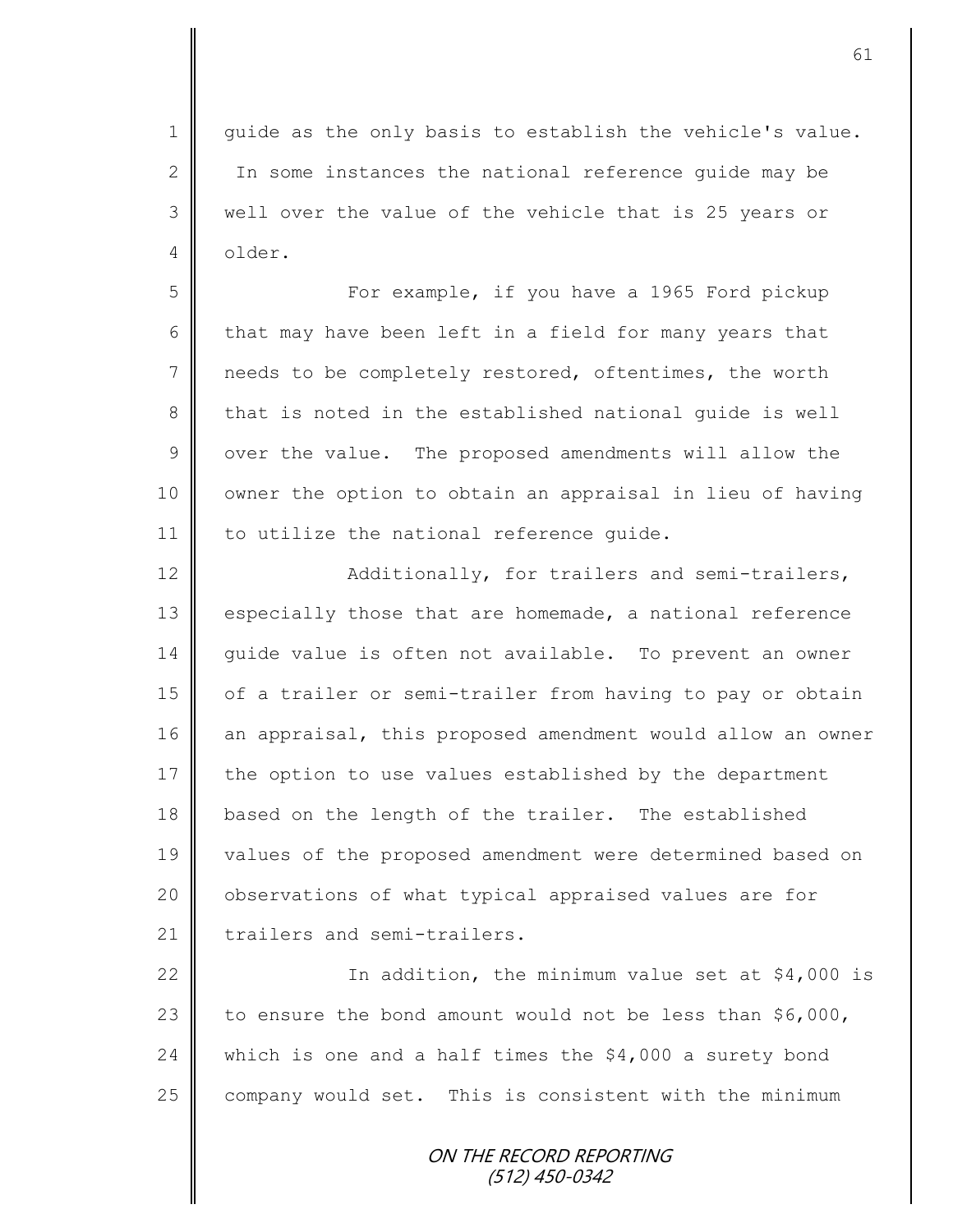ON THE RECORD REPORTING (512) 450-0342 1 | value currently established for vehicles 25 years or older  $2 \parallel$  of the same process. 3 These proposed amendments are customer-centric 4 | by providing the applicant discretion when establishing a 5 value for their vehicle. The agency requires  $6 \parallel$  consideration for the proposed amendments for 7 Administrative Code 217.9. 8 || This concludes my prepared remarks and I'll  $9$  take any questions that you have. 10 || MR. BACARISSE: Thank you, Roland, appreciate 11 it. 12 Members, any questions for Mr. Luna on this 13 item? 14 (No response.) 15 MR. BACARISSE: Seeing none, I would entertain 16 a motion for agenda item 9. 17 MS. McRAE: Mr. Chairman, I'd like to make a 18 motion. 19 MR. BACARISSE: Yes, Vice Chair McRae. 20 || MS. McRAE: I move that the Board approve the 21 proposal of amendments to Chapter 217 concerning bonded 22 titles, as recommended by staff. I also move that the 23 Board grant the department the ability to make changes to 24 the proposed sections based on non-substantive corrections 25 made by the *Texas Register*.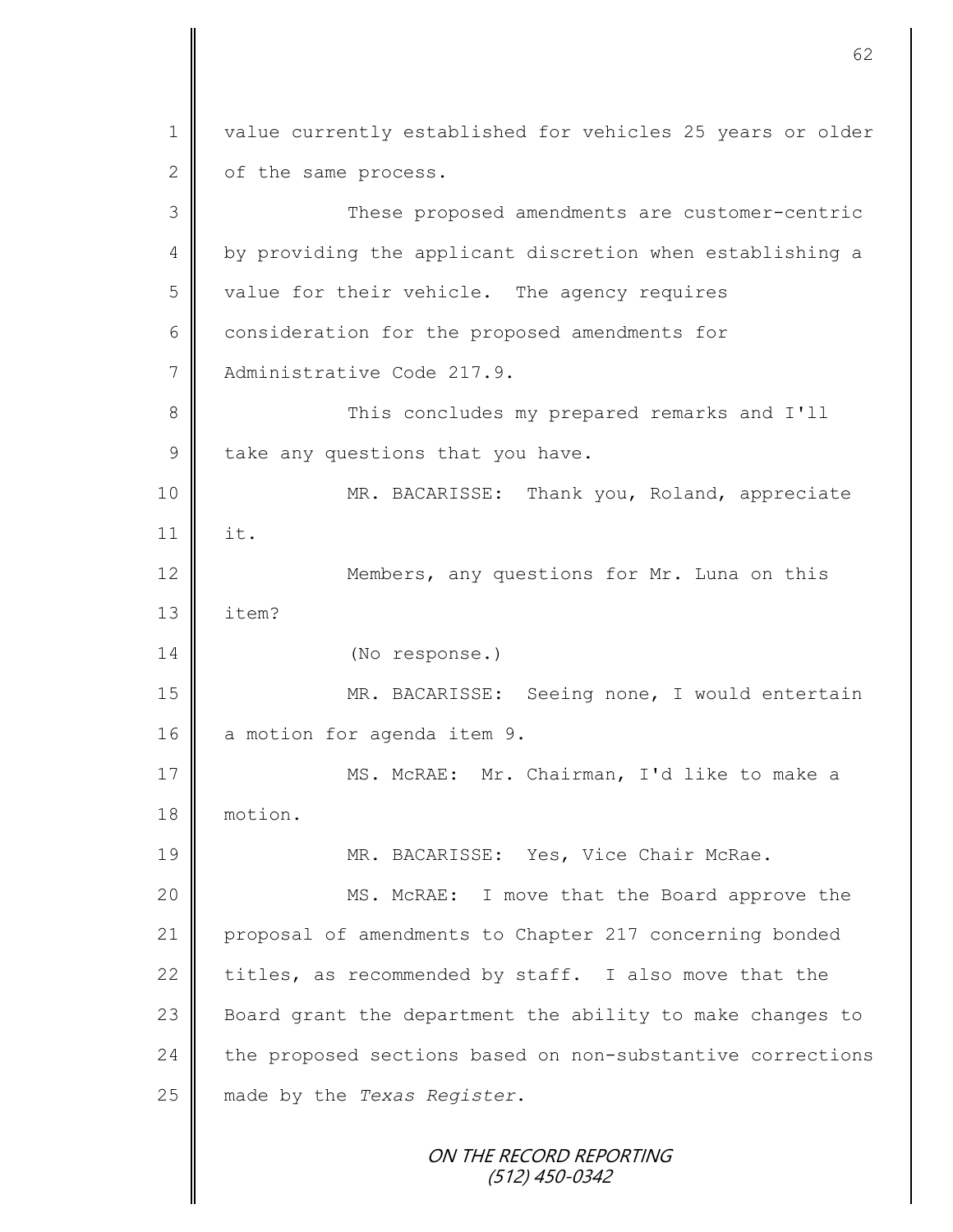|                 | 63                                             |
|-----------------|------------------------------------------------|
| 1               | MR. BACARISSE: Thank you.                      |
| $\mathbf 2$     | Is there a second for this motion?             |
| 3               | MS. GILLMAN: I'll second, Mr. Chairman.        |
| 4               | MR. BACARISSE: Member Gillman. Okay.<br>Thank  |
| 5               | you.                                           |
| $6\phantom{1}6$ | Any further discussion, members?               |
| $\overline{7}$  |                                                |
| 8               | (No response.)                                 |
| $\mathcal{G}$   | MR. BACARISSE: Hearing none, I would like to   |
|                 | all a vote, please.<br>Member Alvarado?        |
| 10              |                                                |
| 11              | MR. ALVARADO:<br>Aye.                          |
| 12              | MR. BACARISSE: Member Gillman?                 |
| 13              | MS. GILLMAN: Aye.                              |
| 14              | MR. BACARISSE: Member Graham?                  |
| 15              | MR. GRAHAM: Aye.                               |
| 16              | MR. BACARISSE: Member McRae?                   |
| 17              | MS. McRAE: Aye.                                |
| 18              | MR. BACARISSE: Member Omumu?                   |
| 19              | MS. OMUMU: Aye.                                |
| 20              | MR. BACARISSE: Member Prewitt?                 |
| 21              | MR. PREWITT:<br>Aye.                           |
| 22              | MR. BACARISSE: Member Scott?                   |
| 23              | MR. SCOTT: Aye.                                |
| 24              | MR. BACARISSE: And I, Chairman Bacarisse, vote |
| 25              | aye as well. This is unanimous. Thank you.     |
|                 | ON THE RECORD REPORTING<br>$(512)$ 450-0342    |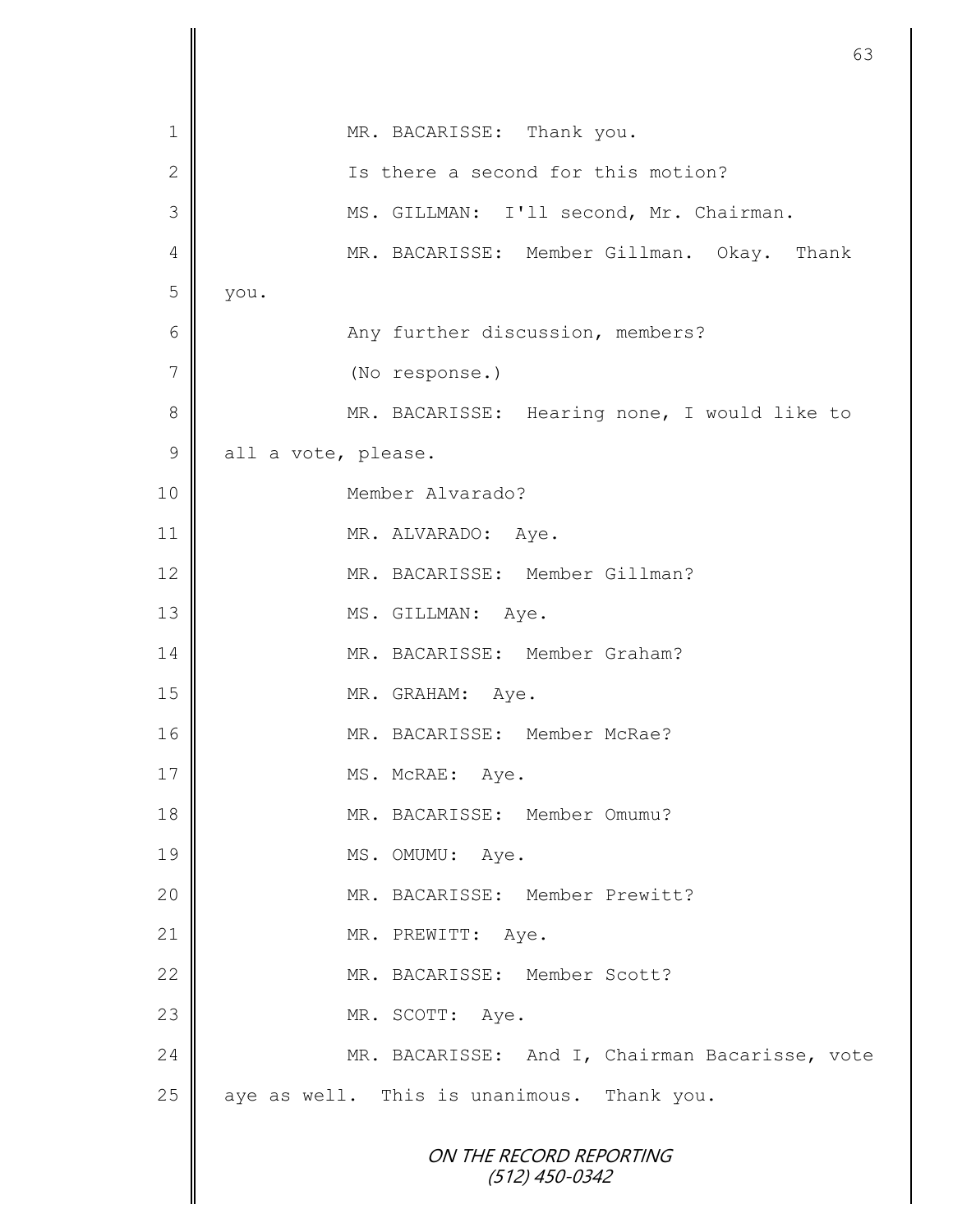1 We now move to agenda item number 10 which has 2 to do with specialty plate designs. So Roland, keep 3 going. 4 || MR. LUNA: Roland Luna, Vehicle Titles and 5 Registration Division director. 6 Chairman Bacarisse, Board members, the action 7 item before you is a request from the Vehicle Titles and 8 Registration Division for Board approval or denial in 9 accordance with the Board's statutory authority for three 10 plates. The three plate designs submitted for your 11 consideration can be referenced on page 111. Each plate 12 | design is from the state's specialty license plate 13 marketing vendor, My Plates. The plate designs are from 14 My Plates who seeks approval in accordance with 504.801. 15 || The three plates that you see are the Classic 16 Black, Classic Blue, and Classic Pink. Each one of them 17 has a Silver sheeting over the top of it. The department 18 posted all three proposed plate designs for public comment 19 in December of 2021. 20 For the Classic Black plate with Silver 21 Sheeting, 665 people liked the design and 70 did not. For 22 the Classic Blue with Silver sheeting  $-$  which is the one 23  $\parallel$  in the middle -- 517 people liked the design, and 105 did 24 not. For the Classic Pink and Silver, 348 people liked 25 the design and 307 did not.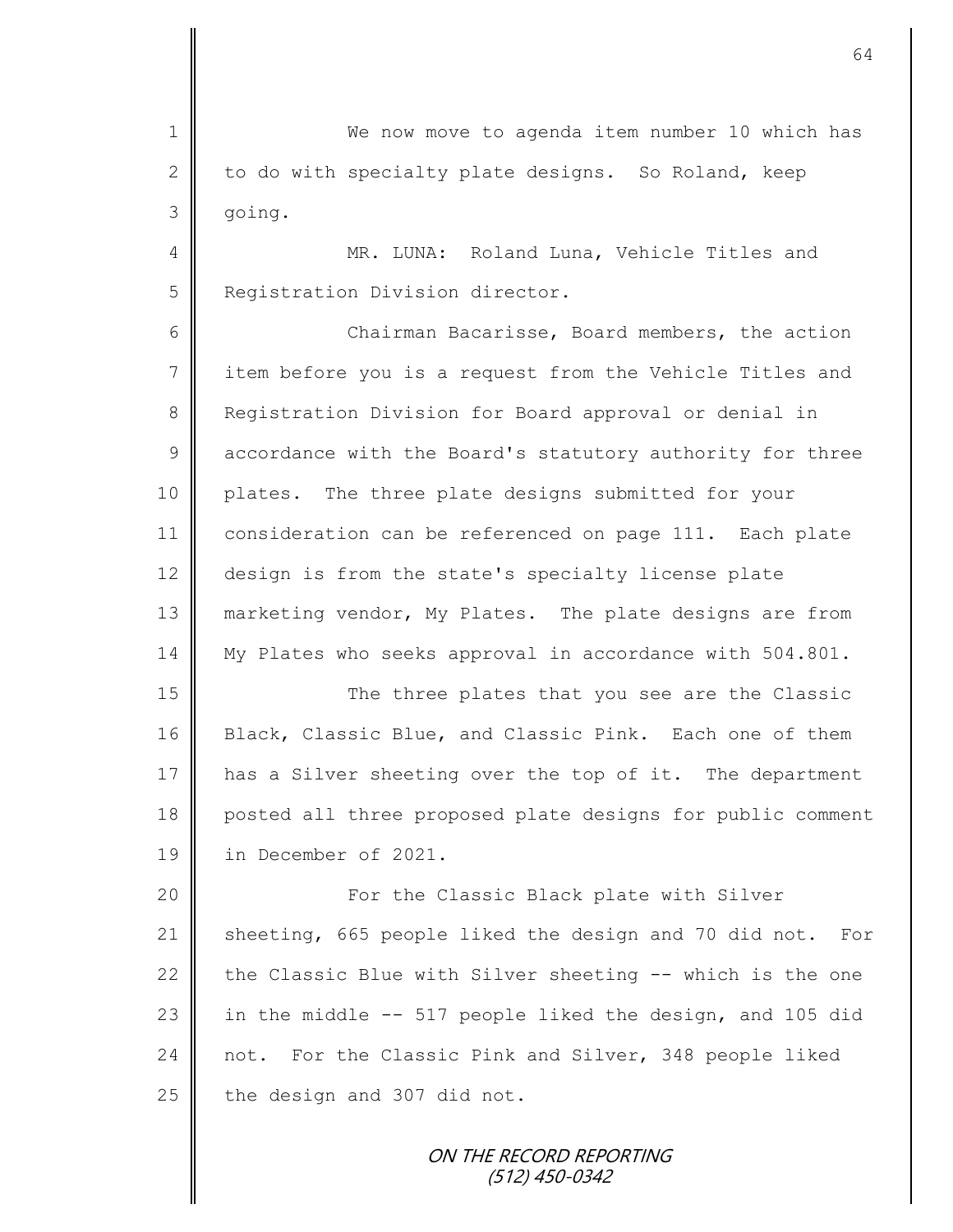ON THE RECORD REPORTING (512) 450-0342 1 The agency requests your consideration for 2  $\parallel$  approval of these plates, and I will take any questions 3 || that you have. And while Brian is shining the light over 4 there, I will say those have all the security features 5 that all our other metal plates have as well, I just want 6 to point that out. They have the high definition sheeting 7 as well so they have maximum reflective sheeting on there. 8 || MR. BACARISSE: Texans just have a problem with 9 pink plates, I guess. Is that right? 10 || MR. LUNA: Not sure. I like blue. 11 MR. BACARISSE: There you go. Thank you. 12 Members, any questions for Mr. Luna? 13 (No response.) 14 MR. BACARISSE: Is there any public questions 15 on this item? 16 | MS. AUCOIN: Aline Aucoin, for the record. 17 | No public comments. 18 **MR. BACARISSE:** Thank you. 19 || If there are no questions, I would entertain a 20 || motion to approve this agenda item. 21 | MR. SCOTT: Mr. Chairman? 22 || MR. BACARISSE: Yes, Member Scott. 23 MR. SCOTT: I move the Board approve the 24 Classic Black Silver, Blue Silver and Pink Silver plate 25 designs as presented by staff under Transportation Code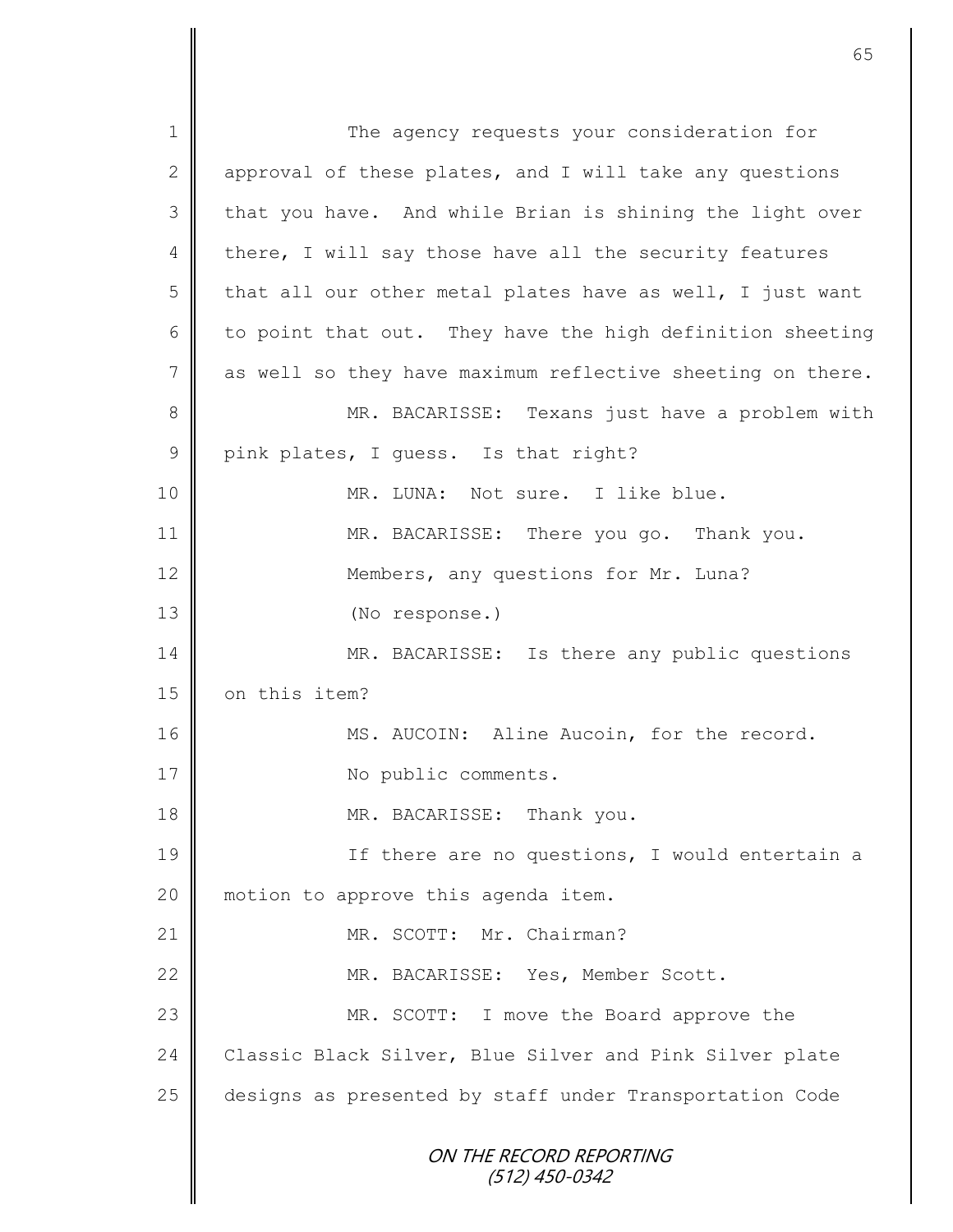ON THE RECORD REPORTING (512) 450-0342 1 Section 504.801. 2 || MR. BACARISSE: Thank you, Member Scott. 3 || Is there a second for this motion? 4 | MS. McRAE: I'll second. 5 MR. BACARISSE: Vice Chair McRae seconding. 6 || Any other discussion on this item, members? 7 (No response.) 8 MR. BACARISSE: If not, I'll call the vote, 9 please. 10 Member Alvarado? 11 MR. ALVARADO: Aye. 12 || MR. BACARISSE: Member Gillman? 13 MS. GILLMAN: Aye. 14 MR. BACARISSE: Member Graham? 15 MR. GRAHAM: Aye. 16 || MR. BACARISSE: Member McRae? 17 NS. McRAE: Aye. 18 || MR. BACARISSE: Member Omumu? 19 MS. OMUMU: Aye. 20 || MR. BACARISSE: Member Prewitt? 21 || MR. PREWITT: Aye. 22 MR. BACARISSE: Member Scott? 23 MR. SCOTT: Aye. 24 MR. BACARISSE: And I, Chairman Bacarisse, vote  $25$  | aye as well. It's unanimous. Thank you.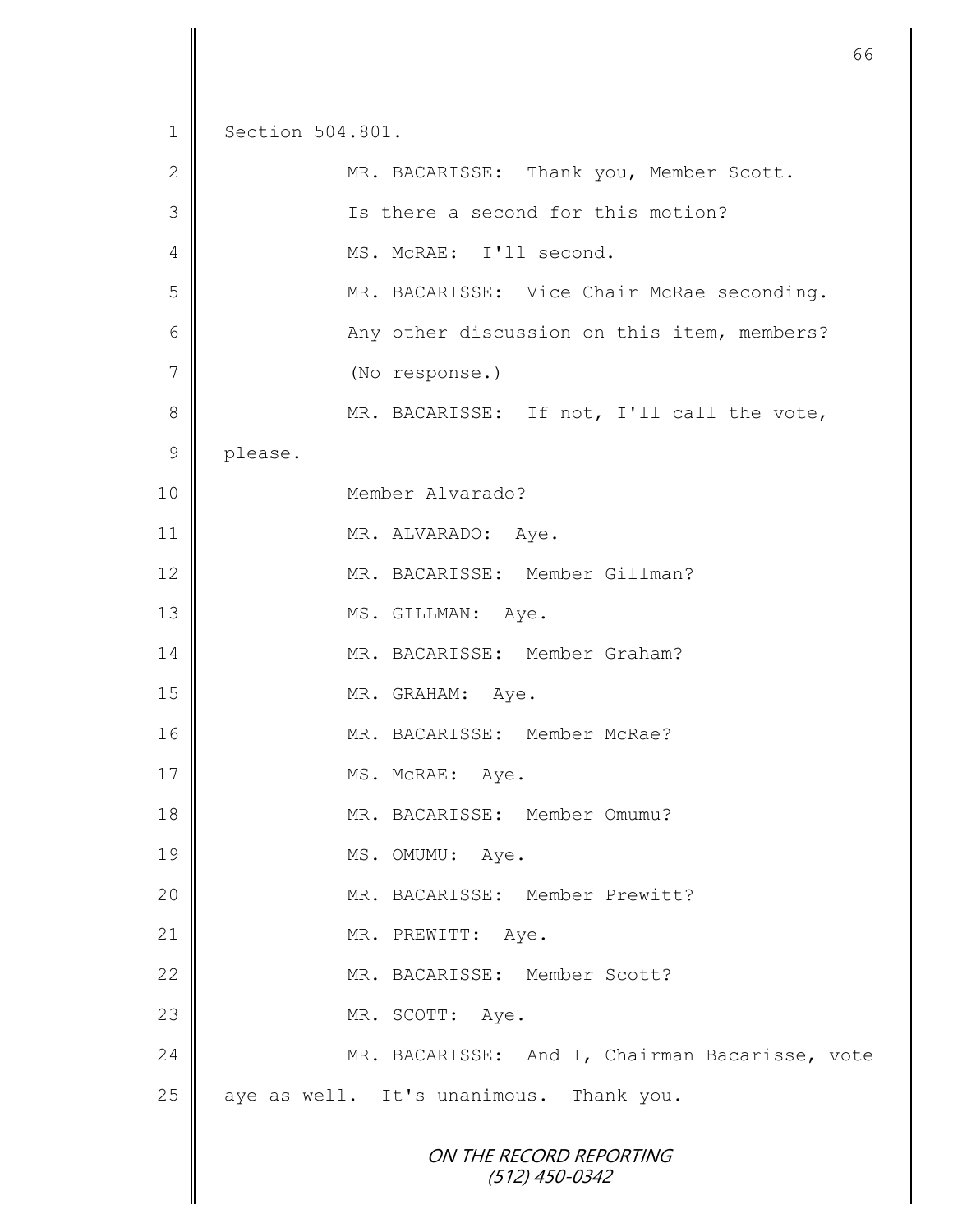ON THE RECORD REPORTING (512) 450-0342 1 We will now move on to agenda item number 11, 2 | Legislative and Public Affairs Committee update. That 3 committee met yesterday under Chair Paul Scott, so Member 4 Scott, do you have some things you'd like to share? 5 MR. SCOTT: Thank you, Chair Bacarisse and 6 **Dear** Director Mellott and members. 7 || Yesterday, Members McRae and Alvarado of the 8 Legislative and Public Affairs Committee joined me in 9 discussing legislative and policy items important to the 10 Board. 11 **We began the meeting by receiving status** 12 updates on pieces of legislation passed during last year's 13 legislative session. In your Board books you will find a 14 packet of one-page summaries for each of the 27 bills of 15 major significance to the department being tracked at this 16 time. I'd like to highlight several of those for you. 17 The Board is aware of the implementation status 18 of House Bill 3927, enhancing the regulation of temporary 19 tag production and use. I congratulate both the Board and 20 || department staff on the success of these activities and 21 their potential to significantly reduce the production and 22 use of fraudulent. 23 || However, this is not the only work the 24 department has been undertaking the last several months. 25 | In December staff completed an implementation of House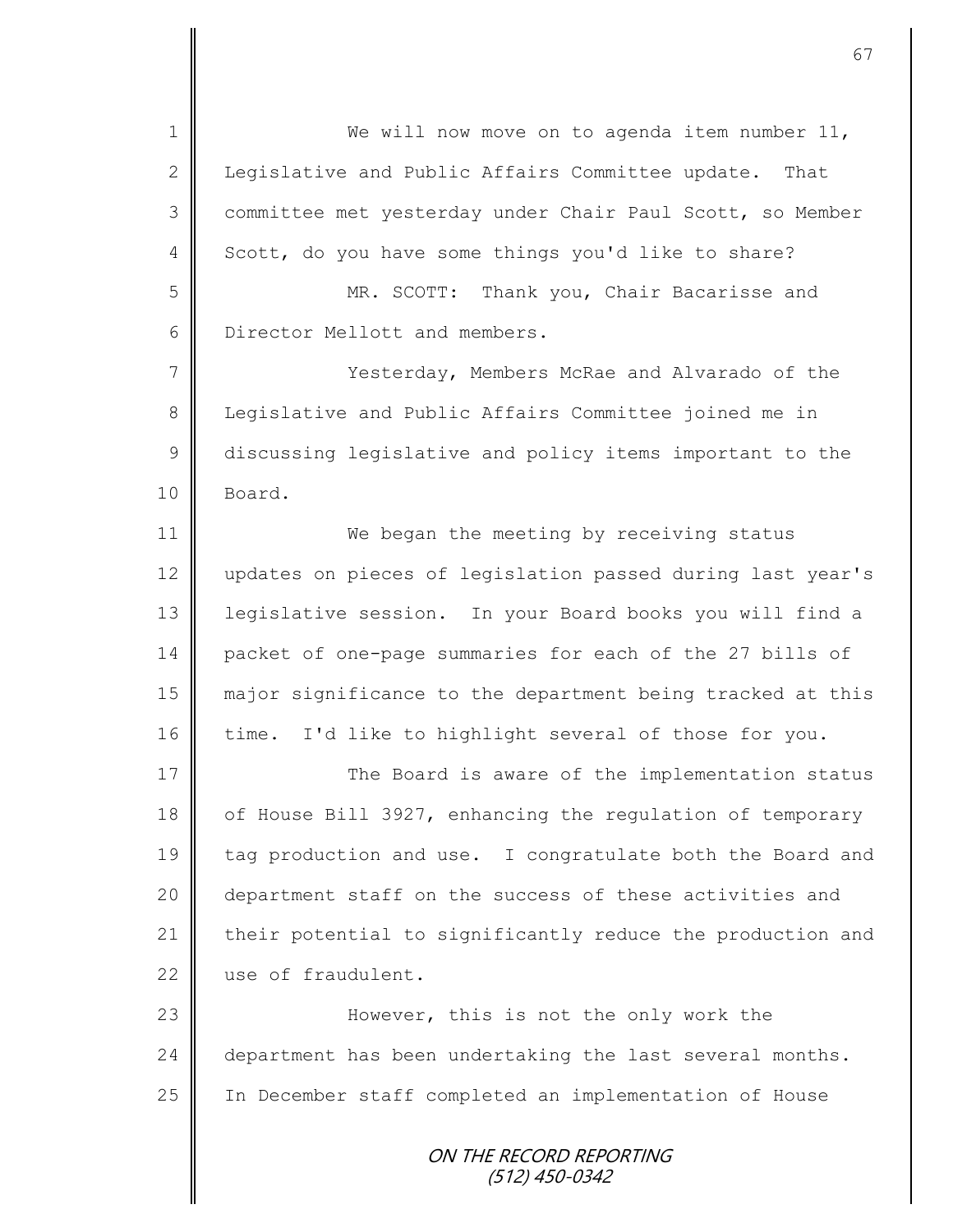| $\mathbf 1$  | Bill 2152 which allows Texans to renew vehicle             |
|--------------|------------------------------------------------------------|
| $\mathbf{2}$ | registration online for up to 12 months past expiration.   |
| 3            | Senate Bill 792 became effective January 1,                |
| 4            | changing the allowed use of disabled veteran tags for      |
| 5            | parking access. Disabled veterans plates must now have     |
| 6            | the international symbol for access, or ISA, to access     |
| 7            | disabled parking spaces. Disabled veterans whose license   |
| 8            | plates are not yet up for renewal and who meet the ISA     |
| 9            | standard can continue to also use disabled parking         |
| 10           | placards until they are able to obtain new plates.         |
| 11           | Next, Senate Bill 1815, while not requiring                |
| 12           | direct implementation of the agency, was passed during the |
| 13           | last legislative session and aligns the state vehicle size |
| 14           | and weight standards with federal regulations. Some may    |
| 15           | remember that this legislation was the result of Board     |
| 16           | recommendations made prior to the last legislative         |
| 17           | session.                                                   |
| 18           | Finally, on December 20, seven new specialty               |
| 19           | license plates became available to the public. Several of  |
| 20           | the new military-related plates are also available with    |
| 21           | disabled veteran designation.                              |
| 22           | This work is a reminder that while department              |
| 23           | and staff have been primarily focused on addressing the    |
| 24           | issue of fraudulent temporary tags and their public safety |
| 25           | impacts, staff has continued to accomplish the regular     |
|              | ON THE RECORD REPORTING                                    |

(512) 450-0342

II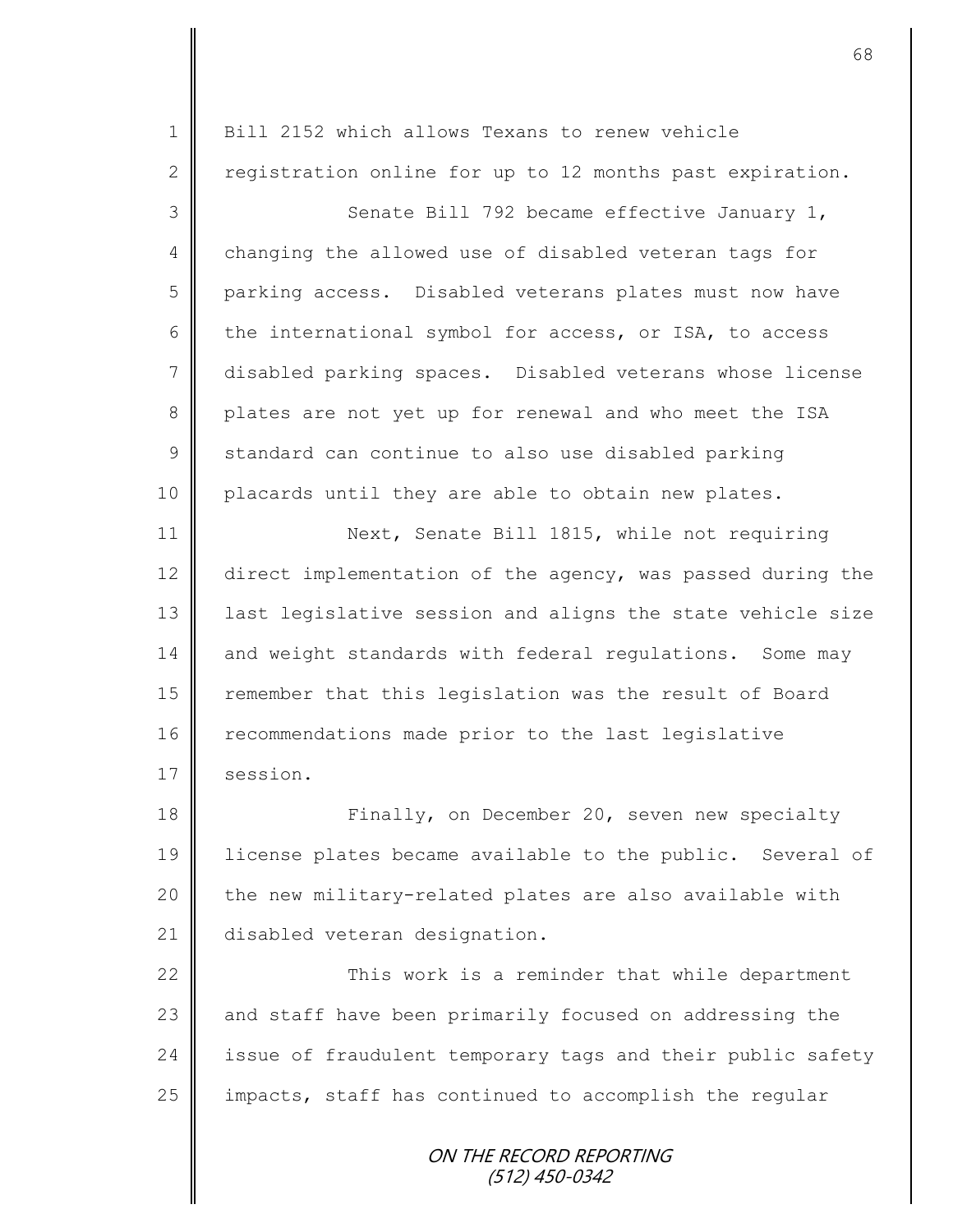| $\mathbf 1$   | daily work required of the DMV to meet any needs of the    |
|---------------|------------------------------------------------------------|
| $\mathbf{2}$  | motoring public.                                           |
| 3             | And we also have Keith Yawn here if anyone has             |
| 4             | any questions about legislative followup.                  |
| 5             | MR. BACARISSE: Members, any questions for Mr.              |
| 6             | If you have any, he's here and available.<br>Yawn?         |
| 7             | (No response.)                                             |
| 8             | MR. BACARISSE: Go ahead.                                   |
| $\mathcal{G}$ | MR. SCOTT: All right.                                      |
| 10            | Mr. Yawn also provided the committee and                   |
| 11            | overview of the planned upcoming schedule for the          |
| 12            | identification, analysis and approval of legislative       |
| 13            | recommendations to the 88th Texas Legislature. We          |
| 14            | discussed during our deliberations on the temporary tag    |
| 15            | issue it can be useful for the Board to make               |
| 16            | recommendations to the state legislature about ways the    |
| 17            | department identifies to be more responsive to our         |
| 18            | customers and regulated industries that might require      |
| 19            | statutory change. While it may seem early to begin this    |
| 20            | discussion, it can take time to collect these ideas from   |
| 21            | our various stakeholders and appropriately vet their       |
| 22            | legal, operational and financial impacts so that we have a |
| 23            | clear understanding of what we are recommending to the     |
| 24            | legislature.                                               |
| 25            | Staff is beginning the process of identifying              |
|               | ON THE RECORD REPORTING<br>(512) 450-0342                  |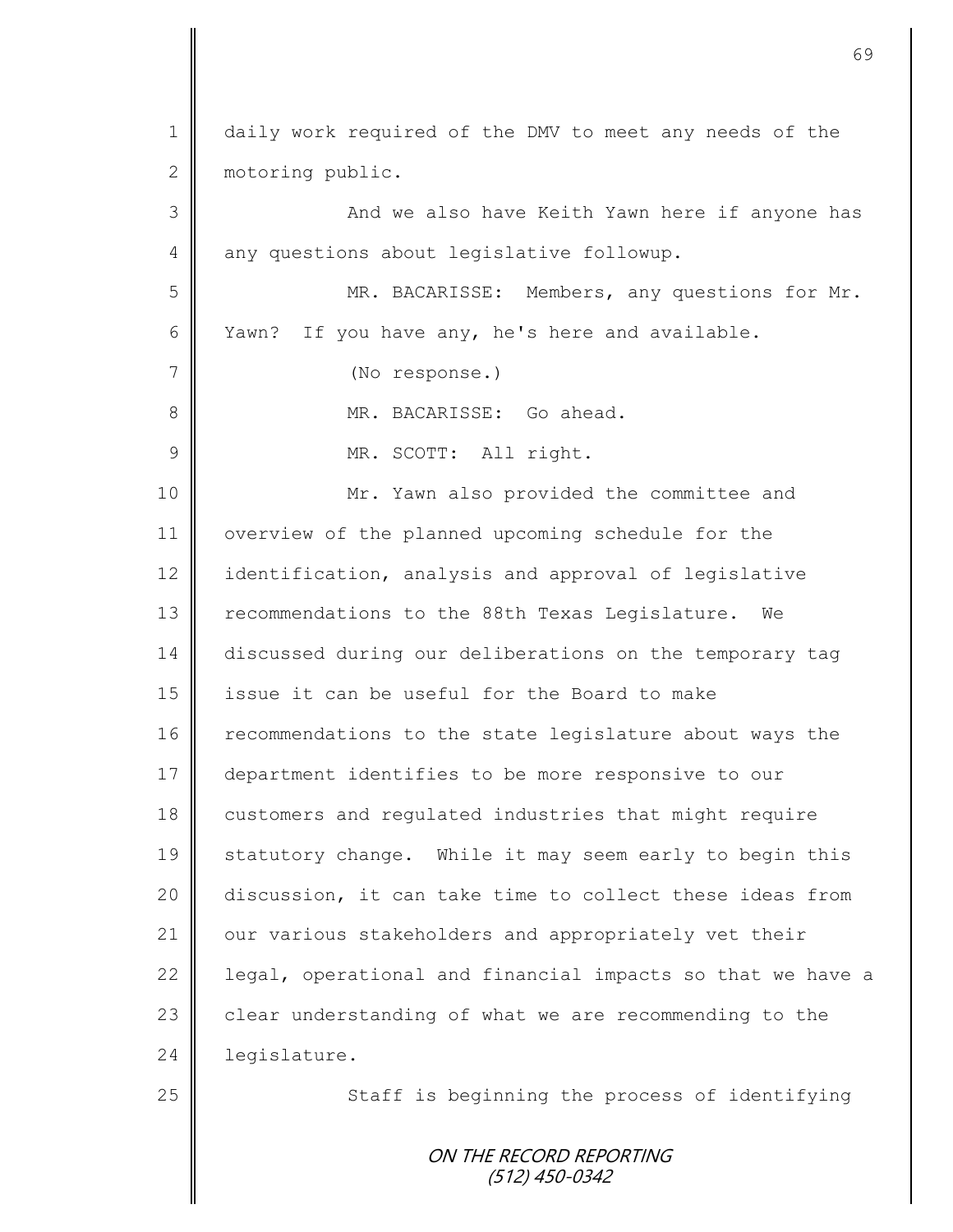1 early ideas for statutory change this month through 2 internal staff and stakeholder groups. Of course, Board 3 members are also encouraged to suggest ideas for 4 consideration. 5 Staff will collect the ideas and review their 6 potential impacts throughout the spring, creating a 7 prioritized list. They hope to bring the Board an initial 8 Slate of potential recommendations for our consideration 9 in the early summer. After receiving our feedback on the 10 || ideas, they will further refine them as needed and bring 11 us the final list of recommendations at the end of the 12 | summer. 13 While this is an aggressive schedule, the time 14 should allow the staff to use the months leading into the 15 session to educated legislators and elected official 16 offices on the statutory needs of the department. 17 | Anyone have any questions so far? 18 | MR. BACARISSE: Members, any questions for Mr. 19 | Scott on his report? 20 (No response.) 21 MR. SCOTT: Okay. Next concerning the briefing 22 | on MVIRAC, Monique Johnston and Brian Ge provided an

23 update on the Motor Vehicle Regulation Industry Advisory 24 Committee meeting and the committee's recommendations. 25 | Ms. Johnson provided information about the MVIRAC's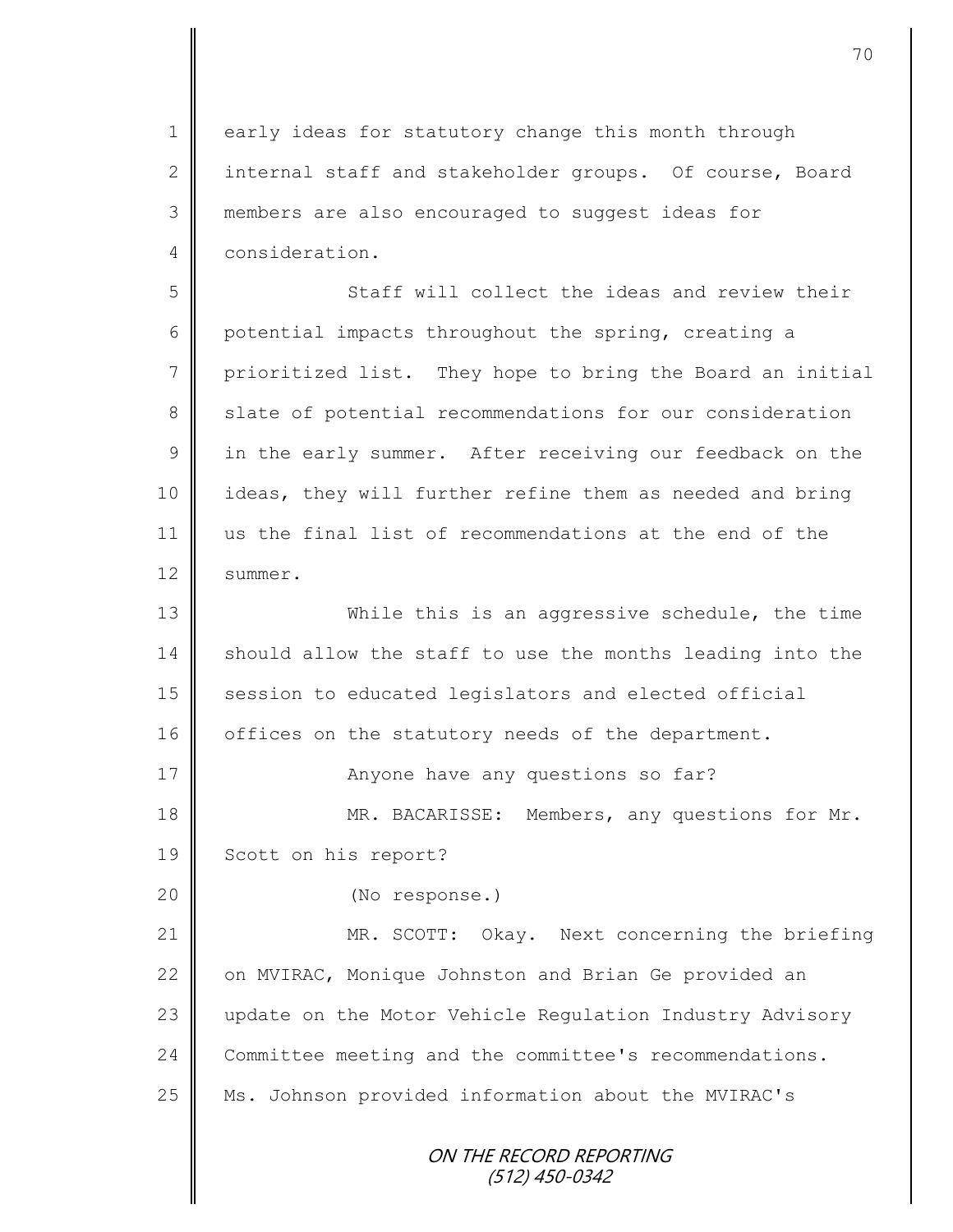1 | recommendations to fingerprint independent GDN holders. 2 | Implementing this recommendation would allow the 3 department to fingerprint approximately 83 percent of the 4 | license holders, including non-franchised motor vehicle, 5 motorcycle, towable travel trailer, utility trailer, and 6 semi-trailer dealers which is 83 percent of the license 7 holders.

8 || Fingerprints would be collected using the 9 Department of Public Safety's vendor, and that vendor has 10 a large nationwide network of locations. Individuals 11 being fingerprinted would have to prove their identity and 12 || pay the cost, currently \$38.25 per person. Fingerprints 13 || would only be required once an associated license is 14 | approved and continues to be timely renewed.

15 The eLICENSING system must be modified to store 16 related criminal history information or other databases. 17 A solution must be identified that meets DPS requirements.

**I In addition to temporary tag abuse, the** 19 | department is also concerned about other serious disqualifying crimes, such as human trafficking. So Ms. Johnston provided information about the impact if the **Board decided to broaden the fingerprint requirement for**  $\parallel$  those with access to eTAG, which is approximately 92 24 percent of license holders, or all license holders. Mr. Ge provided information about the MVIRAC's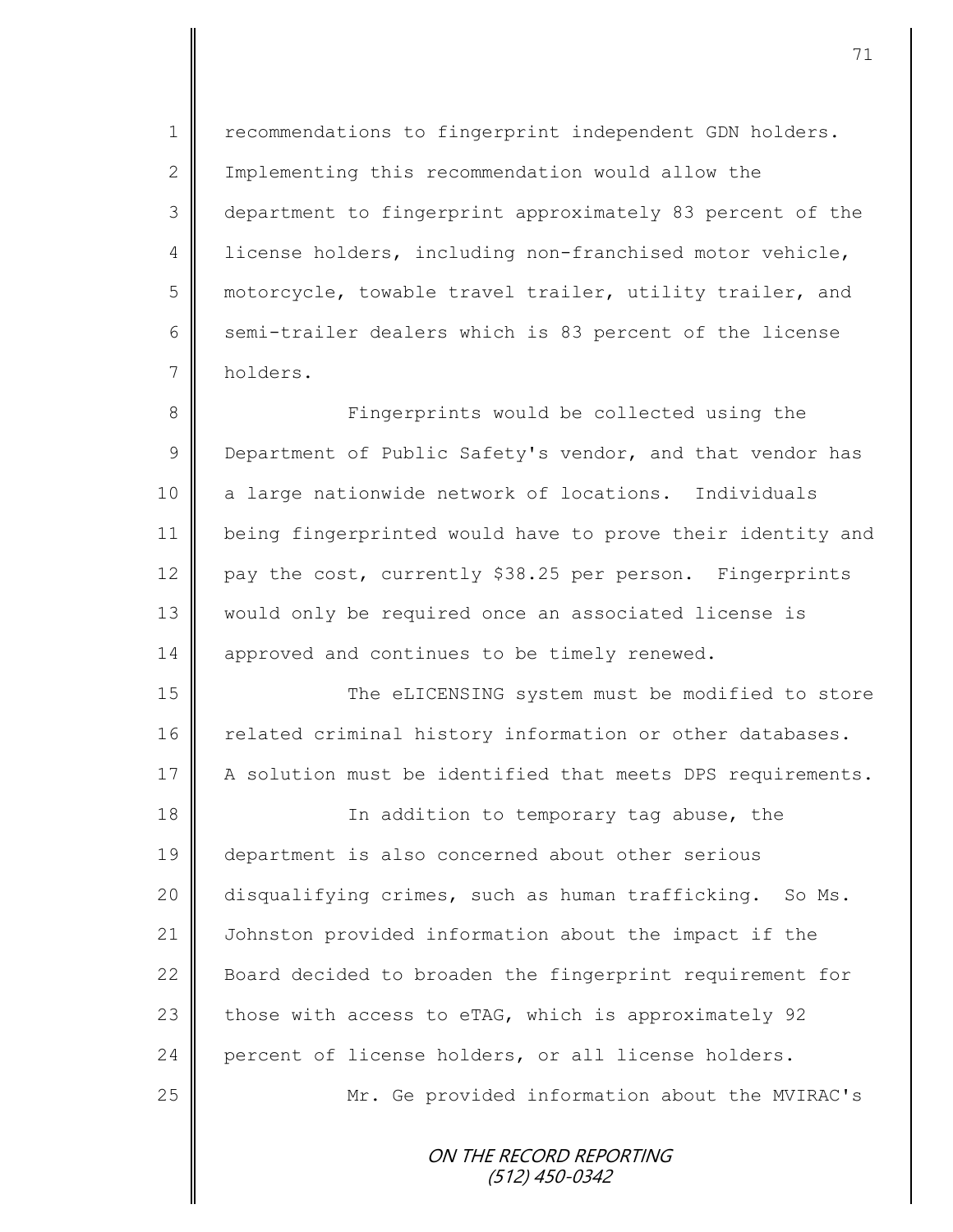1 | recommendation to conduct in-person, onsite premise 2 inspections prior to a person being issued a license. 3 Implementing this recommendation would allow the 4 department to ensure that all licenses and applicants are 5 | operating at the locations indicated on their applications 6  $\parallel$  and that the locations meet the premise requirements of 7 TxDMV rules.

8 || If the department were to conduct premise 9 | inspections for all new applications, which based on 10 fiscal year '21 data would be approximately 4,000 premise 11 inspections, the department would need a minimum of 14 12 investigators, one supervisor, one attorney and eleven 13 vehicles, for an annual cost of about \$890,000 and a one-14 time cost of \$275,000.

15 || So if the department were to conduct premise 16 | location inspections for all new and renewal applications, 17 which based on fiscal year '21 data would be approximately 18 | 13,900 premise inspections, the department would need a 19 minimum of 20 investigators, one supervisor, two 20  $\parallel$  attorneys, and 13 vehicles, at an annual cost of \$1.3 21 million and a one-time cost of approximately \$325,000.

22 || The department were conduct premise 23 inspections for all new and renewal applications and 24 amendments to existing licenses, which based on fiscal 25 year '21 data would be approximately 16,300 inspections,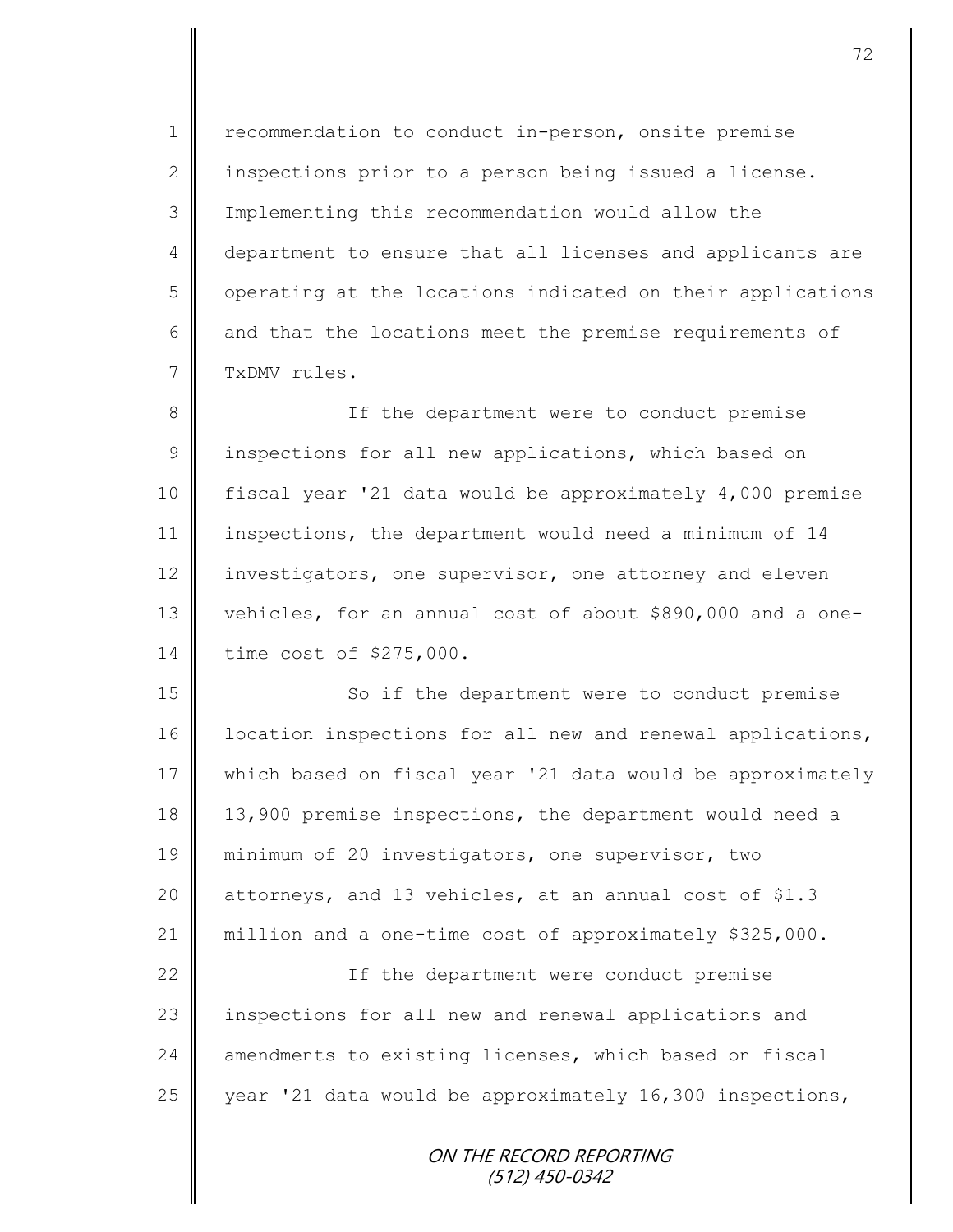1 | the department would need 24 inspectors, two supervisors, 2 two attorneys and 20 vehicles, at an annual cost of about  $3 \parallel$  \$1.5 million and a one-time cost of \$500,000. 4 || If we have any questions about that, Ms. 5 J Johnston and Mr. Ge are here to answer any questions. 6 MR. BACARISSE: Members, any questions of our 7 Staff or Chair Scott on these issues? 8 MR. GRAHAM: Yes. This is Member Graham. 9 || MR. BACARISSE: Member Graham, yes, sir. 10 MR. GRAHAM: I would just like to take a moment 11 if we could, maybe talk about the opinions of this Board 12  $\parallel$  on potential collaborative partners to achieve this. I 13 heard in the report yesterday during your committee 14 hearing, Mr. Scott, that 70 percent of these folks are 15 | located in major metro areas, 30 percent are in the other 16 ginormous 250 counties in the state -- or whatever that 17 equates out to  $-$  and so I just think we really need to 18 think about some collaboration with some partners if 19  $\parallel$  that's where we decide to go to achieve this. 20 || Rather than putting people in vehicles and 21 driving them all over the state, we have some great 22 partners, like law enforcement, in these communities, 23 boots on the ground, know the folks there, know the 24 properties, know the lay of the land, seems like there  $25$  might be a fit. And I was just wondering if we could just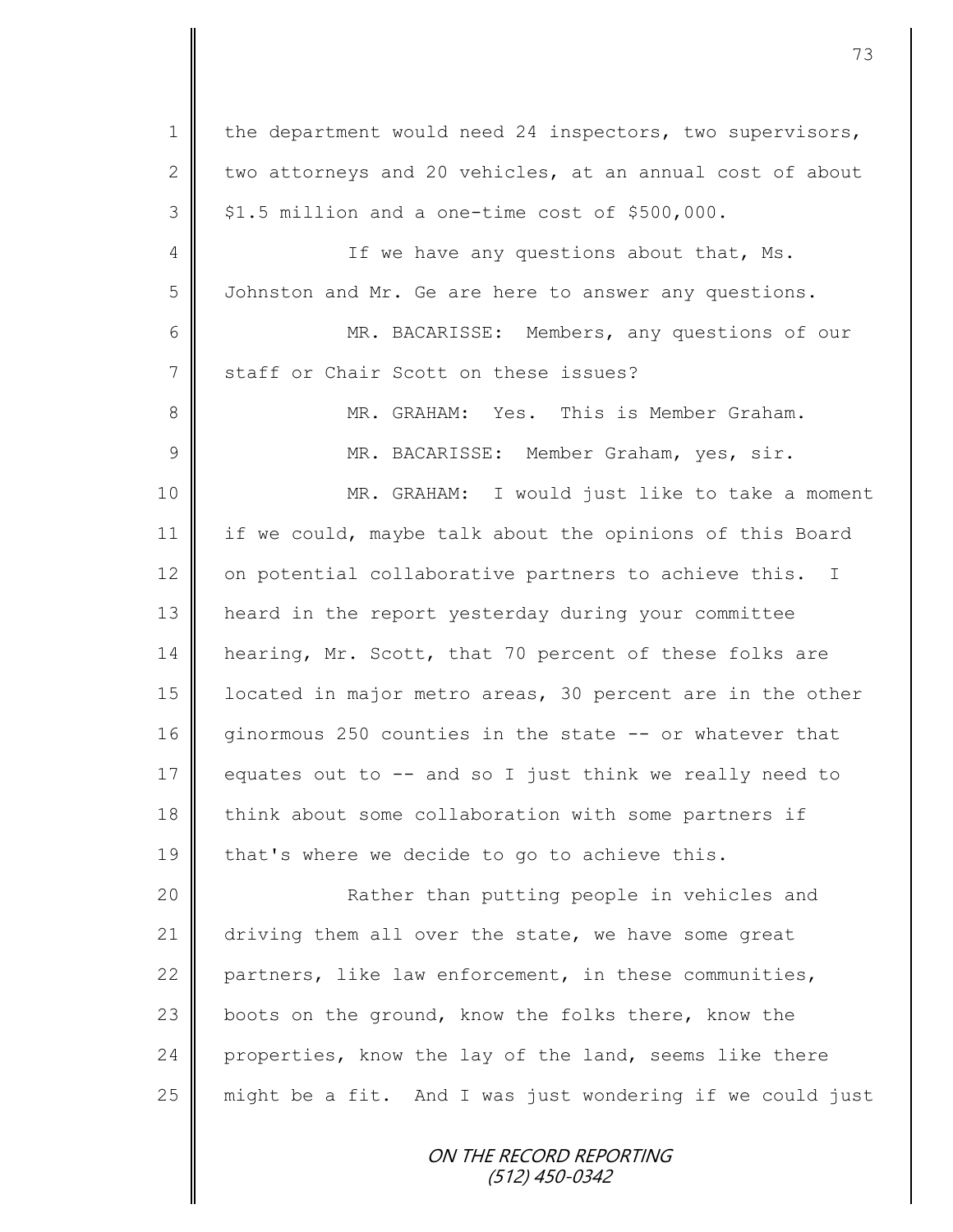1 **I** talk about that a moment.

2 MR. BACARISSE: Member Gillman, did you have a 3 comment?

4 MS. GILLMAN: I also think that we should think 5 through how to best do these site visits using Texas 6 resources. I feel like inspecting all may be overkill,  $7 \parallel$  yet inspecting the identified abusers may be the right 8 thing to do, and I think is it Braeburn -- Bradburn 9 didentified 17. In earlier conversations, other 10 discussion, the abusers may be -- I'm throwing out a 11 number -- less than 500 per year, and we might utilize 12 support that already exists, other resources, certainly 13 | with law enforcement, if they're identified as maybe 14 | suspected fraud or abusive practices.

15 || So I just think that possibly without painting 16 a broad brush and maybe wasting some tax dollars we could 17 narrow the focus in more of a rifle shot instead of  $18$  shotgun approach and attack the problem. So I just think 19 that there should be further discussion, all the while the 20 mission and objective is to do site visits on those 21 suspected of not really being good car dealers.

22 MR. BACARISSE: Good points, and I'll chime in  $\parallel$  and just say that I think we absolutely need to know our  $\parallel$  customers, every one of them. And perhaps, to your point,  $\parallel$  just to amplify, we ought to look at asking the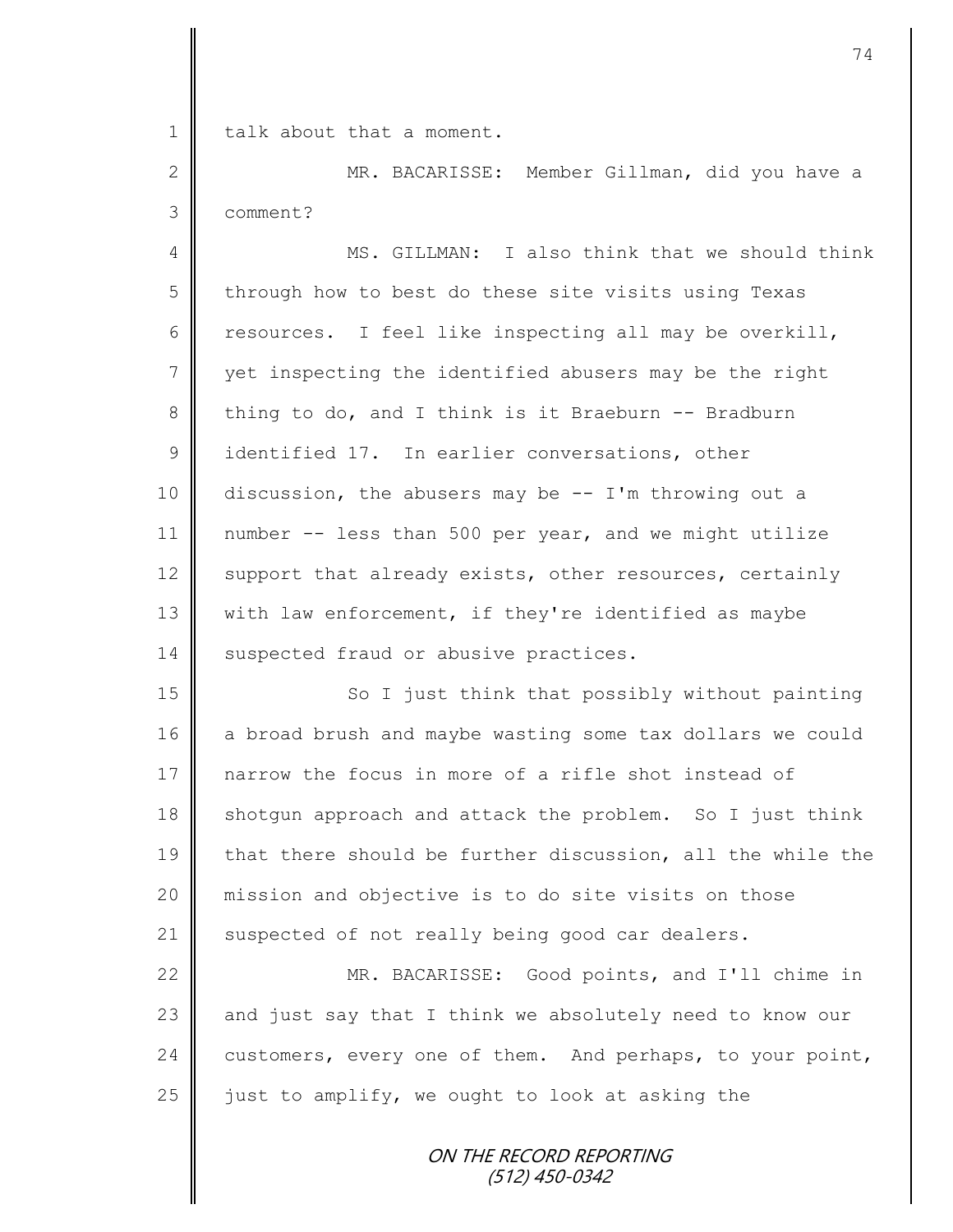1 legislature to really increase the funding dramatically to 2 the Motor Vehicle Crime Prevention fund which then could 3 | be given out to local law enforcement for this purpose, so 4 that we're leveraging resources and partnerships and we're 5 giving resources to local law enforcement because they  $6$  know where the problems are on the ground.

 $7 \parallel$  So I think everything ought to be on the table 8 in these conversations. I salute your committee, Chair  $9 \parallel$  Scott, for focusing on this, and I think we ought to put 10 | everything on the table and figure out what the best 11 solution might be, or option, that we can either enact 12 through our own rulemaking capability or go back to the 13 legislature and ask for additional assistance.

14 MR. SCOTT: I'd also like to say that we are 15 currently, the department currently, if we detect a 16 problem with an application, either the photos don't match 17 up properly or there's other reason to suspect that there 18 || may be a problem with the application, we are doing onsite 19 | visits using current resources.

20 || Ts that correct, Monique?

21 | MS. JOHNSTON: Monique Johnston, director of 22 the Motor Vehicle Division.

23 | Yes, that is correct. During the licensing 24 process if we have concerns about the location, do not 25 | feel the dealer meets maybe premise requirements or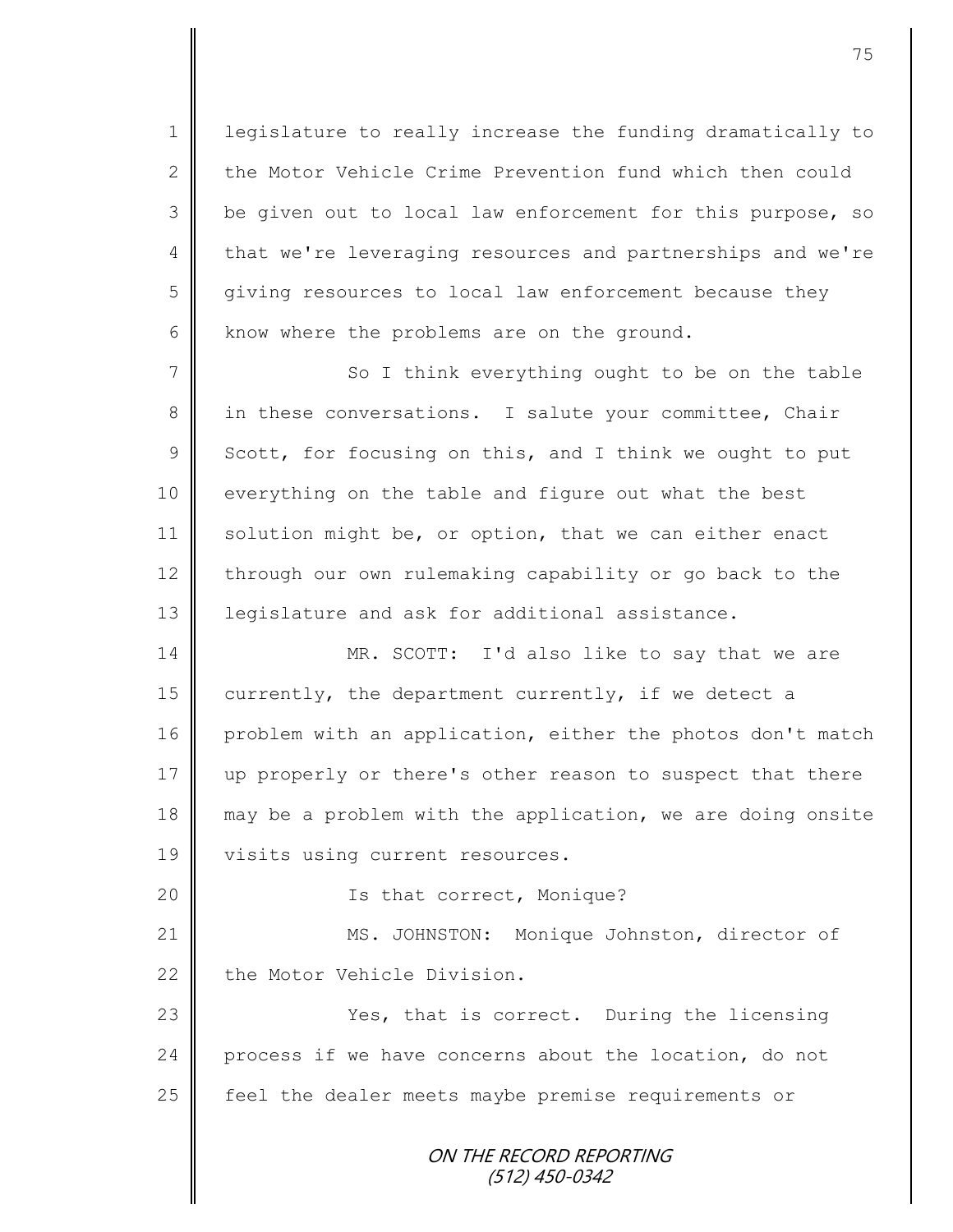1 | there's concern about the location based on previous 2 criminal activity or issues or enforcement activity, then 3 || we would request a site visit as a part of the application 4 process.

5 MR. SCOTT: Yes. So some of this stuff, doing 6 onsite visits for new applications and renewals, that's 7 going to take legislative action because we have to have 8 appropriations for that. Okay? But I would commend us  $9 \parallel$  for looking for ways right now -- we know we have a 10 problem and there's certain things we can take action on 11 | now using current resources.

12 | Mand we're doing what we can and I would say 13 that we're going to be looking for more ways to do what we 14 can while on that site visit and so forth, doing as good a 15 job as we possibly can on making sure that we're licensing 16 the right people using the resources we have. If we want 17 to go out and decide we want to do site visits on every 18 new application, then we're going to have to leverage 19 | things.

20 We're going to have to use maybe Chairman 21 | Bacarisse's idea on using, you know, the Motor Vehicle law 22 enforcement, that's probably a good idea. But while we're 23 developing the legislative action that we need to take, we 24  $\parallel$  are already looking at the problem and trying to figure 25  $\parallel$  out what can we do right now with the resources that we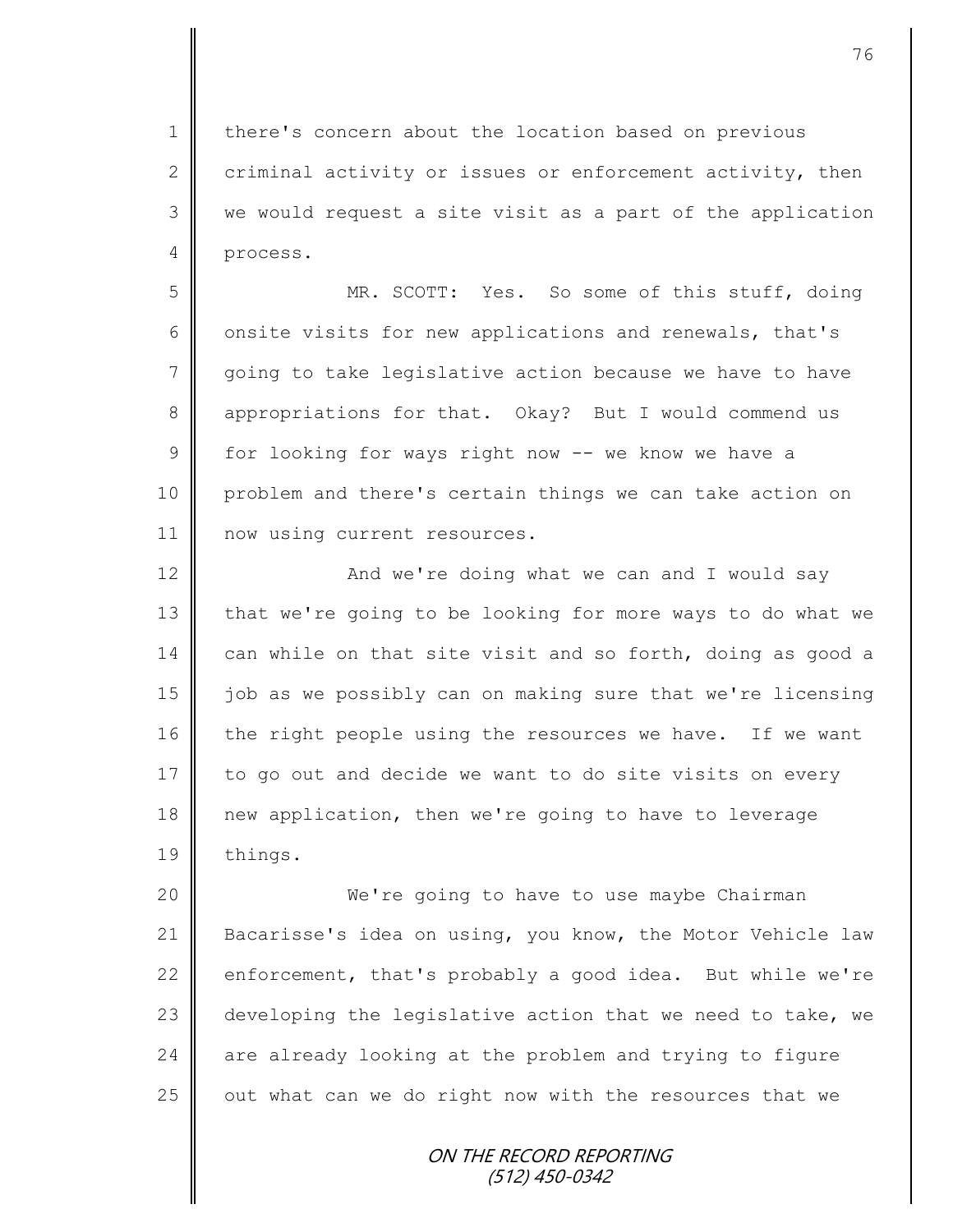ON THE RECORD REPORTING (512) 450-0342 1 have. Am I correct? 2 MS. JOHNSTON: That is correct, yes, sir. 3 MR. SCOTT: Okay. 4 || MR. BACARISSE: We salute that. 5 || MS. JOHNSTON: Thank you. 6 || MR. SCOTT: And if anybody has any more  $7 \parallel$  suggestions on what we can do, we'd love to hear from any 8 member of staff, from the Board, stakeholders. Using 9 those resources we have, we need to keep working on this 10 every day. 11 MR. BACARISSE: Thank you, Chairman Scott. 12 Member Gillman. 13 MS. GILLMAN: I volunteer to sell the vehicles 14 | to the great State of Texas. 15 | MR. SCOTT: They have to be white. 16 MR. BACARISSE: Yeah, they have to be white. 17 MS. GILLMAN: That's okay, we can do that. 18 | (General laughter.) 19 || MR. BACARISSE: Really doing your part, I 20 | appreciate that. 21 | All right. Thank you, Chairman Scott, I 22 | appreciate that briefing. 23 I'm sorry? 24 | MS. AUCOIN: For the record, Aline Aucoin. 25 || There is one commenter on agenda item 11.C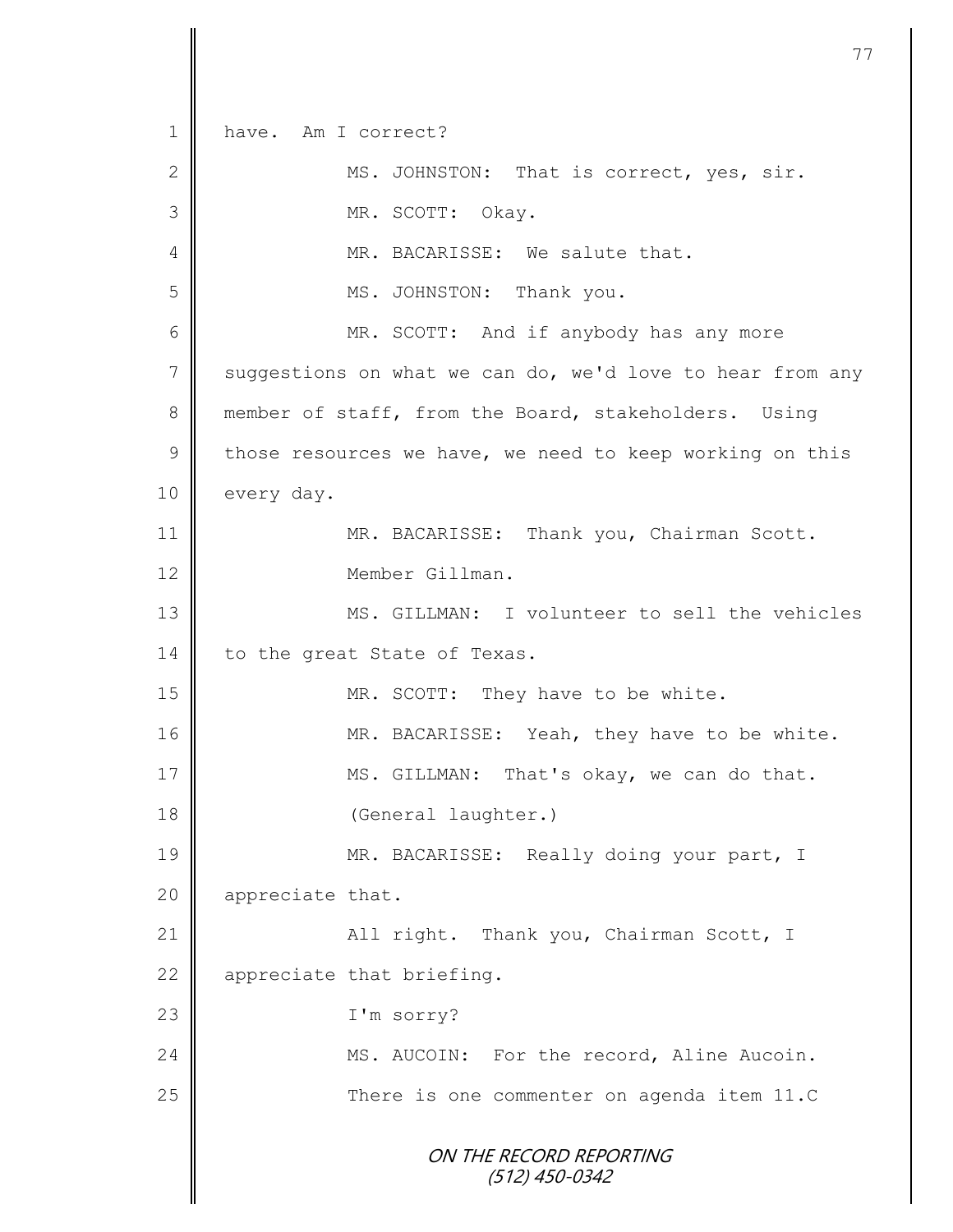| $\mathbf 1$    | which is the item just covered, Cpl. Mike Bradburn.       |
|----------------|-----------------------------------------------------------|
| 2              | MR. BACARISSE: Yes, sir, Cpl. Bradburn.                   |
| 3              | CPL. BRADBURN: Good afternoon. Thank you for              |
| $\overline{4}$ | having me back.                                           |
| 5              | MR. BACARISSE: Yes, sir.                                  |
| 6              | CPL. BRADBURN: I actually came here with the              |
| $7\phantom{.}$ | big discussion y'all just had, that's what I'm going to   |
| $8\,$          | talk about. To clarify, ad-libbing, that was 17 dealers   |
| $\overline{9}$ | I'm investigating for a criminal enterprise. There's more |
| 10             | than that that are out there.                             |
| 11             | MR. BACARISSE: Oh, sure.                                  |
| 12             | CPL. BRADBURN: Doing investigation I go out               |
| 13             | sometimes to Houston, wherever, sometimes they've maybe   |
| 14             | rented a spot for a day, put a sign up, but they're flat  |
| 15             | out not there. You're going to need more investigators,   |
| 16             | that's no doubt. That would prevent a lot of stuff.       |
| 17             | That's also going to get dealers in compliance.           |
| 18             | For the record, most dealers are law-abiding              |
| 19             | citizens. I used to work at DMV. I deal with criminals,   |
| 20             | so what I'm talking about, I'm talking about criminals.   |
| 21             | I'm going to do a little advocating on the                |
| 22             | investigators as well. They're civilian investigators,    |
| 23             | you're sending them out every day to do inspections, to   |
| 24             | investigate dealers on the administrative side. However,  |
| 25             | I can tell you cartels are in dealerships.                |
|                | ON THE RECORD REPORTING<br>$(512)$ 450-0342               |

 $\mathbf{I}$ II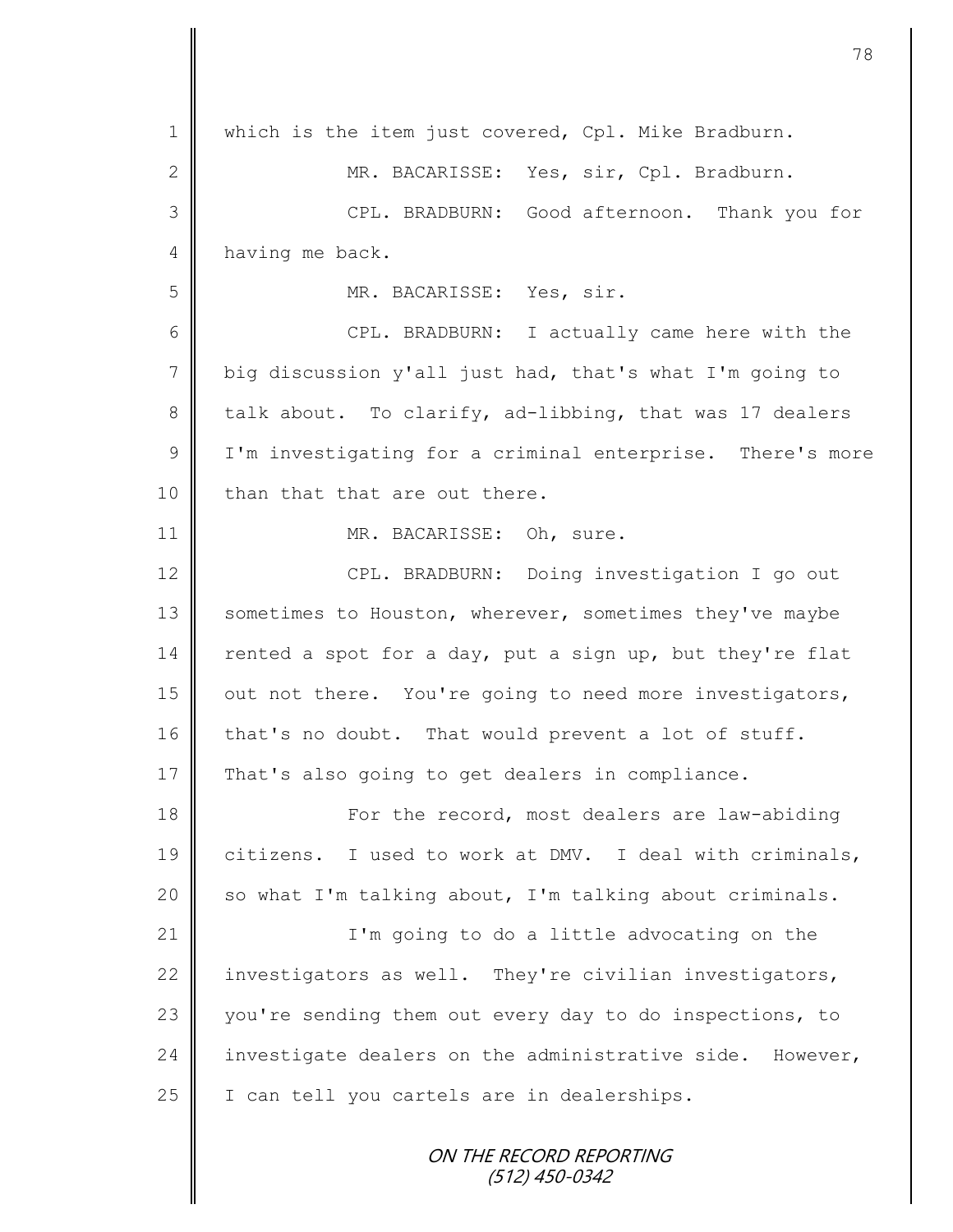ON THE RECORD REPORTING (512) 450-0342 1 || Money is being laundered to go to foreign 2 entities that are very bad people. They're doing tax 3 fraud by undervaluing vehicles using their license, 4 Selling this stuff. That's the minority, however, your 5 | investigators are going out right now unarmed. 6 The State of Texas allows any agency to let 7 their staff carry a weapon for personal protection only if 8 you allow it; other agencies do. I would just recommend 9 you looking at that for their safety. That's something I 10 believe in. 11 With the next legislation cycle on the horizon 12 it's time for everybody to get together. You're all 13 talking about that. I can tell you the last cycle our 14 office worked with CLEAT, the law enforcement association, 15 and Jennifer specifically. We got House Bill 3927 passed, 16 we can see the success right now. 17 | I'm throwing that out there, if we can work 18 | together, we're already looking at the next cycle, we can 19 be an advocate for you as well. You're going to need 20 || money, money for computer systems to verify VINs,  $21$  staffing. 22  $\parallel$  I'll leave it at that. If you have any 23 questions, I'm available. 24 MR. BACARISSE: Thank you. 25 Members, any questions for Mr. Bradburn?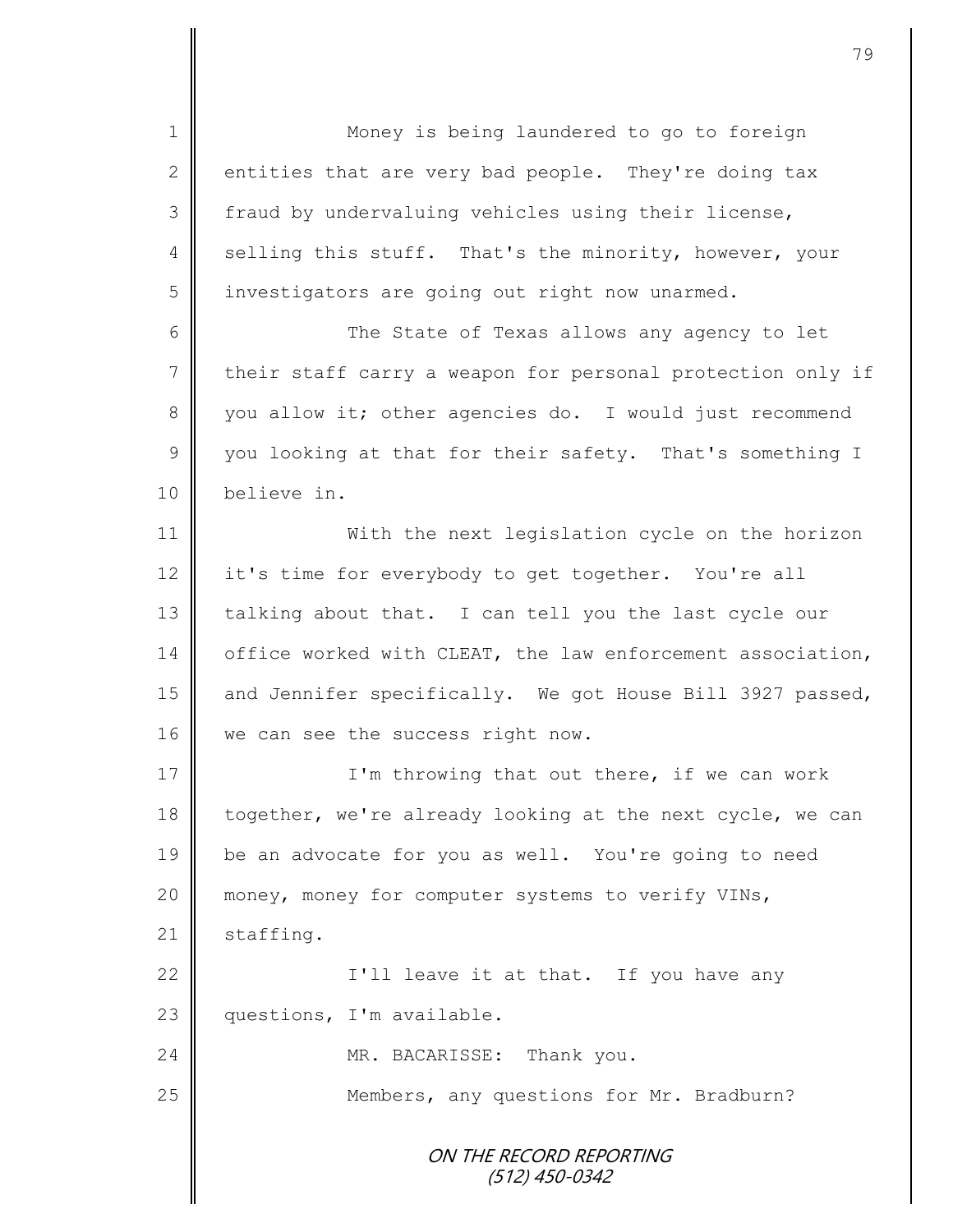|               | 80                                                         |
|---------------|------------------------------------------------------------|
| 1             | MS. GILLMAN: Thank you.                                    |
| $\mathbf{2}$  | CPL. BRADBURN: Thank you.                                  |
| 3             | MR. BACARISSE: Thank you. Appreciate the                   |
| 4             | additional points made. Thank you.                         |
| 5             | Aline, any other commenters?                               |
| 6             | MS. AUCOIN: No other commenters on the rest of             |
| 7             | the agenda.                                                |
| 8             | MR. BACARISSE: Okay. Thank you.                            |
| $\mathcal{G}$ | Chair Scott, have you got one more?                        |
| 10            | MR. SCOTT: Yes. I've got agenda item 11.D. --              |
| 11            | MR. BACARISSE: Yes, sir.                                   |
| 12            | MR. SCOTT: -- which is a briefing on the DMV               |
| 13            | review of potential enhancements to temporary tags.        |
| 14            | Roland Luna provided an update on potential                |
| 15            | enhancements to the temporary tags. Mr. Luna described     |
| 16            | the research conducted to identify, develop and implement  |
| 17            | temp tag enhancements and also explained the American      |
| 18            | Association of Motor Vehicle Administrators license plate  |
| 19            | quide.                                                     |
| 20            | Mr. Luna further explained how the department              |
| 21            | has implemented the majority of best practices related to  |
| 22            | temporary tags and will fully implement all best practices |
| 23            | since all provisions of House Bill 3927 are in place. In   |
| 24            | addition to best practices, the department will continue   |
| 25            | to identify methods to combat temporary tag fraud.         |
|               | ON THE RECORD REPORTING<br>(512) 450-0342                  |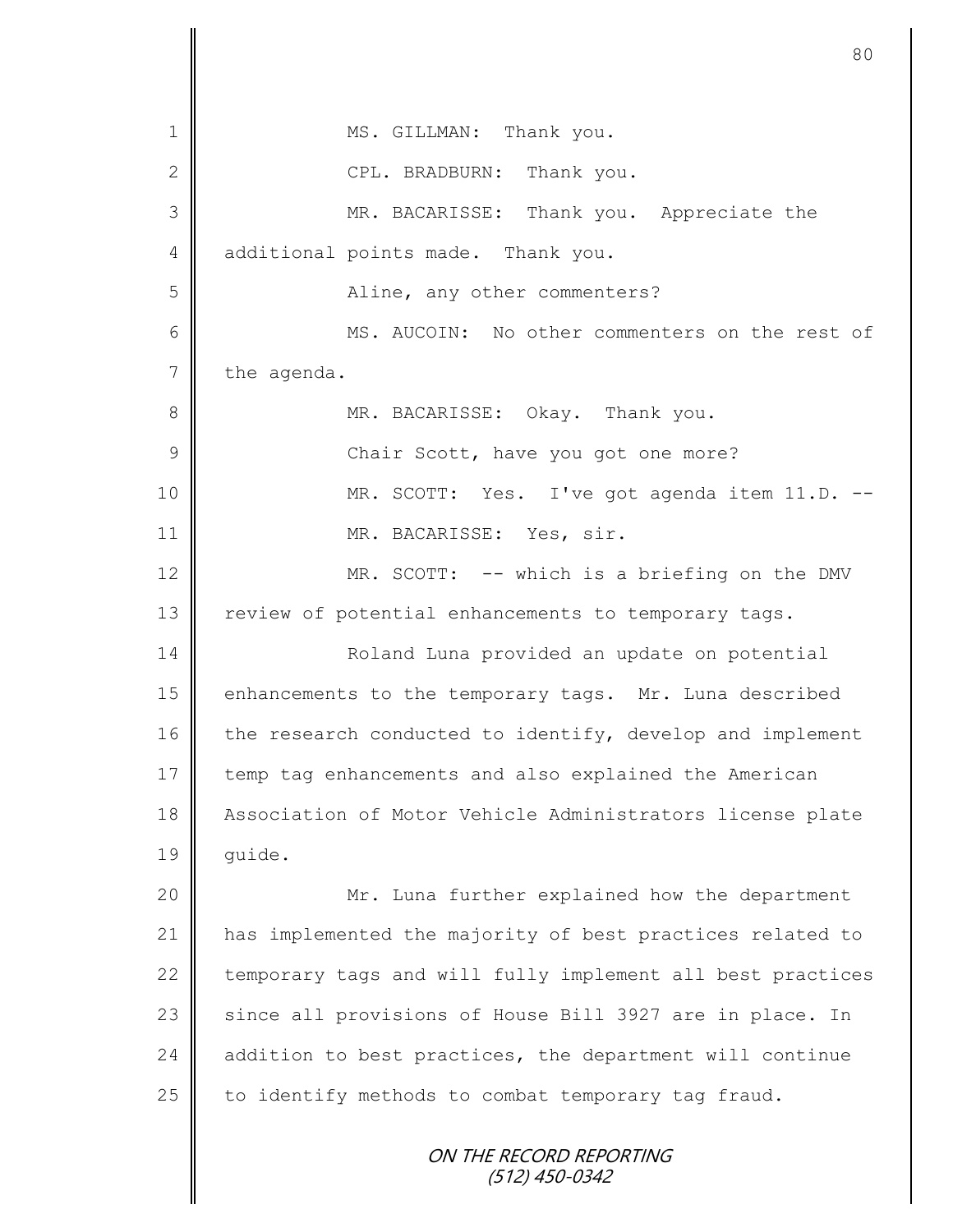1 || Mr. Luna described how VTR, ITSD and MVD are 2 working together to implement the max tag and system 3 denial rules and a comprehensive review of the eTAG system 4 || which identified a list of additional enhancements and  $5 \parallel$  safequards that might be implemented. The level of effort 6 and prioritization of these enhancements was also 7 completed since the IT programming and coordination. 8 Mr. Luna described how VTR is working with  $9 \parallel$  other states to determine and document best practice. VTR 10 has identified several other states, New York, Ohio, 11 Florida, Nebraska, North Carolina, Utah and Nevada, and 12 | will also meet with them over the next couple of weeks to 13 | evaluate their practices, procedure and temporary tag 14 systems. A summary of findings will be produced and 15 provided for future coordination and implementation. 16 **Furthermore, VTR** researched and analyzed 17 tamper-evident products and services available from third-18 party vendors that could possibly assist with eTAG 19 Security. VTR is currently working with multiple vendors  $20$  | that offer products that may be useful in enhancing eTAG 21 security. Information from these companies will be 22  $\parallel$  compiled and discussed internally to determine the 23 viability for implementation. 24 Mr. Luna concluded by stating the TxDMV will  $25$  continue to monitor and evaluate any and all measures to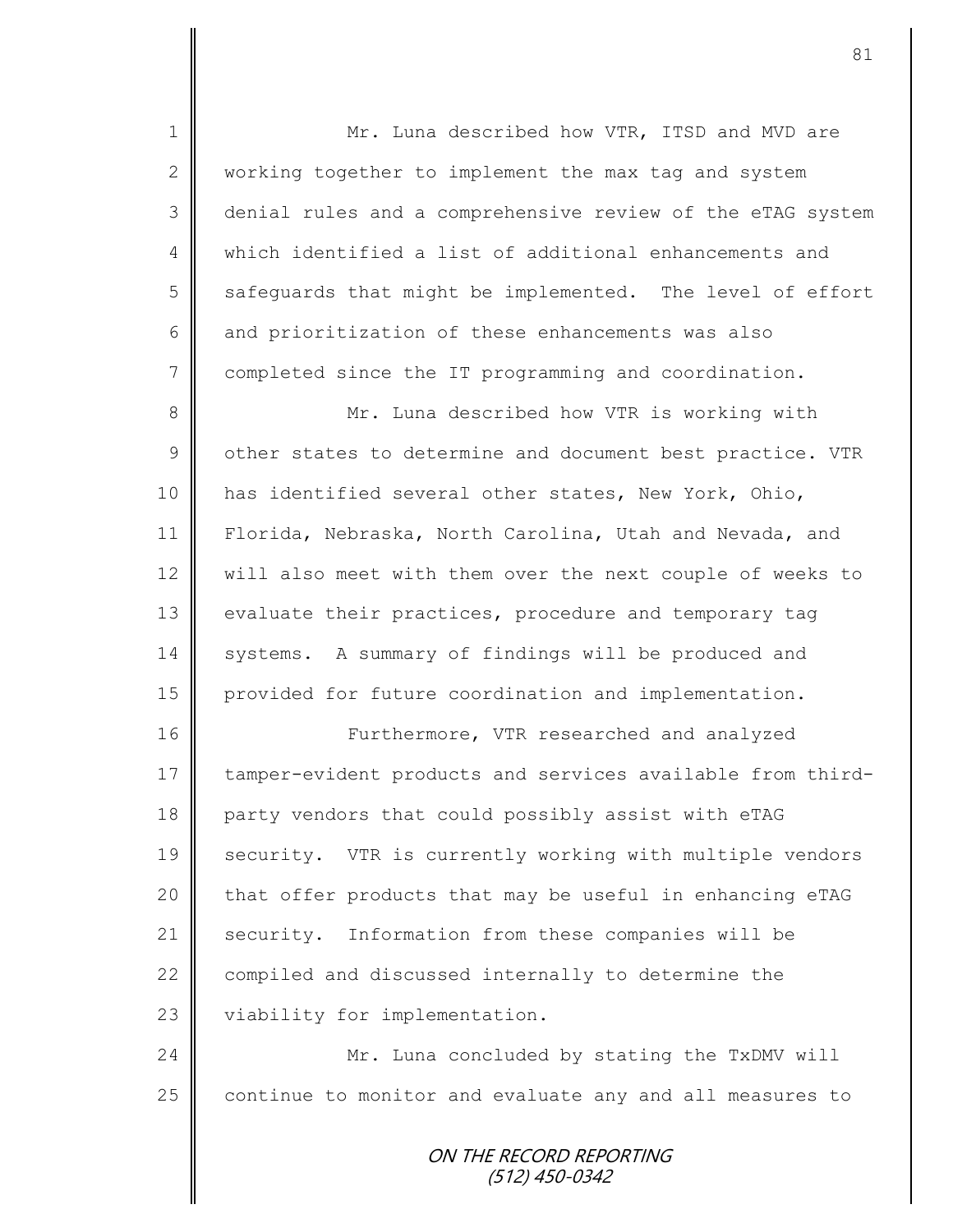1 | improve and secure the eTAG system.

2 || Mr. Luna is here if anybody has any questions 3 about that.

4 | MR. BACARISSE: Members, any questions? 5 Member Graham, I think you have a question. 6 || MR. GRAHAM: I was curious if at this point you 7 have any data on how many other states utilize paper tags. 8 || MR. LUNA: Roland Luna, Vehicle Titles and 9 | Registration Division director.

10 || It's a mixed bag, Member Graham. There are 11 some states that only use metal plates; there are some 12 states that use a combination of metal plates and 13 temporary tags. There are some states that require the 14 purchase of a new vehicle to be reflected in our version 15 | of RTS, Registration and Title System. The customer would 16 have to return to the dealership three to four to five 17 days later to take possession of the vehicle. That is not 18 customer-centric.

19 || So with some of those compliance regulations 20 that they have would cause an undue burden, not only to 21 the customer but could possibly impact economic 22 development here in Texas. We understand that we need to 23  $\parallel$  strike a balance between voluntary compliance, 24 enforcement, and promoting business and commerce here in 25  $\parallel$  the State of Texas. So while we have already reached out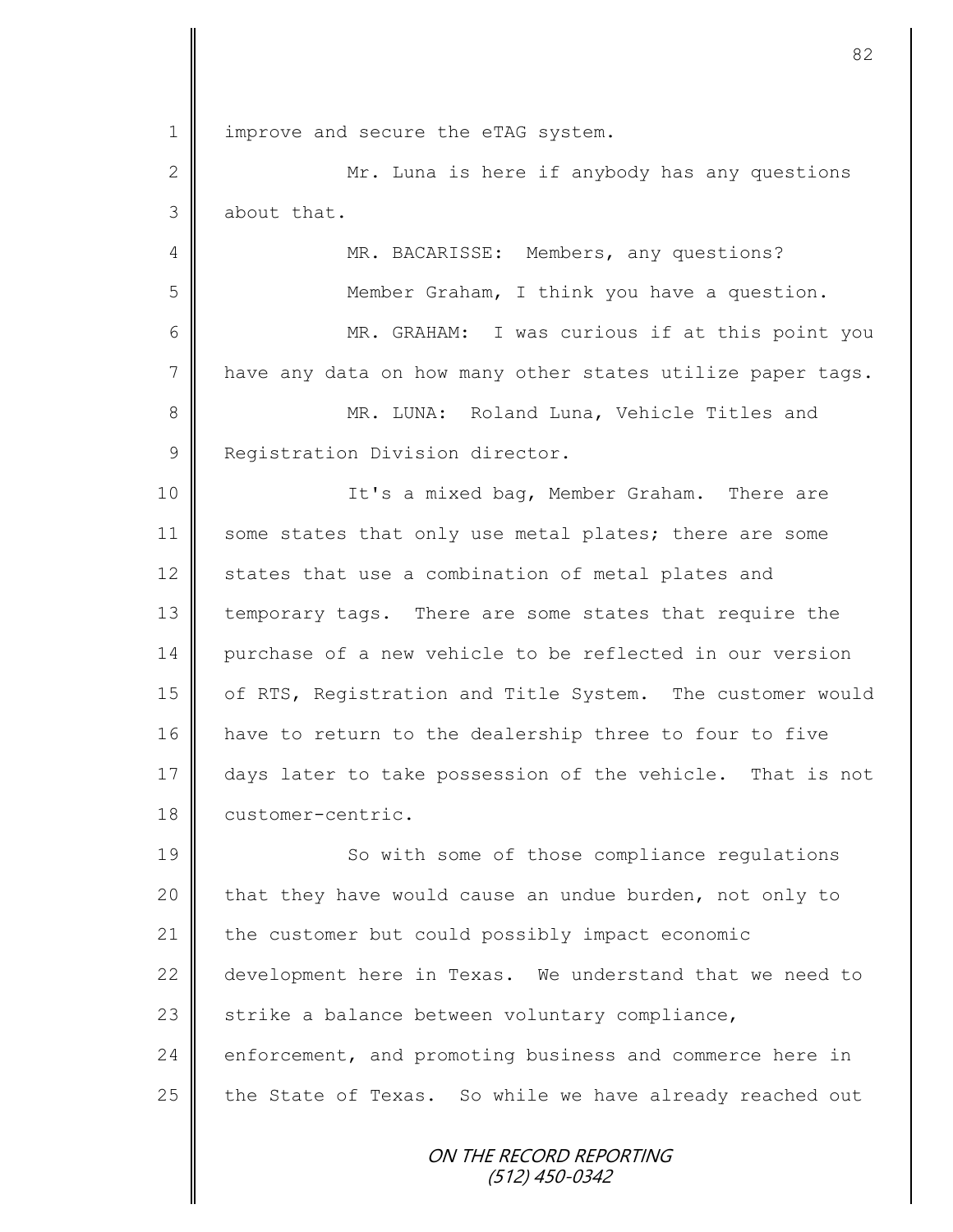ON THE RECORD REPORTING (512) 450-0342 1 to six states, we did reach out to an additional 42 states 2 to see what they're doing for temporary tags. 3 While AAMVA has produced the best practices 4 guide, we use that as a starting point and we don't  $5 \parallel$  believe that that's the end-all. We think it's important 6 for us to explore additional enhancements that we can 7 implement to combat temporary tag fraud, which is why we 8 **P** reached out to some vendors. 9 And the tamper-evident products that Chairman 10 Scott talked about, some of those include ink, secure 11 paper. They include multi-factor authentication which 12 | helps identify a person's identity. And we think by 13 | having these protections and these mechanisms on the 14 front-end confirming someone's identity will help prevent 15 | fraud in the future. And that's why we wanted to reach  $16$   $\parallel$  out to all these other states to also identify the 17 technologies that they're using, because if there's a 18 technology that they're using with temporary tag 19 | regulation, we want to borrow that process if it's 20 working. 21 | Did that answer your question, sir? 22 MR. GRAHAM: Well, I'm still not sure how many 23  $\parallel$  states use paper tags. 24 MR. LUNA: I don't have a number on that, sir, 25 but it is a mixed bag. From our research so far, it is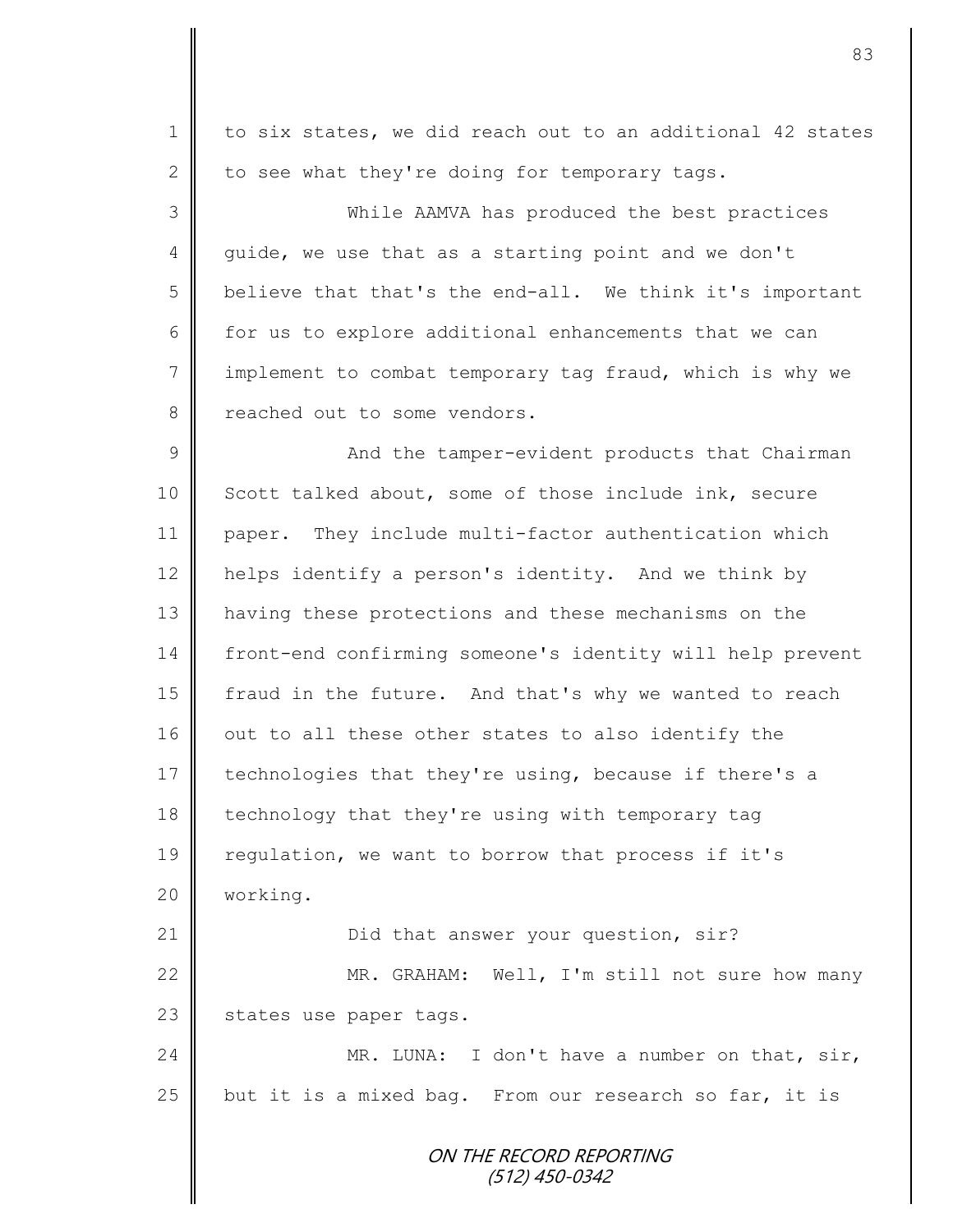|              | 84                                                         |
|--------------|------------------------------------------------------------|
| $\mathbf 1$  | paper tags and metal.                                      |
| $\mathbf{2}$ | MR. GRAHAM: And so when -- what kind of                    |
| 3            | timeline before y'all have this work completed, do you     |
| 4            | think?                                                     |
| 5            | MR. LUNA: Definitely by the next Board                     |
| 6            | meeting.                                                   |
| 7            | MR. GRAHAM: Okay. Very good. Look forward to               |
| 8            | hearing that.                                              |
| $\mathsf 9$  | MR. LUNA: Yes, sir.                                        |
| 10           | MR. GRAHAM: You know, clearly we have some                 |
| 11           | issues with our temp tags and having an idea of what else  |
| 12           | is going on out there will be helpful to finding the right |
| 13           | solution -- well, not the right solution, the right        |
| 14           | solutions because it's going to be many legs to that       |
| 15           | table.                                                     |
| 16           | So anyway, thank you very much.                            |
| 17           | MR. LUNA: Yes, sir.                                        |
| 18           | MR. BACARISSE: Hang just a minute.                         |
| 19           | Member Prewitt, did you have a question?                   |
| 20           | MR. PREWITT: Yes, Mr. Chairman. John Prewitt.              |
| 21           | Just a question. Have you asked the state that             |
| 22           | used metal plates versus paper plates what the difference  |
| 23           | is in fraud? In other words, is there a significant        |
| 24           | decrease in fraud with the use of metal plates versus      |
| 25           | paper plates?                                              |
|              |                                                            |
|              | ON THE RECORD REPORTING<br>$(512)$ 450-0342                |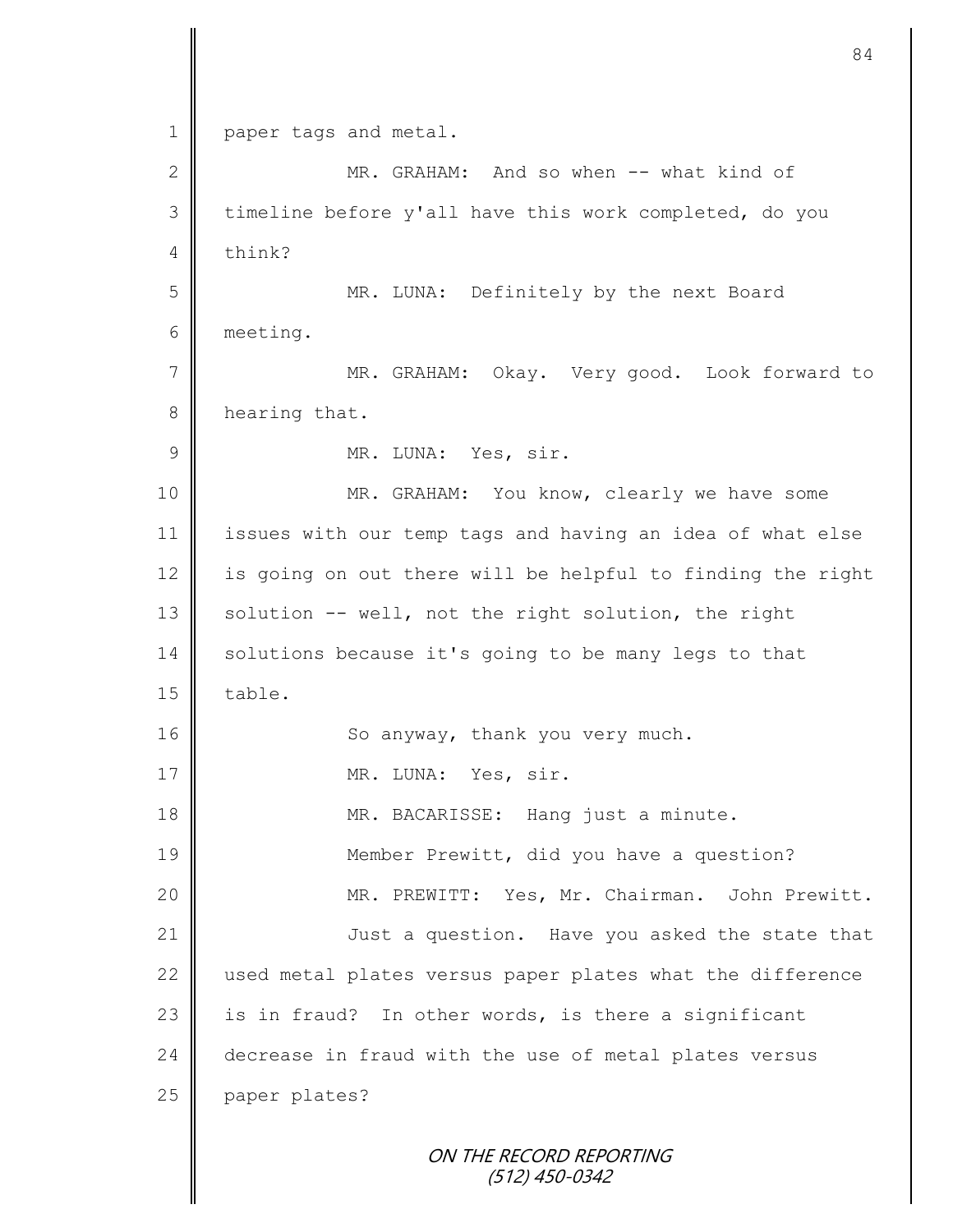| $\mathbf 1$     | MR. LUNA: There is still fraud, but it's not               |
|-----------------|------------------------------------------------------------|
| $\mathbf{2}$    | fraud involving temporary tags. There still is fraud       |
| 3               | using metal plates where vehicles are stolen, plates are   |
| $\overline{4}$  | stolen, or where there's fraud in a particular office      |
| 5               | where those plates are unaccounted for and they're sold    |
| 6               | from the office. Some of those states that do have metal   |
| $7\phantom{.0}$ | plates, they also have a law enforcement unit that is      |
| 8               | embedded within the agency that provides the plates.       |
| $\mathcal{G}$   | MR. PREWITT: Okay. Thank you.                              |
| 10              | MR. BACARISSE: Members, any other questions on             |
| 11              | this subject? This is all very important. Good job.        |
| 12              | MR. SCOTT: Yes, thank you.                                 |
| 13              | I just have a further comment. I'd like to say             |
| 14              | that as we look at enhancements we can make to paper tags, |
| 15              | as we look at different states, see what other people are  |
| 16              | doing, I think we need to look at the things and say this  |
| 17              | could be broken into several components. And I want to     |
| 18              | caution us against waiting till we have all the lights on  |
| 19              | green before we leave. Okay?                               |
| 20              | There's several pieces, so we need to identify             |
| 21              | and prioritize the pieces and as quickly as we can get     |
| 22              | them ready we need to take action on them. So we don't     |
| 23              | need to wait for one thing because we don't have the other |
| 24              | thing ready to go yet. We get a priority and press hard    |
| 25              | and keep moving.                                           |
|                 |                                                            |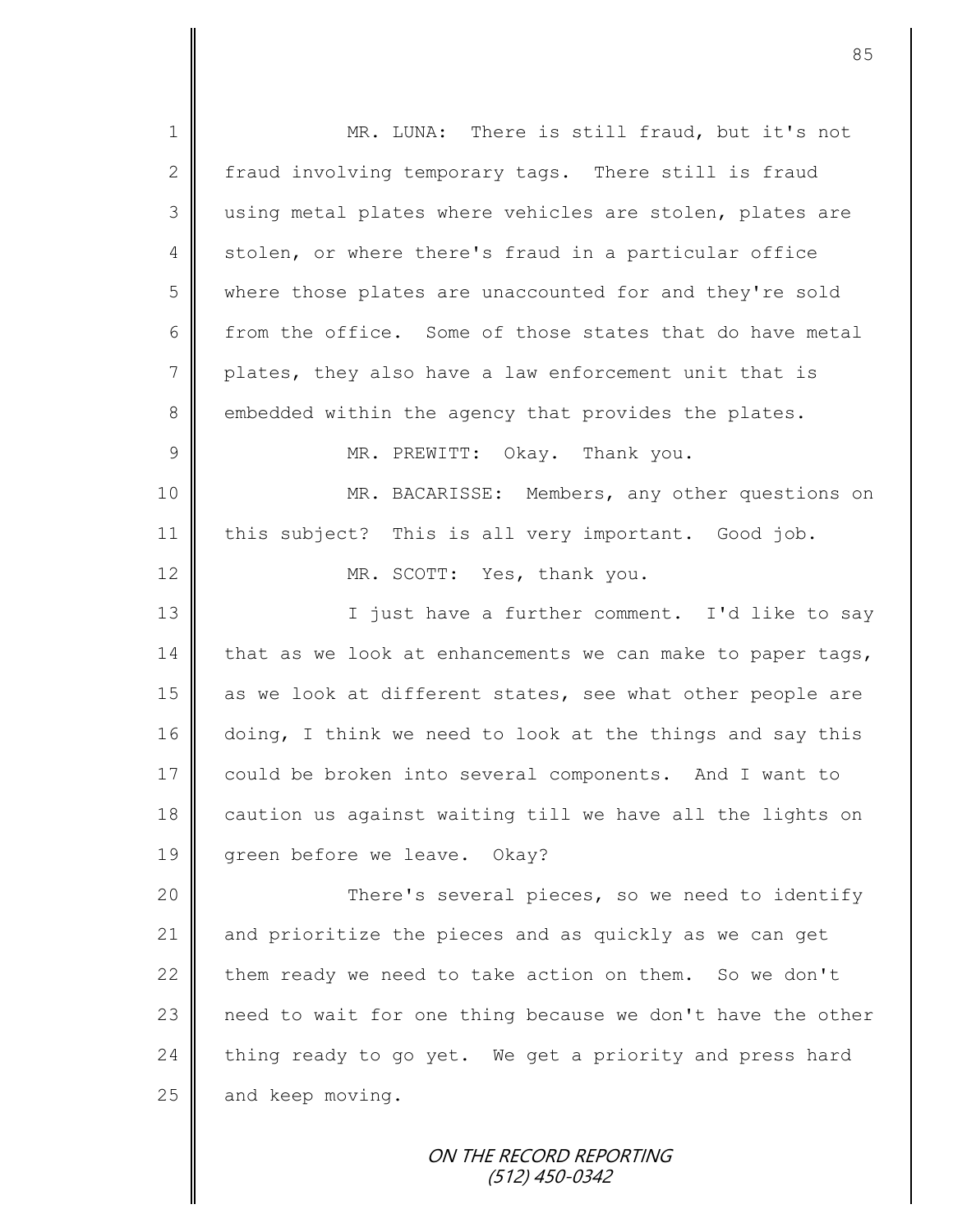| 1             | MR. BACARISSE: Point well made. Thank you.                 |
|---------------|------------------------------------------------------------|
| 2             | Members, any other questions for Mr. Luna?                 |
| 3             | MR. LUNA: Chairman Bacarisse, if I may?                    |
| 4             | MR. BACARISSE: Yes, please.                                |
| 5             | MR. LUNA: Part of the committee remarks                    |
| 6             | yesterday were to that point that Chair Scott is talking   |
| 7             | about. The internal enhancements that we've identified     |
| 8             | are things that we can do at the agency level without      |
| $\mathcal{G}$ | additional funding, without the research from other        |
| 10            | states. We have some security enhancements that we've      |
| 11            | prioritized internally that we will be working on over the |
| 12            | next few months to increase identity validation, to        |
| 13            | increase the verification of the vehicle, the VIN          |
| 14            | decoding, ensuring that that is a legitimate vehicle prior |
| 15            | to it being sold.                                          |
| 16            | So there's a number of things that we're                   |
| 17            | working on in addition to the implementation of HB 3927    |
| 18            | for the denial process and the establishment of max tag    |
| 19            | limits. So we have that with the enhancements that we      |
| 20            | have and the external research that we're conducting to    |
| 21            | make sure that we're looking at all of those things to     |
| 22            | make sure that we continue to combat temporary tag fraud.  |
| 23            | MR. BACARISSE: Love that. Thank you. Good                  |
| 24            | stuff.                                                     |
| 25            | MR. SCOTT: And we had some testimony, Mr. Ge               |
|               |                                                            |
|               | ON THE RECORD REPORTING<br>(512) 450-0342                  |
|               |                                                            |

 $\overline{\mathsf{I}}$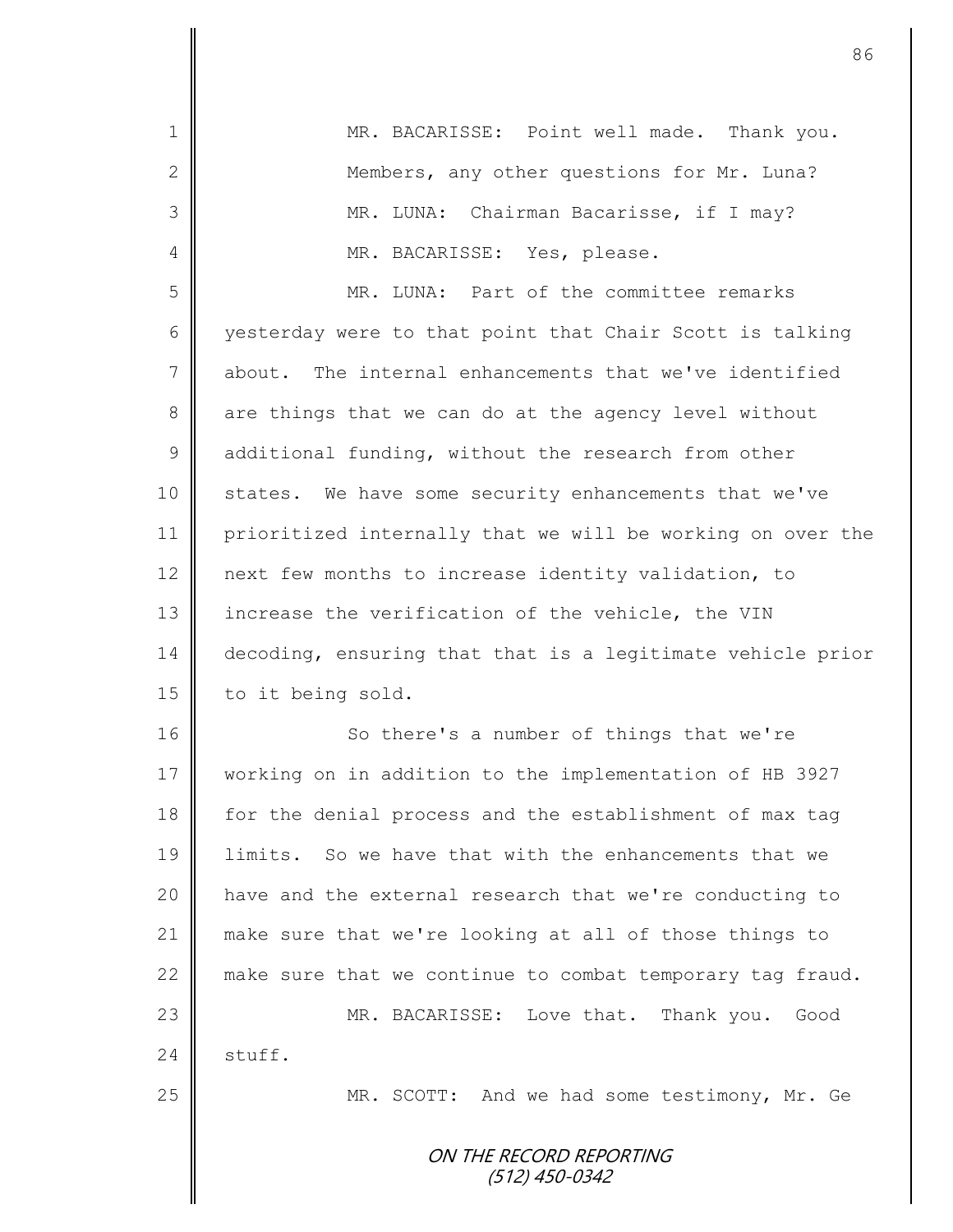ON THE RECORD REPORTING 1 spoke to us yesterday about the specific things that we've 2  $\parallel$  been able to do already as a result of the action the 3 | Board took in January. Is that correct? 4 || MR. GE: Brian Ge, managing attorney. 5 Subsequent So some of the things that we've 6 already been doing with the authority that the Board 7 granted us about two weeks ago, we have suspended 8 continued access to the temporary tag database for six 9 dealers. We conducted investigations on all of those 10 dealers. We have all the evidence needed to move forward 11 | with further administrative action, and those dealers, 12 they're not printing tags anymore, they're not selling  $13$   $\blacksquare$  them. 14 We have -- as Cpl. Bradburn testified earlier, 15 we have gone from 25,000-something tags a week to low 16 hundreds, and that's thanks to the efforts of our 17 investigators who drive out to these locations to conduct 18 site visits, to follow up with TACs, tax assessor-19 | collectors, to get vehicle inventory tax statements, 20 | following up with all of our stakeholders, really, to get 21 what we need to shut these people off quickly and still  $22$  | fairly. 23 MR. BACARISSE: Great. 24 **Members, any questions of Mr. Ge?** 25 || MS. GILLMAN: Good job.

(512) 450-0342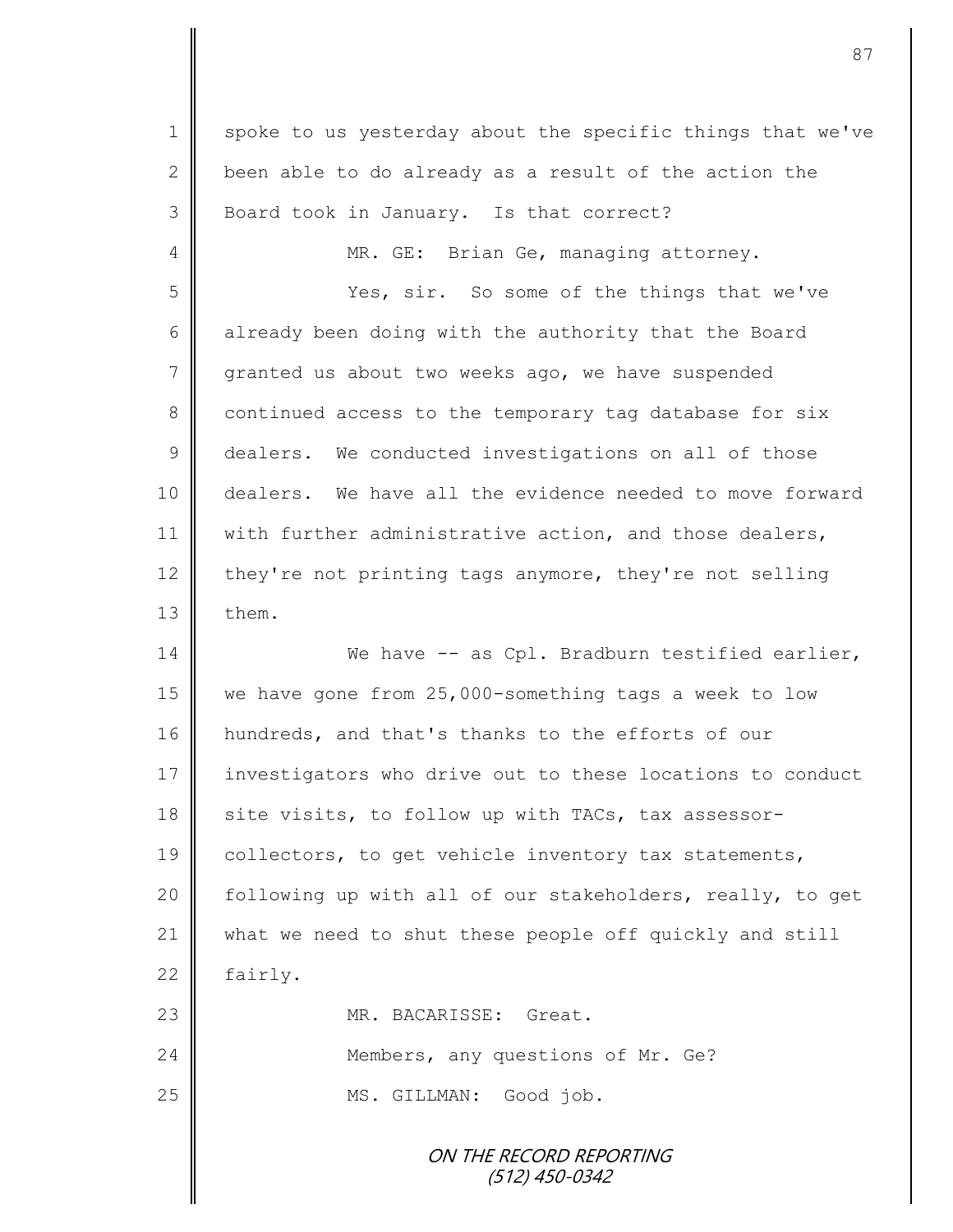| $\mathbf 1$     | MR. BACARISSE: Yes. We appreciate that                     |
|-----------------|------------------------------------------------------------|
| $\mathbf{2}$    | effort, absolutely.                                        |
| 3               | MR. GE: Thank you.                                         |
| 4               | MR. BACARISSE: Thank you, Mr. Ge.                          |
| 5               | MR. GRAHAM: One thing.                                     |
| 6               | MR. BACARISSE: Member Graham, yes, sir.                    |
| $7\phantom{.0}$ | MR. GRAHAM: I feel like I need to ask, is                  |
| $8\,$           | there anything you need today that you don't have,         |
| $\mathcal{G}$   | anything this Board can do for you to assist you in this   |
| 10              | process? We want to give you the tools you need to be      |
| 11              | able to shut these bad actors down as quickly as possible. |
| 12              | Is there anything else you can think of that we need to    |
| 13              | be working on?                                             |
| 14              | MR. GE: To implement 3927 we don't need                    |
| 15              | anything else. We have all the tools that we need.         |
| 16              | Again, as everyone else stated, other things               |
| 17              | that we can do to deter fraud, conducting more premise     |
| 18              | inspections on the front-end, having more investigators on |
| 19              | hand to just be able to look at more things. I mean,       |
| 20              | those are discussions for the future, but in terms of what |
| 21              | we need right now to shut down temporary tag abusers, we   |
| 22              | have what we need and we can do it.                        |
| 23              | MR. GRAHAM: Great. Thank you.                              |
| 24              | MR. BACARISSE: Thank you.                                  |
| 25              | Members, anything else?                                    |
|                 | ON THE RECORD REPORTING<br>(512) 450-0342                  |

 $\mathbf l$ II

II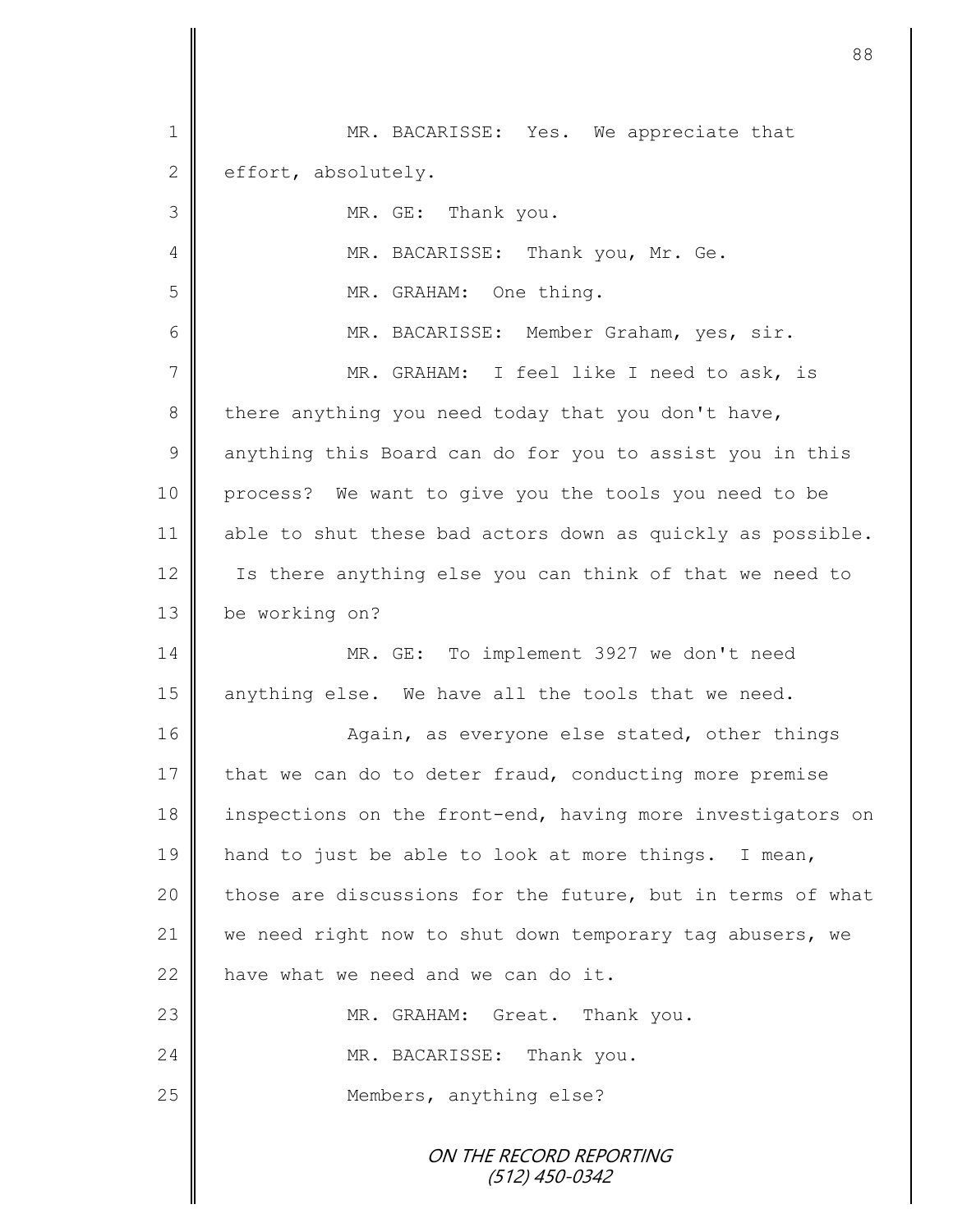| $\mathbf 1$    | MR. BACARISSE: Thank you, Mr. Ge, appreciate               |
|----------------|------------------------------------------------------------|
| $\mathbf{2}$   | it. Thank you.                                             |
| 3              | Now we want to move to agenda item number 12, a            |
| $\overline{4}$ | report from the Finance and Audit area, and we've got      |
| 5              | Glenna Bowman here and Ann Pearce coming up. Ladies.       |
| 6              | MS. BOWMAN: Good afternoon, Chairman                       |
| 7              | Bacarisse, Board members. For the record, my name is       |
| 8              | Glenna Bowman. I'm the chief financial officer for TxDMV.  |
| 9              | If you will refer to item 12 on page 196 of                |
| 10             | your Board materials, you will find a memo that outlines   |
| 11             | the recommendation for this item, and it's followed by a   |
| 12             | redline version of the contract approval procedures we     |
| 13             | would like to update. I have Ann Pearce with me. She's     |
| 14             | our director of Administrative Services, in case I need    |
| 15             | help answering any of your questions.                      |
| 16             | TxDMV staff recommends that the Board approve              |
| 17             | proposed updates to the contract approval procedures that  |
| 18             | were adopted by the Board on May 2, 2019.                  |
| 19             | As you may recall, the Texas Department of                 |
| 20             | Transportation is in the process of moving off the Camp    |
| 21             | Hubbard property where TxDMV's headquarters facility is    |
| 22             | located. As part of this transition, TxDMV is taking on    |
| 23             | certain facilities maintenance responsibilities. As part   |
| 24             | of this transition, staff recommends changes to the        |
| 25             | Board's contract approval procedures to include additional |
|                | ON THE RECORD REPORTING<br>(512) 450-0342                  |

Ш I

II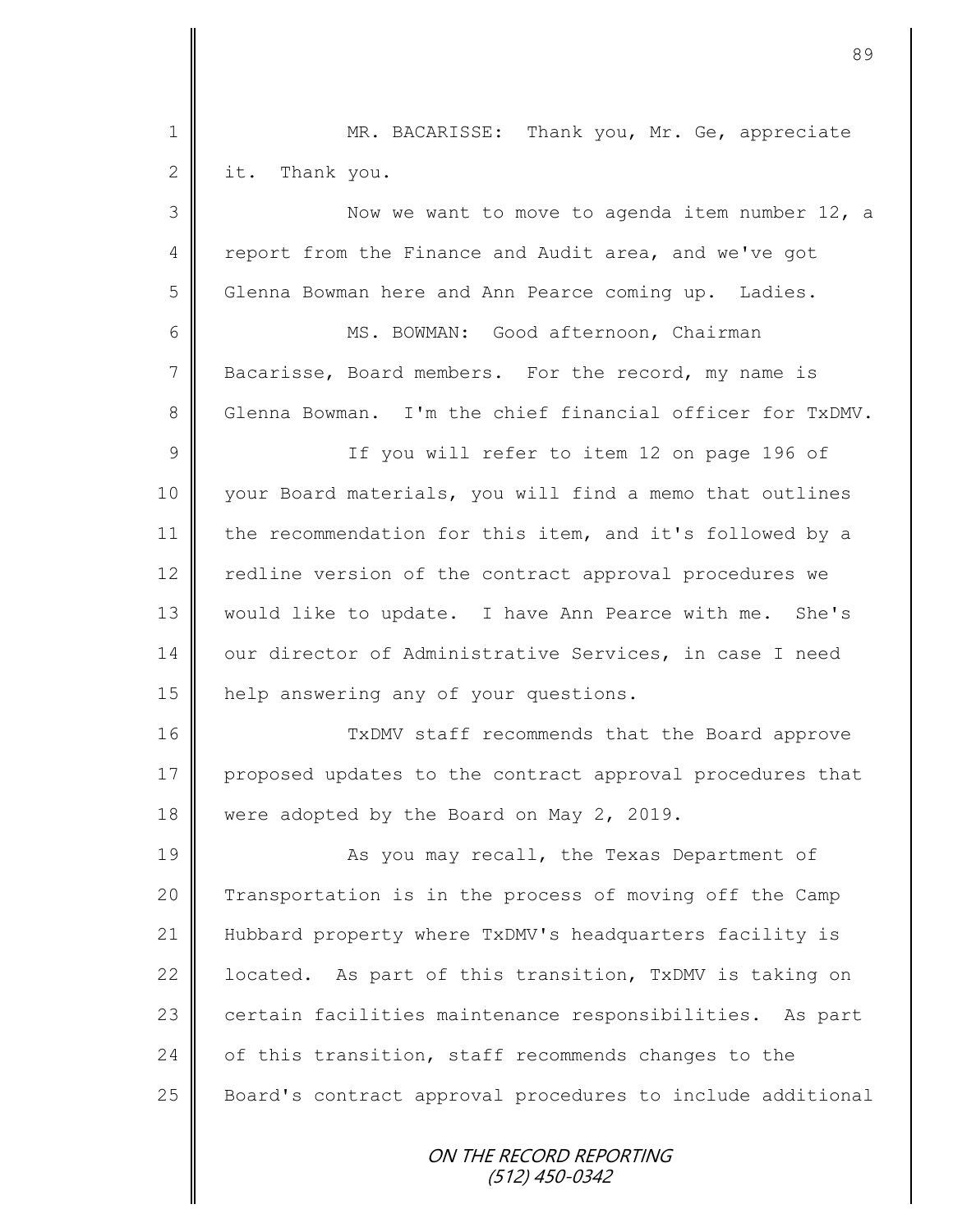1 exemptions from Board approval authority for certain  $2 \parallel$  routine operations. Those things would include recycling 3 | services, elevator related services, heating and 4 cooling -- we're taking over the HVAC system from TxDOT -- $5 \parallel$  and so on, and there's a list in your materials.

6 Staff is also recommending that we exclude 7 certain real estate leases for the same location from the 8 approval procedures, but this exclusion would only apply 9 to renewals and amendments to existing leases as well as 10 new leases for the same real estate that we were occupying 11 || under the prior lease. So the lease agreements are 12 | typically included in our operating budget which the Board 13 | approves each fiscal year, so you would still see that 14 information. And again, the exclusion does not apply to 15 the new lease for a different property, such as when  $TxDW$ 16 is moving to a new location or adding another location, so 17 | it's very specific.

18 Staff further recommends deleting Footnote 2 19 from the procedure. This excepts interagency contract 20 between TxDMV and TxDOT from the general exception for 21 interagency contracts. While the TxDOT contract is going 22  $\parallel$  to remain in effect after the transition of the facility's 23 maintenance responsibilities from TxDOT to TxDMV, our cost 24 under that contract will be dramatically reduced because  $25$  we'll be paying our vendors, we're providing the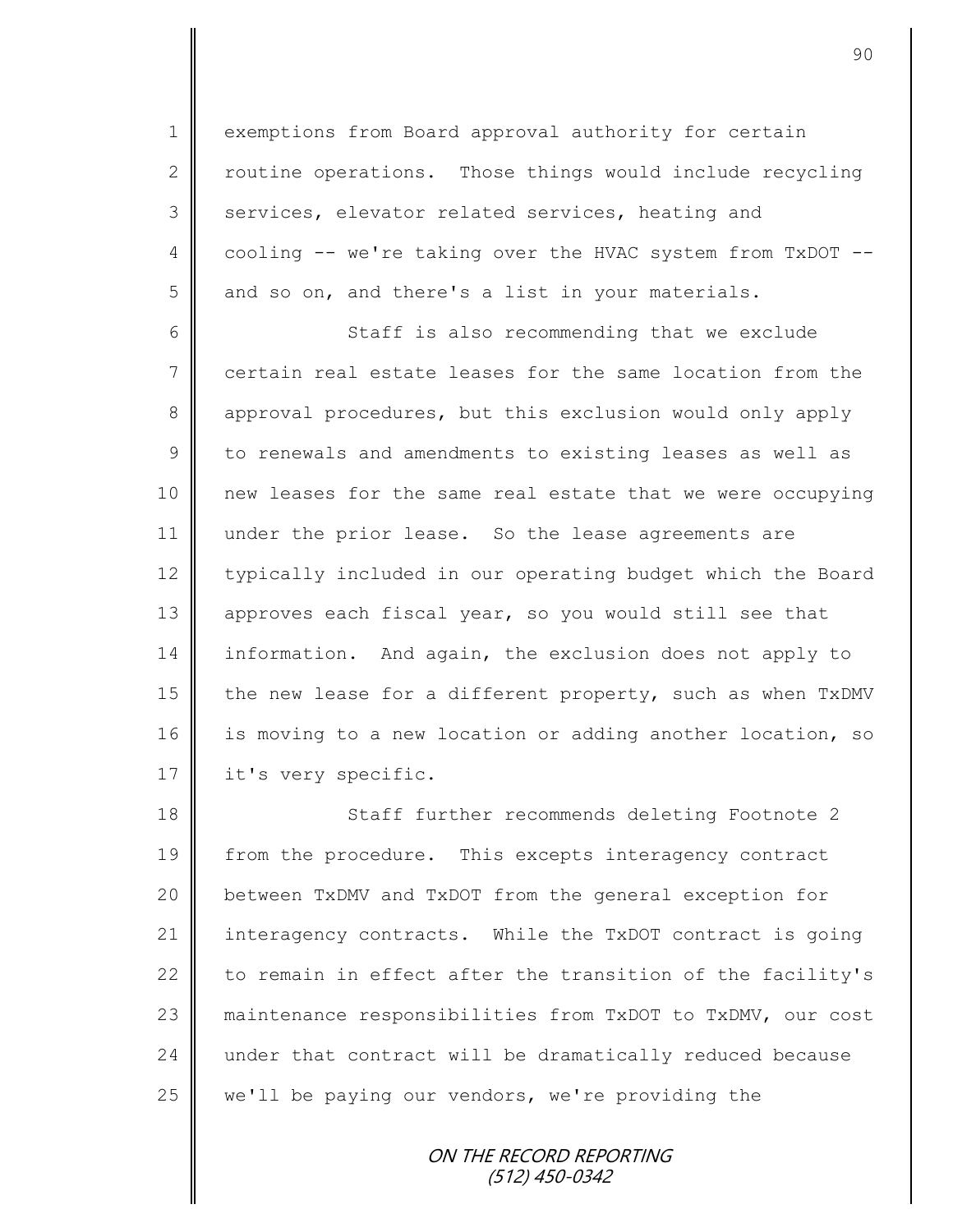1 | maintenance services rather than paying TxDOT.

2 || The contract will continue, just for your 3 | information, to be in effect because it will require TxDMV 4 to continue to pay TxDOT for maintenance services for some  $5 \parallel$  of our regional service centers that they continue to do 6 maintenance on. And it will continue to govern other 7 matters between TxDMV and TxDOT, such as sharing of data 8 and systems by the two agencies, but there's not a cost 9 associated with those items.

10 || Finally, we are recommending authorizing the 11 Finance and Audit Committee chairman, in addition to the 12 Board chairman, to approve the exception of a contract on 13 an emergency basis. That way we have two people who can 14 sign on an emergency basis. In the event the chairman is 15 not available, we would go to the chairman of the Finance 16 and Operations Committee.

17 | And there's no financial impact associated with  $18$  this item. I'd be happy to answer any questions.

19 MR. BACARISSE: Members, any questions for Ms. 20 **Bowman** on this item?

21 | (No response.)

22 MR. BACARISSE: Okay. Hearing none, I would 23  $\parallel$  entertain a motion for agenda item number 12.

24 MS. OMUMU: Mr. Chairman, I'd like to make a 25 | motion, please.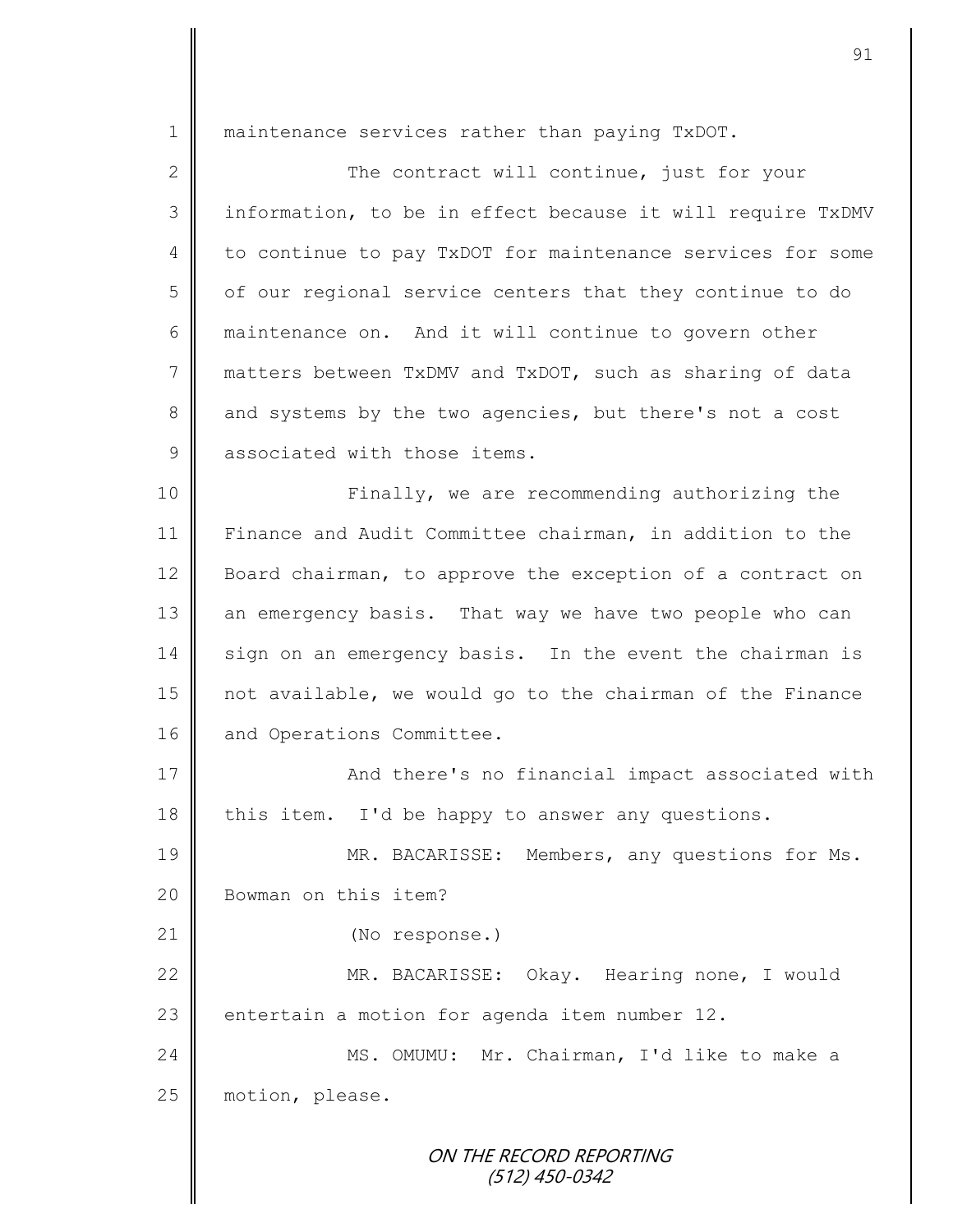|              | 9                                                   |
|--------------|-----------------------------------------------------|
| $\mathbf 1$  | MR. BACARISSE: Member Omumu.                        |
| $\mathbf{2}$ | MS. OMUMU: I move that the Board approve the        |
| 3            | modifications to the May 2, 2019, contract approval |
| 4            | procedures, as recommended by staff.                |
| 5            | MR. BACARISSE: Is there a second?                   |
| 6            | MR. GRAHAM: Second.                                 |
| 7            | MR. BACARISSE: Member Graham.                       |
| 8            | Is there any discussion on this agenda item?        |
| 9            | (No response.)                                      |
| 10           | MR. BACARISSE: Seeing none, I'll call the           |
| 11           | vote, please.                                       |
| 12           | Member Alvarado?                                    |
| 13           | MR. ALVARADO: Aye.                                  |
| 14           | MR. BACARISSE: Member Gillman?                      |
| 15           | MS. GILLMAN: Aye.                                   |
| 16           | MR. BACARISSE: Member Graham?                       |
| 17           | MR. GRAHAM: Aye.                                    |
| 18           | MR. BACARISSE: Member McRae?                        |
| 19           | MS. McRAE: Aye.                                     |
| 20           | MR. BACARISSE: Member Omumu?                        |
| 21           | MS. OMUMU: Aye.                                     |
| 22           | MR. BACARISSE: Member Prewitt?                      |
| 23           | MR. PREWITT: Aye.                                   |
| 24           | MR. BACARISSE: Member Scott?                        |
| 25           | MR. SCOTT: Aye.                                     |
|              | ON THE RECORD REPORTING<br>$(512)$ 450-0342         |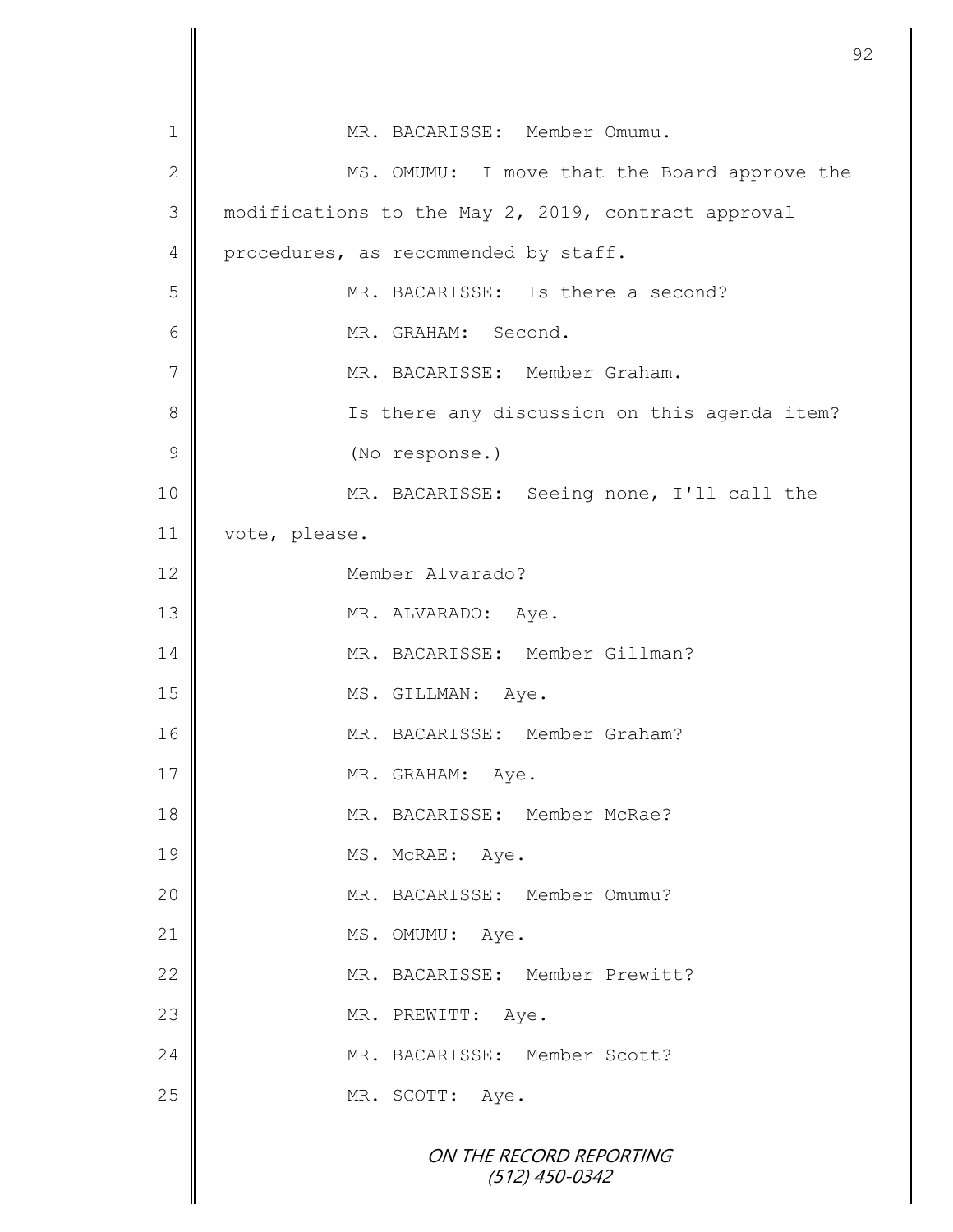ON THE RECORD REPORTING (512) 450-0342 1 || MR. BACARISSE: And I, Charles Bacarisse, vote  $2 \parallel$  aye as well. It is unanimous. 3 **Thank you, Ms. Bowman.** 4 || MS. BOWMAN: Thank you. 5 MR. BACARISSE: And I will move now to agenda 6 item 13 which is a delegation of authority issue. And 7 we'll turn it over to Jimmy Archer for his presentation. 8 || MR. ARCHER: Good afternoon again, Mr. Chairman 9 and Board. 10 || This item number 13 is found on page 201 of 11 your Board book. For the Board's consideration, I'm 12 | requesting the Board delegate authority to the executive 13 director to approve the contract to modify the Texas IRP 14 System to implement Senate Bill 1064. The estimated cost 15 | to update the Texas IRP System for this information is up 16 to \$250,000, and these funds were allocated by the 17 | legislature in the last session. 18 **Senate Bill 1064 allows a county with a** 19 population of at least 3.3 million to register the 20 vehicles it owns and exclusively uses for up to eight 21 years at a time. At this time the provisions only apply 22 | to Harris County. 23 || Implementation of the bill requires 24 administrative rules and programming to department 25  $\parallel$  computer systems primarily handled by our contract vendor.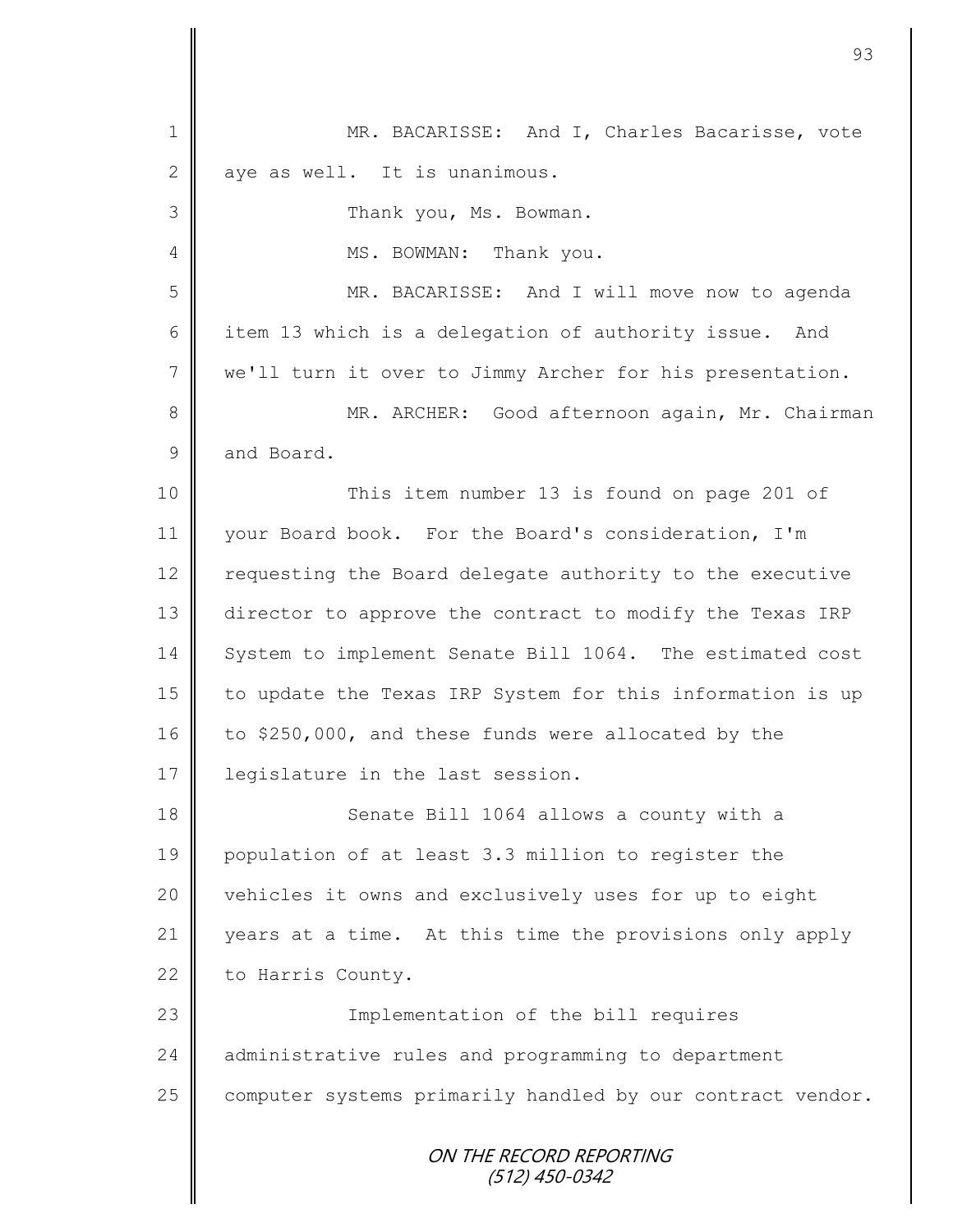ON THE RECORD REPORTING (512) 450-0342 1 Finance and Administrative Services and the Information 2 Technology Division are assisting MCD in the procurement 3 | of this contract. Proprietary procurement is in progress. 4 | Harris County fleet administration have been notified that  $5 \parallel$  the possible completion of the implementation will likely 6 be in November of 2022. 7 || In closing, again I'm requesting the Board 8 delegate authority to the executive director to approve 9 | and sign a contract to modify the Texas IRP system to 10 || implement Senate Bill 1064. Thank you. 11 MR. BACARISSE: Members, any questions for Mr. 12 **A**rcher on this item? 13 (No response.) 14 MR. BACARISSE: Seeing none, I would entertain 15 a motion on this item. 16 | MR. GRAHAM: Member Graham. I'll make a 17 motion. 18 || MR. BACARISSE: Yes, Member Graham. 19 MR. GRAHAM: I move the Board delegate the 20 | authority to the department's executive director to 21 approve the contract to modify the Texas International 22 Registration Plan System to implement Senate Bill 1064. 23 MR. BACARISSE: And is there a second on that  $24 \parallel$  amendment? 25 | MS. OMUMU: I second, Mr. Chairman.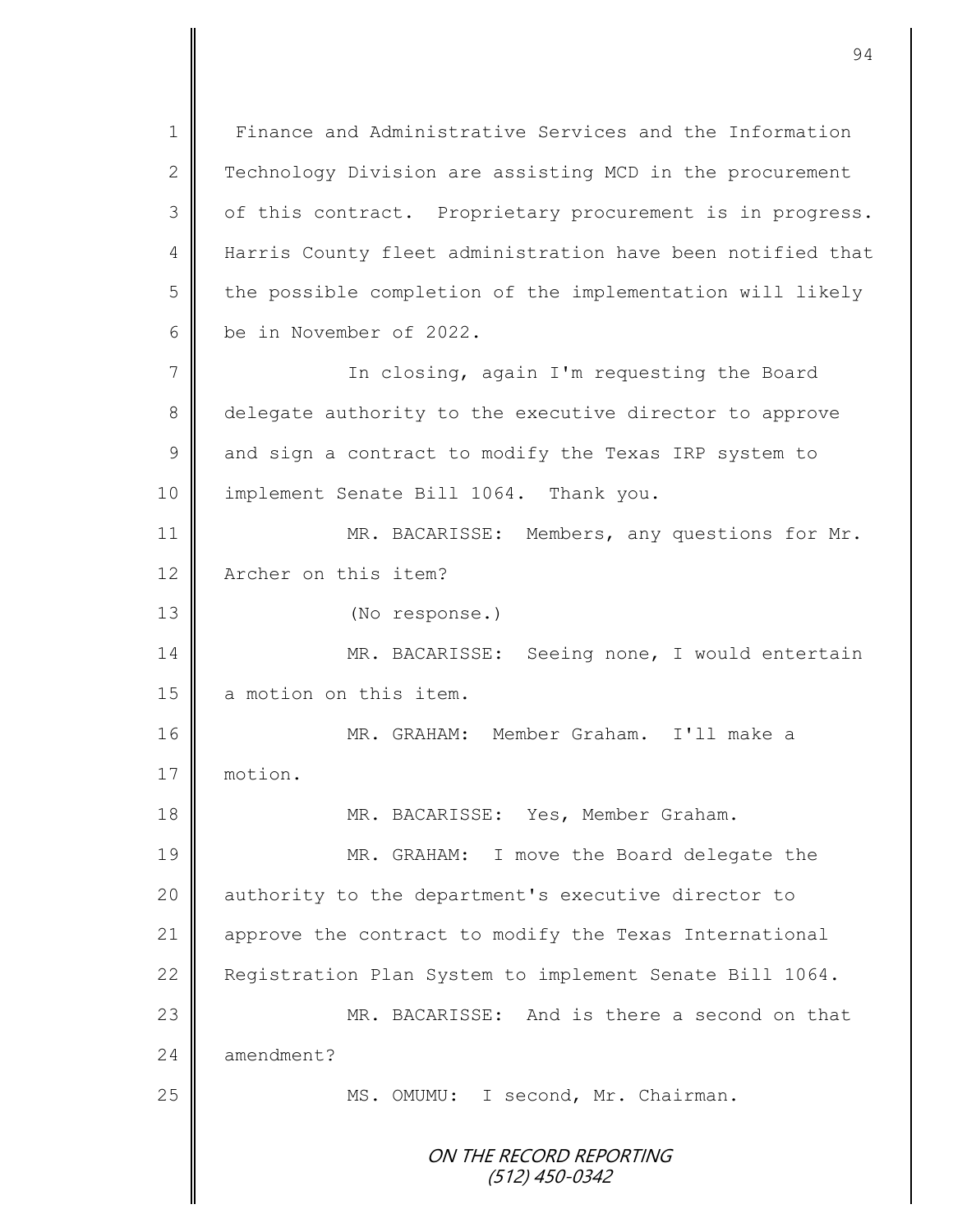|                | 95                                                    |
|----------------|-------------------------------------------------------|
|                |                                                       |
| 1              | MR. BACARISSE: Member Omumu seconds. Any              |
| $\mathbf{2}$   | further discussion on this item?                      |
| 3              | (No response.)                                        |
| 4              | MR. BACARISSE: Hearing none and seeing none, I        |
| 5              | will call the vote, please.                           |
| 6              | Member Alvarado?                                      |
| $\overline{7}$ | MR. ALVARADO: Aye.                                    |
| 8              | MR. BACARISSE: Member Gillman?                        |
| $\mathcal{G}$  | MS. GILLMAN: Aye.                                     |
| 10             | MR. BACARISSE: Member Graham?                         |
| 11             | MR. GRAHAM: Aye.                                      |
| 12             | MR. BACARISSE: Member McRae?                          |
| 13             | MS. McRAE: Aye.                                       |
| 14             | MR. BACARISSE: Member Omumu?                          |
| 15             | MS. OMUMU:<br>Aye.                                    |
| 16             | MR. BACARISSE: Member Prewitt?                        |
| 17             | MR. PREWITT: Aye.                                     |
| 18             | MR. BACARISSE: Member Scott?                          |
| 19             | MR. SCOTT: Aye.                                       |
| 20             | MR. BACARISSE: And I, Chairman Bacarisse, vote        |
| 21             | aye as well. It is unanimous. Thank you.              |
| 22             | Now we move to number 14, Mr. Archer.                 |
| 23             | MR. ARCHER: Yes, sir. Again for the record,           |
| 24             | Jimmy Archer, director of the Motor Carrier Division. |
| 25             | This is item number 14 and it is found on page        |
|                | ON THE RECORD REPORTING<br>$(512)$ 450-0342           |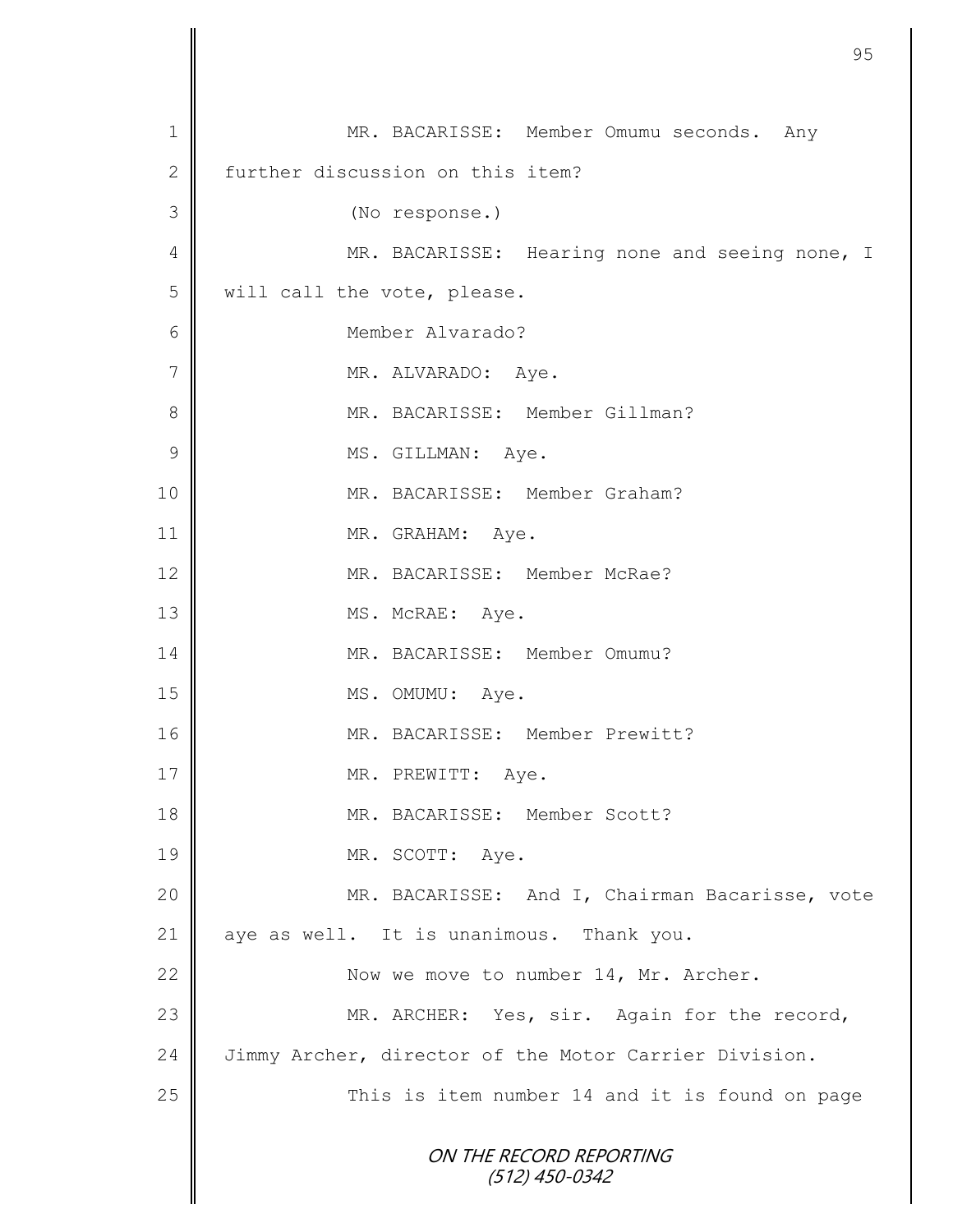1 202 of your Board books. For the Board's consideration, 2  $\parallel$  we're requesting the Board to approve the renewal of a 3 Software maintenance and operations contract for Explore 4 Information Services for its continued maintenance and 5 | operations of our Texas IRP System. This renewal should 6 be exercised so the vendor can continue to offer software 7 maintenance and support for the Texas IRP System.

8 This would be the second of three two-year  $9 \parallel$  renewals. The cost supports the online IRP System and 10 | related components. The monthly cost is \$28,025 per 11 month, or \$336,000 annually.

12 | The 2005 the Department of Transportation 13 | entered into a turnkey contract with Explore Information 14 Services to provide a proprietary base, custom-off-the-15 | shelf system, or COTS system, and develop modules specific 16 to Texas which became the Texas IRP System, and to 17 implement and maintain this system as a replacement for 18 existing mainframe-based IRP systems. Since the system 19 implementation, Explore has provided maintenance services 20 | for software updates and enhancements and system support 21 services on an ongoing basis at the direction to Texas DMV  $22 \parallel$  staff.

23 Texas IRP collected \$209,015,088 to the Texas 24 IRP System in fiscal year 2021. The annual cost to 25 | maintain the system online is \$336,000, or one dollar for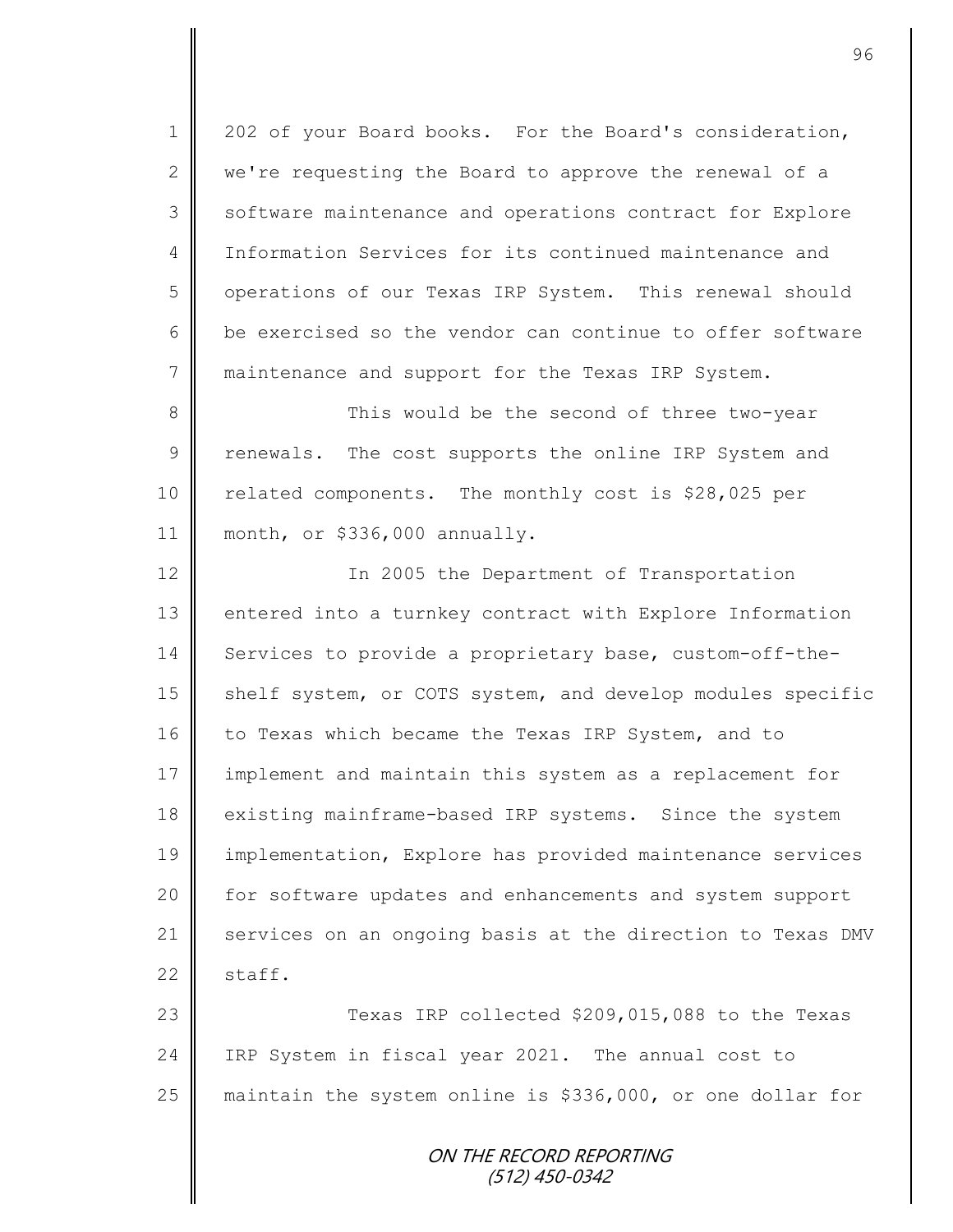ON THE RECORD REPORTING (512) 450-0342 1 every \$621.51 of revenue collected. The system supports 2 the following: fleet registration, apportioned 3 | registration, token trailer registration, forestry, rental  $4 \parallel$  trailers, PRISM, and records and review audits. 5 In closing, again I'm requesting the Board 6 approval of this renewal option for the software 7 maintenance contract. And I'm happy to answer any 8 questions you may have. 9 || MR. BACARISSE: Members, any questions for Mr. 10 | Archer on this agenda item? 11 | MR. PREWITT: Mr. Chairman, John Prewitt. 12 | MR. BACARISSE: Yes, Member Prewitt. 13 MR. PREWITT: Mr. Archer, I saw where the code 14 is continued to be owned by the vendor. Is that correct? 15 MR. ARCHER: Yes, sir, that is correct. 16 MR. PREWITT: And for the foreseeable future 17  $\parallel$  that's the plan is to have them own the code? 18 || MR. ARCHER: Yes, sir. 19 || MR. PREWITT: Okay. Thank you. 20 MR. BACARISSE: Any other questions, members? 21 (No response.) 22 | MR. BACARISSE: Hearing none, I'd entertain a 23 motion on agenda item 14, please. 24 MR. PREWITT: Mr. Chairman, John Prewitt. 25 MR. BACARISSE: Yes.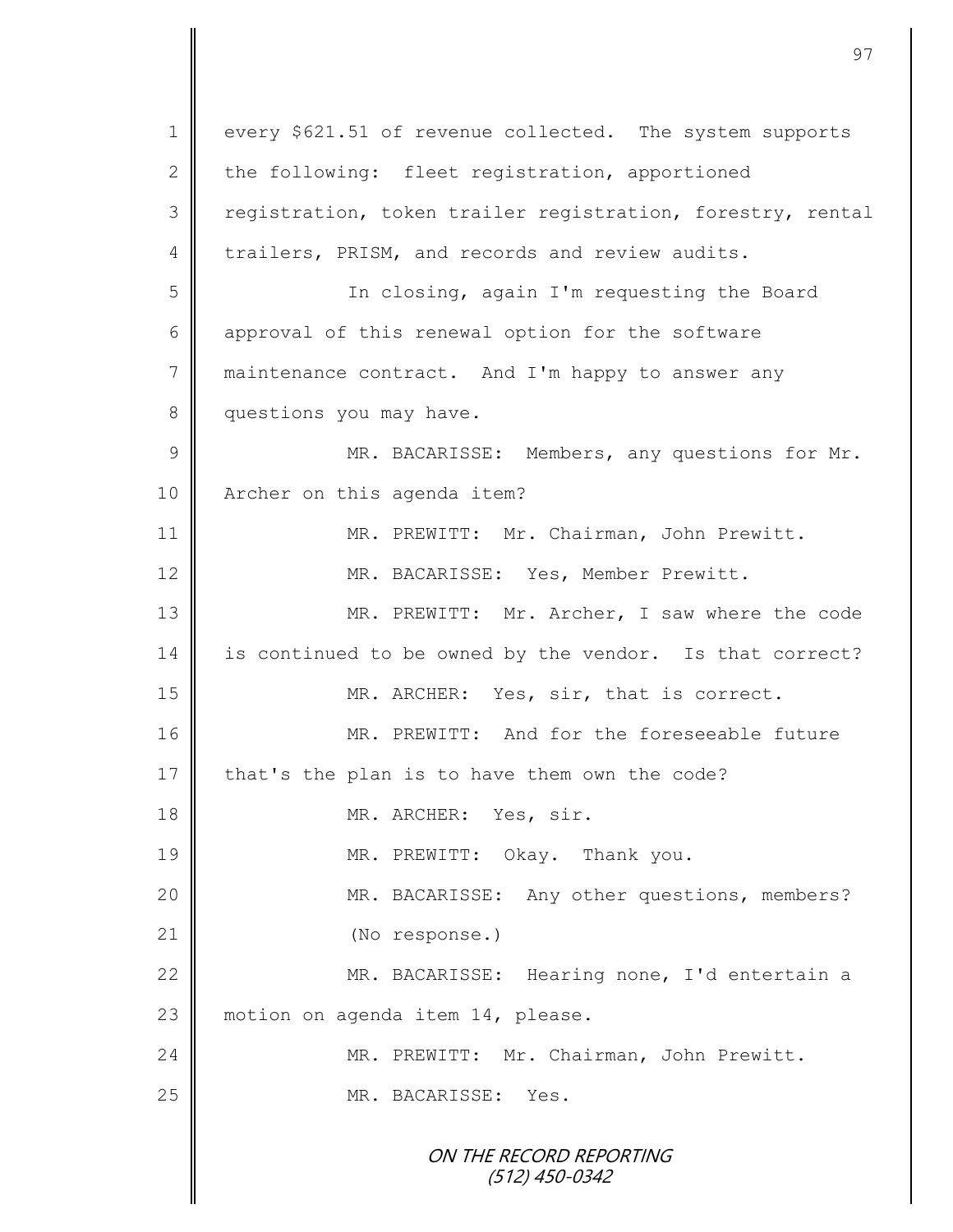ON THE RECORD REPORTING (512) 450-0342 1 MR. PREWITT: I'd like to move that the Board 2 || approve the renewal of the contract for the software 3 maintenance and support for the Texas International 4 **Registration Plan System.** 5 MR. BACARISSE: Okay. And is there a second? 6 || MS. GILLMAN: I'll second, Mr. Chairman. 7 | MR. BACARISSE: Thank you, Member Gillman. 8 || I'll make a note of that, and is there any 9 further discussion on this item? 10 || (No response.) 11 || MR. BACARISSE: Seeing none, I'll call the 12 vote, please. 13 Member Alvarado? 14 MR. ALVARADO: Aye. 15 | MR. BACARISSE: Member Gillman? 16 MS. GILLMAN: Aye. 17 MR. BACARISSE: Member Graham? 18 MR. GRAHAM: Aye. 19 MR. BACARISSE: Member McRae? 20 NS. McRAE: Aye. 21 | MR. BACARISSE: Member Omumu? 22 MS. OMUMU: Aye. 23 || MR. BACARISSE: Member Prewitt? 24 NR. PREWITT: Aye. 25 || MR. BACARISSE: Member Scott?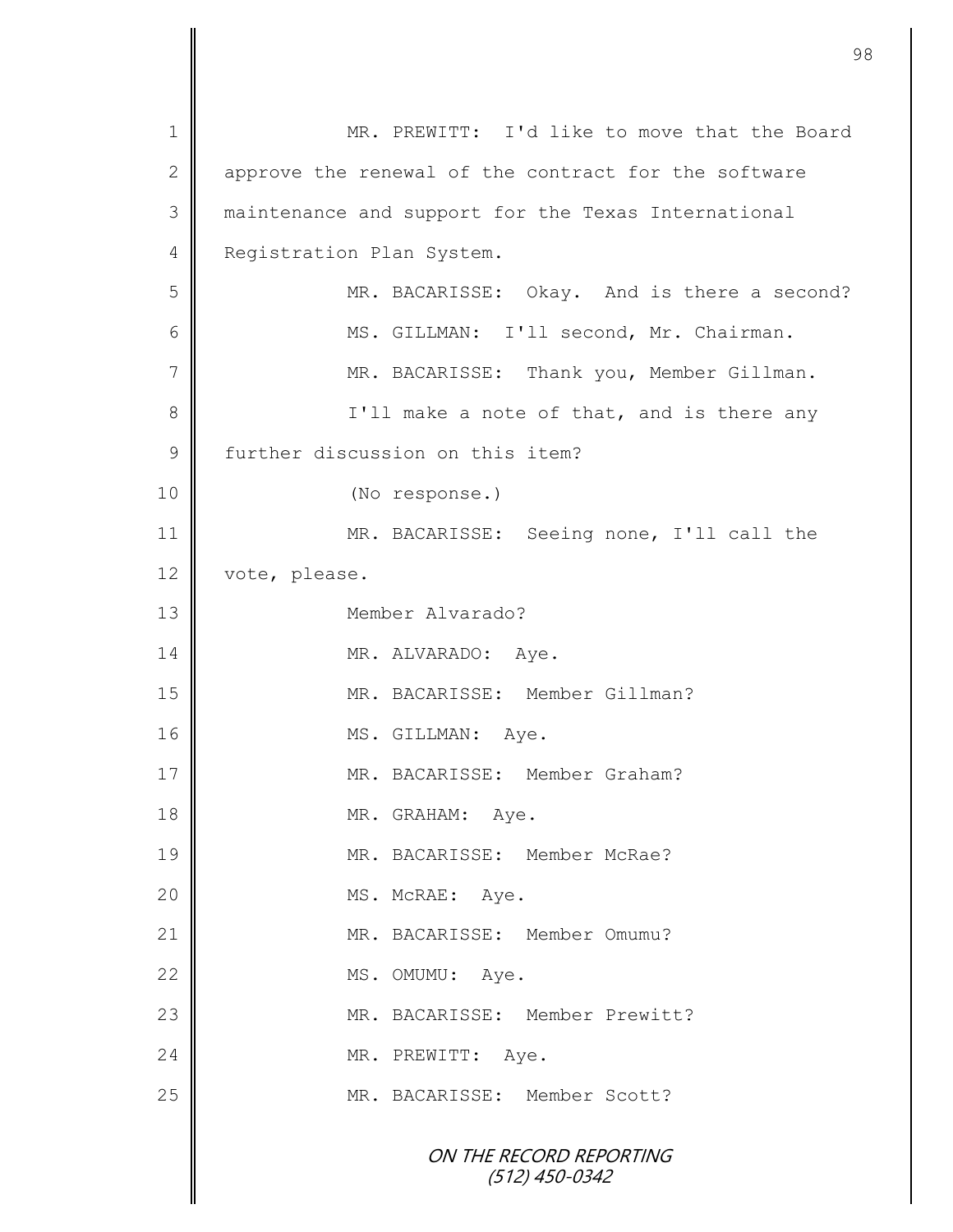|    | 99                                                        |
|----|-----------------------------------------------------------|
|    |                                                           |
| 1  | MR. SCOTT: Aye.                                           |
| 2  | MR. BACARISSE: And I, Chairman Bacarisse, vote            |
| 3  | aye as well. It's unanimous.                              |
| 4  | Thank you, Mr. Archer again.                              |
| 5  | MR. ARCHER: Thank you.                                    |
| 6  | MR. BACARISSE: Yes, sir.                                  |
| 7  | Wendy Barron is going to come up and address              |
| 8  | agenda item number 15 for us, please.                     |
| 9  | Ms. Barron, thank you for being here.                     |
| 10 | MS. BARRON: Absolutely. Good afternoon,                   |
| 11 | Chairman, members of the Board. For the record, I'm Wendy |
| 12 | Barron, chief information officer.                        |
| 13 | I'm here today to request that the Board                  |
| 14 | delegate authority to the department's executive director |
| 15 | to approve and sign the end-user information technology   |
| 16 | outsourcing contract, and including any renewals after    |
| 17 | consulting with the Board chairman.                       |
| 18 | The purpose of this contract is to support the            |
| 19 | over 500 tax assessor-collector offices, the 16 regional  |
| 20 | service centers, and the DMV headquarters in Austin.      |
| 21 | Because the solicitation for this contract is pending, we |
| 22 | don't want to publicly disclose estimated costs at this   |
| 23 | time, however, it is likely that the cost will exceed one |
| 24 | million dollars.                                          |
| 25 | The DMV IT Services Division right now does not           |
|    | ON THE RECORD REPORTING<br>(512) 450-0342                 |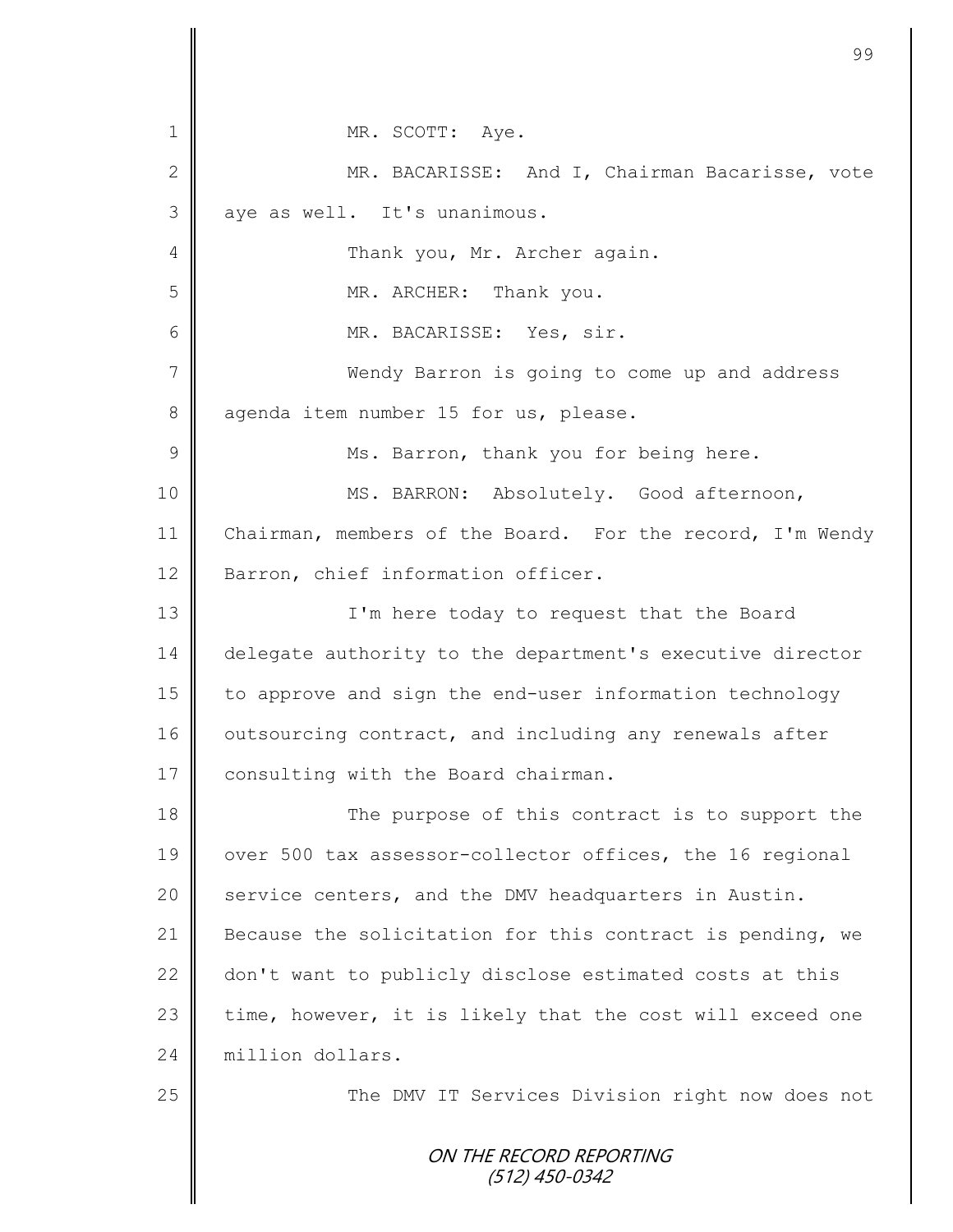1 || have the adequate full time equivalent staff to support 2 over 500 tax assessor-collector offices, 16 RSCs and the 3 | headquarters all at the same time, so the goal of this 4 contract is to engage one or more vendors that can provide  $5 \parallel$  the applicable and necessary labor, supervision, 6 maintenance, consultation and/or materials to provide the 7 deliverables described in the statement of work, including 8 any hardware life cycle refreshes and computer break fixes 9 | or peripheral and printer support. The level of this 10 || support is necessary so that we can continue to maintain 11 and secure our information technology resources and to 12 | continue to provide good customer service. 13 || Due to the dollar amount of the potential 14 contract, we are requesting that the Board delegate 15 signature authority to the executive director to sign the

16 contract, which is how the Board has handled prior 17 contracts under Section 2261.254. Due to the need of 18 these services and the fact that the next Board meeting is 19 Scheduled for April, at this time we're also requesting  $20$  | that the Board delegate authority to the executive 21 director to approve the contract after consulting with the 22 Board chairman. The department would like to have the 23 authority to sign the contract as soon as possible, as  $24$  soon as we are ready to award the contract.

25 | That concludes my presentation. I'm here to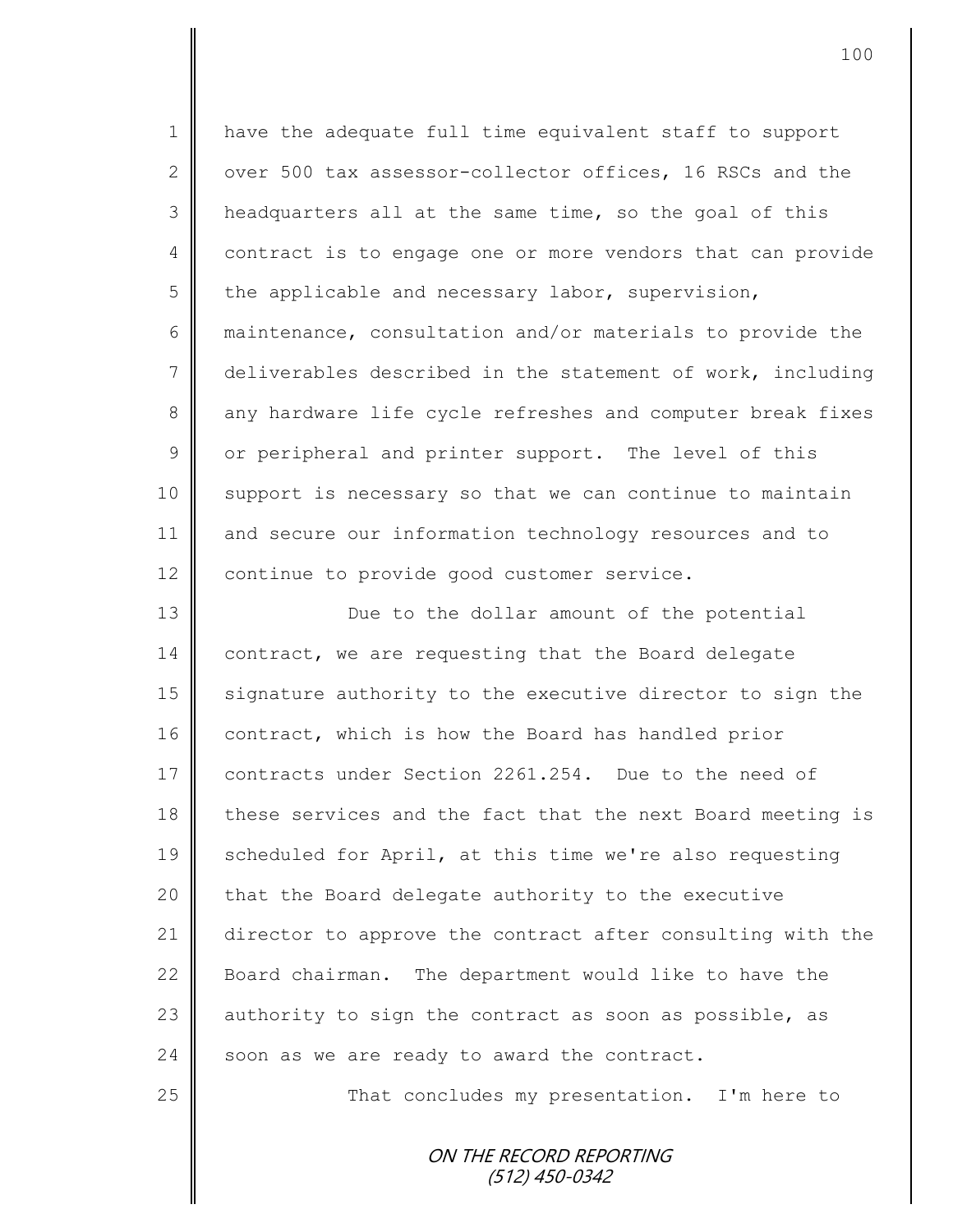ON THE RECORD REPORTING (512) 450-0342 1 answer any questions you may have. 2 MR. BACARISSE: Thank you. 3 Members, any questions for Ms. Barron? 4 || MS. McRAE: I have just one comment. 5 MR. BACARISSE: Yes, Member McRae. 6 || MS. McRAE: We need your support. 7 MS. BARRON: Absolutely, yeah. 8 || MR. BACARISSE: Critical. 9 || MS. BARRON: Very important. 10 || MR. BACARISSE: Any other questions, members? 11 (No response.) 12 | MR. BACARISSE: Seeing none, I'll entertain a 13 motion on item number 15, please. 14 MS. OMUMU: I'd like to make a motion, Mr. 15 | Chairman. 16 MR. BACARISSE: Yes, Member Omumu. 17 || MS. OMUMU: I move that the Board delegate 18 authority to the department's executive director to 19 approve and sign the end-user information technology 20 | outsourcing contract, including any renewals after 21 | consulting with Board chairman. 22 MR. BACARISSE: Very good. Is there a second  $23$  to that motion? 24 MS. McRAE: I'll second that motion. 25 | MR. BACARISSE: Vice Chair McRae, thank you.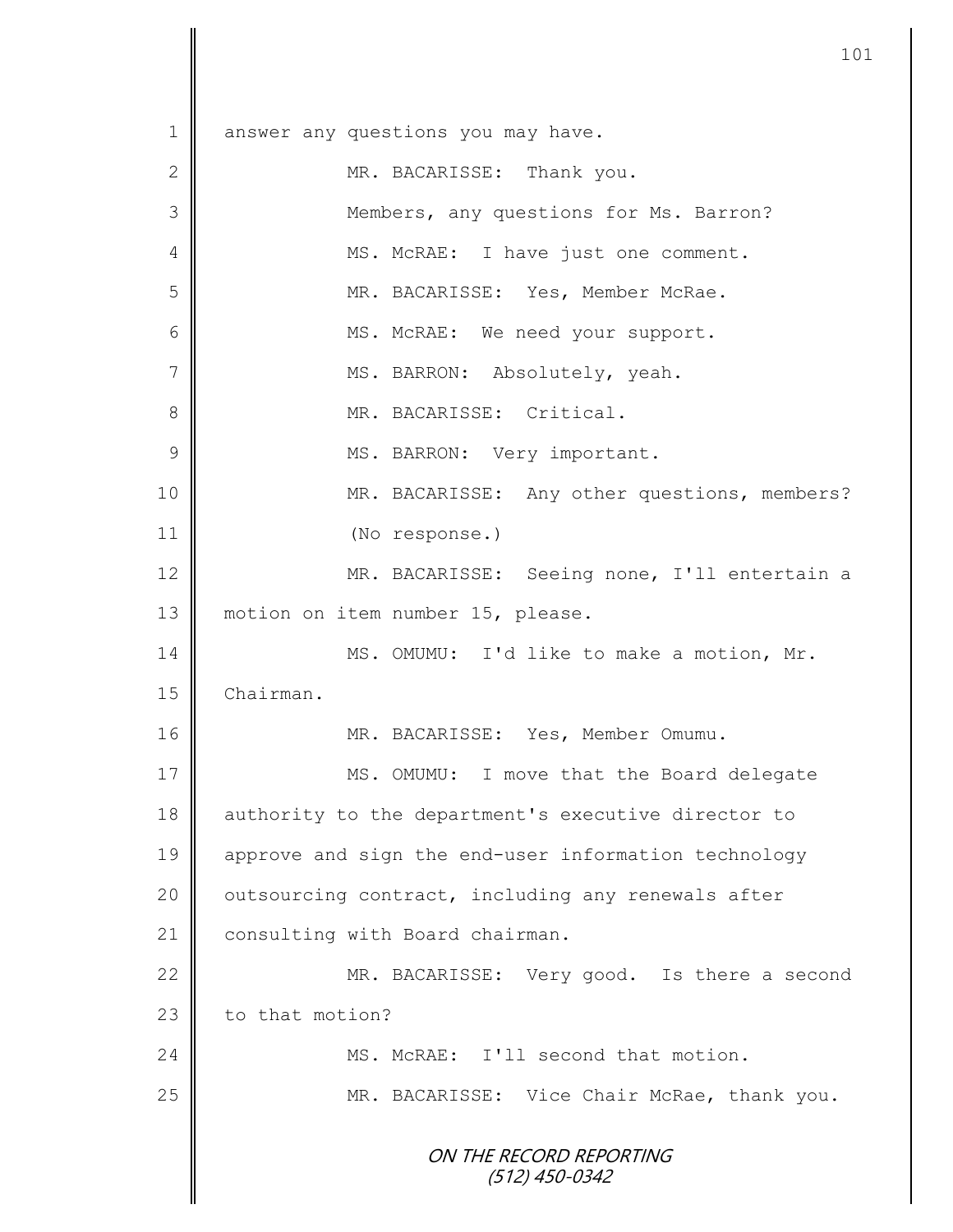|                | 1                                           |
|----------------|---------------------------------------------|
| 1              | Members, any other discussion or further    |
| $\mathbf{2}$   | discussion on this motion or agenda item?   |
| 3              | (No response.)                              |
| 4              | MR. BACARISSE: Hearing none or seeing none, |
| 5              | I'll call the vote, please.                 |
| 6              | Member Alvarado?                            |
| $\overline{7}$ | MR. ALVARADO: Aye.                          |
| 8              | MR. BACARISSE: Member Gillman?              |
| 9              | MS. GILLMAN: Aye.                           |
| 10             | MR. BACARISSE: Member Graham?               |
| 11             | MR. GRAHAM: Aye.                            |
| 12             | MR. BACARISSE: Member McRae?                |
| 13             | MS. McRAE: Aye.                             |
| 14             | MR. BACARISSE: Member Omumu?                |
| 15             | MS. OMUMU: Aye.                             |
| 16             | MR. BACARISSE: Member Prewitt?              |
| 17             | MR. PREWITT: Aye.                           |
| 18             | MR. BACARISSE: Member Scott?                |
| 19             | MR. SCOTT: Aye.                             |
| 20             | MR. BACARISSE: And I, Chair Bacarisse, vote |
| 21             | aye as well. That is unanimous.             |
| 22             | Thank you, Ms. Barron, appreciate that.     |
| 23             | And at this point --                        |
| 24             | MR. GRAHAM: Mr. Chairman?                   |
| 25             | MR. BACARISSE: Yes, Member Graham.          |
|                | ON THE RECORD REPORTING<br>$(512)$ 450-0342 |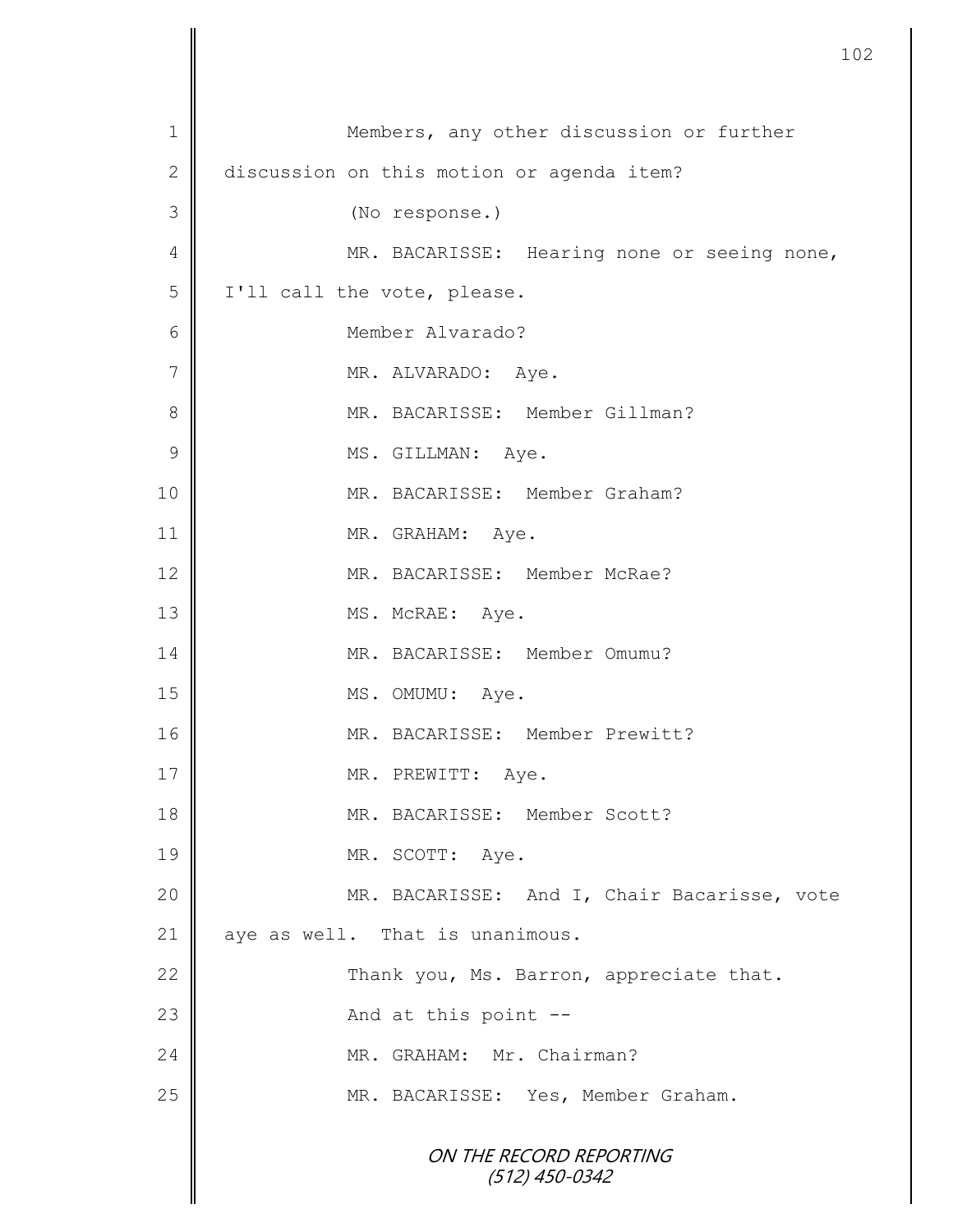|               | 103                                                       |
|---------------|-----------------------------------------------------------|
|               |                                                           |
| 1             | MR. GRAHAM: I'm sorry to interrupt.                       |
| 2             | MR. BACARISSE: That's all right.                          |
| 3             | MR. GRAHAM: I have a question -- perhaps a                |
| 4             | matter of new business but really just a request, so I'm  |
| 5             | not exactly sure. I'm going to tell you what I would like |
| 6             | for you to consider.                                      |
| 7             | MR. BACARISSE:<br>Okay.                                   |
| 8             | MR. GRAHAM: And then you can tell me if we can            |
| $\mathcal{G}$ | talk about that.                                          |
| 10            | (General laughter.)                                       |
| 11            | MR. BACARISSE: Very good. All right.                      |
| 12            | MR. GRAHAM: The last thing I need is trouble.             |
| 13            | MR. BACARISSE: I'm always open to suggestions.            |
| 14            | Go ahead.                                                 |
| 15            | MR. GRAHAM: What I would like to ask is that              |
| 16            | we request IT to take a look at our options on how we     |
| 17            | might go about expediently providing access for law       |
| 18            | enforcement to our system.                                |
| 19            | MR. BACARISSE: Well, that's a great question,             |
| 20            | Member Graham, and that's one which I was planning to     |
| 21            | address in our upcoming closed session, exactly that      |
| 22            | issue.                                                    |
| 23            | MR. GRAHAM: Thank you, Mr. Chairman. At this              |
| 24            | point, I'll rescind.                                      |
| 25            | MR. BACARISSE: That's a great question.                   |
|               | ON THE RECORD REPORTING<br>(512) 450-0342                 |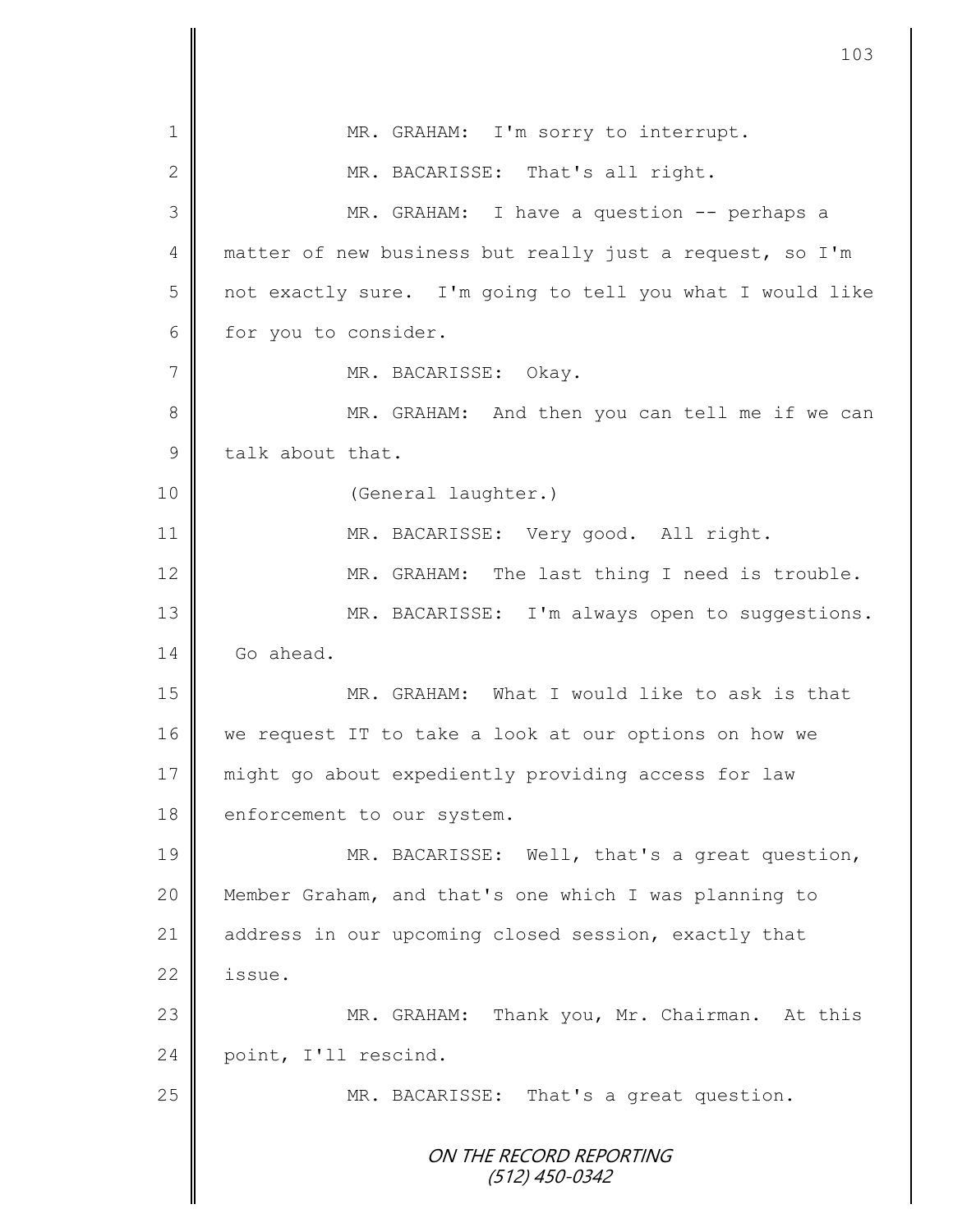ON THE RECORD REPORTING (512) 450-0342 1 | You've just given folks a preview of some of what we're 2  $\parallel$  going to talk about. 3 MR. GRAHAM: My bad. I thought we're not 4 supposed to do that, but anyway. I'll shut up now. 5 MR. BACARISSE: No, I appreciate it. No, 6 | listen, I think this Board is all kind of thinking in the  $7 \parallel$  same direction, so we appreciate that very much, 8 seriously. 9 || Do we have any public comment, general public 10 **Comment, Ms. Aucoin?** 11 | MS. AUCOIN: For the record, Aline Aucoin. 12 No public comment. 13 MR. BACARISSE: Okay, thank you. 14 At this point we now need to take up agenda 15 item number 16, and we're going to go back into closed 16 Session. It is 2:41 p.m., and we are going to go back 17 | into closed session under Texas Government Code Sections 18 || 551.07, 551.074, 551.076, and 551.089. 19 || For those of you in the audience, I anticipate  $20$  | being in this session less than we were the first time. 21 | (General laughter.) 22 MR. BACARISSE: And we'll reconvene in open  $23$  session after that and we may have some business to tend 24 to coming out of that, so hang loose. 25 We are recessed from this public meeting and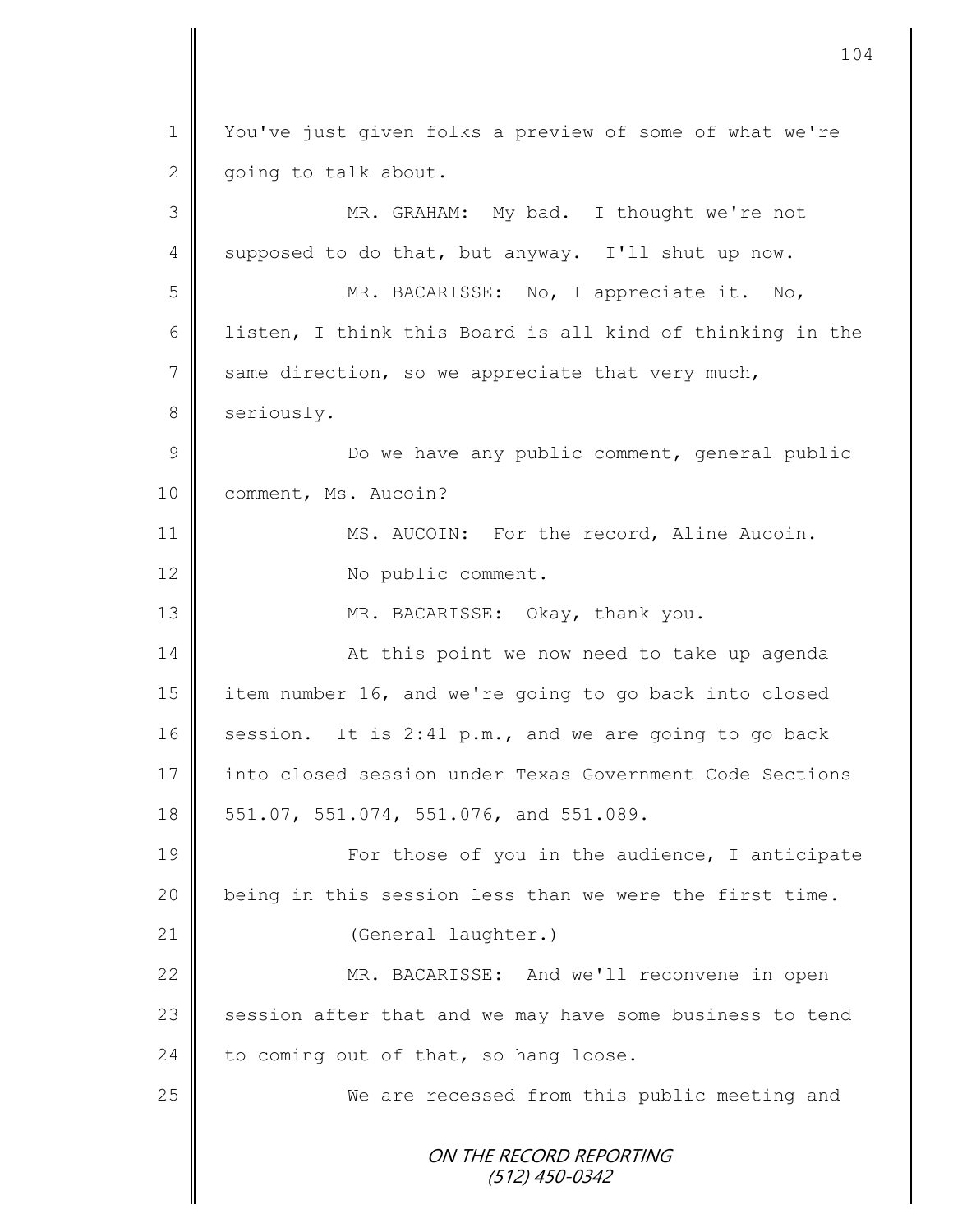1 we're going into closed session.

| $\mathbf{2}$   | (Whereupon, at $2:41$ p.m., the meeting was                |
|----------------|------------------------------------------------------------|
| 3              | recessed, to reconvene this same day, Thursday, February   |
| 4              | 10, 2022, following conclusion of the executive session.)  |
| 5              | MR. BACARISSE: It is 4:15 in the afternoon --              |
| 6              | and I'm going to get on the right page here so I can write |
| 7              | that down -- and the Board of the Texas DMV is back in     |
| $8\,$          | open session.                                              |
| $\overline{9}$ | The Board will now take up agenda item 17 for              |
| 10             | the action items. We did not take any actions in closed    |
| 11             | session but we do, I think, have some things to attend to  |
| 12             | now.                                                       |
| 13             | So I'd like to entertain a motion on personnel             |
| 14             | matters under consideration. Member McRae, do you have a   |
| 15             | motion?                                                    |
| 16             | MS. McRAE: I do, Chairman. I move the Board                |
| 17             | approve the appointment of Salem --                        |
| 18             | MR. BACARISSE: Wait, hold on. I'm sorry, go                |
| 19             | ahead.                                                     |
| 20             | MS. McRAE: Okay. I move the Board approve the              |
| 21             | appointment of Salem Chuah as Internal Audit director for  |
| 22             | the Texas Department of Motor Vehicles, contingent on      |
| 23             | satisfying all TxDMV Human Resources qualifications and    |
| 24             | subject to any negotiations, as authorized by the chairman |
| 25             | of the Finance and Audit Committee.                        |
|                | ON THE RECORD REPORTING<br>$(512)$ 450-0342                |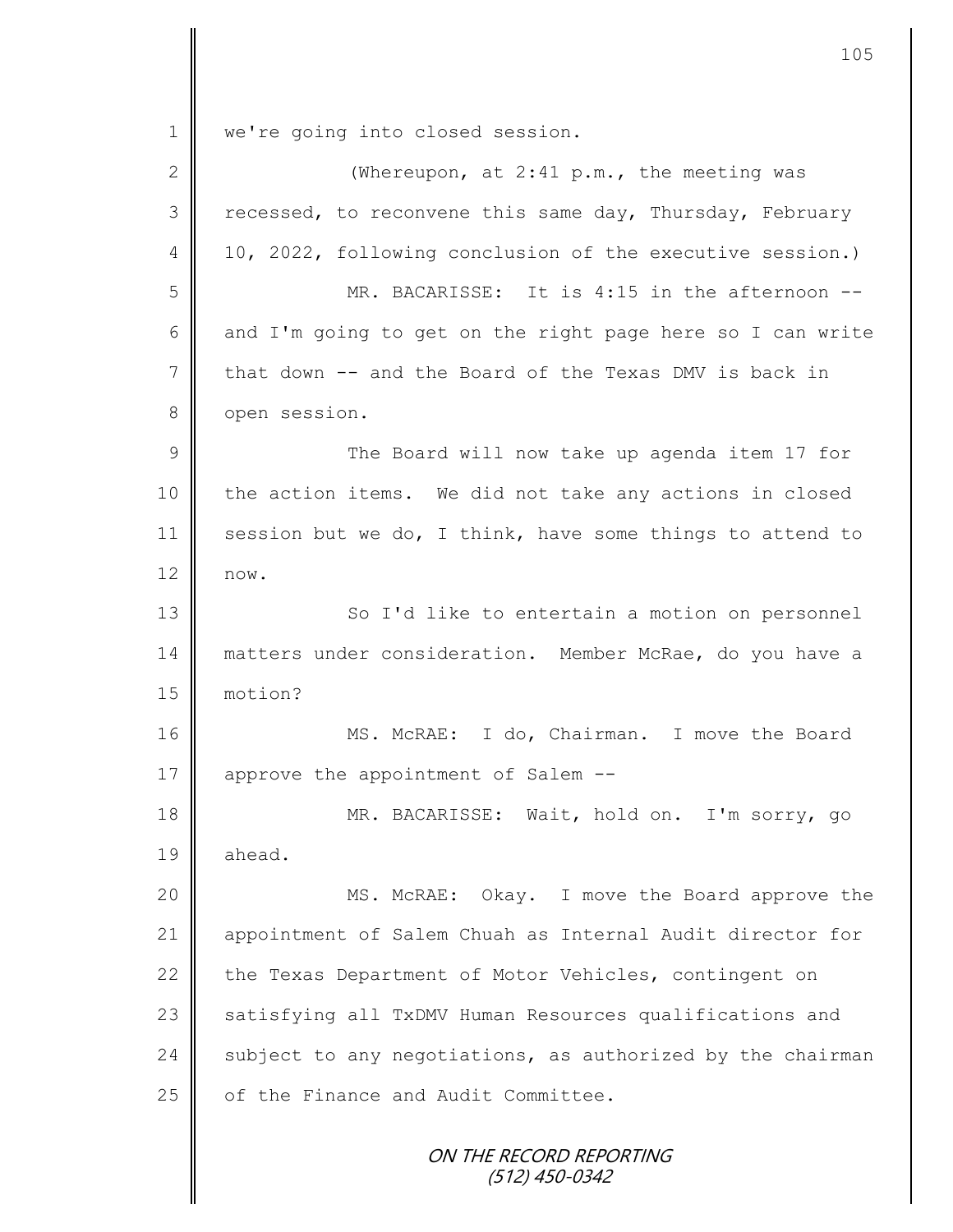|                | 106                                             |
|----------------|-------------------------------------------------|
| $\mathbf 1$    | MR. BACARISSE: Is there a second on this        |
| $\mathbf{2}$   | motion?                                         |
| 3              | MR. GRAHAM: I'll second that motion.            |
| $\overline{4}$ | MR. BACARISSE: Mr. Graham seconds. Any          |
| 5              | discussion, members, of this motion?            |
| 6              | (No response.)                                  |
| $\overline{7}$ | MR. BACARISSE: Hearing none, I will call for    |
| $8\,$          | the vote.                                       |
| $\mathcal{G}$  | Member Alvarado?                                |
| 10             | MR. ALVARADO: Aye.                              |
| 11             | MR. BACARISSE: Member Gillman?                  |
| 12             | MS. GILLMAN: Aye.                               |
| 13             | MR. BACARISSE: Member Graham?                   |
| 14             | MR. GRAHAM: Aye.                                |
| 15             | MR. BACARISSE: Member McRae?                    |
| 16             | MS. McRAE: Aye.                                 |
| 17             | MR. BACARISSE: Member Omumu?                    |
| 18             | MS. OMUMU: Aye.                                 |
| 19             | MR. BACARISSE: Member Prewitt?                  |
| 20             | MR. PREWITT: Aye.                               |
| 21             | MR. BACARISSE: Member Scott is now absent, he   |
| 22             | had a flight to catch.                          |
| 23             | And I, Chairman Bacarisse, vote aye, so that is |
| 24             | unanimous. Thank you.                           |
| 25             | Is there another item someone wishes to make a  |
|                | ON THE RECORD REPORTING<br>$(512)$ 450-0342     |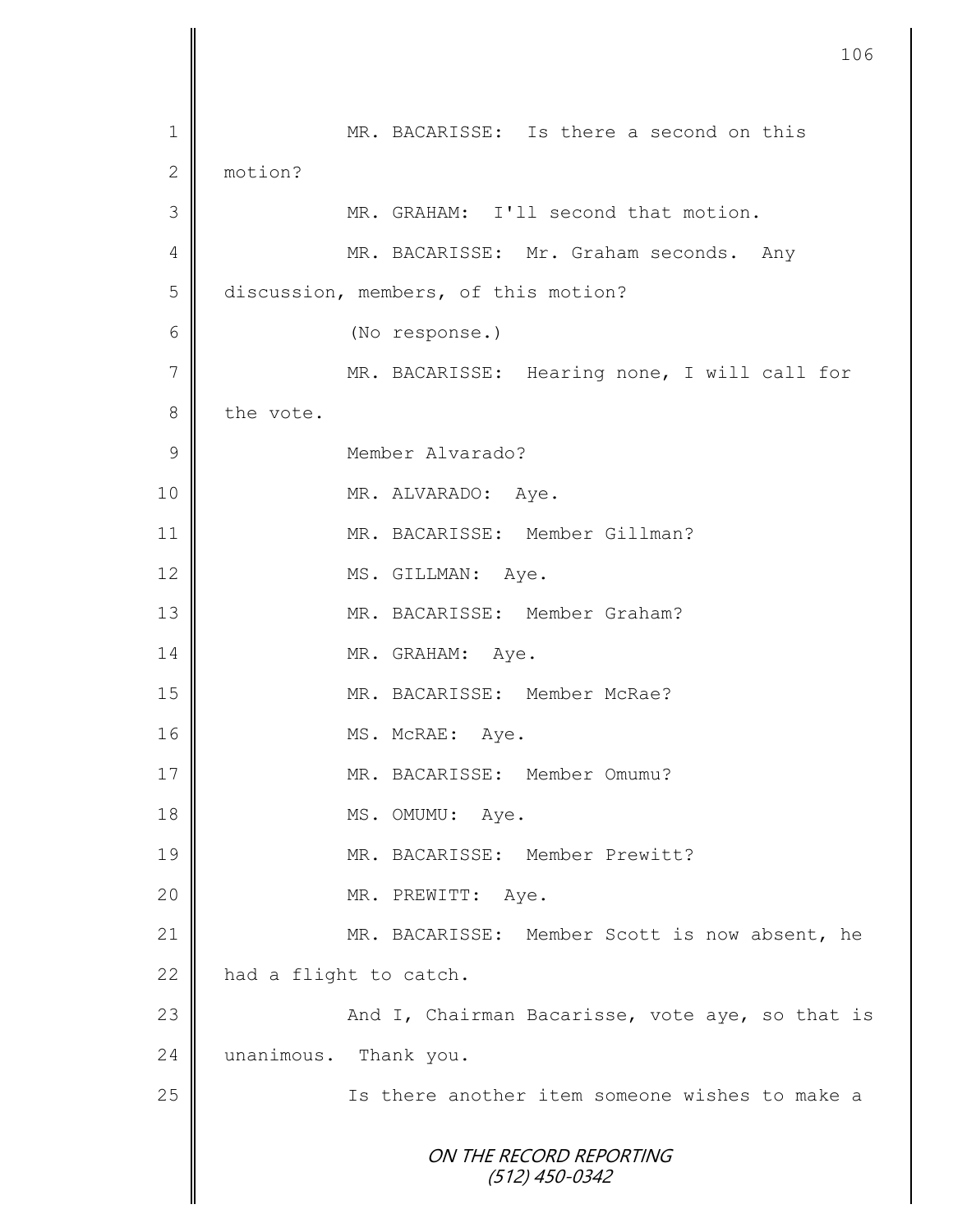ON THE RECORD REPORTING (512) 450-0342 1 motion? 2 || MS. GILLMAN: Yes, Mr. Chairman, I'd like to 3 make a motion. 4 MR. BACARISSE: Member Gillman. 5 || MS. GILLMAN: I move that the Board approve the 6  $\parallel$  appointment of Daniel Avitia as acting executive director, 7 | effective February 11, 2022. 8 MR. BACARISSE: And is there a second for that 9 motion? 10 **MS. McRAE:** I would like to second that motion. 11 | MR. BACARISSE: Member McRae, vice chair. 12 Thank you. 13 | Ts there any discussion on this motion, 14 members? 15 (No response.) 16 || MR. BACARISSE: Hearing none, I would call the  $17 \parallel$  roll. 18 Member Alvarado? 19 || MR. ALVARADO: Aye. 20 || MR. BACARISSE: Member McRae? 21 MS. McRAE: Aye. 22 WR. BACARISSE: Member Gillman? 23 MS. GILLMAN: Aye. 24 WR. BACARISSE: Member Prewitt? 25 MR. PREWITT: Aye.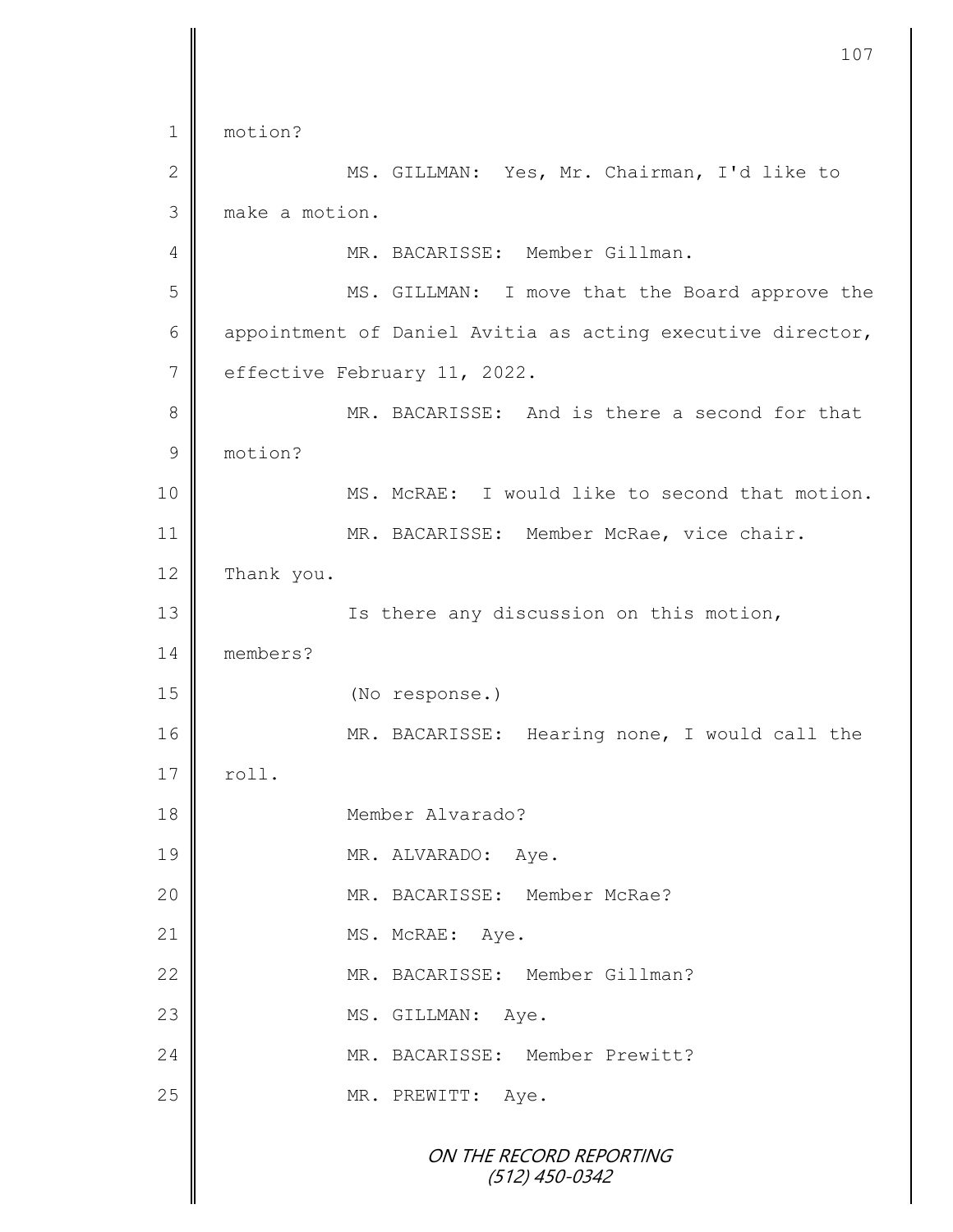|             | 108                                                    |
|-------------|--------------------------------------------------------|
| $\mathbf 1$ | MR. BACARISSE: Member Graham?                          |
| $\sqrt{2}$  | MR. GRAHAM: Aye.                                       |
| 3           | MR. BACARISSE: Member Omumu?                           |
| 4           | MS. OMUMU: Aye.                                        |
| 5           | MR. BACARISSE: And I vote aye as well. That            |
| $\epsilon$  | is unanimous. The other two members are absent at this |
| $\sqrt{}$   | time.                                                  |
| $8\,$       | The chair would entertain a motion to adjourn.         |
| $\mathsf 9$ | MR. GRAHAM: So moved.                                  |
| 10          | MR. BACARISSE: Is there a second?                      |
| 11          | MS. GILLMAN: Second.                                   |
| 12          | MR. BACARISSE: This meeting is adjourned at            |
| 13          | $4:17$ p.m.                                            |
| 14          | (Whereupon, at 4:17 p.m., the meeting was              |
| 15          | adjourned.)                                            |
|             |                                                        |
|             |                                                        |
|             |                                                        |
|             |                                                        |
|             |                                                        |
|             |                                                        |
|             |                                                        |
|             |                                                        |
|             |                                                        |
|             |                                                        |
|             | ON THE RECORD REPORTING<br>$(512)$ 450-0342            |